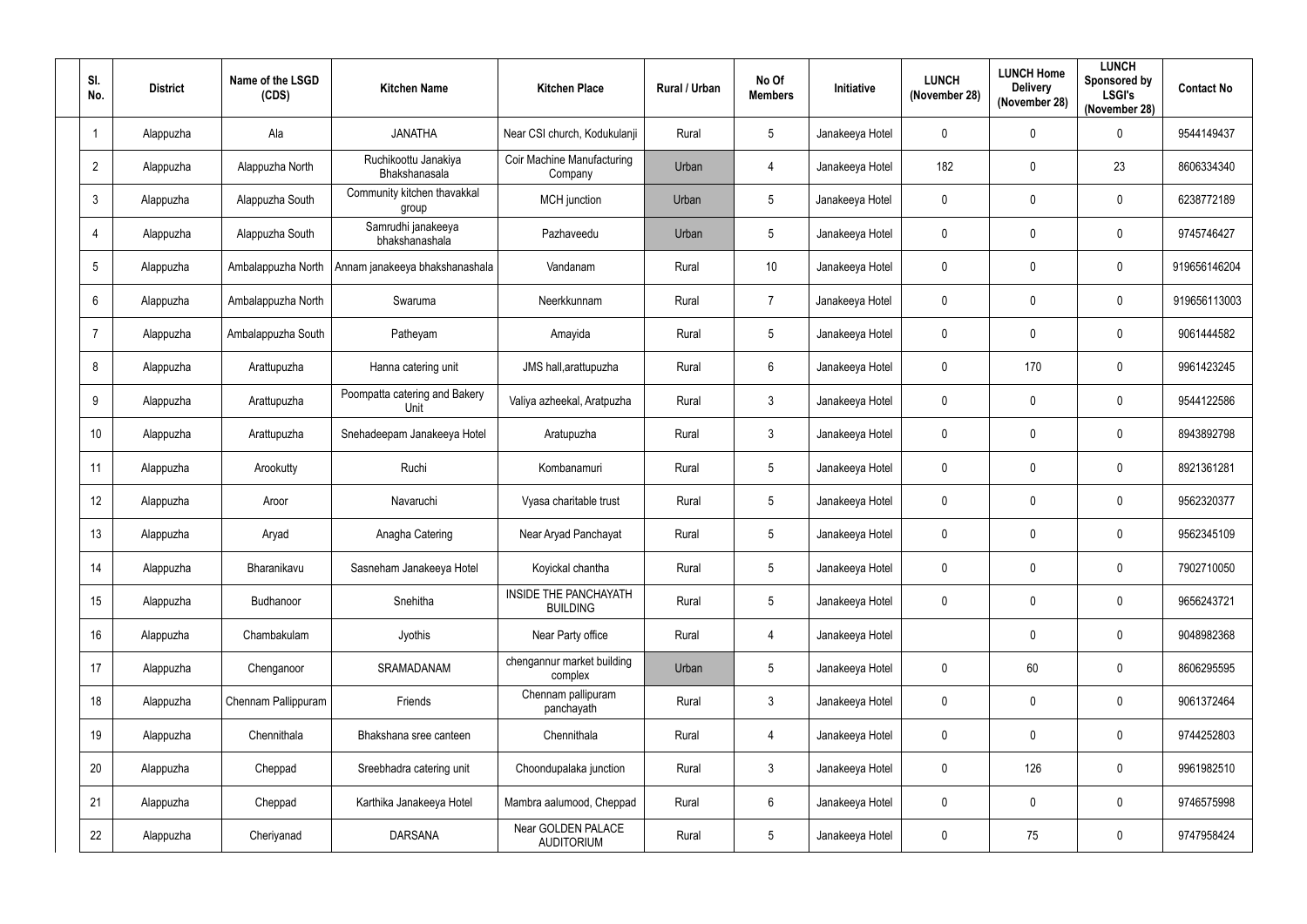|    | SI.<br>No. | <b>District</b> | Name of the LSGD<br>(CDS)     | <b>Kitchen Name</b>                     | <b>Kitchen Place</b>               | Rural / Urban | No Of<br><b>Members</b> | Initiative      | <b>LUNCH</b><br>(November 28) | <b>LUNCH Home</b><br><b>Delivery</b><br>(November 28) | <b>LUNCH</b><br>Sponsored by<br><b>LSGI's</b><br>(November 28) | <b>Contact No</b> |
|----|------------|-----------------|-------------------------------|-----------------------------------------|------------------------------------|---------------|-------------------------|-----------------|-------------------------------|-------------------------------------------------------|----------------------------------------------------------------|-------------------|
|    | 23         | Alappuzha       | Cherthala Municipality        | Santwanam                               | Ward 10                            | Urban         | $5\phantom{.0}$         | Janakeeya Hotel | 398                           | $\mathbf 0$                                           | $\mathbf 0$                                                    | 8848178001        |
|    | 24         | Alappuzha       | <b>Cherthala Municipality</b> | NULM canteen                            | Cherthala Municipality             | Urban         | $5\phantom{.0}$         | Janakeeya Hotel | $\mathbf 0$                   | $\mathbf 0$                                           | $\pmb{0}$                                                      | 6282870356        |
|    | 25         | Alappuzha       | Cherthala South               | Kashinandana                            | Cherthala S                        | Rural         | 10                      | Janakeeya Hotel | $\pmb{0}$                     | $\mathbf{0}$                                          | $\pmb{0}$                                                      | 9745940057        |
|    | 26         | Alappuzha       | Cheruthana                    | Sreedurga janakeeya hotel               | Near govt HSS aayaparambu          | Rural         | $\overline{4}$          | Janakeeya Hotel | $\mathbf 0$                   | 0                                                     | $\pmb{0}$                                                      | 9961178936        |
|    | 27         | Alappuzha       | Chettikulangara               | SREE VINAYAKA JANAKEEYA<br><b>HOTEL</b> | <b>KARIPUZHA</b>                   | Rural         | $\mathbf{3}$            | Janakeeya Hotel | 260                           | $\mathbf{0}$                                          | $\pmb{0}$                                                      | 9656810109        |
|    | 28         | Alappuzha       | Chingoli                      | souhridam unit                          | karthikappally I p school          | Rural         | $\mathbf{3}$            | Janakeeya Hotel | $\pmb{0}$                     | 0                                                     | $\pmb{0}$                                                      | 7559808470        |
|    | 29         | Alappuzha       | Chunakkara                    | Vanitha Canteen                         | Chunakkara                         | Rural         | $\mathbf{3}$            | Janakeeya Hotel | $\mathbf 0$                   | 0                                                     | $\pmb{0}$                                                      | 9400509985        |
|    | 30         | Alappuzha       | Devikulangara                 | Thripthi                                | Buds school, devikulangara         | Rural         | $\overline{4}$          | Janakeeya Hotel | $\mathbf 0$                   | $\mathbf 0$                                           | $\pmb{0}$                                                      | 9746712528        |
|    | 31         | Alappuzha       | Edathua                       | Theertham                               | Edathua market                     | Rural         | $\mathbf{3}$            | Janakeeya Hotel | $\mathbf 0$                   | $\mathbf{0}$                                          | $\pmb{0}$                                                      | 9544351169        |
|    | 32         | Alappuzha       | Ezhupunna                     | Neethipeedam                            | Eramalloor                         | Rural         | $8\phantom{1}$          | Janakeeya Hotel | $\mathbf 0$                   | 0                                                     | $\pmb{0}$                                                      | 9946790986        |
|    | 33         | Alappuzha       | Harippad                      | Swad                                    | A private Hotel's Kitchen          | Urban         | $\overline{4}$          | Janakeeya Hotel | $\mathbf 0$                   | $\mathbf 0$                                           | $\mathbf 0$                                                    | 9562373933        |
|    | 34         | Alappuzha       | Kadakkarappally               | Soorya                                  | Kandamangalam temple<br>auditorium | Rural         | $5\phantom{.0}$         | Janakeeya Hotel | $\mathbf 0$                   | $\mathbf 0$                                           | 0                                                              | 9895266763        |
|    | 35         | Alappuzha       | Kainakary                     | Sivakashi                               | Near Panchayath                    | Rural         | $5\overline{)}$         | Janakeeya Hotel | $\mathbf 0$                   | $\mathbf 0$                                           | $\mathbf 0$                                                    | 8111821552        |
|    | 36         | Alappuzha       | Kandalloor                    | Annapoorna Hotel                        | Near Velanchira junction           | Rural         | $\overline{4}$          | Janakeeya Hotel | $\mathbf 0$                   | $\mathbf 0$                                           | $\pmb{0}$                                                      | -9747600181       |
|    | 37         | Alappuzha       | Kanjikuzhy                    | Santhwanam                              | Opposite NSS college               | Rural         | $5\phantom{.0}$         | Janakeeya Hotel | $\mathbf 0$                   | $\pmb{0}$                                             | $\pmb{0}$                                                      | 9605307328        |
|    | 38         | Alappuzha       | Karthikappally                | Ruchi                                   | Community hall                     | Rural         | $6\overline{6}$         | Janakeeya Hotel | $\pmb{0}$                     | $\mathbf 0$                                           | $\pmb{0}$                                                      | 9747607478        |
|    | 39         | Alappuzha       | Karuvatta                     | Karunya janakeeya hotel                 | Near Aashramam junction            | Rural         | $6\overline{6}$         | Janakeeya Hotel | $\mathbf 0$                   | $\mathbf 0$                                           | $\pmb{0}$                                                      | 916282508791      |
|    | 40         | Alappuzha       | Kavalam                       | Koottukari Janakeeya Hotel              | <b>Near Permanent Outlet</b>       | Rural         | $5\phantom{.0}$         | Janakeeya Hotel | $\pmb{0}$                     | $\mathbf 0$                                           | $\pmb{0}$                                                      | 9744173219        |
|    | 41         | Alappuzha       | Kayamkulam West               | palazhy catering unit                   | Kallummood junction                | Urban         | $5\phantom{.0}$         | Janakeeya Hotel | $\mathbf 0$                   | 113                                                   | $\pmb{0}$                                                      | 9388819110        |
|    | 42         | Alappuzha       | Kodamthurath                  | <b>MATRUSAKTHI</b>                      | KUTHIYATHODE                       | Rural         | $5\phantom{.0}$         | Janakeeya Hotel | $\mathbf 0$                   | $\mathbf 0$                                           | $\pmb{0}$                                                      | 8281687439        |
| 87 | 43         | Alappuzha       | Krishnapuram                  | Kanivu catering unit                    | Near SCB, kappil                   | Rural         | $\overline{4}$          | Janakeeya Hotel | $\pmb{0}$                     | $\mathbf 0$                                           | $\pmb{0}$                                                      | 9544047480        |
|    | 44         | Alappuzha       | Kumarapuram                   | Mahadeva jankeeya hotel                 | Near kavarattu temple              | Rural         | $\mathfrak{Z}$          | Janakeeya Hotel | $\mathbf 0$                   | $\pmb{0}$                                             | $\pmb{0}$                                                      | 918606736168      |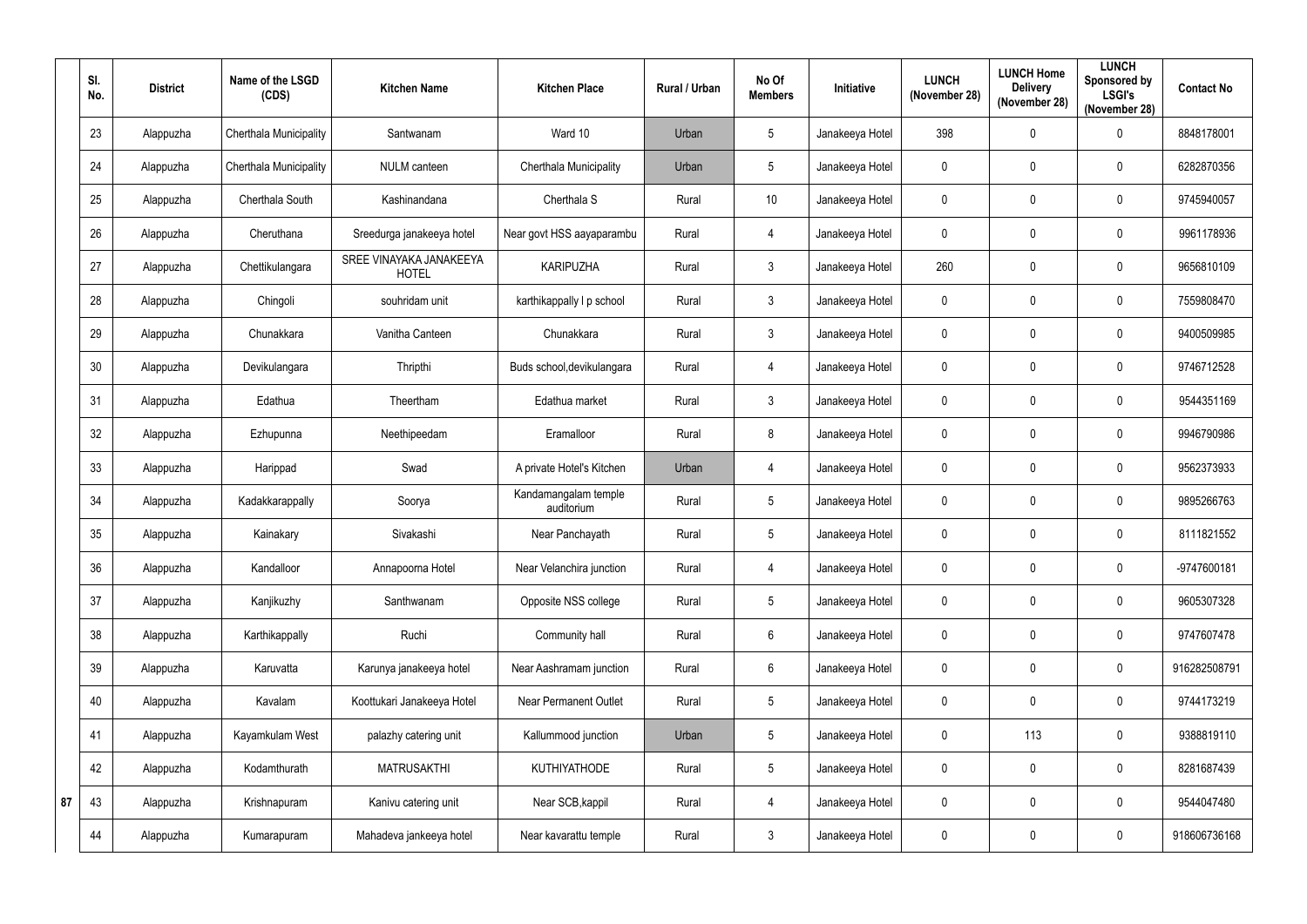| SI.<br>No. | <b>District</b> | Name of the LSGD<br>(CDS)   | <b>Kitchen Name</b>                | <b>Kitchen Place</b>                        | Rural / Urban | No Of<br><b>Members</b> | Initiative      | <b>LUNCH</b><br>(November 28) | <b>LUNCH Home</b><br><b>Delivery</b><br>(November 28) | <b>LUNCH</b><br>Sponsored by<br><b>LSGI's</b><br>(November 28) | <b>Contact No</b> |
|------------|-----------------|-----------------------------|------------------------------------|---------------------------------------------|---------------|-------------------------|-----------------|-------------------------------|-------------------------------------------------------|----------------------------------------------------------------|-------------------|
| 45         | Alappuzha       | Kumarapuram                 | Navodhaya janakeeya hotel          | Kumarapuram                                 | Rural         | $\mathbf{3}$            | Janakeeya Hotel | $\mathbf 0$                   | 0                                                     | $\mathbf 0$                                                    | 9037499871        |
| 46         | Alappuzha       | Kuthiyathode                | Ruchi Janakeeya Hotel              | Near kuthiyathode panchayath<br>office      | Rural         | $\overline{5}$          | Janakeeya Hotel | $\mathbf 0$                   | 0                                                     | $\mathbf 0$                                                    | 9249269374        |
| 47         | Alappuzha       | Mannanchery                 | Snehitha                           | Panchayat building                          | Rural         | $\overline{4}$          | Janakeeya Hotel | 48                            | 48                                                    | $\pmb{0}$                                                      | 9544461740        |
| 48         | Alappuzha       | Mannar                      | Snehadhara                         | Kunnathur devasom                           | Rural         | $5\phantom{.0}$         | Janakeeya Hotel | $\mathbf 0$                   | 0                                                     | $\mathbf 0$                                                    | 9567853570        |
| 49         | Alappuzha       | Mararikulam South           | Snehasparsham                      | Kattoor                                     | Rural         | $\overline{4}$          | Janakeeya Hotel | $\mathbf 0$                   | 10                                                    | $\mathbf 0$                                                    | 9747881642        |
| 50         | Alappuzha       | Mavelikara<br>Municipality  | Ruchi janakeeya hotel              | Municipality building                       | Urban         | 10                      | Janakeeya Hotel | $\mathbf 0$                   | 0                                                     | $\mathbf 0$                                                    | 8289996136        |
| 51         | Alappuzha       | Mavelikkara<br>Thamarakulam | <b>Thripthi Catering</b>           | Thamarakulam                                | Rural         | $\overline{5}$          | Janakeeya Hotel | $\mathbf 0$                   | 0                                                     | $\mathbf 0$                                                    | 8281558036        |
| 52         | Alappuzha       | Mavelikkara<br>Thekkekara   | Bhai catering                      | Pallarimangalam                             | Rural         | $\overline{5}$          | Janakeeya Hotel | $\mathbf 0$                   | 0                                                     | $\pmb{0}$                                                      | 9539851155        |
| 53         | Alappuzha       | Muhamma                     | <b>SNV Catering</b>                | Near Community Health<br>Centre             | Rural         | $\overline{5}$          | Janakeeya Hotel | $\mathbf 0$                   | 100                                                   | $\mathbf 0$                                                    | 9605388763        |
| 54         | Alappuzha       | Mulakkuzha                  | Snehathanal                        | Mulakkuzha                                  | Rural         | $\overline{5}$          | Janakeeya Hotel | $\mathbf 0$                   | 35                                                    | $\mathbf 0$                                                    | 9037085079        |
| 55         | Alappuzha       | Muttar                      | Ruchi Catering Unit                | Panchayat Building                          | Rural         |                         | Janakeeya Hotel | $\mathbf 0$                   | 0                                                     | $\mathbf 0$                                                    | 9072276826        |
| 56         | Alappuzha       | Nedumudy                    | Oruma                              | Champakulam                                 | Rural         | $5\phantom{.0}$         | Janakeeya Hotel | $\mathbf 0$                   | 0                                                     | $\mathbf 0$                                                    | 9188536147        |
| 57         | Alappuzha       | Neelamperoor                | Amrutha Janakeeya<br>Bhakshanasala | Panchayat Building                          | Rural         | $\mathfrak{Z}$          | Janakeeya Hotel | $\mathbf 0$                   | 0                                                     | $\mathbf 0$                                                    | 9656167060        |
| 58         | Alappuzha       | Nooranad                    | Amma Canteen                       | Inside market place, Noornad                | Rural         | $\overline{5}$          | Janakeeya Hotel | 317                           | $\mathbf 0$                                           | $\mathbf 0$                                                    | 7034377340        |
| 59         | Alappuzha       | Palamel                     | Arogya Canteen                     | Panchayat office compound                   | Rural         | $\overline{4}$          | Janakeeya Hotel | $\pmb{0}$                     | $\mathbf 0$                                           | $\pmb{0}$                                                      | 9497107651        |
| 60         | Alappuzha       | Pallippad                   | Annapoorneswari catering unit      | Irattakulangara junction                    | Rural         | $\overline{5}$          | Janakeeya Hotel | $\mathbf 0$                   | 0                                                     | $\pmb{0}$                                                      | 9562318624        |
| 61         | Alappuzha       | Panavally                   | Harikrishnan                       | near nalpatheneswaram<br>temple             | Rural         | $\overline{1}$          | Janakeeya Hotel | $\mathbf 0$                   | $\mathbf 0$                                           | $\pmb{0}$                                                      | 9961774363        |
| 62         | Alappuzha       | Pandanad                    | Sreebhadra                         | Muthavazhi                                  | Rural         | $\overline{5}$          | Janakeeya Hotel | $\mathbf 0$                   | 0                                                     | $\pmb{0}$                                                      | 9947120239        |
| 63         | Alappuzha       | Pathiyoor                   | Dakshina catering unit             | Mahalekshmi auditorium,<br>kareelakulangara | Rural         | $\sqrt{5}$              | Janakeeya Hotel | $\pmb{0}$                     | 150                                                   | $\pmb{0}$                                                      | 9048200655        |
| 64         | Alappuzha       | Pattanakkad                 | Aparna                             | Opposite of pattanakkad<br>gramapanchayath  | Rural         | $\sqrt{5}$              | Janakeeya Hotel | $\pmb{0}$                     | 0                                                     | $\pmb{0}$                                                      | 9037450634        |
| 65         | Alappuzha       | Perumbalam                  | Amritham                           | Near by govt hospital                       | Rural         | $\overline{4}$          | Janakeeya Hotel | $\pmb{0}$                     | 0                                                     | $\pmb{0}$                                                      | 8592809257        |
| 66         | Alappuzha       | Pulincunnu                  | Nanma Janakeeya Hotel              | Near Krishi Bhavan                          | Rural         | $\sqrt{5}$              | Janakeeya Hotel | $\pmb{0}$                     | 0                                                     | $\pmb{0}$                                                      | 9544752465        |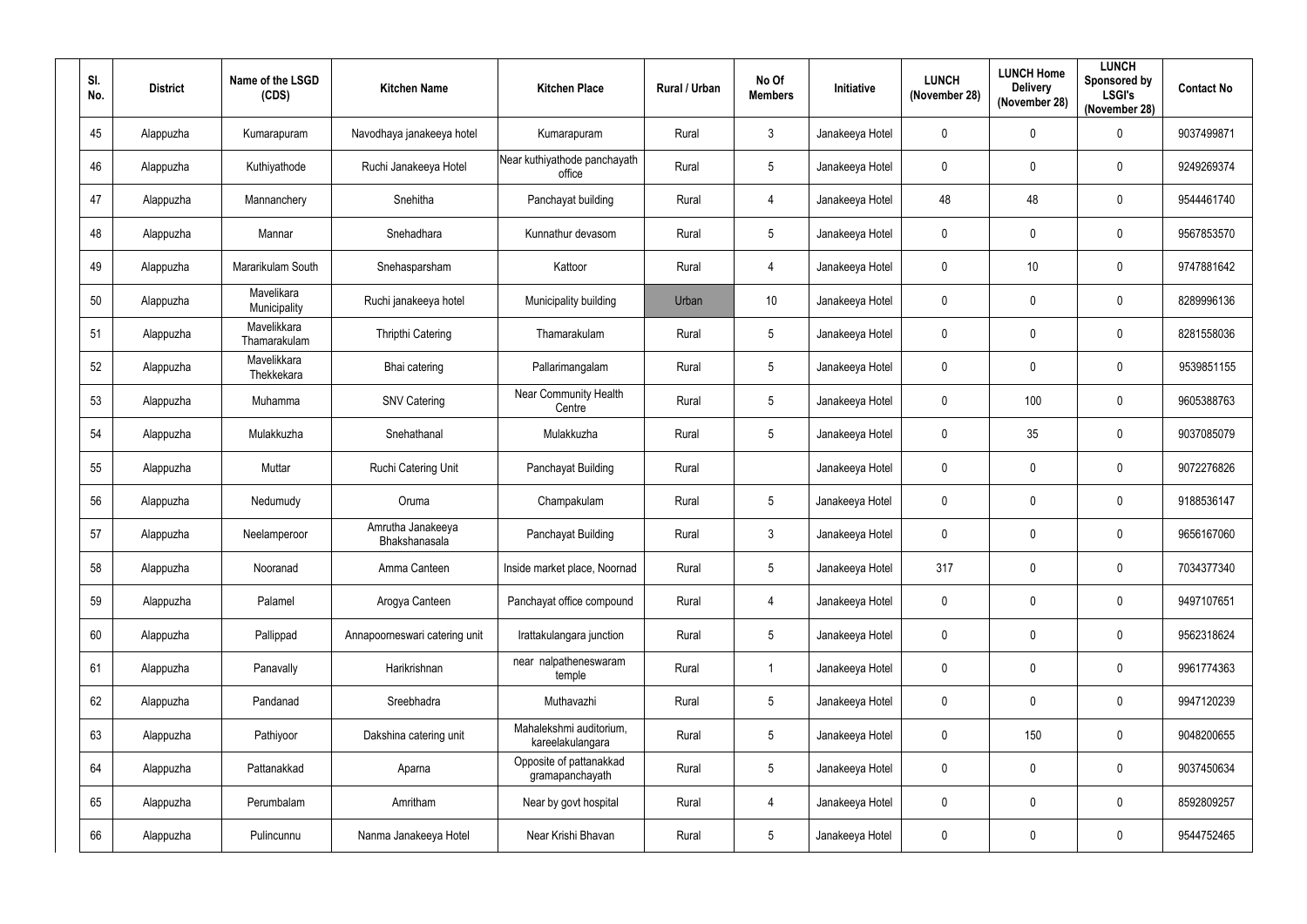|    | SI.<br>No.     | <b>District</b> | Name of the LSGD<br>(CDS) | <b>Kitchen Name</b>         | <b>Kitchen Place</b>                                        | Rural / Urban | No Of<br><b>Members</b> | Initiative      | <b>LUNCH</b><br>(November 28) | <b>LUNCH Home</b><br><b>Delivery</b><br>(November 28) | <b>LUNCH</b><br>Sponsored by<br><b>LSGI's</b><br>(November 28) | <b>Contact No</b> |
|----|----------------|-----------------|---------------------------|-----------------------------|-------------------------------------------------------------|---------------|-------------------------|-----------------|-------------------------------|-------------------------------------------------------|----------------------------------------------------------------|-------------------|
|    | 67             | Alappuzha       | Puliyoor                  | <b>UPPUM MULAKUM</b>        | <b>INSIDE PANCHAYATH</b><br><b>COMPOUND</b>                 | Rural         | $5\phantom{.0}$         | Janakeeya Hotel | $\mathbf 0$                   | 26                                                    | $\mathbf 0$                                                    | 6238836314        |
|    | 68             | Alappuzha       | Punnapra North            | Annapoorneshwary            | Janajagrithi                                                | Rural         | $\overline{4}$          | Janakeeya Hotel | $\mathbf 0$                   | 0                                                     | $\mathbf 0$                                                    | 8129450136        |
|    | 69             | Alappuzha       | Punnapra South            | Thripthy janakeeya hotel    | Punnapra south                                              | Rural         | 9                       | Janakeeya Hotel | $\mathbf 0$                   | $\mathbf{0}$                                          | $\mathbf 0$                                                    | 9846179646        |
|    | 70             | Alappuzha       | Purakad                   | Pulari                      | Purakkad gp                                                 | Rural         | $5\overline{)}$         | Janakeeya Hotel | $\mathbf 0$                   | 0                                                     | $\mathbf 0$                                                    | 7034494313        |
|    | 71             | Alappuzha       | Purakad                   | Thiruvonam catering service | Thottappally                                                | Rural         | $\overline{4}$          | Janakeeya Hotel | $\mathbf 0$                   | 0                                                     | $\mathbf 0$                                                    |                   |
|    | 72             | Alappuzha       | Ramankary                 | Kudumbashree Vanitha Hotel  | Ramankary Town, Opposite<br>Judicial First Class Magistrate | Rural         | $\overline{4}$          | Janakeeya Hotel | $\mathbf 0$                   | $\mathbf 0$                                           | $\mathbf 0$                                                    | 8281314746        |
|    | 73             | Alappuzha       | Thaicattussery            | Unarv                       | Thyakattusheri junction                                     | Rural         | $\overline{4}$          | Janakeeya Hotel | $\mathbf 0$                   | $\mathbf 0$                                           | $\mathbf 0$                                                    | 9605897567        |
|    | 74             | Alappuzha       | Thakazhy                  | Thripthi Thakazhy           | <b>GBHSS Thakazhy</b>                                       | Rural         | 6                       | Janakeeya Hotel | $\mathbf 0$                   | $\mathbf 0$                                           | $\mathbf 0$                                                    | 9747405368        |
|    | 75             | Alappuzha       | Thalavady                 | Sakthi                      | Panayanbnoorkavu Temple<br>Auditorium                       | Rural         | 5                       | Janakeeya Hotel | $\mathbf 0$                   | $\mathbf{0}$                                          | $\mathbf 0$                                                    |                   |
|    | 76             | Alappuzha       | Thannermukkom             | Patheyam                    | Panchayath office                                           | Rural         | $\overline{4}$          | Janakeeya Hotel | $\mathbf 0$                   | $\mathbf 0$                                           | $\mathbf 0$                                                    | 9633933288        |
|    | 77             | Alappuzha       | Thazhakkara               | Akshaya catering            | Building at glassfactory<br>junction                        | Rural         | $5\phantom{.0}$         | Janakeeya Hotel | 89                            | 0                                                     | $\mathbf 0$                                                    | 9847177930        |
|    | 78             | Alappuzha       | Thiruvanvandoor           | <b>SREE KRISHNA</b>         | Near pravinkoodu junction,                                  | Rural         | $5\phantom{.0}$         | Janakeeya Hotel | $\mathbf 0$                   | $\mathbf 0$                                           | $\mathbf 0$                                                    | 9446627175        |
|    | 79             | Alappuzha       | Thrikkunnappuzha          | Akshara janakeeya hotel     | KV jetty road                                               | Rural         | 5                       | Janakeeya Hotel | $\mathbf 0$                   | $\mathbf 0$                                           | $\mathbf 0$                                                    | 918891921223      |
|    | 80             | Alappuzha       | Thuravoor                 | RUCHI JANAKEEYA HOTEL       | Near alakkaparambu                                          | Rural         | $5\phantom{.0}$         | Janakeeya Hotel | $\mathbf 0$                   | $\mathbf 0$                                           | $\pmb{0}$                                                      | 8157934346        |
|    | 81             | Alappuzha       | Vallikunnam               | Samthripthi                 | Padayanivattom temple<br>Auditorium                         | Rural         | $\overline{4}$          | Janakeeya Hotel | $\mathbf 0$                   | $\pmb{0}$                                             | $\pmb{0}$                                                      | 8078962129        |
|    | 82             | Alappuzha       | Vayalar                   | Five star                   | Near Nagamkulangara Market                                  | Rural         | $5\phantom{.0}$         | Janakeeya Hotel | $\mathbf 0$                   | $\mathbf 0$                                           | $\mathbf 0$                                                    | 8606081847        |
|    | 83             | Alappuzha       | Veeyapuram                | Karuthal                    | Payippad LPS                                                | Rural         | 5 <sup>5</sup>          | Janakeeya Hotel | $\mathbf 0$                   | 0                                                     | $\pmb{0}$                                                      | 8606846513        |
|    | 84             | Alappuzha       | Veliyanad                 | Manus Janakeeya Hotel       | Kurishmoodu, Near Veliyanadu<br>Grama Panchayat             | Rural         | $\mathbf{3}$            | Janakeeya Hotel | $\mathbf 0$                   | $\mathbf 0$                                           | $\pmb{0}$                                                      | 8086782924        |
|    | 85             | Alappuzha       | Venmoney                  | Annapoorna                  | Poyka                                                       | Rural         | $5\phantom{.0}$         | Janakeeya Hotel | $\mathbf 0$                   | 154                                                   | $\pmb{0}$                                                      |                   |
| 87 |                |                 |                           |                             |                                                             |               | 403                     |                 | 1294                          | 1067                                                  | 23                                                             |                   |
|    |                | Ernakulam       | Aikkaranad                | Subiksha Janakeeya Hotel    | Kolancherry                                                 | Rural         | $\overline{4}$          | Janakeeya Hotel | 311                           | $\mathbf 0$                                           | $\pmb{0}$                                                      | 9496215730        |
|    | $\overline{2}$ | Ernakulam       | Alengade                  | Thanima foods               | Koduvazhanga                                                | Rural         | $\mathfrak{Z}$          | Janakeeya Hotel | $\mathbf 0$                   | $\mathbf 0$                                           | $\pmb{0}$                                                      | 9349013322        |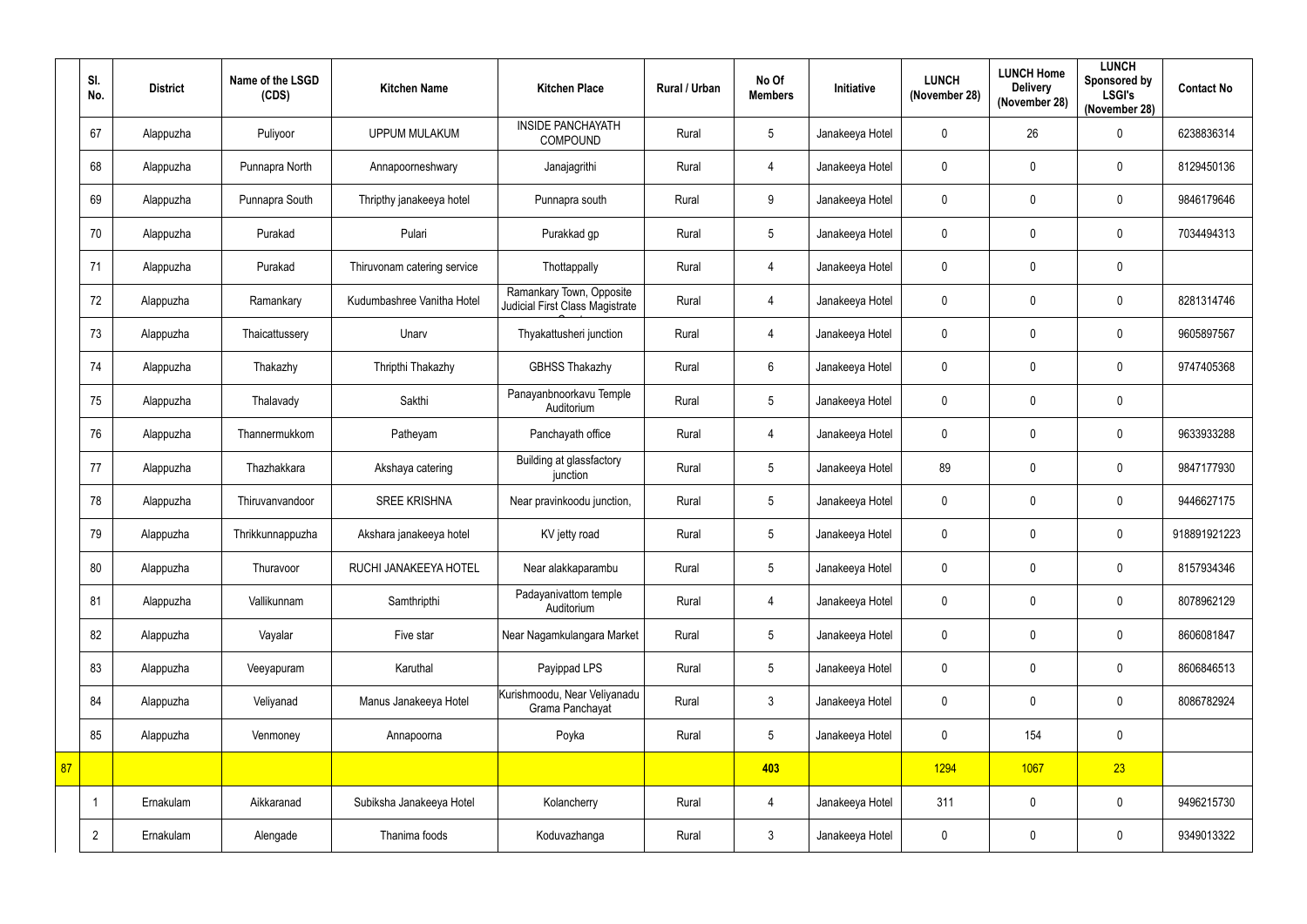| SI.<br>No.      | <b>District</b> | Name of the LSGD<br>(CDS) | <b>Kitchen Name</b>                   | <b>Kitchen Place</b>         | Rural / Urban | No Of<br><b>Members</b> | Initiative      | <b>LUNCH</b><br>(November 28) | <b>LUNCH Home</b><br><b>Delivery</b><br>(November 28) | <b>LUNCH</b><br>Sponsored by<br><b>LSGI's</b><br>(November 28) | <b>Contact No</b> |
|-----------------|-----------------|---------------------------|---------------------------------------|------------------------------|---------------|-------------------------|-----------------|-------------------------------|-------------------------------------------------------|----------------------------------------------------------------|-------------------|
| $3\phantom{.0}$ | Ernakulam       | Alengade                  | Mr.Bakers                             | Malikam peedika              | Rural         | $\mathfrak{Z}$          | Janakeeya Hotel | 0                             | 0                                                     | $\mathbf 0$                                                    | 9633887779        |
| $\overline{4}$  | Ernakulam       | Alengade                  | Kasthurba kitchen                     | Neerikkode                   | Rural         | $\mathfrak{Z}$          | Janakeeya Hotel | 0                             | $\mathbf 0$                                           | $\mathbf 0$                                                    | 9526260253        |
| $5\phantom{.0}$ | Ernakulam       | Amballoor                 | Dhanshree catering                    | St.ignatius schools Amballur | Rural         | $5\,$                   | Janakeeya Hotel | $\pmb{0}$                     | $\mathbf 0$                                           | $\pmb{0}$                                                      | 8330081552        |
| $6\overline{6}$ | Ernakulam       | Angamaly                  | Cafe Shree Canteen                    | <b>Municipality Canteen</b>  | Urban         | $5\phantom{.0}$         | Janakeeya Hotel | $\mathbf 0$                   | 0                                                     | $\mathbf 0$                                                    | 9656927253        |
| $\overline{7}$  | Ernakulam       | Arakuzha                  | Ruchi Janakeeya hotel, Arakkuzha      | Pandappilly                  | Rural         | $\sqrt{5}$              | Janakeeya Hotel | 0                             | $\mathbf 0$                                           | 0                                                              | 9744864225        |
| 8               | Ernakulam       | Assamannoor               | New Life kudumbasree Hotel            | Cherukunnam                  | Rural         | $\mathfrak{Z}$          | Janakeeya Hotel | 0                             | 0                                                     | $\mathbf 0$                                                    | 9656729450        |
| 9               | Ernakulam       | Avoly                     | Janakeeya Hotel, Avoli                | Hostel Junction, Avoli       | Rural         | $\mathfrak{Z}$          | Janakeeya Hotel | 0                             | 0                                                     | $\mathbf 0$                                                    | 9847983621        |
| 10              | Ernakulam       | Ayyampuzha                | Five Star Hotel and Catering          | Panchayat Junction           | Rural         | $\overline{4}$          | Janakeeya Hotel | 0                             | 0                                                     | 0                                                              | 9744836324        |
| 11              | Ernakulam       | Chendamangalam            | Anugraha Kudumbashree hotel           | Vadakkumpuram                | Rural         | $5\,$                   | Janakeeya Hotel | 0                             | $\mathbf 0$                                           | $\mathbf 0$                                                    | 9061419729        |
| 12              | Ernakulam       | Chengamanade              | Mythri janakeeya hotel                | Purayar                      | Rural         | $\sqrt{5}$              | Janakeeya Hotel | 0                             | $\mathbf 0$                                           | 0                                                              | 9496172362        |
| 13              | Ernakulam       | Cheranalloor              | Chaithanya                            | <b>Community Hall</b>        | Rural         | $6\phantom{.}6$         | Janakeeya Hotel | 0                             | $\mathbf 0$                                           | $\mathbf 0$                                                    | 9995156639        |
| 14              | Ernakulam       | Cheranalloor              | Adukkala                              | Chittoor                     | Rural         | $5\,$                   | Janakeeya Hotel | 0                             | 0                                                     | $\mathbf 0$                                                    | 808922128         |
| 15              | Ernakulam       | Chittattukara             | Swadh Janakeeya Hotel                 | chittattukara jn.            | Rural         | $\mathfrak{Z}$          | Janakeeya Hotel | $\mathbf 0$                   | 0                                                     | $\mathbf 0$                                                    |                   |
| 16              | Ernakulam       | Choornikkara              | Metro hotel                           | Ambattukavu                  | Rural         | $\mathfrak{Z}$          | Janakeeya Hotel | 0                             | $\mathbf 0$                                           | $\pmb{0}$                                                      | 9605319455        |
| 17              | Ernakulam       | Chottanikkara             | Ahalya Cafe                           | Kottayatthupara              | Rural         | $6\,$                   | Janakeeya Hotel | $\pmb{0}$                     | 0                                                     | $\mathbf 0$                                                    | 9567512337        |
| 18              | Ernakulam       | Maneed                    | Coral Island                          | Maneed                       | Rural         | $\overline{4}$          | Janakeeya Hotel | $\pmb{0}$                     | $\mathbf 0$                                           | $\pmb{0}$                                                      | 7012652495        |
| 19              | Ernakulam       | Edathala                  | Souhridam Kudumbashree canteen        | Edathala                     | Rural         | $\mathfrak{Z}$          | Janakeeya Hotel | $\pmb{0}$                     | 0                                                     | 0                                                              | 9745769363        |
| 20              | Ernakulam       | Edathala                  | Veetiloru oonne                       | Manalimukke                  | Rural         | $\mathfrak{Z}$          | Janakeeya Hotel | 263                           | 0                                                     | $\pmb{0}$                                                      | 9745769363        |
| 21              | Ernakulam       | Edavanakkad               | Royal Hotel                           | Edavanakad                   | Rural         | $\mathfrak{Z}$          | Janakeeya Hotel | 0                             | 0                                                     | $\mathbf 0$                                                    | 7902933414        |
| 22              | Ernakulam       | Elanji                    | janakiya hotel elanji                 | elanji punjayathu junction   | Rural         | $5\phantom{.0}$         | Janakeeya Hotel | 0                             | 0                                                     | $\mathbf 0$                                                    | 9947990787        |
| 23              | Ernakulam       | Eloor                     | Nalanandhana janakeeya hotel          | Eloor                        | Urban         | $\overline{4}$          | Janakeeya Hotel | 0                             | $\boldsymbol{0}$                                      | 0                                                              | 9562885391        |
| 24              | Ernakulam       | Ezhikkara                 | Sree Rajarajeswari Janakeeya<br>Hotel | Ezhikkara                    | Rural         | $\sqrt{5}$              | Janakeeya Hotel | 0                             | 0                                                     | 0                                                              | 8921579011        |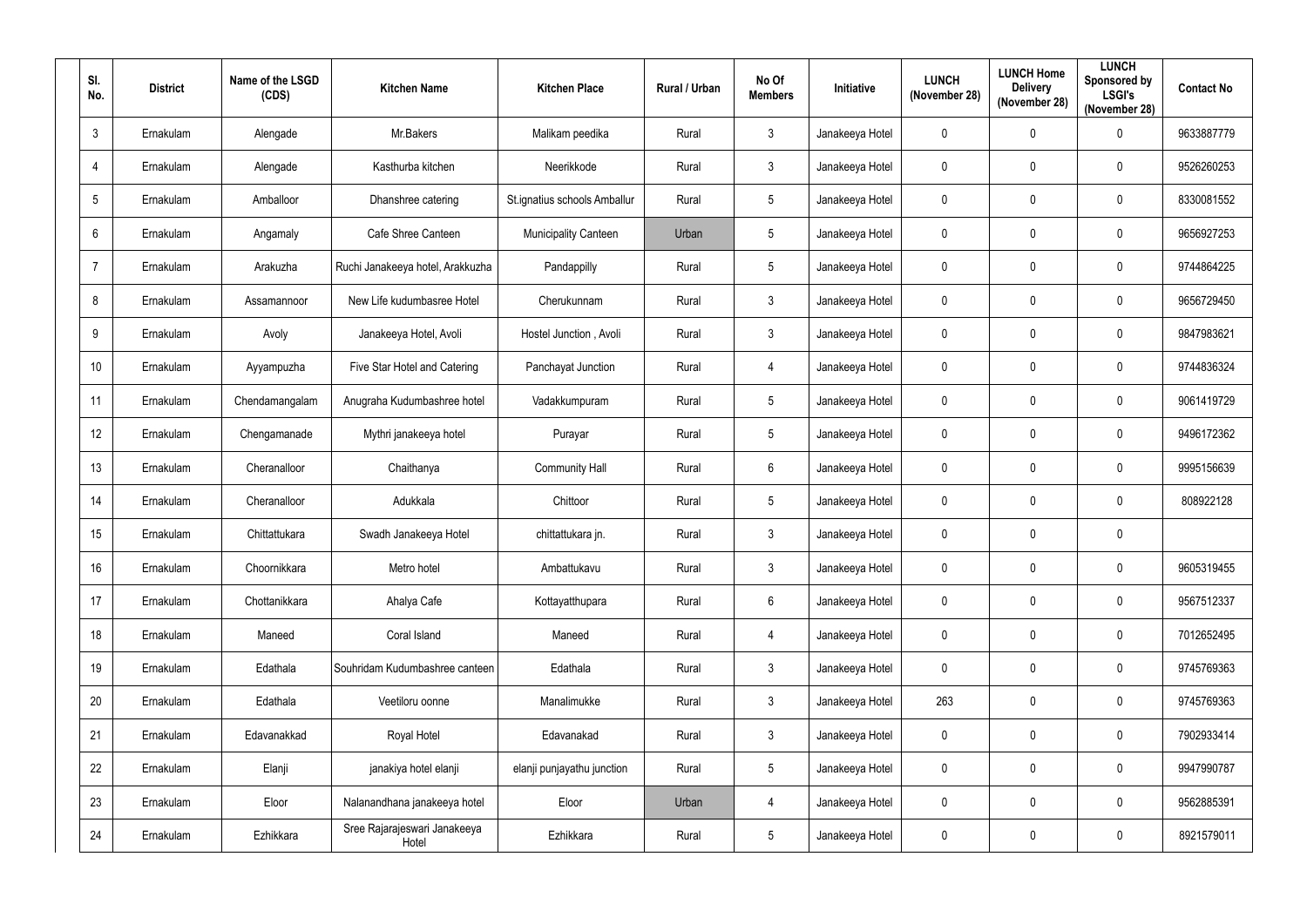| SI.<br>No. | <b>District</b> | Name of the LSGD<br>(CDS) | <b>Kitchen Name</b>                  | <b>Kitchen Place</b>                      | Rural / Urban | No Of<br><b>Members</b> | Initiative      | <b>LUNCH</b><br>(November 28) | <b>LUNCH Home</b><br><b>Delivery</b><br>(November 28) | <b>LUNCH</b><br>Sponsored by<br><b>LSGI's</b><br>(November 28) | <b>Contact No</b> |
|------------|-----------------|---------------------------|--------------------------------------|-------------------------------------------|---------------|-------------------------|-----------------|-------------------------------|-------------------------------------------------------|----------------------------------------------------------------|-------------------|
| 25         | Ernakulam       | Kadungalloor              | Snehitha janakeeya hotel             | Kadungalloor                              | Rural         | $\mathfrak{Z}$          | Janakeeya Hotel | $\mathbf 0$                   | $\mathbf 0$                                           | $\mathbf 0$                                                    | 9567418674        |
| 26         | Ernakulam       | Kalady                    | Jyothi Vanitha Canteen               | Kalady                                    | Rural         | $\sqrt{5}$              | Janakeeya Hotel | $\mathbf 0$                   | 0                                                     | $\mathbf 0$                                                    | 9544624439        |
| 27         | Ernakulam       | <b>Kalamassery East</b>   | Nanma janakeeya hotel                | HMT, kalammassery                         | Urban         | $\mathfrak{Z}$          | Janakeeya Hotel | $\mathbf 0$                   | 0                                                     | $\pmb{0}$                                                      | 9895535089        |
| 28         | Ernakulam       | <b>Kalamassery West</b>   | Pulari janakeeya hotel               | Kunamthai                                 | Urban         | $\mathbf{3}$            | Janakeeya Hotel | $\mathbf 0$                   | $\mathbf 0$                                           | $\mathbf 0$                                                    | 7736594305        |
| 29         | Ernakulam       | Kalamassery West          | Kismath janakeeya hotel              | Vattekkunnam                              | Urban         | $\mathfrak{Z}$          | Janakeeya Hotel | 213                           | 0                                                     | $\mathbf 0$                                                    | 8075879290        |
| 30         | Ernakulam       | Kalloorkkad               | Puthuma Janakeeya Hotel              | Kallorkkad                                | Rural         | $\mathfrak{Z}$          | Janakeeya Hotel | $\mathbf 0$                   | 0                                                     | $\mathbf 0$                                                    | 7558091353        |
| 31         | Ernakulam       | Kanjoor                   | Ammachiyude Adukkala                 | Parappuram                                | Rural         | $\mathfrak{Z}$          | Janakeeya Hotel | 68                            | $\mathbf 0$                                           | $\boldsymbol{0}$                                               | 6238583699        |
| 32         | Ernakulam       | Karumalloor               | Koottayma janakeeya hotel            | Kariyachira                               | Rural         | 4                       | Janakeeya Hotel | $\mathbf 0$                   | 0                                                     | $\mathbf 0$                                                    | 9746484979        |
| 33         | Ernakulam       | Kavalangad                | Five star Janakeeya Hotel            | Nellimattom                               | Rural         | $\overline{5}$          | Janakeeya Hotel | $\mathbf 0$                   | $\mathbf 0$                                           | $\pmb{0}$                                                      | 9744705648        |
| 34         | Ernakulam       | Keezhmad                  | Sadyalayam janakeeya hotel           | Keezhmad                                  | Rural         | $\sqrt{5}$              | Janakeeya Hotel | $\mathbf 0$                   | $\mathbf 0$                                           | $\boldsymbol{0}$                                               | 9846027221        |
| 35         | Ernakulam       | Kochi East                | ANNAPOORNA JANAKEEYA<br><b>HOTEL</b> | ALINCHUVADU                               | Urban         | $\overline{5}$          | Janakeeya Hotel | $\mathbf 0$                   | $\mathbf 0$                                           | $\mathbf 0$                                                    | 9567529849        |
| 36         | Ernakulam       | Kochi East                | YUMMEES KITCHEN                      | VADUTHALA                                 | Urban         | $\sqrt{5}$              | Janakeeya Hotel | $\mathbf 0$                   | 0                                                     | $\boldsymbol{0}$                                               |                   |
| 37         | Ernakulam       | Kochi East                | <b>ORUMA KITCHEN</b>                 | <b>PACHALAM</b>                           | Urban         | $\mathbf{3}$            | Janakeeya Hotel | $\mathbf 0$                   | $\mathbf 0$                                           | $\mathbf 0$                                                    | 9744763589        |
| 38         | Ernakulam       | Kochi East                | <b>PONPULARI</b>                     | <b>KEERHI NAGAR,</b><br><b>ELAMAKKARA</b> | Urban         | $\mathfrak{Z}$          | Janakeeya Hotel | $\mathbf 0$                   | $\mathbf 0$                                           | $\mathbf 0$                                                    | 8289818357        |
| 39         | Ernakulam       | Kochi East                | <b>RUCHI CATERING</b>                | PUNNACKAL                                 | Urban         | $5\phantom{.0}$         | Janakeeya Hotel | $\pmb{0}$                     | $\mathbf 0$                                           | $\pmb{0}$                                                      | 9947080022        |
| 40         | Ernakulam       | Kochi South               | <b>AMMAS KITCHEN</b>                 | <b>THEVARA</b>                            | Urban         | $\overline{4}$          | Janakeeya Hotel | 912                           | $\mathbf 0$                                           | $\pmb{0}$                                                      | 7994618127        |
| 41         | Ernakulam       | Kochi South               | <b>NEW AKSHAYA HOTEL</b>             | <b>PONNURUNNI</b>                         | Urban         | $5\phantom{.0}$         | Janakeeya Hotel | $\pmb{0}$                     | $\mathbf 0$                                           | $\pmb{0}$                                                      | 9895292721        |
| 42         | Ernakulam       | Kochi South               | <b>FRIENDS</b>                       | <b>MINI PARK</b>                          | Urban         | $5\phantom{.0}$         | Janakeeya Hotel | $\mathbf 0$                   | $\mathbf 0$                                           | $\mathbf 0$                                                    | 9048207287        |
| 43         | Ernakulam       | Kochi West                | PUTHUMA KUDUMBASHREE<br><b>HOTEL</b> | PALLURUTHY NADA                           | Urban         | $5\phantom{.0}$         | Janakeeya Hotel | $\mathbf 0$                   | $\mathbf 0$                                           | $\pmb{0}$                                                      | 9947611626        |
| 44         | Ernakulam       | Kochi West                | NAMMUDE ADUKKALA                     | ERAVELI COLONY                            | Urban         | $5\phantom{.0}$         | Janakeeya Hotel | $\pmb{0}$                     | 0                                                     | $\pmb{0}$                                                      | 9746033279        |
| 45         | Ernakulam       | Koothattukulam            | Niravu Janakeeya Hotel               |                                           | Urban         |                         | Janakeeya Hotel | $\pmb{0}$                     | $\mathbf 0$                                           | $\pmb{0}$                                                      |                   |
| 46         | Ernakulam       | Koovappady                | Kaipunyam Janakeeya hotel            | Koovappady                                | Rural         | $\sqrt{5}$              | Janakeeya Hotel | $\pmb{0}$                     | 0                                                     | $\pmb{0}$                                                      |                   |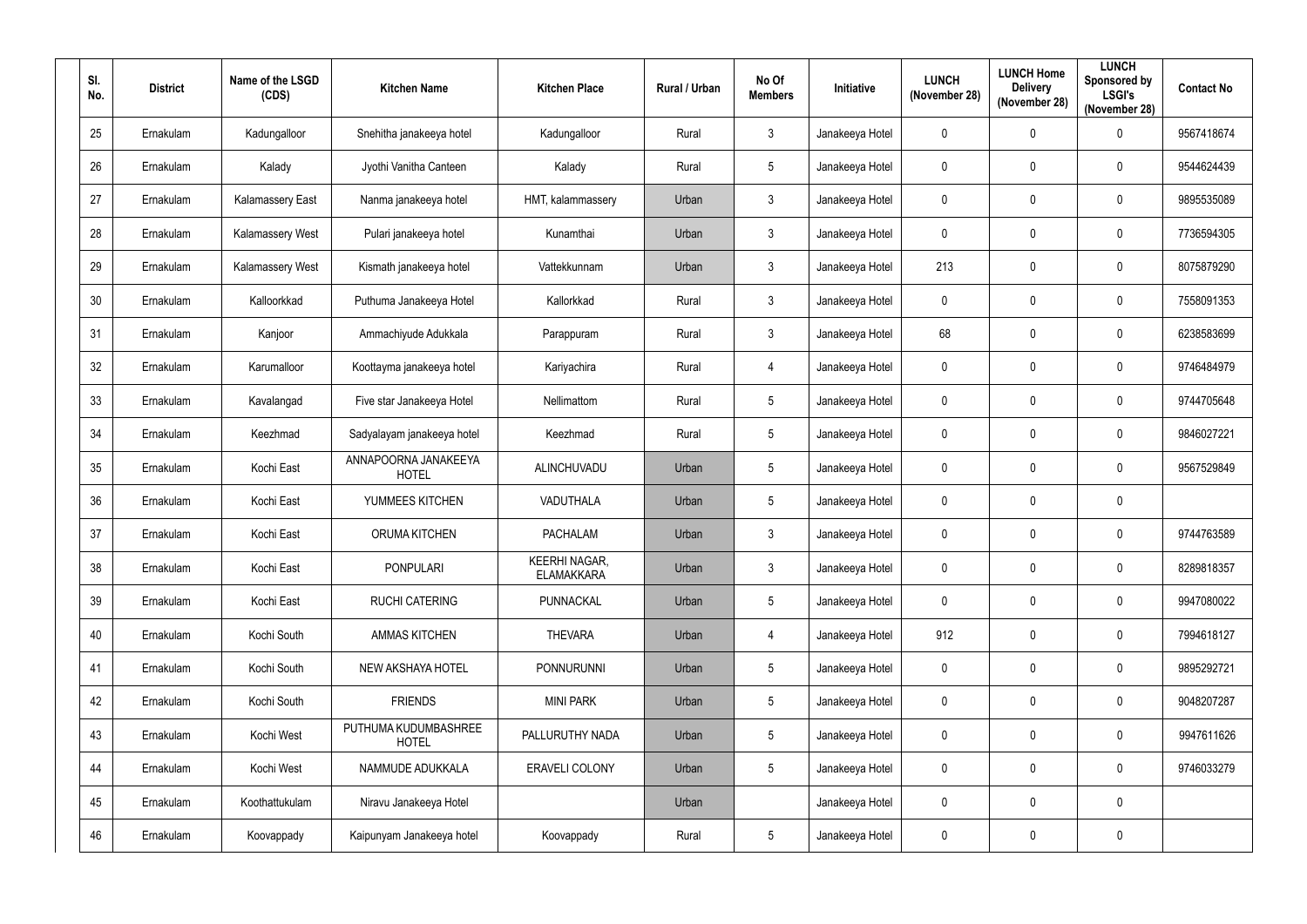|     | SI.<br>No. | <b>District</b> | Name of the LSGD<br>(CDS) | <b>Kitchen Name</b>              | <b>Kitchen Place</b>      | Rural / Urban | No Of<br><b>Members</b> | <b>Initiative</b> | <b>LUNCH</b><br>(November 28) | <b>LUNCH Home</b><br><b>Delivery</b><br>(November 28) | <b>LUNCH</b><br>Sponsored by<br><b>LSGI's</b><br>(November 28) | <b>Contact No</b> |
|-----|------------|-----------------|---------------------------|----------------------------------|---------------------------|---------------|-------------------------|-------------------|-------------------------------|-------------------------------------------------------|----------------------------------------------------------------|-------------------|
|     | 47         | Ernakulam       | Kothamangalam             | Thanima catering unit            | Kothamangalam             | Urban         | $\mathbf{3}$            | Janakeeya Hotel   | $\mathbf 0$                   | $\mathbf 0$                                           | $\mathbf 0$                                                    | 9846664377        |
|     | 48         | Ernakulam       | Kottapady                 | Janakeeya Hotel                  | Kottappady junction       | Rural         | $\mathbf{3}$            | Janakeeya Hotel   | $\mathbf 0$                   | $\mathbf 0$                                           | $\mathbf 0$                                                    | 9497406993        |
|     | 49         | Ernakulam       | Kottuvally                | subhiksha vanitha canteen        | kottuvally                | Rural         | $5\phantom{.0}$         | Janakeeya Hotel   | $\pmb{0}$                     | $\mathbf 0$                                           | $\pmb{0}$                                                      | 8590034196        |
|     | 50         | Ernakulam       | kumbalangi                | st.antoneys kudumbashree         | old post office           | Rural         | $\mathbf{3}$            | Janakeeya Hotel   | 88                            | $\mathbf 0$                                           | $\mathbf 0$                                                    | 8138860764        |
|     | 51         | Ernakulam       | kunnathunadu              | thripthy janakeeya hotel         | pallikkara                | Rural         | $6\,$                   | Janakeeya Hotel   | $\pmb{0}$                     | $\mathbf{0}$                                          | $\mathbf 0$                                                    | 9744561425        |
|     | 52         | Ernakulam       | Kunnukara                 | Greenchilly cafe                 | Kunnukara                 | Rural         | $\mathbf{3}$            | Janakeeya Hotel   | $\mathbf 0$                   | $\mathbf 0$                                           | $\mathbf 0$                                                    | 9496852989        |
|     | 53         | Ernakulam       | Kunnukara                 | Thanima canteen                  | North aduvassery          | Rural         | $5\phantom{.0}$         | Janakeeya Hotel   | $\mathbf 0$                   | $\mathbf 0$                                           | $\mathbf 0$                                                    | 9744200583        |
|     | 54         | Ernakulam       | Kuttampuzha               | Nila kudumbashree janakiya hotel | Mini stadium, vadattupara | Rural         | $6\phantom{.}6$         | Janakeeya Hotel   | $\mathbf 0$                   | $\mathbf 0$                                           | $\mathbf 0$                                                    | 9496754018        |
|     | 55         | Ernakulam       | Kuzhippilly               | Janakeeya hotel                  | Kuzhupilli                | Rural         | $\mathbf 0$             | Janakeeya Hotel   | $\pmb{0}$                     | $\mathbf 0$                                           | $\mathbf 0$                                                    | 9847371780        |
|     | 56         | Ernakulam       | Malayattoor               | Whats app Janakeeya Hotel        | Thottuva                  | Rural         | $\mathbf{3}$            | Janakeeya Hotel   | $\pmb{0}$                     | $\mathbf 0$                                           | $\boldsymbol{0}$                                               | 9497796828        |
| 113 | 57         | Ernakulam       | Malayattoor               | Natturuchi Janakeeya Hotel       | Ettakkadavu               | Rural         | $\mathbf{3}$            | Janakeeya Hotel   | $\mathbf 0$                   | $\mathbf 0$                                           | $\mathbf 0$                                                    | 9745470234        |
|     | 58         | Ernakulam       | Manjalloor                | Thanima Kudumbashree hotel       | Vazhakkulam               | Rural         | $5\phantom{.0}$         | Janakeeya Hotel   | $\mathbf 0$                   | $\mathbf 0$                                           | $\boldsymbol{0}$                                               | 9526215854        |
|     | 59         | Ernakulam       | Manjapra                  | Sara's Kitchen                   | Puthenpalli               | Rural         | $\mathbf{3}$            | Janakeeya Hotel   | $\mathbf 0$                   | $\mathbf 0$                                           | $\mathbf 0$                                                    | 8547392730        |
|     | 60         | Ernakulam       | Maradu                    | <b>VANITHA HOTEL</b>             | <b>KUNDANNOR JN</b>       | Urban         | $\overline{4}$          | Janakeeya Hotel   | $\pmb{0}$                     | $\mathbf 0$                                           | $\mathbf 0$                                                    |                   |
|     | 61         | Ernakulam       | Marady                    | Janakeeya Hotel Marady           | Unnakkuppa                | Rural         | $\overline{4}$          | Janakeeya Hotel   | 111                           | $\mathbf 0$                                           | $\pmb{0}$                                                      | 9947943177        |
|     | 62         | Ernakulam       | Mazhuvannoor              | Sruthi Janakeeya Hotel           | Valayanchirangara         | Rural         | $\mathbf{3}$            | Janakeeya Hotel   | $\pmb{0}$                     | $\mathbf 0$                                           | $\mathbf 0$                                                    | 9747924485        |
|     | 63         | Ernakulam       | Mulavukad                 | Kudumbashree Veetile bakshanam   | Mulavukad                 | Rural         | $5\phantom{.0}$         | Janakeeya Hotel   | 132                           | $\mathbf 0$                                           | $\pmb{0}$                                                      | 9061339557        |
|     | 64         | Ernakulam       | Muvattupuzha              | Oottupura                        | Muvattupuzha              | Urban         | $\mathbf{3}$            | Janakeeya Hotel   | $\pmb{0}$                     | $\mathbf 0$                                           | $\pmb{0}$                                                      | 7736573412        |
|     | 65         | Ernakulam       | Nayarambalam              | Four star cafe                   | Nayarambalam              | Rural         | $\mathbf{3}$            | Janakeeya Hotel   | $\pmb{0}$                     | $\mathbf 0$                                           | $\pmb{0}$                                                      | 8075349161        |
|     | 66         | Ernakulam       | Nellikuzhy                | Janakeeya Hotel                  | Nellikkuzhi               | Rural         | $\mathbf{3}$            | Janakeeya Hotel   | $\pmb{0}$                     | $\mathbf 0$                                           | $\pmb{0}$                                                      | 9744641099        |
|     | 67         | Ernakulam       | Njarakkal                 | Kripa Catering Unit              | Njarakkal                 | Rural         | $\mathbf{3}$            | Janakeeya Hotel   | $\pmb{0}$                     | $\mathbf 0$                                           | $\pmb{0}$                                                      | 9567534006        |
|     | 68         | Ernakulam       | Okkal                     | Manna Janakeeya Hotel            | Edavoor                   | Rural         | 4                       | Janakeeya Hotel   | $\pmb{0}$                     | $\mathbf 0$                                           | $\pmb{0}$                                                      | 8086822888        |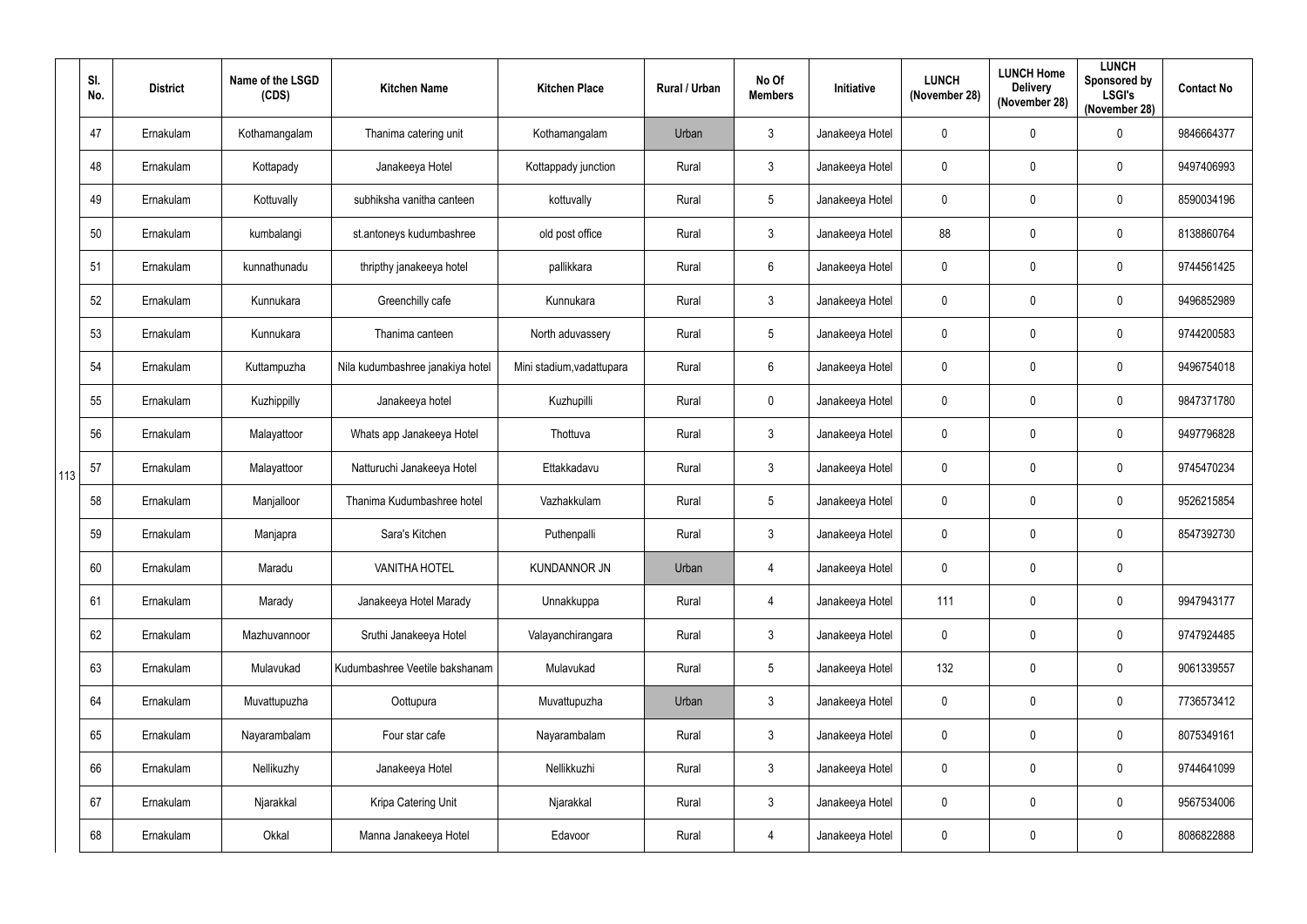| SI.<br>No. | <b>District</b> | Name of the LSGD<br>(CDS) | <b>Kitchen Name</b>                         | <b>Kitchen Place</b>                        | <b>Rural / Urban</b> | No Of<br><b>Members</b> | Initiative      | <b>LUNCH</b><br>(November 28) | <b>LUNCH Home</b><br><b>Delivery</b><br>(November 28) | <b>LUNCH</b><br>Sponsored by<br><b>LSGI's</b><br>(November 28) | <b>Contact No</b> |
|------------|-----------------|---------------------------|---------------------------------------------|---------------------------------------------|----------------------|-------------------------|-----------------|-------------------------------|-------------------------------------------------------|----------------------------------------------------------------|-------------------|
| 69         | Ernakulam       | Paingottoor               | Janakeeya hotel                             | Paingottoor                                 | Rural                | $\overline{7}$          | Janakeeya Hotel | $\mathbf 0$                   | $\mathbf 0$                                           | $\mathbf 0$                                                    | 9656855730        |
| 70         | Ernakulam       | Pallarimangalam           | Janakeeya Hotel                             | Janakeeya Hotel, Koovalloor                 | Rural                | 4                       | Janakeeya Hotel | 58                            | 0                                                     | $\mathbf 0$                                                    | 7025992310        |
| 71         | Ernakulam       | Pallipuram                | Kadumanga Food court                        | Pothen valav                                | Rural                | $\sqrt{5}$              | Janakeeya Hotel | $\mathbf 0$                   | 0                                                     | $\pmb{0}$                                                      | 9747525176        |
| 72         | Ernakulam       | Pambakkuda                | viswastha catering unit                     | pambakkuda block punjayathu<br>building     | Rural                | 4                       | Janakeeya Hotel | $\mathbf 0$                   | 0                                                     | $\mathbf 0$                                                    | 7510382367        |
| 73         | Ernakulam       | Parakkadave               | Thejus catering unit                        | Moozhikkulam                                | Rural                | 10                      | Janakeeya Hotel | $\mathbf 0$                   | $\mathbf 0$                                           | $\mathbf 0$                                                    | 9847936303        |
| 74         | Ernakulam       | Paravoor                  | sreevikneswara                              | Govt.boys' HSS, N.Paravur                   | Urban                | $\overline{4}$          | Janakeeya Hotel | $\mathbf 0$                   | $\mathbf 0$                                           | $\mathbf 0$                                                    | 9567581698        |
| 75         | Ernakulam       | Perumbavoor               | Janakeeya Hotel                             | Kanjirakkad, Pallippadi                     | Urban                | $\mathfrak{Z}$          | Janakeeya Hotel | 118                           | $\mathbf 0$                                           | $\boldsymbol{0}$                                               |                   |
| 76         | Ernakulam       | Perumbavoor               | Swath kudumbashree canteen                  | Perumbavoor                                 | Urban                | $\mathbf{3}$            | Janakeeya Hotel | $\mathbf 0$                   | $\mathbf 0$                                           | $\mathbf 0$                                                    | 8156881057        |
| 77         | Ernakulam       | Pindimana                 | Janakeeya hotel                             | Muthamkuzhi                                 | Rural                | 4                       | Janakeeya Hotel | $\mathbf 0$                   | $\mathbf 0$                                           | $\pmb{0}$                                                      | 9656297799        |
| 78         | Ernakulam       | Piravam                   | sneha canteen                               | municipality building base floor<br>piravom | Urban                | 4                       | Janakeeya Hotel | 150                           | $\mathbf 0$                                           | $\boldsymbol{0}$                                               | 9605594018        |
| 79         | Ernakulam       | Pothanikkad               | Taj hotel                                   | Pothanikkad                                 | Rural                | $\mathbf{3}$            | Janakeeya Hotel | $\mathbf 0$                   | $\mathbf 0$                                           | $\mathbf 0$                                                    | 8943961843        |
| 80         | Ernakulam       | Puthanvelikkara           | Panjami cafe kudumbashree                   | Near panjayath office                       | Rural                | $\sqrt{5}$              | Janakeeya Hotel | $\mathbf 0$                   | $\mathbf 0$                                           | $\mathbf 0$                                                    | 9645530669        |
| 81         | Ernakulam       | Ramamangalam              | cafe kudumbashree                           | ramamngalam                                 | Rural                | 4                       | Janakeeya Hotel | $\mathbf 0$                   | $\mathbf 0$                                           | $\mathbf 0$                                                    | 9961344346        |
| 82         | Ernakulam       | Rayamangalam              | Arya canteen                                | Kuruppampady                                | Rural                | $\mathfrak{Z}$          | Janakeeya Hotel | $\mathbf 0$                   | $\mathbf 0$                                           | $\mathbf 0$                                                    | 9072147163        |
| 83         | Ernakulam       | Thirumarady               | janakiya hotel thirumarady                  | edappara jn.                                | Rural                | $\mathfrak{Z}$          | Janakeeya Hote5 | $\pmb{0}$                     | $\mathbf 0$                                           | $\pmb{0}$                                                      | 7594811868        |
| 84         | Ernakulam       | Thiruvaniyoor             | Thanima                                     | Thiruvaniyoor                               | Rural                | $\overline{5}$          | Janakeeya Hotel | $\mathbf 0$                   | $\mathbf 0$                                           | $\pmb{0}$                                                      | 9061239698        |
| 85         | Ernakulam       | Thrikkakkara East         | Thanima Janakeeya Hotel                     | Kakkanad                                    | Urban                | $\bf 8$                 | Janakeeya Hotel | $\mathbf 0$                   | $\mathbf 0$                                           | $\pmb{0}$                                                      | 9207134763        |
| 86         | Ernakulam       | Thrikkakkara west         | Janakeeya Hotel                             | Chembumukku                                 | Urban                | $5\phantom{.0}$         | Janakeeya Hotel | $\mathbf 0$                   | $\mathbf 0$                                           | $\mathbf 0$                                                    | 9496530576        |
| 87         | Ernakulam       | Thuravoor                 | E Grill                                     | Yudapuram                                   | Rural                | $\overline{4}$          | Janakeeya Hotel | $\mathbf 0$                   | $\mathbf 0$                                           | $\pmb{0}$                                                      | 9526845935        |
| 88         | Ernakulam       | Tripunithura              | Janakeeya Hotel Tripunithura                | Eroor                                       | Urban                | $\mathfrak{Z}$          | Janakeeya Hotel | $\pmb{0}$                     | 0                                                     | $\pmb{0}$                                                      | 8089117821        |
| 89         | Ernakulam       | Vadakkekkara              | vadakkekkara kudumbasree<br>janakeeya hotel | Madaplathuruth                              | Rural                | $\overline{4}$          | Janakeeya Hotel | $\pmb{0}$                     | $\mathbf 0$                                           | $\mathbf 0$                                                    | 8301806778        |
| $90\,$     | Ernakulam       | Vadavukode<br>Puthancruz  | Janakeeya Hotel                             | Vadavukod                                   | Rural                | 4                       | Janakeeya Hotel | $\pmb{0}$                     | 0                                                     | $\pmb{0}$                                                      |                   |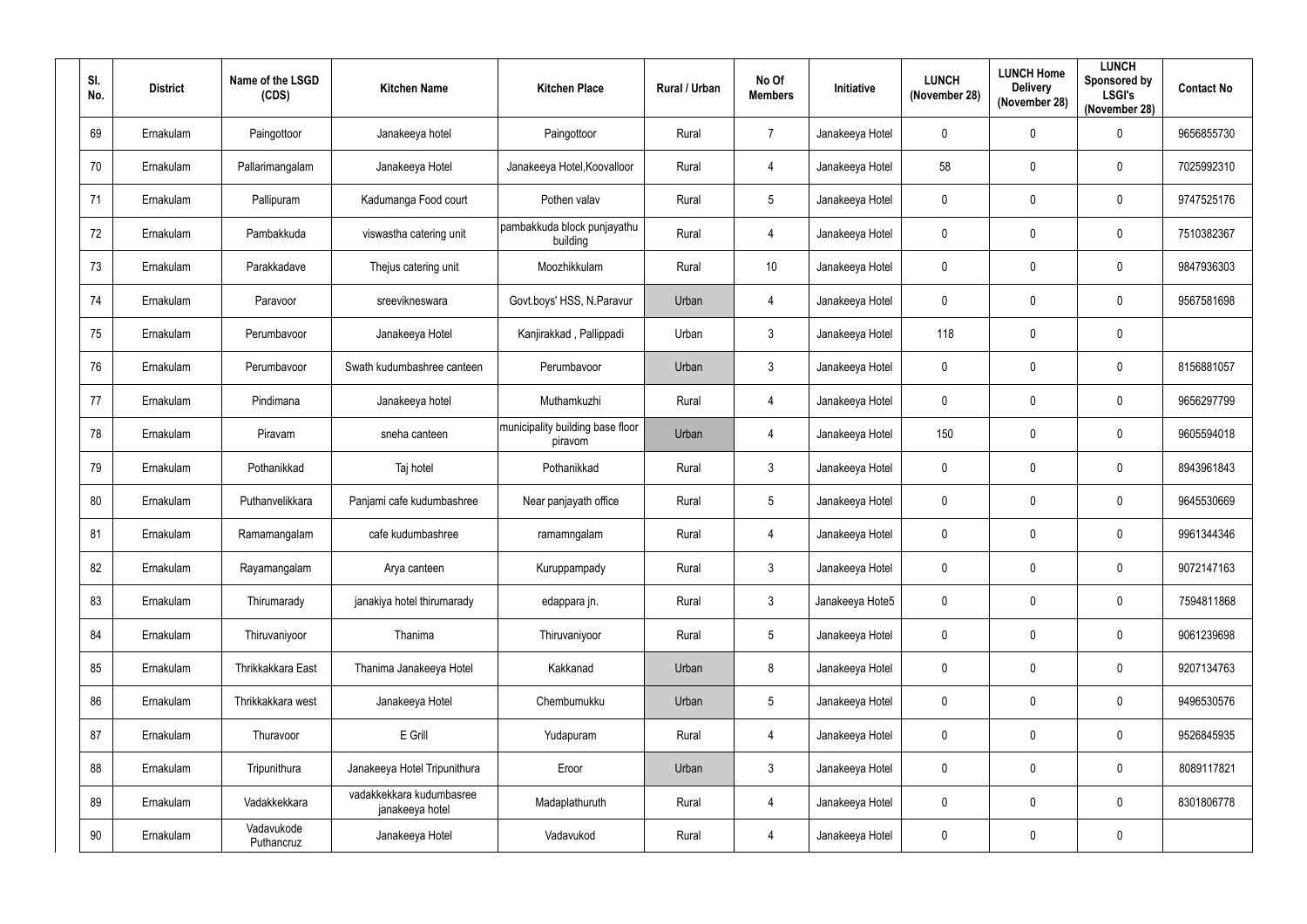| SI.<br>No. | <b>District</b> | Name of the LSGD<br>(CDS) | <b>Kitchen Name</b>                                             | <b>Kitchen Place</b> | Rural / Urban | No Of<br><b>Members</b> | Initiative      | <b>LUNCH</b><br>(November 28) | <b>LUNCH Home</b><br><b>Delivery</b><br>(November 28) | <b>LUNCH</b><br>Sponsored by<br><b>LSGI's</b><br>(November 28) | <b>Contact No</b> |
|------------|-----------------|---------------------------|-----------------------------------------------------------------|----------------------|---------------|-------------------------|-----------------|-------------------------------|-------------------------------------------------------|----------------------------------------------------------------|-------------------|
| 91         | Ernakulam       | Valakom                   | Ruchi kudumbashree catering                                     | Valakom              | Rural         | $5\phantom{.0}$         | Janakeeya Hotel | $\pmb{0}$                     | $\mathbf 0$                                           | $\pmb{0}$                                                      |                   |
| 92         | Ernakulam       | Varapuzha                 | <b>DURGA ACTIVITY</b>                                           | CHETTIBHAGAM         | Rural         | 8                       | Janakeeya Hotel | $\pmb{0}$                     | $\mathbf 0$                                           | $\pmb{0}$                                                      | 9496160074        |
| 93         | Ernakulam       | Vazhakulam                | Three Star Hotel                                                | Marampally           | Rural         | $\mathbf{3}$            | Janakeeya Hotel | $\pmb{0}$                     | $\mathbf 0$                                           | $\mathbf 0$                                                    | 8547309874        |
| 94         | Ernakulam       | Vengola                   | Janakeeya Hotel                                                 | Pathipalam           | Rural         | $5\phantom{.0}$         | Janakeeya Hotel | $\pmb{0}$                     | $\mathbf 0$                                           | $\mathbf 0$                                                    | 8113030921        |
| 95         | Ernakulam       | Vengoor                   | <b>JANAKEEYA HOTEL</b>                                          | Choorathod           | Rural         | $\overline{4}$          | Janakeeya Hotel | 52                            | $\mathbf 0$                                           | $\mathbf 0$                                                    | 6238320991        |
| 96         | Ernakulam       | Angamaly                  | <b>JANAKEEYA HOTEL</b>                                          | <b>TB Junction</b>   | Urban         | $\mathbf{3}$            | Janakeeya Hotel | $\mathbf 0$                   | $\mathbf 0$                                           | $\mathbf 0$                                                    | 9447924974        |
| 97         | Ernakulam       | kothamangalam             | P.K janakeeya hotel                                             | kothamangalam        | Urban         | 6                       | Janakeeya Hotel | $\pmb{0}$                     | $\mathbf 0$                                           | $\mathbf 0$                                                    | 8156869114        |
| 98         | Ernakulam       | Nedumbassery              | thani nadan                                                     | athani               | rural         | $5\phantom{.0}$         | Janakeeya Hotel | $\pmb{0}$                     | $\mathbf 0$                                           | $\mathbf 0$                                                    | 9961277604        |
| 99         | Ernakulam       | Perumbavoor               | <b>JANAKEEYA HOTEL MINI CIVIL</b><br><b>STATION PERUMBAVOOR</b> | Perumbavoor          | Urban         | $\mathbf{3}$            | Janakeeya Hotel | $\pmb{0}$                     | $\mathbf 0$                                           | $\mathbf 0$                                                    | 9847008734        |
| 100        | Ernakulam       | Kumblam                   | JANAKEEYA HOTEL, KUMBALAM                                       | <b>KUMBALAM</b>      | rural         | $5\phantom{.0}$         | Janakeeya Hotel | $\pmb{0}$                     | $\mathbf 0$                                           | $\mathbf 0$                                                    | 9746652714        |
| 101        | Ernakulam       | Ayavana                   | Keralasree Janakeeya Hotel                                      | Ayavana              | Rural         | $5\phantom{.0}$         | Janakeeya Hotel | $\pmb{0}$                     | $\mathbf 0$                                           | $\mathbf 0$                                                    | 9744607799        |
| 102        | Ernakulam       | Aluva                     | Ruchi Janakeeya hotel                                           | Aluva                | Urban         | $\overline{4}$          | Janakeeya Hotel | $\pmb{0}$                     | $\mathbf 0$                                           | $\mathbf 0$                                                    |                   |
| 103        | Ernakulam       | Payipra                   | Nanma janakeeya hotel                                           | Pezhakkappilly       | Rural         | $\mathbf{3}$            | Janakeeya Hotel | $\pmb{0}$                     | $\mathbf 0$                                           | $\mathbf 0$                                                    | 9567747725        |
| 104        | Ernakulam       | Kochi West                | Ushas Kudumbashree Hotel                                        | <b>FORT KOCHI</b>    | Urban         | $\overline{4}$          | Janakeeya Hotel | $\pmb{0}$                     | $\mathbf 0$                                           | $\pmb{0}$                                                      | 7510713668        |
| 105        | Ernakulam       | Mookkannoor               | Mamma's Kitchen                                                 | Mookkannoor          | Rural         | $\mathbf{3}$            | Janakeeya Hotel | $\pmb{0}$                     | $\mathbf 0$                                           | $\pmb{0}$                                                      | 8593835285        |
| 106        | Ernakulam       | Edakkattuvayal            | Santhwanam                                                      | Arakunnam            | Rural         | $\mathfrak{Z}$          | Janakeeya Hotel | $\pmb{0}$                     | $\mathbf 0$                                           | $\pmb{0}$                                                      | 9447047980        |
| 107        | Ernakulam       | Karukutti                 | Anugraha Janakeeya Hotel                                        | Pallissery           | Rural         | $5\phantom{.0}$         | Janakeeya Hotel | $\pmb{0}$                     | $\mathbf 0$                                           | $\pmb{0}$                                                      | 9846161486        |
| 108        | Ernakulam       | poothrukka                | Grandma Janakeeya hotel                                         | choondi              | Rural         | $\mathbf{3}$            | Janakeeya hotel | $\pmb{0}$                     | $\mathbf 0$                                           | $\pmb{0}$                                                      | 9400550287        |
| 109        | Ernakulam       | kalamasshery east         | thanima Janakeeya hotel                                         | kangarappadi         | urban         | $\mathbf{3}$            | Janakeeya hotel | $\pmb{0}$                     | $\mathbf 0$                                           | $\mathbf 0$                                                    | 9745481742        |
| 110        | Ernakulam       | Ayyampuzha                | Sneha janakeeya hotel                                           | ayyampuzha junction  | Rural         | $\overline{4}$          | Janakeeya hotel | $\pmb{0}$                     | $\pmb{0}$                                             | $\pmb{0}$                                                      | 8590753551        |
| 111        | Ernakulam       | Keerampara                | Abhaya Janakeeya Hotel                                          | Punnekkad            | Rural         | $\overline{4}$          | Janakeeya hotel | $\pmb{0}$                     | $\pmb{0}$                                             | $\pmb{0}$                                                      | 8301059431        |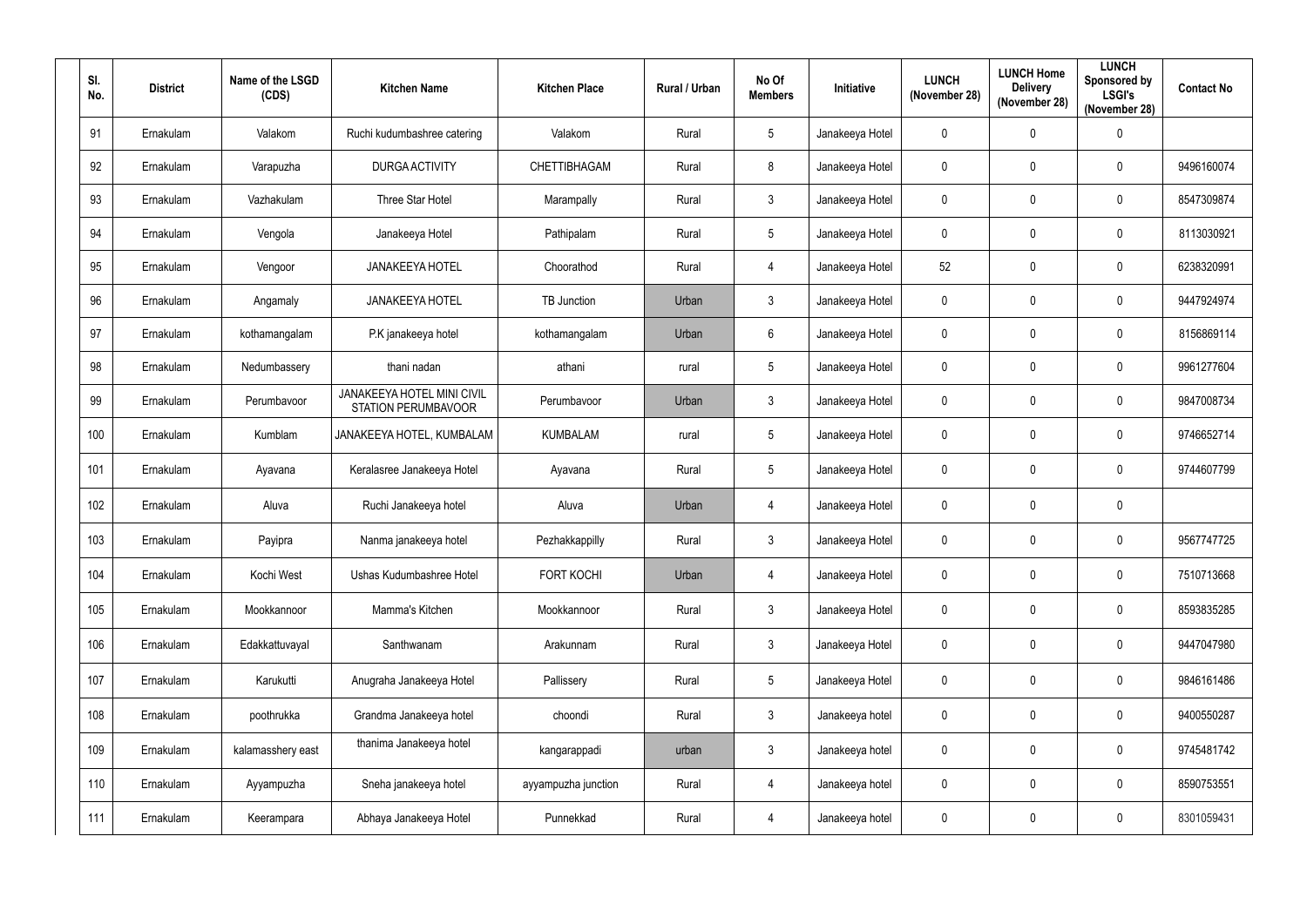|     | SI.<br>No.     | <b>District</b> | Name of the LSGD<br>(CDS) | <b>Kitchen Name</b>          | <b>Kitchen Place</b>                              | Rural / Urban | No Of<br><b>Members</b> | Initiative      | <b>LUNCH</b><br>(November 28) | <b>LUNCH Home</b><br><b>Delivery</b><br>(November 28) | <b>LUNCH</b><br>Sponsored by<br><b>LSGI's</b><br>(November 28) | <b>Contact No</b> |
|-----|----------------|-----------------|---------------------------|------------------------------|---------------------------------------------------|---------------|-------------------------|-----------------|-------------------------------|-------------------------------------------------------|----------------------------------------------------------------|-------------------|
|     | 112            | Ernakulam       | Mudakkuzha                | janakeeya hotel              | mudakkuzha                                        | Rural         | $\mathbf{3}$            | Janakeeya hotel | $\mathbf 0$                   | $\mathbf 0$                                           | $\mathbf 0$                                                    | 9496431218        |
|     | 113            | Ernakulam       | kochi east                | samrudhi@kochi               | ernakulam north                                   | urban         | 14                      | Janakeeya hotel | $\pmb{0}$                     | $\mathbf 0$                                           | $\mathbf 0$                                                    | 9048609615        |
| 113 |                |                 |                           |                              |                                                   |               | 449                     |                 | 2476                          | $\overline{0}$                                        | $\overline{0}$                                                 |                   |
|     |                | Idukki          | Adimaly                   | Friends Janakeeya Hotel      | Adimaly                                           | Rural         | $\overline{4}$          | Janakeeya Hotel | $\mathbf 0$                   | $\mathbf{0}$                                          | $\mathbf 0$                                                    | 9961635779        |
|     | $\overline{2}$ | Idukki          | Alackode                  | Five Star Canteen            | Elamdesham Block<br>Panchayath Building, Alakode  | Rural         | $5\phantom{.0}$         | Janakeeya Hotel | $\pmb{0}$                     | $\mathbf 0$                                           | $\mathbf 0$                                                    | 9961482164        |
|     | 3              | Idukki          | Arakkulam                 | Sabhalyam                    | Moolamattom                                       | Rural         | $\overline{4}$          | Janakeeya Hotel | $\mathbf 0$                   | $\mathbf 0$                                           | $\mathbf 0$                                                    | 8848124921        |
|     | 4              | Idukki          | Ayyappancovil             | Maria Janakeeya Hotel        | Parappu                                           | Rural         | $\mathbf{3}$            | Janakeeya Hotel | $\mathbf 0$                   | $\mathbf 0$                                           | $\mathbf 0$                                                    | 9544622096        |
|     | 5              | Idukki          | Bysonvalley               | Famous Janakiya Hotel        | Pottankad                                         | Rural         | $\overline{4}$          | Janakeeya Hotel | 52                            | $\mathbf 0$                                           | $\mathbf 0$                                                    | 9744566398        |
|     | 6              | Idukki          | Chakkupallam              | Vanithasree Janakeeya Hotel  | Anakkara                                          | Rural         | $\mathbf{3}$            | Janakeeya Hotel | $\mathbf 0$                   | $\mathbf{0}$                                          | $\pmb{0}$                                                      | 8075143547        |
|     |                | Idukki          | Devikulam                 | Kudumbashree Janakeeya Hotel | Echo point                                        | Rural         | $\mathbf{3}$            | Janakeeya Hotel | 88                            | $\mathbf 0$                                           | $\mathbf 0$                                                    | 8281640208        |
|     | 8              | Idukki          | Edavetty                  | Kudumbashree Janakeeya Hotel | Edavetty                                          | Rural         | $\mathbf{3}$            | Janakeeya Hotel | $\mathbf 0$                   | $\mathbf 0$                                           | $\mathbf 0$                                                    | 6238694173        |
|     | 9              | Idukki          | Erattayar                 | Vanitha Janakeeya Hotel      | Erattayar                                         | Rural         | $\overline{4}$          | Janakeeya Hotel | $\mathbf 0$                   | $\mathbf 0$                                           | $\mathbf 0$                                                    | 9188166929        |
|     | 10             | Idukki          | Kamakshi                  | Kripa Catering               | Thankamani                                        | Rural         | $5\phantom{.0}$         | Janakeeya Hotel | $\pmb{0}$                     | $\mathbf 0$                                           | $\mathbf 0$                                                    | 9544021398        |
|     | 11             | Idukki          | Kanchiyar                 | Swadh Janakeeya Hotel        | Kanchiyar                                         | Rural         | $5\phantom{.0}$         | Janakeeya Hotel | 168                           | $\mathbf 0$                                           | $\mathbf 0$                                                    | 8606856496        |
|     | 12             | Idukki          | Kanjikkuzhi               | Samarppanam                  | Kanjikkuzhi                                       | Rural         | $\overline{4}$          | Janakeeya Hotel | $\mathbf 0$                   | $\mathbf 0$                                           | $\pmb{0}$                                                      | 9447169262        |
|     | 13             | Idukki          | Kanthaloor                | Morningstar Janakeeya Hotel  | Sahayagiri complex, near<br>Kanthalloor Bus stand | Rural         | $\overline{4}$          | Janakeeya Hotel | 90                            | $\mathbf 0$                                           | $\mathbf 0$                                                    | 9447941632        |
|     | 14             | Idukki          | Karimannoor               | Rujiya Catering Unit         | Karimannoor                                       | Rural         | $5\phantom{.0}$         | Janakeeya Hotel | $\pmb{0}$                     | $\mathbf 0$                                           | $\pmb{0}$                                                      | 9497454952        |
|     | 15             | Idukki          | Karunapuram               | Karuna Hotel                 | Panchayathu complex                               | Rural         | $\overline{4}$          | Janakeeya Hotel | $\pmb{0}$                     | $\mathbf 0$                                           | $\pmb{0}$                                                      | 9961152820        |
|     | 16             | Idukki          | Kattappana                | Karunya Janakeeya Hotel      | Kattappana                                        | Urban         | $5\phantom{.0}$         | Janakeeya Hotel | 285                           | $\mathbf 0$                                           | $\pmb{0}$                                                      | 9497684477        |
|     | 17             | Idukki          | Kodikkulam                | Kulirma Janakiya Hotel       | Kodikkulam                                        | Rural         | $6\overline{6}$         | Janakeeya Hotel | $\mathbf 0$                   | $\mathbf 0$                                           | $\pmb{0}$                                                      | 9605111852        |
|     | 18             | Idukki          | Kokkayar                  | Sevana Janakeeya hotel       | 35th Mile                                         | Rural         | $\mathbf{3}$            | Janakeeya Hotel | $\pmb{0}$                     | $\mathbf 0$                                           | $\pmb{0}$                                                      | 9562067674        |
|     | 19             | Idukki          | Konnathadi                | Friends Janakeeya Hotel      | Panickankudi                                      | Rural         | $6\overline{6}$         | Janakeeya Hotel | $\pmb{0}$                     | $\mathbf 0$                                           | $\pmb{0}$                                                      | 9544048878        |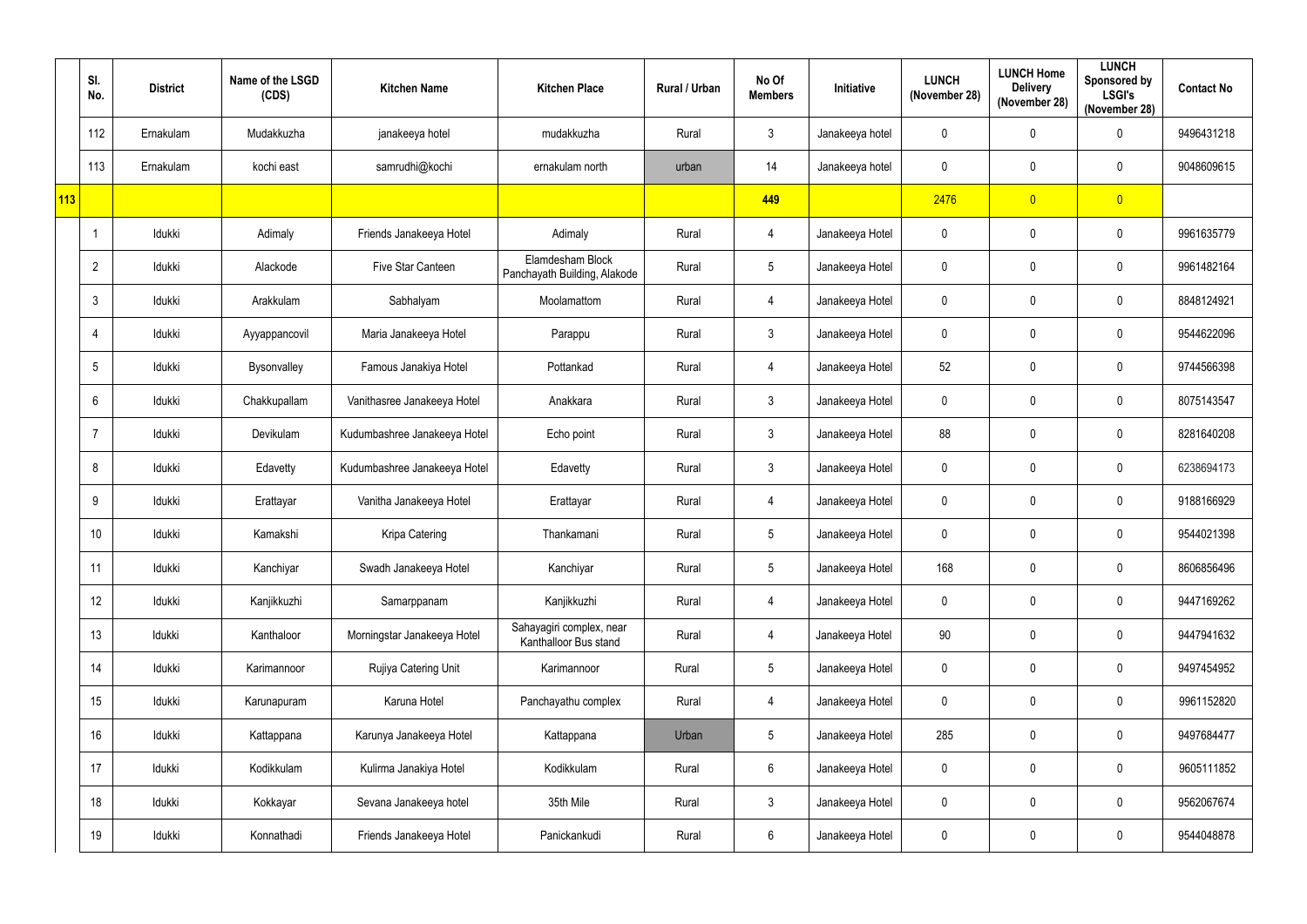|    | SI.<br>No. | <b>District</b> | Name of the LSGD<br>(CDS) | <b>Kitchen Name</b>                   | <b>Kitchen Place</b>          | Rural / Urban | No Of<br><b>Members</b> | <b>Initiative</b> | <b>LUNCH</b><br>(November 28) | <b>LUNCH Home</b><br><b>Delivery</b><br>(November 28) | <b>LUNCH</b><br>Sponsored by<br><b>LSGI's</b><br>(November 28) | <b>Contact No</b> |
|----|------------|-----------------|---------------------------|---------------------------------------|-------------------------------|---------------|-------------------------|-------------------|-------------------------------|-------------------------------------------------------|----------------------------------------------------------------|-------------------|
|    | 20         | Idukki          | Konnathadi                | Janapriya Janakeeya Hotel             | Konnathadi                    | Rural         | $\mathbf{3}$            | Janakeeya Hotel   | $\mathbf 0$                   | $\mathbf 0$                                           | 0                                                              | 9895147074        |
|    | 21         | Idukki          | Kumaramangalam            | Kumaramangalam Janakeeya<br>Hotel     | Kumaramangalam                | Rural         | $\overline{4}$          | Janakeeya Hotel   | $\pmb{0}$                     | $\mathbf 0$                                           | 0                                                              | 9745633509        |
|    | 22         | Idukki          | Kumili                    | Ruchi Hotel                           | Kumili                        | Rural         | $\overline{4}$          | Janakeeya Hotel   | 78                            | $\mathbf 0$                                           | 0                                                              | 9447980637        |
|    | 23         | Idukki          | Manakkadu                 | Vanitha Hotel                         | Chittoor                      | Rural         | $\mathbf{3}$            | Janakeeya Hotel   | $\mathbf 0$                   | $\mathbf 0$                                           | 0                                                              | 8330097933        |
|    | 24         | Idukki          | Mankulam                  | Jeevanam Catering Janakeeya<br>Hotel  | Panchayathu Building          | Rural         | $\overline{4}$          | Janakeeya Hotel   | $\mathbf 0$                   | $\mathbf 0$                                           | 0                                                              | 9495060505        |
| 49 | 25         | Idukki          | Marayoor                  | Malabar food court Janakeeya<br>Hotel | Marayoor Near IDCB bank       | Rural         | $\overline{4}$          | Janakeeya Hotel   | 127                           | $\mathbf 0$                                           | $\mathbf 0$                                                    | 9446925610        |
|    | 26         | Idukki          | Mariyapuram               | Anaswara Hotel & Catering             | Idukki                        | Rural         | $\overline{4}$          | Janakeeya Hotel   | $\mathbf 0$                   | $\mathbf 0$                                           | $\mathbf 0$                                                    | 9526329438        |
|    | 27         | Idukki          | Munnar                    | Annapoorna catering                   | Lorry stand, old munnar       | Rural         | $5\phantom{.0}$         | Janakeeya Hotel   | $\mathbf 0$                   | $\mathbf 0$                                           | 0                                                              | 8281009478        |
|    | 28         | Idukki          | Muttom                    | Nila Janakeeya Hotel                  | Muttom                        | Rural         | $\mathbf{3}$            | Janakeeya hotel   | $\mathbf 0$                   | $\mathbf 0$                                           | 0                                                              | 9961104818        |
|    | 29         | Idukki          | Nedumkandam               | Annus catering                        | Nedumkandam<br>Kizhakkekavala | Rural         | $\overline{4}$          | Janakeeya Hotel   | $\pmb{0}$                     | $\mathbf 0$                                           | $\mathbf 0$                                                    | 9747458576        |
|    | 30         | ldukki          | Pallivasal                | <b>Blessing Janakeeya Hotel</b>       | Pallivasal                    | Rural         | $\overline{4}$          | Janakeeya Hotel   | 88                            | $\mathbf 0$                                           | $\mathbf 0$                                                    | 9947981574        |
|    | 31         | Idukki          | Pampadumpara              | Thripthy Janakeeya Hotel              | Pampadumpara                  | Rural         | $\mathbf{3}$            | Janakeeya Hotel   | $\pmb{0}$                     | $\mathbf 0$                                           | 0                                                              | 9207150558        |
|    | 32         | Idukki          | Peermedu                  | Thripthy Janakeeya Hotel              | Peermedu                      | Rural         | $\mathbf{3}$            | Janakeeya Hotel   | $\mathbf 0$                   | $\mathbf 0$                                           | $\mathbf 0$                                                    | 9633311267        |
|    | 33         | Idukki          | Peruvanthanam             | Janakeeya Hotel                       | Peruvanthanam                 | Rural         | $5\phantom{.0}$         | Janakeeya Hotel   | $\pmb{0}$                     | $\mathbf 0$                                           | 0                                                              | 9562274720        |
|    | 34         | Idukki          | Purappuzha                | Ammas Janakeeya Hotel                 | Purappuzha                    | Rural         | $\mathbf{3}$            | Janakeeya Hotel   | $\pmb{0}$                     | $\mathbf 0$                                           | $\pmb{0}$                                                      | 9744954032        |
|    | 35         | Idukki          | Rajakkadu                 | Janakeeya Hotel                       | Rajakkadu Town                | Rural         | $\mathbf{3}$            | Janakeeya Hotel   | 317                           | $\mathbf 0$                                           | $\pmb{0}$                                                      | 9446766999        |
|    | 36         | Idukki          | Rajakumari                | Aiswarya Vanitha Restaurent           | Rajakumari South              | Rural         | $\overline{4}$          | Janakeeya Hotel   | $\pmb{0}$                     | $\mathbf 0$                                           | $\pmb{0}$                                                      | 9526570410        |
|    | 37         | Idukki          | Santhanpara               | Janakeeya Hotel                       | Santhanpara                   | Rural         | $\overline{4}$          | Janakeeya Hotel   | 180                           | $\mathbf 0$                                           | 0                                                              | 9526174553        |
|    | 38         | Idukki          | Senapathy                 | Ammoose Hotel                         | Mangathotty                   | Rural         | $\mathbf{3}$            | Janakeeya Hotel   | $\pmb{0}$                     | $\mathbf 0$                                           | 0                                                              | 9539396626        |
|    | 39         | Idukki          | Udumbannoor               | Kudumbashree Janakeeya Hotel          | Udumbannor                    | Rural         | $\mathbf{3}$            | Janakeeya Hotel   | $\pmb{0}$                     | $\pmb{0}$                                             | 0                                                              | 9633678438        |
|    | 40         | Idukki          | Upputhara                 | Samarppitha Janakeeya hotel           | Upputhara                     | Rural         | $5\phantom{.0}$         | Janakeeya Hotel   | $\pmb{0}$                     | $\mathbf 0$                                           | $\pmb{0}$                                                      | 9526590710        |
|    | 41         | Idukki          | Vandanmedu                | Dharshana Janakeeya Hotel             | Vandanmedu                    | Rural         | $\overline{4}$          | Janakeeya Hotel   | 74                            | $\pmb{0}$                                             | 0                                                              | 9744038737        |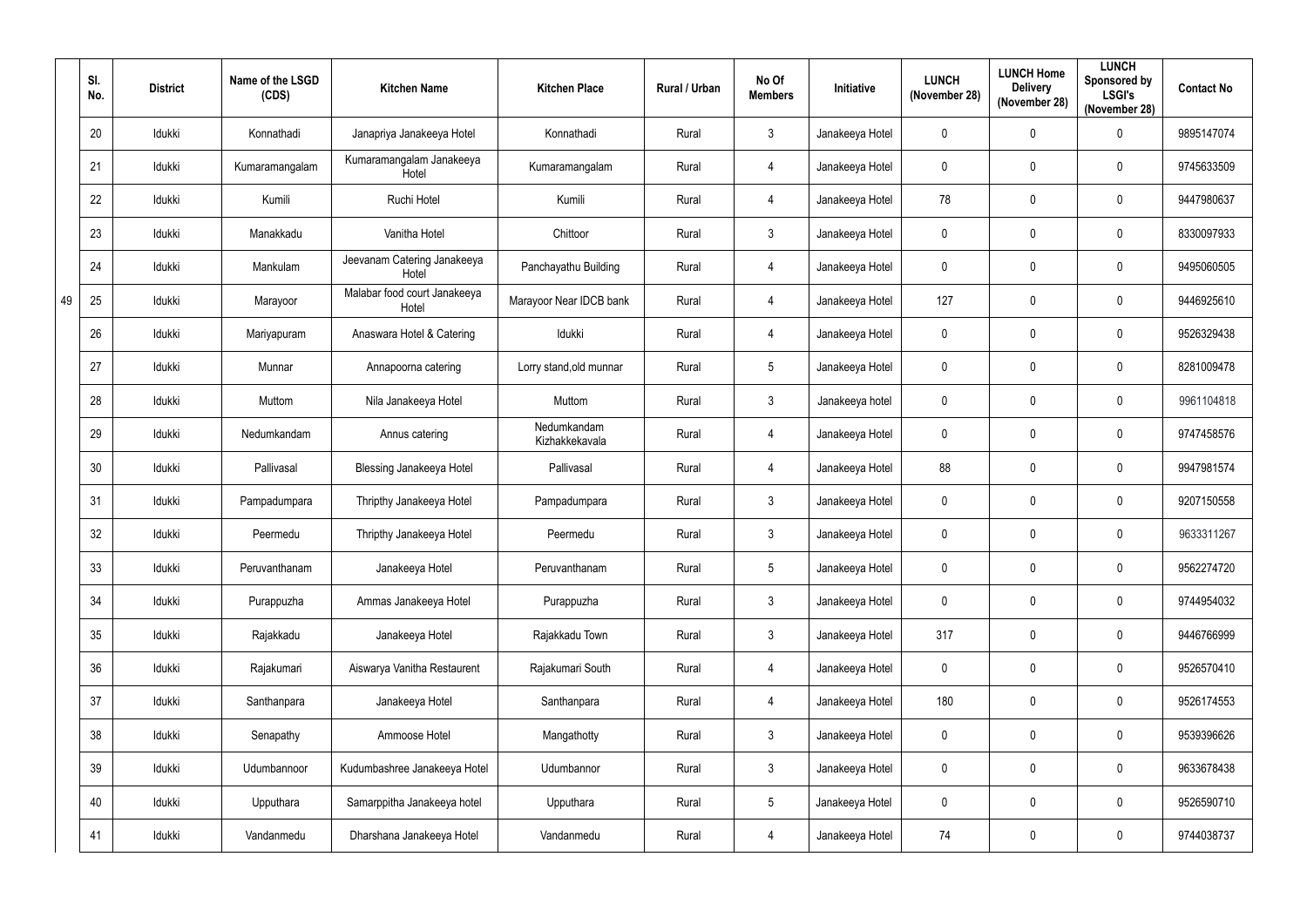|    | SI.<br>No.      | <b>District</b> | Name of the LSGD<br>(CDS)   | <b>Kitchen Name</b>                                | <b>Kitchen Place</b>                           | Rural / Urban | No Of<br><b>Members</b> | Initiative      | <b>LUNCH</b><br>(November 28) | <b>LUNCH Home</b><br><b>Delivery</b><br>(November 28) | <b>LUNCH</b><br>Sponsored by<br><b>LSGI's</b><br>(November 28) | <b>Contact No</b> |
|----|-----------------|-----------------|-----------------------------|----------------------------------------------------|------------------------------------------------|---------------|-------------------------|-----------------|-------------------------------|-------------------------------------------------------|----------------------------------------------------------------|-------------------|
|    | 42              | Idukki          | Vandiperiyar                | Vandiperiyar Janakeeya Hotel                       | Vandiperiyar                                   | Rural         | $5\overline{)}$         | Janakeeya Hotel | 93                            | $\mathbf 0$                                           | $\boldsymbol{0}$                                               | 8086863254        |
|    | 43              | Idukki          | Vannappuram                 | Souhrudham Janakeeya Hotel                         | Vannappuram                                    | Rural         | $5\phantom{.0}$         | Janakeeya Hotel | $\pmb{0}$                     | $\mathbf 0$                                           | $\mathbf 0$                                                    | 8113054492        |
|    | 44              | Idukki          | Vathikudy                   | Karthika                                           | Thopramkudi                                    | Rural         | $\overline{4}$          | Janakeeya Hotel | $\pmb{0}$                     | $\mathbf 0$                                           | $\pmb{0}$                                                      | 9947636989        |
|    | 45              | Idukki          | Vathikudy                   | Mahima                                             | Murickassery                                   | Rural         | $\mathbf{3}$            | Janakeeya Hotel | $\mathbf 0$                   | $\mathbf 0$                                           | $\mathbf 0$                                                    | 8289945652        |
|    | 46              | Idukki          | Vattavada                   | Vattavada Kudumbashree<br>Janakeeya Hotel          | Keekkara, Kovilur                              | Rural         | $\overline{4}$          | Janakeeya Hotel | 138                           | $\mathbf 0$                                           | $\mathbf 0$                                                    | 9497790469        |
|    | 47              | Idukki          | Vazhathoppu                 | Grahalakshmi Hotel & Catering                      | Cheruthoni                                     | Rural         | $\overline{4}$          | Janakeeya Hotel | $\mathbf 0$                   | $\mathbf 0$                                           | $\mathbf 0$                                                    | 9496178884        |
|    | 48              | Idukki          | Vellathooval                | Flowers Janakeeya Hotel                            | Vellathooval                                   | Rural         | $\overline{4}$          | Janakeeya Hotel | $\mathbf 0$                   | $\mathbf 0$                                           | $\mathbf 0$                                                    | 9961419892        |
|    | 49              | Idukki          | Velliyamattam               | Padhayam Kudumbashree<br>Janakeeya Hotel           | Velliyamattam                                  | Rural         | $\overline{4}$          | Janakeeya Hotel | $\mathbf 0$                   | $\mathbf 0$                                           | $\mathbf 0$                                                    | 7902854627        |
| 49 |                 |                 |                             |                                                    |                                                |               | 195                     |                 | 1778                          | $\overline{\mathbf{0}}$                               | $\bullet$                                                      |                   |
|    |                 | Kannur          | Maloor                      | Maloor Janakeeya Hotel                             | Thrikandaripoyil, PO-<br>Thrikandaripoyil      | Rural         | $\mathbf{3}$            | Janakeeya Hotel | $\pmb{0}$                     | $\mathbf 0$                                           | $\mathbf 0$                                                    | 9656132294        |
|    | $\overline{2}$  | Kannur          | Kolachery                   | Janakeeya Hotel                                    | Kolachery Paramba, PO-<br>Kolacheri            | Rural         | $5\overline{)}$         | Janakeeya Hotel | $\mathbf 0$                   | $\mathbf 0$                                           | $\mathbf 0$                                                    | 9895324699        |
|    | 3               | Kannur          | Pinarayi                    | Janakeeya hotel, Pinarayi                          | Pinarayi                                       | Rural         | $6\overline{6}$         | Janakeeya Hotel | $\pmb{0}$                     | $\mathbf 0$                                           | $\boldsymbol{0}$                                               | 9447215211        |
|    | 4               | Kannur          | Muzhakunnu                  | Thripthy Janakeeya Hotel                           | Kakkayangad, Muzhakkunnu                       | Rural         | $5\overline{)}$         | Janakeeya Hotel | $\mathbf 0$                   | $\mathbf 0$                                           | $\mathbf 0$                                                    | 9526047538        |
|    | $5\overline{)}$ | Kannur          | Chapparappadavu             | Kudumbasree janakeeya hotel                        | Near village office,<br>Chapparappadav         | Rural         | $\mathbf{3}$            | Janakeeya Hotel | $\pmb{0}$                     | $\mathbf 0$                                           | $\mathbf 0$                                                    | 9605413324        |
|    | 6               | Kannur          | Iritty                      | Roopasree Kudumbashree hotel                       | Koolichembra                                   | Urban         | $8\phantom{1}$          | Janakeeya Hotel | $\pmb{0}$                     | $\mathbf 0$                                           | $\pmb{0}$                                                      | 8589921533        |
|    | $\overline{7}$  | Kannur          | Dharmadam                   | Dharmadam Janakeeya hotel                          | Near Andalloor kav,<br>Dharmadam               | Rural         | $\mathbf{3}$            | Janakeeya Hotel | $\pmb{0}$                     | $\mathbf 0$                                           | $\pmb{0}$                                                      | 9526975778        |
|    | 8               | Kannur          | Peralassery                 | Janakeeya Hotel                                    | Peralassery Town, PO -<br>Mundallur            | Rural         | 9                       | Janakeeya Hotel | $\pmb{0}$                     | $\mathbf 0$                                           | $\pmb{0}$                                                      | 70256213909       |
|    | 9               | Kannur          | Kadannappalli<br>Panappuzha | Kudumbasree janakeeya hotel                        | Chanthappura                                   | Rural         | $\overline{4}$          | Janakeeya Hotel | $\pmb{0}$                     | $\mathbf 0$                                           | $\pmb{0}$                                                      | 9961089935        |
|    | 10              | Kannur          | Anthur                      | Janakeeya hotel                                    | Dharmasala                                     | Urban         | $5\phantom{.0}$         | Janakeeya Hotel | $\pmb{0}$                     | $\mathbf 0$                                           | $\pmb{0}$                                                      | 9544138650        |
|    | 11              | Kannur          | Cheruthazham                | Janakeeya Hotel (Thripthi<br>Kudumbashree Canteen) | Pilathara                                      | Rural         | $\mathbf{3}$            | Janakeeya Hotel | $\pmb{0}$                     | $\mathbf 0$                                           | $\pmb{0}$                                                      | 9947540361        |
|    | 12              | Kannur          | Peravoor                    | Kudumbashree Janakeeya Hotel                       | Peravoor Bus stand, Peravoor<br>P <sub>O</sub> | Rural         | $\mathbf{3}$            | Janakeeya Hotel | $\pmb{0}$                     | $\mathbf 0$                                           | $\pmb{0}$                                                      | 9947567857        |
|    | 13              | Kannur          | Kalliassery                 | Janakeeya Hotel                                    | Irinav Road, Payyattam, PO-<br>Irinav          | Rural         | $\overline{4}$          | Janakeeya Hotel | 213                           | $\pmb{0}$                                             | $\pmb{0}$                                                      | 8848330570        |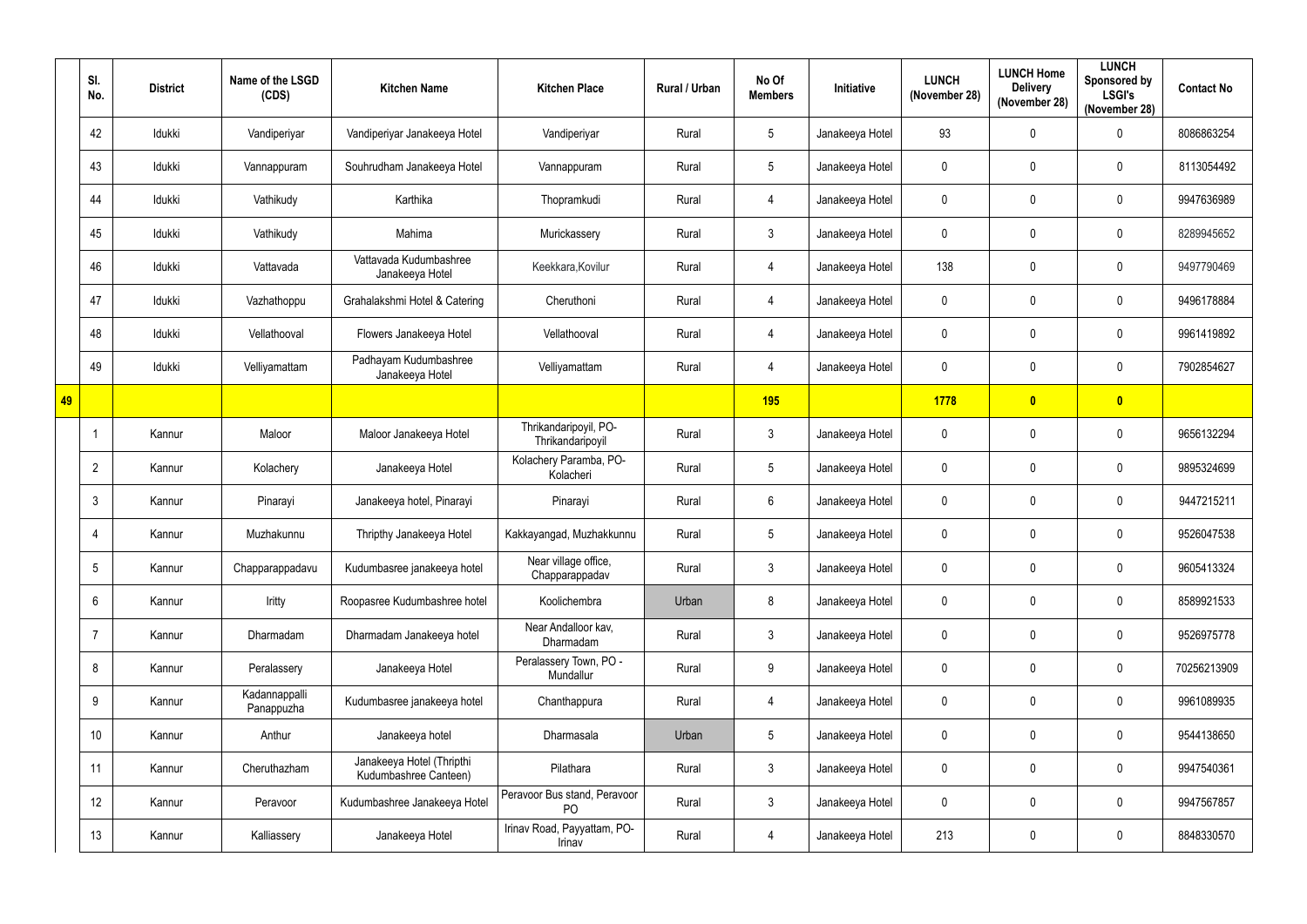| SI.<br>No.      | <b>District</b> | Name of the LSGD<br>(CDS) | <b>Kitchen Name</b> | <b>Kitchen Place</b>                          | Rural / Urban | No Of<br><b>Members</b> | <b>Initiative</b> | <b>LUNCH</b><br>(November 28) | <b>LUNCH Home</b><br><b>Delivery</b><br>(November 28) | <b>LUNCH</b><br>Sponsored by<br><b>LSGI's</b><br>(November 28) | <b>Contact No</b> |
|-----------------|-----------------|---------------------------|---------------------|-----------------------------------------------|---------------|-------------------------|-------------------|-------------------------------|-------------------------------------------------------|----------------------------------------------------------------|-------------------|
| 14              | Kannur          | Panniyannur               | Janakeeya Hotel     | Panoor Block office compound                  | Rural         | $6\,$                   | Janakeeya Hotel   | 0                             | 0                                                     | $\mathbf 0$                                                    | 9447449875        |
| 15              | Kannur          | Kannapuram                | Janakeeya Hotel     | Chynaclay road, Kannapuram                    | Rural         | $\overline{5}$          | Janakeeya Hotel   | 0                             | $\mathbf 0$                                           | $\mathbf 0$                                                    | 8089127045        |
| 16 <sup>°</sup> | Kannur          | Sreekandapuram            | Janakeeya Hotel     | Sreekandapuram, near bus<br>stand             | Urban         | $\overline{5}$          | Janakeeya Hotel   | $\mathbf 0$                   | $\mathbf 0$                                           | $\pmb{0}$                                                      | 7591948757        |
| 17              | Kannur          | Thalasseri                | Janakeeya Hotel     | New bus stand, Thalasseri                     | Urban         | $6\phantom{.}6$         | Janakeeya Hotel   | $\mathbf 0$                   | 0                                                     | $\mathbf 0$                                                    | 9446263864        |
| 18              | Kannur          | Chokli                    | Janakeeya Hotel     | Olavilam, Chokli                              | Rural         | $\overline{5}$          | Janakeeya Hotel   | 0                             | $\mathbf 0$                                           | $\mathbf 0$                                                    | 9846892821        |
| 19              | Kannur          | Udayagiri                 | Janakeeya Hotel     | Karthikapuram                                 | Rural         | $\overline{4}$          | Janakeeya Hotel   | 0                             | 0                                                     | $\mathbf 0$                                                    | 9562375342        |
| 20              | Kannur          | Karivellur Peralam        | Janakeeya Hotel     | Panchayah building,<br>Onakkunnu              | Rural         | $\overline{4}$          | Janakeeya Hotel   | 0                             | 0                                                     | $\mathbf 0$                                                    | 7025519714        |
| 21              | Kannur          | Muzhappilangad            | Janakeeya Hotel     | Near FCI godown,<br>Muzhappilangad            | Rural         | $\overline{5}$          | Janakeeya Hotel   | 0                             | 0                                                     | 0                                                              | 7306005267        |
| 22              | Kannur          | Narath                    | Janakeeya Hotel     | Janakeeya Hotel, Kambil,<br>Narath            | Rural         | $\overline{7}$          | Janakeeya Hotel   | 0                             | $\mathbf 0$                                           | $\mathbf 0$                                                    | 9747441162        |
| 23              | Kannur          | Payyannur                 | Janakeeya Hotel     | Municipality compoud,<br>Payyannur            | Urban         | $\mathbf{3}$            | Janakeeya Hotel   | 0                             | 0                                                     | 0                                                              | 9526620805        |
| 24              | Kannur          | Kangol Alappadamba        | Janakeeya Hotel     | Mathil, Near Kangol<br>Alappadamba Panchayath | Rural         | $\overline{4}$          | Janakeeya Hotel   | $\mathbf 0$                   | 0                                                     | $\mathbf 0$                                                    | 9495296142        |
| 25              | Kannur          | Naduvil                   | Janakeeya Hotel     | Panchayath compound,<br>Naduvil town          | Rural         | $\overline{4}$          | Janakeeya Hotel   | 0                             | 0                                                     | $\mathbf 0$                                                    | 7902902490        |
| 26              | Kannur          | Koothuparamba             | Janakeeya Hotel     | Manghad Vayal, Near HSS<br>Koothuparamba, PO- | Urban         | 8                       | Janakeeya Hotel   | $\mathbf 0$                   | 0                                                     | $\mathbf 0$                                                    | 9645608253        |
| 27              | Kannur          | Kuttiatoor                | Janakeeya Hotel     | Near Panchayath office,<br>Chattukappara      | Rural         | $5\phantom{.0}$         | Janakeeya Hotel   | $\mathbf 0$                   | $\mathbf 0$                                           | $\mathbf 0$                                                    | 9544644195        |
| 28              | Kannur          | Kathirur                  | Janakeeya Hotel     | Panchayath office building,<br>Kathirur       | Rural         | $5\,$                   | Janakeeya Hotel   | 0                             | $\mathbf 0$                                           | 0                                                              | 8129404833        |
| 29              | Kannur          | Panoor                    | Janakeeya Hotel     | Elangode, Panoor                              | Urban         | $5\phantom{.0}$         | Janakeeya Hotel   | $\mathbf 0$                   | $\mathbf 0$                                           | $\pmb{0}$                                                      | 9605852157        |
| 30              | Kannur          | Chirakkal                 | Janakeeya Hotel     | Chirakkal weavers,<br>Puthiyatheru            | Rural         | $\overline{5}$          | Janakeeya Hotel   | $\pmb{0}$                     | $\pmb{0}$                                             | $\pmb{0}$                                                      | 9895854873        |
| 31              | Kannur          | Eranjoli                  | Janakeeya Hotel     | Near Thalassery RTO office,<br>Chungam        | Rural         | $\overline{5}$          | Janakeeya Hotel   | $\mathbf 0$                   | $\mathbf 0$                                           | $\pmb{0}$                                                      | 9656368808        |
| 32              | Kannur          | Payam                     | Janakeeya Hotel     | Near Panchayath office,<br>Madathil           | Rural         | $\overline{4}$          | Janakeeya Hotel   | $\mathbf 0$                   | $\mathbf 0$                                           | $\pmb{0}$                                                      | 9496554678        |
| 33              | Kannur          | Eramam Kuttoor            | Janakeeya Hotel     | Mathamangalam, Near CDS<br>office             | Rural         | $\overline{4}$          | Janakeeya Hotel   | $\mathbf 0$                   | $\mathbf 0$                                           | 0                                                              | 9562473576        |
| 34              | Kannur          | Ramanthally               | Janakeeya hotel     | Ramanthally                                   | Rural         | $\overline{4}$          | Janakeeya Hotel   | 0                             | $\mathbf 0$                                           | 0                                                              | 9496705429        |
| $35\,$          | Kannur          | Thripangottur             | Janakeeya Hotel     | Kallikkandy, Thripangottur                    | Rural         | $\mathfrak{Z}$          | Janakeeya Hotel   | 0                             | 0                                                     | 0                                                              | 9495191659        |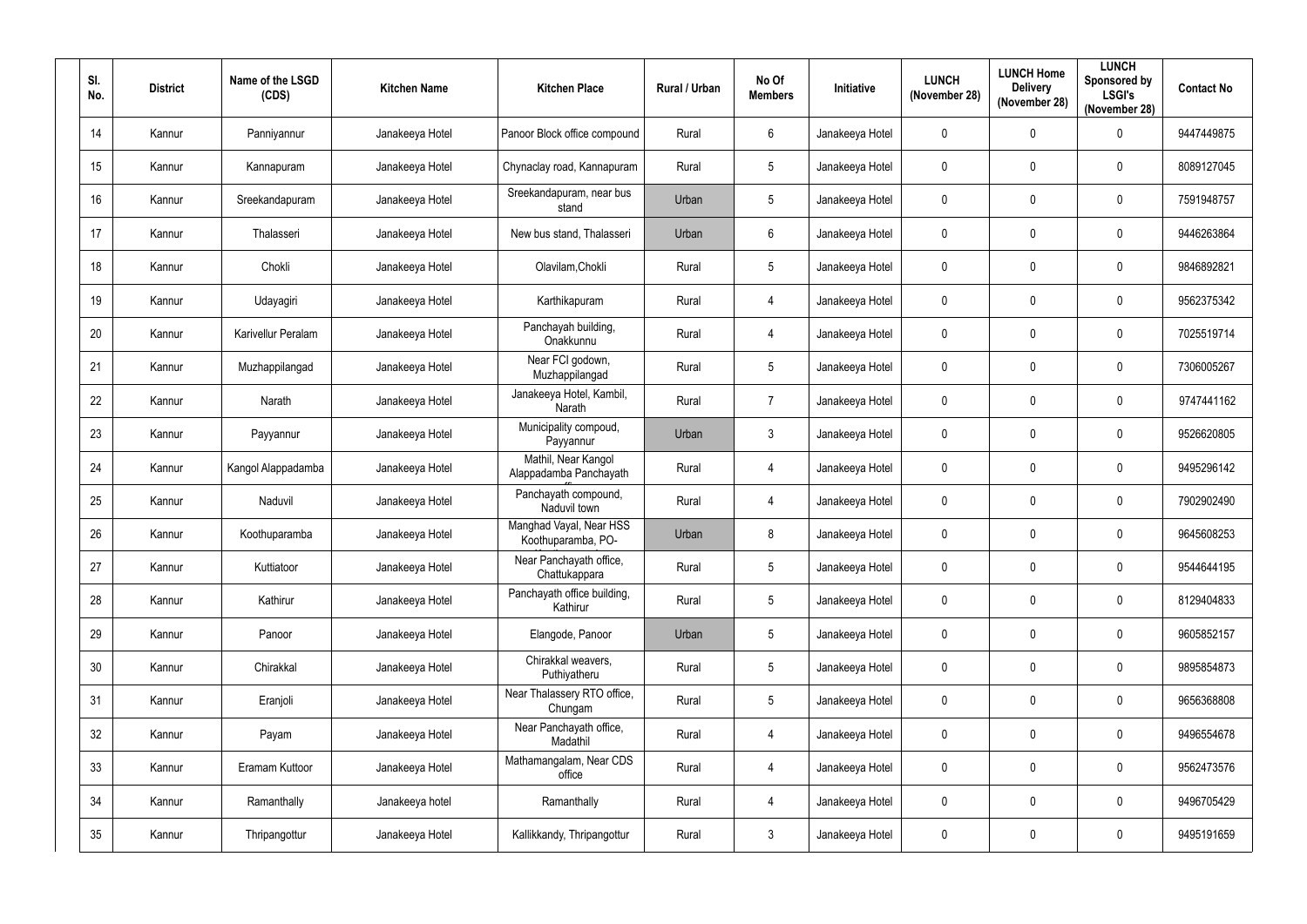|    | SI.<br>No. | <b>District</b> | Name of the LSGD<br>(CDS) | <b>Kitchen Name</b> | <b>Kitchen Place</b>                                             | Rural / Urban | No Of<br><b>Members</b> | Initiative      | <b>LUNCH</b><br>(November 28) | <b>LUNCH Home</b><br><b>Delivery</b><br>(November 28) | <b>LUNCH</b><br>Sponsored by<br><b>LSGI's</b><br>(November 28) | <b>Contact No</b> |
|----|------------|-----------------|---------------------------|---------------------|------------------------------------------------------------------|---------------|-------------------------|-----------------|-------------------------------|-------------------------------------------------------|----------------------------------------------------------------|-------------------|
|    | 36         | Kannur          | Madayi                    | Janakeeya Hotel     | Eripuram, Near Vrindhavan<br>Residency, PO Pazhayangadi          | Rural         | $\mathbf{3}$            | Janakeeya Hotel | $\mathbf 0$                   | $\Omega$                                              | $\pmb{0}$                                                      | 7561006271        |
|    | 37         | Kannur          | Kelakam                   | Janakeeya Hotel     | Kelakam PO                                                       | Rural         | $\mathbf{3}$            | Janakeeya Hotel | $\pmb{0}$                     | $\mathbf{0}$                                          | $\pmb{0}$                                                      | 8113866296        |
|    | 38         | Kannur          | Kurumathoor               | Janakeeya Hotel     | Near GVHSS, Kurumathoor                                          | Rural         | $\mathbf{3}$            | Janakeeya Hotel | $\mathbf 0$                   | 0                                                     | $\pmb{0}$                                                      | 9633816470        |
|    | 39         | Kannur          | Peringome Vayakkara       | Janakeeya Hotel     | Peringome, Near Police station                                   | Rural         | $5\phantom{.0}$         | Janakeeya Hotel | $\pmb{0}$                     | 0                                                     | $\pmb{0}$                                                      | 9961413726        |
|    | 40         | Kannur          | Munderi                   | Janakeeya Hotel     | Kanjirode Karakkadu, Munderi                                     | Rural         | $\overline{4}$          | Janakeeya Hotel | $\mathbf 0$                   | $\mathbf 0$                                           | $\pmb{0}$                                                      | 8547609196        |
|    | 41         | Kannur          | Anjarakandy               | Janakeeya Hotel     | Panayatham Paramba,<br>Anjarankandy                              | Rural         | $\overline{4}$          | Janakeeya Hotel | $\mathbf 0$                   | $\mathbf{0}$                                          | $\pmb{0}$                                                      | 9496900755        |
| 87 | 42         | Kannur          | Ayyankkunnu               | Janakeeya Hotel     | Ayyankunnu Panchayth<br>Anghadikkadavu                           | Rural         | $\overline{4}$          | Janakeeya Hotel | $\mathbf 0$                   | $\mathbf 0$                                           | $\mathbf 0$                                                    | 9946734976        |
|    | 43         | Kannur          | Padiyoor                  | Janakeeya Hotel     | Padiyoor PO                                                      | Rural         | $\overline{4}$          | Janakeeya Hotel | $\mathbf 0$                   | $\mathbf 0$                                           | $\mathbf 0$                                                    | 9539028498        |
|    | 44         | Kannur          | Ezhome                    | Janakeeya Hotel     | Pazhayangadi bus stand,<br>Ezhom                                 | Rural         | $5\phantom{.0}$         | Janakeeya Hotel | 137                           | $\mathbf 0$                                           | 0                                                              | 8086910862        |
|    | 45         | Kannur          | Koodali                   | Janakeeya Hotel     | Near Koodali Panchayath<br>Office, Kololam, PO -                 | Rural         | $\overline{4}$          | Janakeeya Hotel | $\pmb{0}$                     | 0                                                     | $\pmb{0}$                                                      | 9526524230        |
|    | 46         | Kannur          | Pappinisseri              | Janakeeya Hotel     | Edavannoor<br>Near EMS Smaraka Govt.<br>Higher secondary school, | Rural         | $\overline{4}$          | Janakeeya Hotel | $\mathbf 0$                   | 0                                                     | $\pmb{0}$                                                      | 9605727307        |
|    | 47         | Kannur          | Mattannur                 | Janakeeya Hotel     | Near Municipality office,<br>Mattannur                           | Urban         | $5\phantom{.0}$         | Janakeeya Hotel | $\pmb{0}$                     | $\mathbf 0$                                           | $\pmb{0}$                                                      | 7510706897        |
|    | 48         | Kannur          | Chenghalayi               | Janakeeya Hotel     | Valakai, Chenghalayi                                             | Rural         | $\mathbf{3}$            | Janakeeya Hotel | 0                             | $\mathbf 0$                                           | $\mathbf 0$                                                    | 8547696233        |
|    | 49         | Kannur          | Pattiam                   | Janakeeya Hotel     | Cheruvancheri PO,<br>Cheruvancheri                               | Rural         | $\overline{4}$          | Janakeeya Hotel | $\mathbf 0$                   | $\mathbf 0$                                           | $\mathbf 0$                                                    | 7025025275        |
|    | $50\,$     | Kannur          | Thaliparamba              | Janakeeya Hotel     | Municipality compoud,<br>Thaliparamba                            | Urban         | $\overline{4}$          | Janakeeya Hotel | $\mathbf 0$                   | $\pmb{0}$                                             | $\pmb{0}$                                                      | 8547849019        |
|    | 51         | Kannur          | Payyavoor                 | Janakeeya Hotel     | Payyavoor - PO, Payyavoor                                        | Rural         | $5\phantom{.0}$         | Janakeeya Hotel | $\mathbf 0$                   | $\pmb{0}$                                             | $\pmb{0}$                                                      | 9495311608        |
|    | 52         | Kannur          | Kottiyoor                 | Janakeeya Hotel     | Neendunokki, Kottiyoor - PO                                      | Rural         | $5\phantom{.0}$         | Janakeeya Hotel | $\pmb{0}$                     | $\pmb{0}$                                             | $\pmb{0}$                                                      | 6282565854        |
|    | 53         | Kannur          | Kunnothparamba            | Janakeeya Hotel     | Kunnothparamba PO,<br>Kunnothparamba                             | Rural         | $\mathbf{3}$            | Janakeeya Hotel | $\pmb{0}$                     | $\mathbf 0$                                           | $\pmb{0}$                                                      | 8156840487        |
|    | 54         | Kannur          | Pariyaram                 | Janakeeya Hotel     | Near Panchayath Office,<br>Chithappile poyil, Pariyaram          | Rural         | $\overline{4}$          | Janakeeya Hotel | $\pmb{0}$                     | $\pmb{0}$                                             | $\pmb{0}$                                                      | 9744385083        |
|    | 55         | Kannur          | Kunjimangalam             | Janakeeya Hotel     | Old Post office building,<br>Andamkovil, Kunjimangalam           | Rural         | $\overline{4}$          | Janakeeya Hotel | $\pmb{0}$                     | $\pmb{0}$                                             | $\mathbf 0$                                                    | 9526981326        |
|    | 56         | Kannur          | Thillenkeri               | Janakeeya Hotel     | Thekkam poyil, Near Uliyil<br>Town                               | Rural         | $\mathbf{3}$            | Janakeeya Hotel | $\mathbf 0$                   | $\pmb{0}$                                             | $\pmb{0}$                                                      | 9745059451        |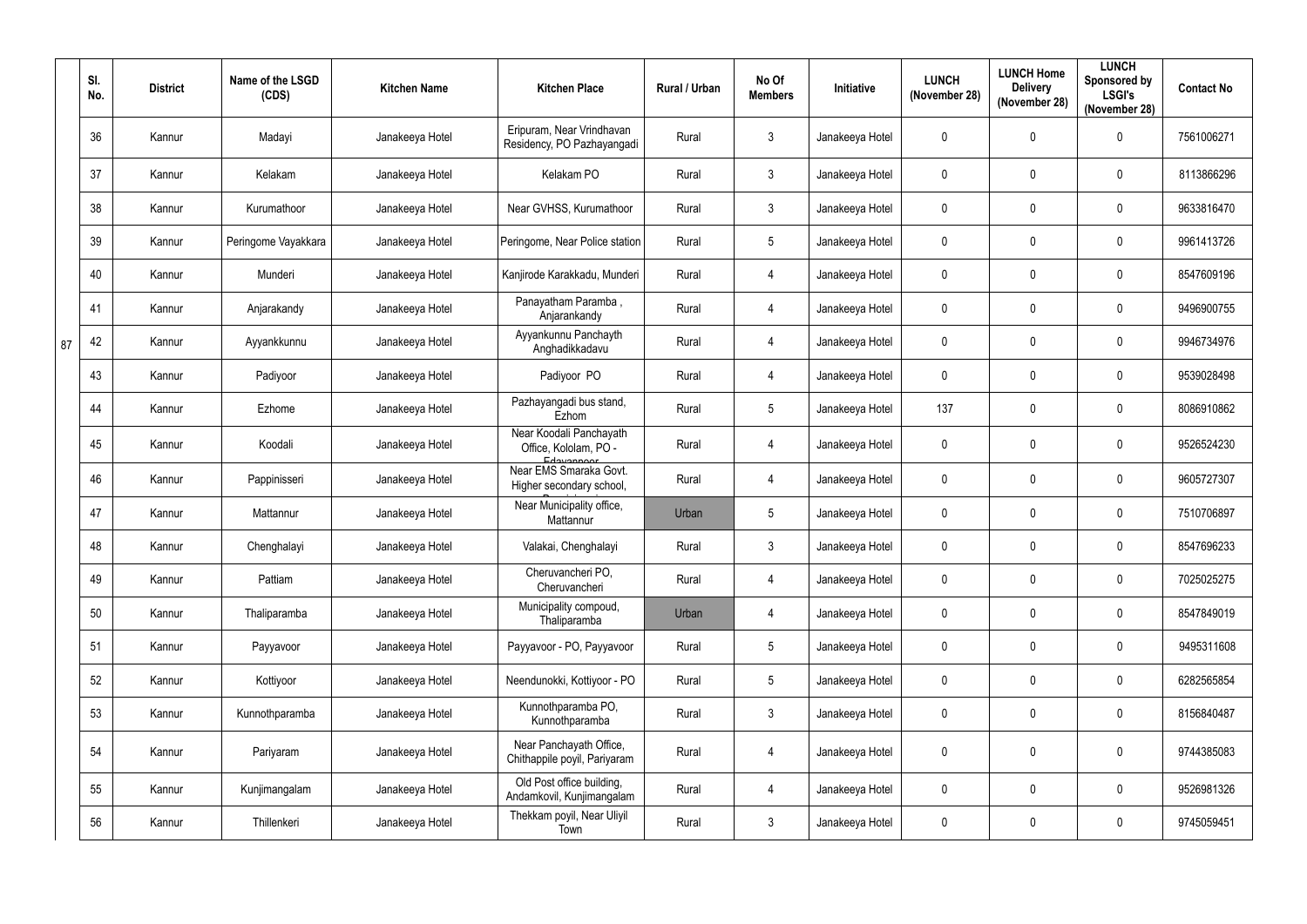| SI.<br>No. | <b>District</b> | Name of the LSGD<br>(CDS) | <b>Kitchen Name</b>                          | <b>Kitchen Place</b>                          | Rural / Urban | No Of<br><b>Members</b> | <b>Initiative</b> | <b>LUNCH</b><br>(November 28) | <b>LUNCH Home</b><br><b>Delivery</b><br>(November 28) | <b>LUNCH</b><br>Sponsored by<br><b>LSGI's</b><br>(November 28) | <b>Contact No</b> |
|------------|-----------------|---------------------------|----------------------------------------------|-----------------------------------------------|---------------|-------------------------|-------------------|-------------------------------|-------------------------------------------------------|----------------------------------------------------------------|-------------------|
| 57         | Kannur          | Chittariparamba           | Janakeeya Hotel                              | Poovathinkeezhil, PO-<br>Chittariparamba      | Rural         | $6\,$                   | Janakeeya Hotel   | $\mathbf 0$                   | $\mathbf 0$                                           | $\mathbf 0$                                                    | 8943506825        |
| 58         | Kannur          | Mayyil                    | Janakeeya Hotel                              | Near Mayyil Panchayath office,<br>Mayyil      | Rural         | $\overline{4}$          | Janakeeya Hotel   | $\mathbf 0$                   | $\mathbf 0$                                           | 0                                                              | 9526072638        |
| 59         | Kannur          | Cherukunnu                | Janakeeya Hotel                              | Pallichal, PO - Cherukunnu,<br>Pin -670301    | Rural         | $\overline{4}$          | Janakeeya Hotel   | $\mathbf 0$                   | 0                                                     | $\mathbf 0$                                                    | 8547361298        |
| 60         | Kannur          | Aaralam                   | Janakeeya Hotel                              | Athikkal, PO - Keezhpally                     | Rural         | $5\phantom{.0}$         | Janakeeya Hotel   | $\mathbf 0$                   | 0                                                     | $\mathbf 0$                                                    | 9961285762        |
| 61         | Kannur          | Alakkode                  | Janakeeya Hotel                              | Therthally, Therthally PO,<br>Alakkode        | Rural         | $5\phantom{.0}$         | Janakeeya Hotel   | $\mathbf 0$                   | $\mathbf 0$                                           | $\mathbf 0$                                                    | 8547045070        |
| 62         | Kannur          | Malappattam               | Janakeeya Hotel                              | Near Malappattam<br>panchayath, Malappattam   | Rural         | $\mathbf{3}$            | Janakeeya Hotel   | $\mathbf 0$                   | 0                                                     | $\mathbf 0$                                                    | 9400571842        |
| 63         | Kannur          | Kanichar                  | Janakeeya Hotel                              | Kanichar PO, Kanichar                         | Rural         | $\mathbf{3}$            | Janakeeya Hotel   | $\mathbf 0$                   | 0                                                     | $\mathbf 0$                                                    | 9526167667        |
| 64         | Kannur          | Mokeri                    | Kudumbashree Janakeeya Hotel,<br>Mokeri      | Vallangad, Mokeri                             | Rural         | $5\phantom{.0}$         | Janakeeya Hotel   | $\mathbf 0$                   | $\mathbf 0$                                           | $\mathbf 0$                                                    | 9947037223        |
| 65         | Kannur          | Anjarakandy 2             | Kudumbashree Janakeeya Hotel,<br>Anjarakandy | Kavinmoola, Anjarakandy                       | Rural         | $\overline{5}$          | Janakeeya Hotel   | $\mathbf 0$                   | 0                                                     | $\mathbf 0$                                                    | 9446657510        |
| 66         | Kannur          | Newmahi                   | Kudumbashree Janakeeya Hotel                 | Newmahi bridge, Newmahi                       | Rural         | $\mathfrak{Z}$          | Janakeeya Hotel   | $\mathbf 0$                   | $\mathbf 0$                                           | $\mathbf 0$                                                    | 9946056862        |
| 67         | Kannur          | Keezhallur                | Janakeeya Hotel                              | Kummanam, Elambara                            | Rural         | $\mathbf{3}$            | Janakeeya Hotel   | $\mathbf 0$                   | 0                                                     | $\mathbf 0$                                                    | 9947648580        |
| 68         | Kannur          | Chembilode                | Janakeeya hotel                              | Chakkarakal bus stand,<br>mowanchery          | Rural         | $5\phantom{.0}$         | Janakeeya Hotel   | 160                           | 0                                                     | $\mathbf 0$                                                    | 9847951631        |
| 69         | Kannur          | vengad                    | Janakeeya hotel                              | mambaram                                      | Rural         | $6\phantom{.}6$         | Janakeeya Hotel   | $\mathbf 0$                   | 0                                                     | $\mathbf 0$                                                    | 7902970902        |
| 70         | Kannur          | Azhikode                  | Janakeeya hotel                              | vankulathvayayal                              | Rural         | $\overline{4}$          | Janakeeya Hotel   | $\mathbf 0$                   | $\mathbf 0$                                           | $\mathbf 0$                                                    | 9895910633        |
| 71         | Kannur          | Kolayad                   | Janakeeya hotel                              | kolayad                                       | rural         | $\mathfrak{Z}$          | janakeeya hotel   | $\pmb{0}$                     | $\mathbf 0$                                           | $\pmb{0}$                                                      | 8592065431        |
| 72         | Kannur          | valapattanam              | janakeeya hotel                              | mill road, valapattanam                       | rural         | $\mathbf{3}$            | janakeeya hotel   | $\mathbf 0$                   | $\mathbf 0$                                           | 0                                                              | 9061345312        |
| 73         | Kannur          | Anthur 2                  | annapoorna janakeeya hotel                   | paliyath valapp, po morazha                   | urban         | $\mathfrak{Z}$          | janakeeya hotel   | $\pmb{0}$                     | $\mathbf 0$                                           | $\pmb{0}$                                                      | 9526183004        |
| 74         | Kannur          | payyannur 2               | janakeeya hotel                              | kaniyeri, po vellur                           | urban         | $\mathfrak{Z}$          | janakeeya hotel   | $\mathbf 0$                   | $\mathbf 0$                                           | 0                                                              | 8301817232        |
| 75         | Kannur          | cherupuzha                | janakeeya hotel                              | near panjayath office,<br>cherupuzha, 670511  | rural         | $\overline{4}$          | janakeeya hotel   | 94                            | $\mathbf 0$                                           | $\pmb{0}$                                                      | 8547114024        |
| 76         | Kannur          | Eruvessy                  | Janakeeya hotel                              | Panchayath office road,<br>Chemberi           | Rural         | $\overline{4}$          | Janakeeya hotel   | $\pmb{0}$                     | 0                                                     | $\pmb{0}$                                                      | 9544893463        |
| 77         | Kannur          | Pattuvam                  | Janakeeya Hotel                              | Near Pattuvam panchayath<br>office, Pattuvam  | Rural         | $5\phantom{.0}$         | Janakeeya hotel   | $\pmb{0}$                     | $\mathbf 0$                                           | $\pmb{0}$                                                      | 9539731430        |
| 78         | Kannur          | Mangattidom               | Janakeeya Hotel                              | Kaitheri idam, Nirmalagiri PO,<br>Mangattidom | Rural         | $\overline{7}$          | Janakeeya hotel   | $\pmb{0}$                     | 0                                                     | 0                                                              | 9207253934        |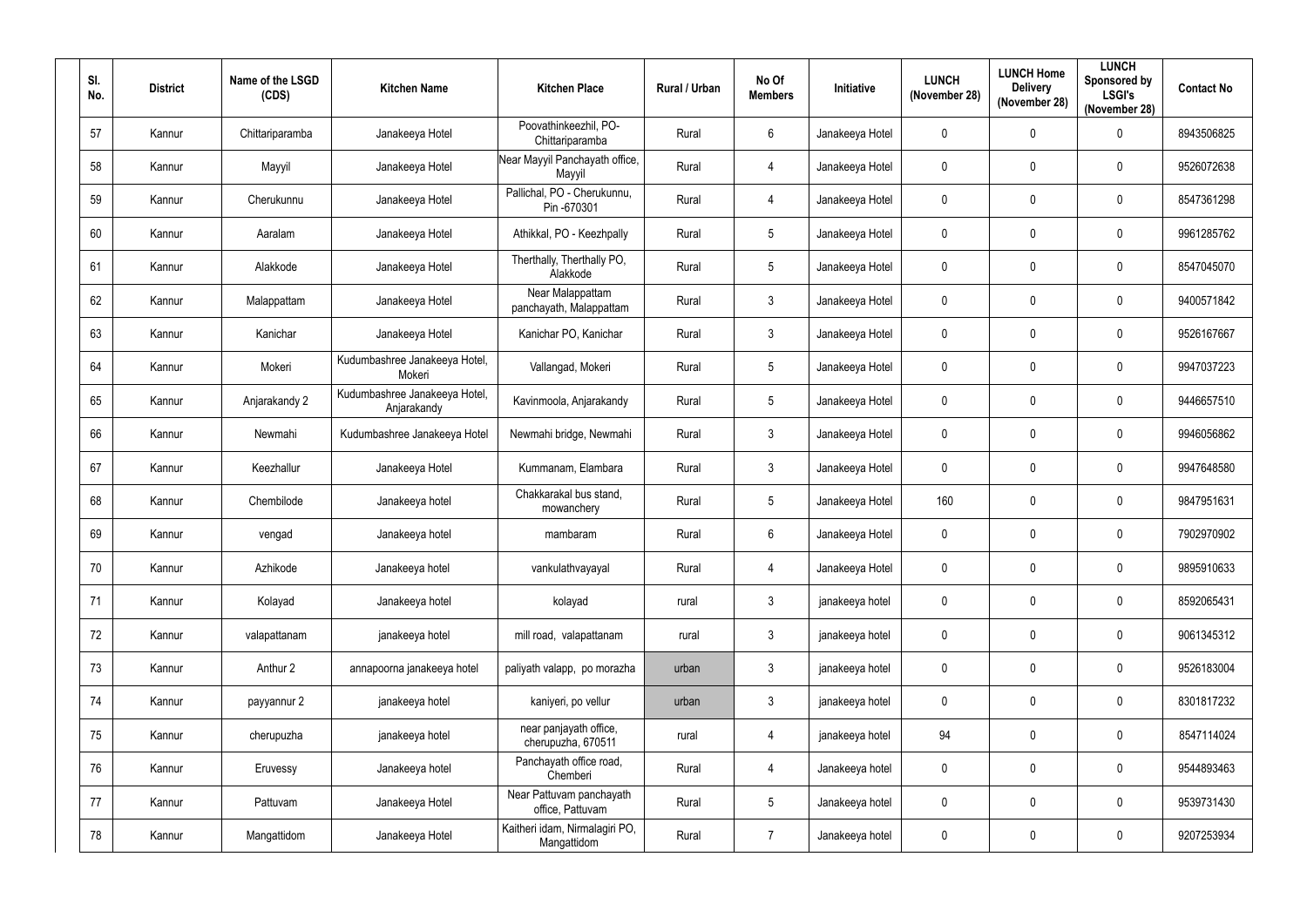| SI.<br>No.      | <b>District</b> | Name of the LSGD<br>(CDS) | <b>Kitchen Name</b>             | <b>Kitchen Place</b>                                        | Rural / Urban | No Of<br><b>Members</b> | Initiative      | <b>LUNCH</b><br>(November 28) | <b>LUNCH Home</b><br><b>Delivery</b><br>(November 28) | <b>LUNCH</b><br>Sponsored by<br><b>LSGI's</b><br>(November 28) | <b>Contact No</b> |
|-----------------|-----------------|---------------------------|---------------------------------|-------------------------------------------------------------|---------------|-------------------------|-----------------|-------------------------------|-------------------------------------------------------|----------------------------------------------------------------|-------------------|
| 79              | Kannur          | Panoor                    | Janakeeya Hotel                 | Thundayi peedika, Pukkom,<br>Panoor PO                      | Urban         | $5\phantom{.0}$         | Janakeeya hotel | $\mathbf 0$                   | $\mathbf 0$                                           | $\pmb{0}$                                                      | 9605852157        |
| 80              | Kannur          | Kottayam                  | Janakeeya hotel                 | Kottayam malabar, Kottayam<br>panchayath building, Kottayam | Rural         | $5\phantom{.0}$         | Janakeeya hotel | $\mathbf 0$                   | $\mathbf 0$                                           | $\mathbf 0$                                                    | 9656672187        |
| 81              | Kannur          | Ulikkal                   | Janakeeya hotel                 | Vattiyam thodu (po) Mattara,<br><b>Ulikkal, 670705</b>      | Rural         | $5\phantom{.0}$         | Janakeeya hotel | $\mathbf 0$                   | $\mathbf{0}$                                          | $\pmb{0}$                                                      | 8086777517        |
| 82              | Kannur          | Kadambur                  | Janakeeya hotel                 | Kadachira, Kadambur                                         | Rural         | $5\phantom{.0}$         | Janakeeya hotel | $\mathbf 0$                   | 0                                                     | $\mathbf 0$                                                    | 9847178332        |
| 83              | Kannur          | Irikkoor                  | Janakeeya hotel                 | Peruvalathuparambu, PO -<br>Irikkoor                        | Rural         | $\overline{4}$          | Janakeeya hotel | $\mathbf 0$                   | 0                                                     | $\mathbf 0$                                                    | 9746864255        |
| 84              | Kannur          | Mattool                   | Janakeeya hotel                 | Mattool central, Mattool                                    | Rural         | $5\overline{)}$         | Janakeeya hotel | $\mathbf 0$                   | $\mathbf 0$                                           | $\mathbf 0$                                                    | 9895321842        |
| 85              | Kannur          | Thalasseri -2             | Janakeeya hotel                 | Thalayi harbour, Thalasseri                                 | Urban         | $5\phantom{.0}$         | Janakeeya hotel | 277                           | $\mathbf 0$                                           | $\mathbf 0$                                                    | 9605745402        |
| 86              | Kannur          | Kannur                    | Janakeeya hotel                 | Pallipoyil division, Kannur<br>corporation                  | Urban         | $\mathbf{3}$            | Janakeeya hotel | $\mathbf 0$                   | $\mathbf 0$                                           | $\pmb{0}$                                                      | 9745243643        |
| 87              | Kannur          | Ulikkal                   | Janakeeya hotel                 | Manikkadavu PO,<br>Manikkadadavu - 670705                   | Rural         | $5\phantom{.0}$         | Janakeeya hotel | $\mathbf 0$                   | $\mathbf 0$                                           | $\mathbf 0$                                                    | 8547972988        |
| 88              | Kannur          | payam                     | Janakeeya hotel                 | vallithod, Kiliyanthara po<br>670706                        | Rural         | $5\phantom{.0}$         | Janakeeya Hotel | $\mathbf 0$                   | 0                                                     | $\mathbf 0$                                                    | 8848760234        |
|                 |                 |                           |                                 |                                                             |               | 390                     |                 | 881                           | $\mathbf 0$                                           | $\mathbf 0$                                                    |                   |
|                 | kasaragod       | kayyur cheemeni           | janakeeya hotel cheemeni        | cheemeni                                                    | Rural         | $\overline{4}$          | janakeeya hotel | $\mathbf 0$                   |                                                       |                                                                |                   |
| $\overline{2}$  | Kasaragod       | Pilicode                  | Janakeeya Hotel, Pilicode       | Kalikkadavu                                                 | Rural         | 4                       | Janakeeya Hotel | $\mathbf 0$                   | $\mathbf 0$                                           | $\mathbf 0$                                                    | 9944087661        |
| $\mathbf{3}$    | Kasaragod       | Kodom belur               | janakeeya hotel kalichanadukkam | Kalichanadukkam                                             | Rural         | $\overline{4}$          | Janakeeya Hotel | $\mathbf 0$                   | $\mathbf 0$                                           | $\pmb{0}$                                                      | 9562820280        |
| $\overline{4}$  | Kasaragod       | Chemnad                   | Oruma janakeeya hotel           | Koliyadkam                                                  | Rural         | $5\phantom{.0}$         | Janakeeya Hotel | $\pmb{0}$                     | $\pmb{0}$                                             | $\pmb{0}$                                                      | 9567660603        |
| $5\phantom{.0}$ | Kasaragod       | Trikarpur                 | Janakeeya Hotel                 | Trikaripur                                                  | Rural         | $5\phantom{.0}$         | Janakeeya Hotel | $\pmb{0}$                     | $\mathbf 0$                                           | $\pmb{0}$                                                      | 8086392698        |
| $6\phantom{.}6$ | Kasaragod       | Panathady                 | janakeeya hotel panthoor        | Panathoor                                                   | Rural         | $\overline{4}$          | Janakeeya Hotel | $\pmb{0}$                     | $\mathbf 0$                                           | $\mathbf 0$                                                    | 8943109804        |
| $\overline{7}$  | Kasaragod       | West eleri                | Thripthi Janakeeya hotel        | Bheemanadi                                                  | Rural         | $\overline{4}$          | Janakeeya Hotel | $\mathbf 0$                   | $\mathbf 0$                                           | $\pmb{0}$                                                      | 9497847040        |
| 8               | Kasaragod       | Madikai                   | Salkara Janakeeya hotel         | Madikai                                                     | Rural         | $\mathbf{3}$            | Janakeeya Hotel | $\overline{0}$                | $\mathbf 0$                                           | $\mathbf 0$                                                    | 8281850733        |
| 9               | Kasaragod       | Valiyaparamba             | Janakeeya hotel                 | Valiyaparamba                                               | Rural         | 3 <sup>1</sup>          | Janakeeya Hotel | 25                            | $\mathbf 0$                                           | $\pmb{0}$                                                      | 9745962447        |
| 10 <sup>°</sup> | Kasaragod       | Ajanur                    | Janakeeya hotel                 | Vellikkoth                                                  | Rural         | $\mathfrak{Z}$          | Janakeeya Hotel | $\mathbf 0$                   | $\pmb{0}$                                             | $\pmb{0}$                                                      | 7558068272        |
| 11              | Kasaragod       | Badiadka                  | Janakeeya hotel                 | Badiadka                                                    | Rural         | $\overline{4}$          | Janakeeya Hotel | $\mathbf 0$                   | $\pmb{0}$                                             | $\pmb{0}$                                                      | 9539359291        |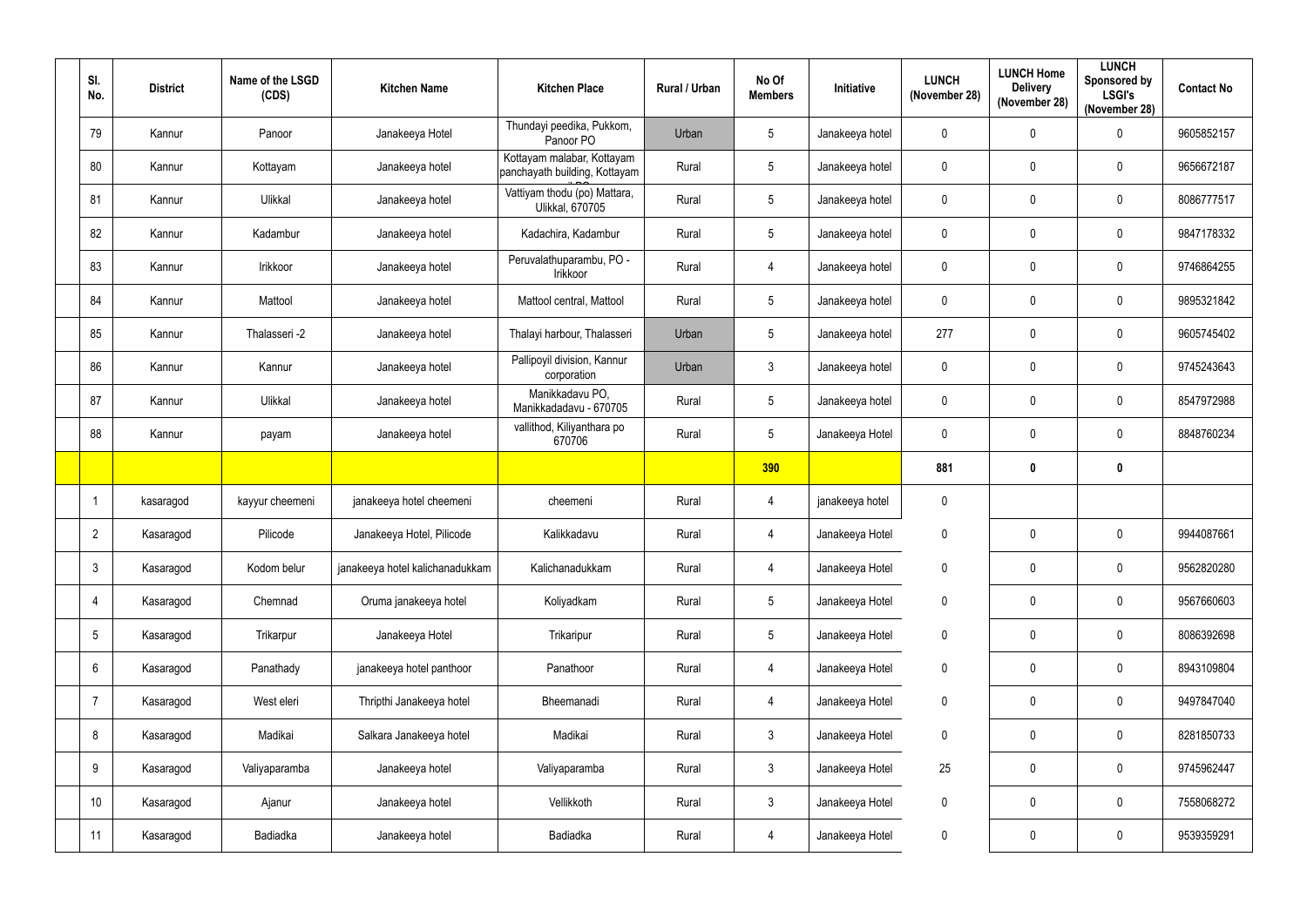| SI.<br>No.      | <b>District</b> | Name of the LSGD<br>(CDS) | <b>Kitchen Name</b> | <b>Kitchen Place</b>  | Rural / Urban | No Of<br><b>Members</b> | Initiative      | <b>LUNCH</b><br>(November 28) | <b>LUNCH Home</b><br><b>Delivery</b><br>(November 28) | <b>LUNCH</b><br>Sponsored by<br><b>LSGI's</b><br>(November 28) | <b>Contact No</b> |
|-----------------|-----------------|---------------------------|---------------------|-----------------------|---------------|-------------------------|-----------------|-------------------------------|-------------------------------------------------------|----------------------------------------------------------------|-------------------|
| 12 <sup>°</sup> | Kasaragod       | Kuttikkol                 | Janakeeya hotel     | Kuttikkol             | Rural         | 4                       | Janakeeya Hotel | $\boldsymbol{0}$              | $\mathbf 0$                                           | $\mathbf 0$                                                    | 8547062480        |
| 13              | Kasaragod       | Delampadi                 | Janakeeya hotel     | Delampadi             | Rural         | 4                       | Janakeeya hotel | $\boldsymbol{0}$              | $\mathbf 0$                                           | $\pmb{0}$                                                      | 9496702505        |
| 14              | Kasaragod       | Meenja                    | Janakeeya hotel     | Miyapadav             | Rural         | 4                       | Janakeeya Hotel | $\boldsymbol{0}$              | $\boldsymbol{0}$                                      | $\pmb{0}$                                                      | 9497161960        |
| 15              | Kasaragod       | Puthige                   | Janakeeya hotel     | Puthige               | Rural         | $\mathbf{3}$            | Janakeeya hotel | $\mathbf 0$                   | $\mathbf 0$                                           | $\mathbf 0$                                                    | 8592071686        |
| 16              | Kasaragod       | Bedaduka                  | Janakeeya hotel     | Kundamkuzhi           | Rural         | $\mathbf{3}$            | Janakeeya hotel | $\boldsymbol{0}$              | 0                                                     | $\mathbf 0$                                                    | 8281092860        |
| 17              | Kasaragod       | muliyar                   | Janakeeya Hotel     | Bovikanam             | Rural         | 0.9                     | Janakeeya Hotel | $\mathbf 0$                   | 0                                                     | $\mathbf 0$                                                    | 7034632654        |
| 18              | Kasaragod       | Pallikara                 | Janakeeya Hotel     | Pallikara             | Rural         | 4                       | Janakeeya Hotel | $\mathbf 0$                   | $\mathbf 0$                                           | $\mathbf 0$                                                    | 7034016505        |
| 19              | Kasaragod       | Kinanoor karinthalam      | Janakeeya Hotel     | Parappa               | Rural         | $5\phantom{.0}$         | Janakeeya hotel | $\mathbf 0$                   | $\mathbf 0$                                           | $\mathbf 0$                                                    | 9526063885        |
| 20              | Kasaragod       | Nileswaram                | Janakeeya Hotel     | Nileswaram market     | Urban         | 5                       | Janakeeya hotel | $\mathbf 0$                   | $\mathbf 0$                                           | $\pmb{0}$                                                      | 6235177323        |
| 21              | Kasaragod       | Kanhangad 1               | Janakeeya hotel     | Kanhangad town        | Urban         | $5\phantom{.0}$         | Janakeeya hotel | $\boldsymbol{0}$              | $\boldsymbol{0}$                                      | $\mathbf 0$                                                    | 8111858204        |
| 22              | Kasaragod       | Kanhangad 1               | Janakeeya hotel     | Nr.Mini civil station | Urban         | $\mathbf{3}$            | Janakeeya hotel | $\mathbf 0$                   | 125                                                   | $\mathbf 0$                                                    | 9495561250        |
| 23              | Kasaragod       | Paivalige                 | Janakeeya hotel     | Paivalige             | Rural         | 4                       | Janakeeya hotel | $\boldsymbol{0}$              | 0                                                     | $\pmb{0}$                                                      | 7356491447        |
| 24              | Kasaragod       | Manjeswaram               | Janakeeya Hotel     | Manjeswaram           | Rural         | 4                       | Janakeeya Hotel | $\boldsymbol{0}$              | $\mathbf 0$                                           | $\mathbf 0$                                                    | 9562867549        |
| 25              | Kasaragod       | Kanhangad 2               | Janakeeya Hotel     | Kottrachal            | Urban         | $\mathfrak{Z}$          | Janakeeya Hotel | $\pmb{0}$                     | $\mathbf 0$                                           | $\pmb{0}$                                                      | 7025961094        |
| 26              | Kasaragod       | Cheruvathur               | Janakeeya hotel     | Kavumchira            | Rural         | $5\phantom{.0}$         | Janakeeya Hotel | 265                           | $\pmb{0}$                                             | $\pmb{0}$                                                      | 9562358039        |
| 27              | Kasaragod       | Padne                     | Janakeeya Hotel     | Nadakkavu             | Rural         | $\mathfrak{Z}$          | Janakeeya Hotel | $\boldsymbol{0}$              | $\mathbf 0$                                           | $\pmb{0}$                                                      | 9744087661        |
| 28              | Kasaragod       | Kasaragod                 | Janakeeya Hotel     | Kasaragod             | Urban         | $\overline{4}$          | Janakeeya Hotel | $\pmb{0}$                     | $\mathbf 0$                                           | $\pmb{0}$                                                      | 9633400269        |
| 29              | Kasarkode       | Pallikkara                | Janakeeya Hotel     | Perladukkam           | Rural         | $\overline{4}$          | Janakeeya Hotel | $\boldsymbol{0}$              | $\mathbf 0$                                           | $\pmb{0}$                                                      | 9544582935        |
| $30\,$          | Kasargode       | Kumbala                   | Janakeeya Hotel     | Kumbala               | Rural         | 3 <sup>1</sup>          | Janakeeya Hotel | $\pmb{0}$                     | $\mathbf 0$                                           | $\mathbf 0$                                                    | 7012142329        |
| 31              | Kasargode       | Karadka                   | Janakeeya Hotel     | Mulleria              | Rural         | $\overline{7}$          | Janakeeya Hotel | $\pmb{0}$                     | $\mathbf 0$                                           | $\pmb{0}$                                                      | 8281395910        |
| 32              | Kasaragode      | Vorkady                   | Janakeeya Hotel     | Vorkady               | Rural         | $\mathfrak{Z}$          | Janakeeya Hotel | $\pmb{0}$                     | $\mathbf 0$                                           | $\pmb{0}$                                                      | 8547223339        |
| 33              | Kasaragode      | Balal                     | Janakeeya hotel     | Balal                 | Rural         | 3 <sup>1</sup>          | Janakeeya hotel | $\boldsymbol{0}$              | $\boldsymbol{0}$                                      | $\pmb{0}$                                                      | 7510839676        |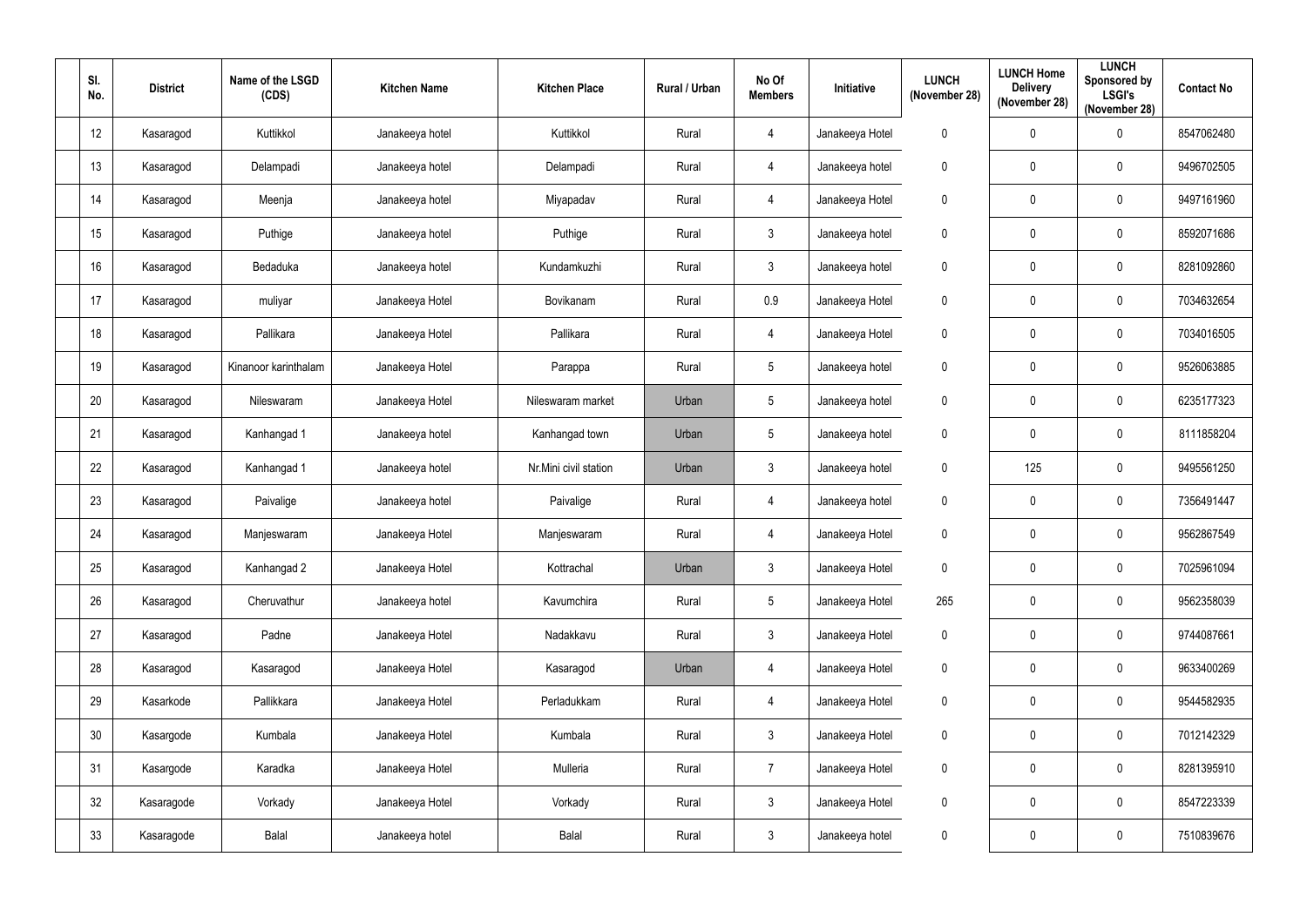|    | SI.<br>No.     | <b>District</b> | Name of the LSGD<br>(CDS) | <b>Kitchen Name</b>              | <b>Kitchen Place</b>                 | Rural / Urban | No Of<br><b>Members</b> | Initiative      | <b>LUNCH</b><br>(November 28) | <b>LUNCH Home</b><br><b>Delivery</b><br>(November 28) | <b>LUNCH</b><br>Sponsored by<br><b>LSGI's</b><br>(November 28) | <b>Contact No</b> |
|----|----------------|-----------------|---------------------------|----------------------------------|--------------------------------------|---------------|-------------------------|-----------------|-------------------------------|-------------------------------------------------------|----------------------------------------------------------------|-------------------|
|    | 34             | Kasaragod       | Nileswaram                | mahima janakeeya hotel           | kanichira                            | urban         | $\overline{4}$          | janakeeya hotel | $\pmb{0}$                     | $\mathbf 0$                                           | $\pmb{0}$                                                      | 8590121681        |
|    | 35             | Kasaragode      | Kallar                    | janakeeya hotel                  | kallar                               | rural         | $\overline{4}$          | janakeeya hotel | $\pmb{0}$                     | $\mathbf 0$                                           | $\pmb{0}$                                                      | 9562820280        |
|    | 36             | Kasaragode      | Mangalpady                | janakeeya hotel                  | mangalpady                           | rural         | $\overline{4}$          | janakeeya hotel | $\pmb{0}$                     | $\mathbf 0$                                           | $\pmb{0}$                                                      | 9633488309        |
|    | 37             | kasaragod       | Uduma                     | granma janakeeya hotel           | palakkunnu                           | Rural         | $\overline{4}$          | janakeeya hotel | $\pmb{0}$                     | $\mathbf 0$                                           | $\pmb{0}$                                                      | 8129957159        |
|    | 38             | Kasaragod       | pullur periya             | Salkara Janakeeya hotel          | periya                               | Rural         | $5\phantom{.0}$         | janakeeya hotel | $\pmb{0}$                     | $\mathbf 0$                                           | $\pmb{0}$                                                      | 8547309266        |
|    | 39             | kasaragod       | kumbadaje                 | janakeeya hotel                  | kumbadaje                            | Rural         | $\mathbf{3}$            | janakeeya hotel | $\pmb{0}$                     | $\mathbf 0$                                           | $\mathbf 0$                                                    | 8593848698        |
|    | 40             | Kasaragod       | Chengala                  | Janakeeya Hotel                  | Cherkkala                            | Rural         | $\mathbf{3}$            | Janakeeya Hotel | $\mathbf 0$                   | $\mathbf 0$                                           | $\pmb{0}$                                                      |                   |
|    | 41             | kasaragod       | East eleri                | janakeeya hotel                  | east eleri                           | Rural         | $\mathbf{3}$            | janakeeya hotel | $\mathbf 0$                   | $\mathbf 0$                                           | $\pmb{0}$                                                      |                   |
| 41 |                |                 |                           |                                  |                                      |               | <b>156.9</b>            |                 | 290                           | $\mathbf 0$                                           | $\pmb{0}$                                                      |                   |
|    |                | Kollam          | Chathannur                | Memsahib                         | Sheemaaty junction                   | Rural         | $5\phantom{.0}$         | Janakeeya Hotel | 237                           | $\mathbf 0$                                           | $\pmb{0}$                                                      | 9446246685        |
|    | $\overline{2}$ | Kollam          | Melila                    | <b>Atham Unit</b>                | Melila                               | Rural         | $\overline{7}$          | Janakeeya Hotel | $\mathbf 0$                   | $\mathbf 0$                                           | $\mathbf 0$                                                    | 9961178040        |
|    | $\mathbf{3}$   | Kollam          | Kulakkada                 | Ruchi Snacks & Catering Unit     | Poovattoor                           | Rural         | $\overline{4}$          | Janakeeya Hotel | 95                            | $\mathbf 0$                                           | $\pmb{0}$                                                      | 7907941183        |
|    | -4             | Kollam          | Ittiva                    | Nanma Janakeeya hotel            | Kattampally                          | Rural         | $5\overline{)}$         | Janakeeya Hotel | $\pmb{0}$                     | $\mathbf 0$                                           | $\mathbf 0$                                                    | 9809171887        |
|    | 5              | Kollam          | Sooranad North            | Nanma catering unit              | Sooranadu higher secondary<br>school | Rural         | $5\phantom{.0}$         | Janakeeya Hotel | $\mathbf 0$                   | $\mathbf 0$                                           | $\mathbf 0$                                                    | 9846082469        |
|    | 6              | Kollam          | Clappana                  | Bismi catering                   | Palakulangara                        | Rural         | $5\overline{)}$         | Janakeeya Hotel | $\pmb{0}$                     | $\mathbf 0$                                           | $\pmb{0}$                                                      | 9847901413        |
|    | $\overline{7}$ | Kollam          | Mayyanad                  | Krishnas Janakeeya hotel         | Eravipuram                           | Rural         | $\mathbf{3}$            | Janakeeya Hotel | $\pmb{0}$                     | $\mathbf 0$                                           | $\pmb{0}$                                                      | 9656477455        |
|    | 8              | Kollam          | Mayyanad                  | Souhridha Janakeeya hotel        | Pattarumukku,                        | Rural         | 9                       | Janakeeya Hotel | $\mathbf 0$                   | $\mathbf 0$                                           | $\pmb{0}$                                                      | 7902645448        |
|    | 9              | Kollam          | Kulasekharapuram          | adi sakthi                       | Puthentheruvu.                       | Rural         | $5\overline{)}$         | Janakeeya Hotel | 168                           | $\mathbf 0$                                           | $\pmb{0}$                                                      | 9656890790        |
|    | 10             | Kollam          | Thekkumbhagam             | Krishna hotel                    | Nadakavu junction                    | Rural         | $\overline{4}$          | Janakeeya Hotel | 37                            | $\mathbf 0$                                           | $\mathbf 0$                                                    | 9961070031        |
|    | 11             | Kollam          | Oachira                   | Parabhramam catering             | near oachira , ITI canteen,          | Rural         | $\overline{4}$          | Janakeeya Hotel | $\pmb{0}$                     | $\mathbf 0$                                           | $\pmb{0}$                                                      | 9562283927        |
|    | 12             | Kollam          | Thodiyoor                 | Samridhi activity group          | Lpschool thodiyoor                   | Rural         | $5\phantom{.0}$         | Janakeeya Hotel | $\pmb{0}$                     | $\mathbf 0$                                           | $\mathbf 0$                                                    | 9895703572        |
|    | 13             | Kollam          | Thrikkovilvattom          | Murari catering, janakeeya hotel | Mukhathala                           | Rural         | $\overline{4}$          | Janakeeya Hotel | 42                            | $\pmb{0}$                                             | $\pmb{0}$                                                      | 9847072544        |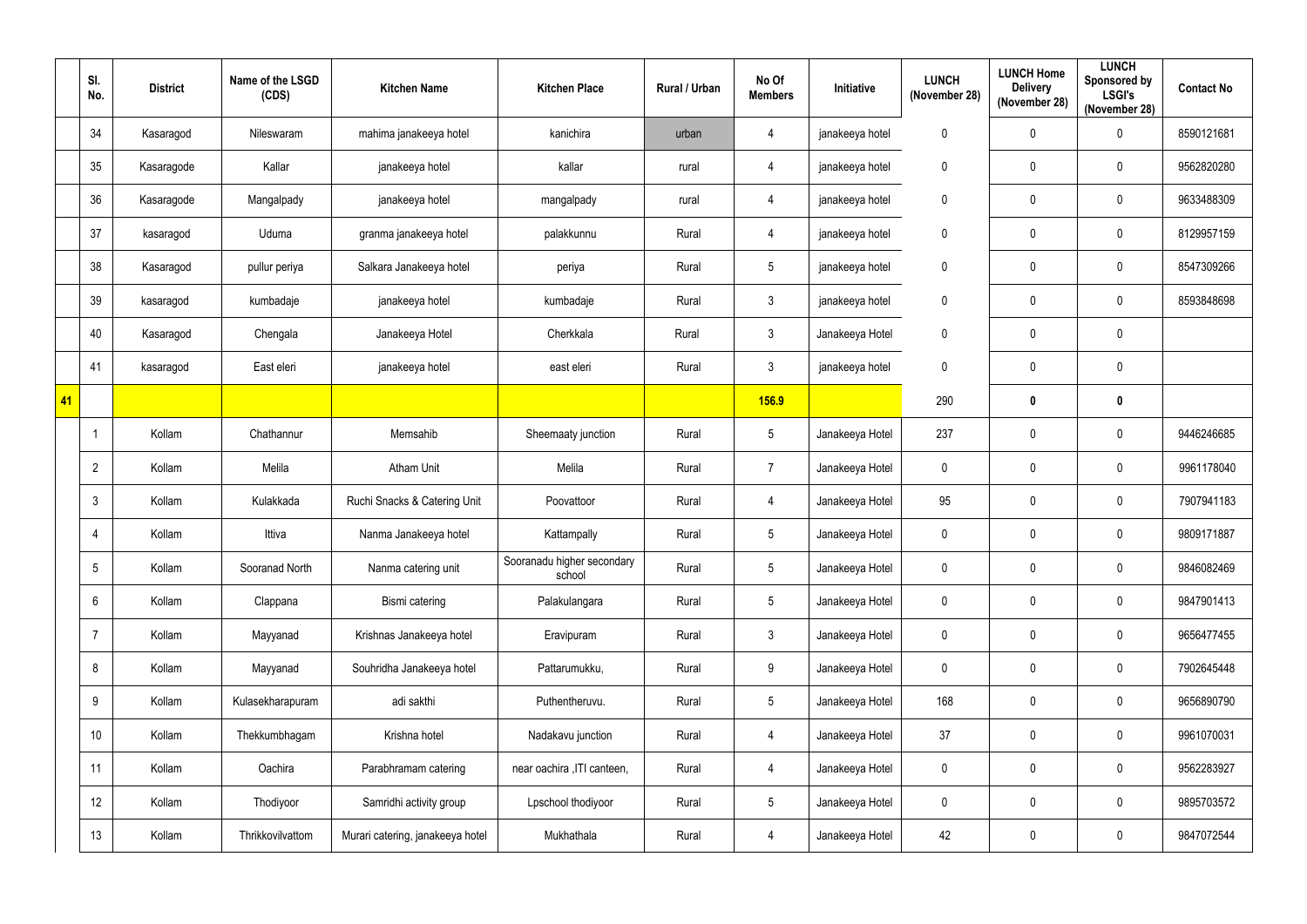| SI.<br>No. | <b>District</b> | Name of the LSGD<br>(CDS) | <b>Kitchen Name</b>      | <b>Kitchen Place</b>              | Rural / Urban | No Of<br><b>Members</b> | Initiative      | <b>LUNCH</b><br>(November 28) | <b>LUNCH Home</b><br><b>Delivery</b><br>(November 28) | <b>LUNCH</b><br><b>Sponsored by</b><br><b>LSGI's</b><br>(November 28) | <b>Contact No</b> |
|------------|-----------------|---------------------------|--------------------------|-----------------------------------|---------------|-------------------------|-----------------|-------------------------------|-------------------------------------------------------|-----------------------------------------------------------------------|-------------------|
| 14         | Kollam          | Sasthamcotta              | Sreedurgha catering      | Jemini hotel sasthamcotta         | Rural         | $\overline{7}$          | Janakeeya Hotel | 187                           | $\mathbf 0$                                           | $\mathbf 0$                                                           | 9744368496        |
| 15         | Kollam          | Kollam                    | Athulya catering         | Thirumullavaram                   | Urban         | 4                       | Janakeeya Hotel | 0                             | $\mathbf 0$                                           | 0                                                                     | 9048646080        |
| 16         | Kollam          | West Kallada              | Keerthi catering         | Karalimukku                       | Rural         | $5\,$                   | Janakeeya Hotel | 0                             | 0                                                     | 0                                                                     | 9605206907        |
| 17         | Kollam          | Thazhava                  | Pavizham                 | Karutheri junction                | Rural         | $5\phantom{.0}$         | Janakeeya Hotel | 98                            | 0                                                     | $\mathbf 0$                                                           | 8086704216        |
| 18         | Kollam          | Kollam                    | Niravu catering          | Chinnakkada                       | Urban         | $5\phantom{.0}$         | Janakeeya Hotel | 0                             | $\mathbf 0$                                           | $\mathbf 0$                                                           | 9633073613        |
| 19         | Kollam          | Kundara                   | Ammu Catering unit       | Mulavana LP school                | Rural         | 4                       | Janakeeya Hotel | 86                            | 0                                                     | $\mathbf 0$                                                           | 9633518572        |
| 20         | Kollam          | Neduvathur                | Pooja hotel              | Thevalappuram                     | Rural         | $\mathfrak{Z}$          | Janakeeya Hotel | 0                             | 0                                                     | 0                                                                     | 9745376675        |
| 21         | Kollam          | Punalur                   | Jyothi Catering          | Punalur                           | Urban         | 4                       | Janakeeya Hotel | 200                           | $\mathbf 0$                                           | $\mathbf 0$                                                           | 9961249345        |
| 22         | Kollam          | Punalur                   | Mahima Catering          | Punalur                           | Urban         | $5\phantom{.0}$         | Janakeeya Hotel | 156                           | 0                                                     | $\mathbf 0$                                                           | 9496112957        |
| 23         | Kollam          | Punalur                   | Safalyam Catering        | Punalur                           | Urban         | $5\phantom{.0}$         | Janakeeya Hotel | 231                           | $\mathbf 0$                                           | $\mathbf 0$                                                           | 9495476197        |
| 24         | Kollam          | Thrikkaruva               | Janakeeya Bhakshanashala | Thinavila Junction Kanjaveli      | Rural         | $\overline{4}$          | Janakeeya Hotel | $\mathbf 0$                   | 0                                                     | $\mathbf 0$                                                           | 9645069880        |
| 25         | Kollam          | Chithara                  | AKG Janakeeya Hotel      | Kizhakkumbagom                    | Rural         | $\sqrt{5}$              | Janakeeya Hotel | 104                           | 0                                                     | $\mathbf 0$                                                           | 9495701987        |
| 26         | Kollam          | South Paravur             | Kshree janakeeya hotel   | Busstand , paravur                | Urban         | $5\phantom{.0}$         | Janakeeya Hotel | 120                           | 0                                                     | $5\phantom{.0}$                                                       | 8606179380        |
| 27         | Kollam          | Mynagappally              | Anugraha hotel           | Kadappa                           | Rural         | $\sqrt{5}$              | Janakeeya Hotel | 197                           | $\mathbf 0$                                           | $\pmb{0}$                                                             | 9995085705        |
| 28         | Kollam          | Mandrothuruthu            | Janakeeya Bhakshanashala | Thoombummukham                    | Rural         | $\overline{4}$          | Janakeeya Hotel | $\pmb{0}$                     | $\pmb{0}$                                             | $\pmb{0}$                                                             | 9526648057        |
| 29         | Kollam          | Karungappally             | Bagya catering           | Muncipality                       | Urban         | $\overline{4}$          | Janakeeya Hotel | 0                             | $\mathbf 0$                                           | 0                                                                     | 9947702130        |
| 30         | Kollam          | Kollam East               | Bharathlekshmi           | Vadakkevila                       | Urban         | $\mathfrak{Z}$          | Janakeeya Hotel | 235                           | 0                                                     | $\pmb{0}$                                                             | 9744300901        |
| 31         | Kollam          | Chavara                   | Harisree janakeya hotel  | Panchayath                        | Rural         | $\mathfrak{Z}$          | Janakeeya Hotel | 40                            | $\mathbf 0$                                           | 0                                                                     | 9995166343        |
| 32         | Kollam          | Pavithreswaram            | Kairali                  | Pavithreswaram                    | Rural         | $\overline{4}$          | Janakeeya Hotel | $\mathbf 0$                   | $\mathbf 0$                                           | $\mathbf 0$                                                           | 9605836414        |
| 33         | Kollam          | Veliyam                   | Kantharees               | Panchayathu building              | Rural         | $\sqrt{5}$              | Janakeeya Hotel | $\pmb{0}$                     | 0                                                     | $\pmb{0}$                                                             | 9562111715        |
| 34         | Kollam          | Velinalloor               | Quality Janakeeya hotel  | Alummod, Velinalloor              | Rural         | $\overline{4}$          | Janakeeya Hotel | $\pmb{0}$                     | 0                                                     | $\pmb{0}$                                                             | 9605896303        |
| 35         | Kollam          | Elamadu                   | Swaruma janakeeya hotel  | Near cooperative bank,<br>Elamadu | Rural         | $\mathfrak{Z}$          | Janakeeya Hotel | 0                             | 0                                                     | 0                                                                     | 8129611321        |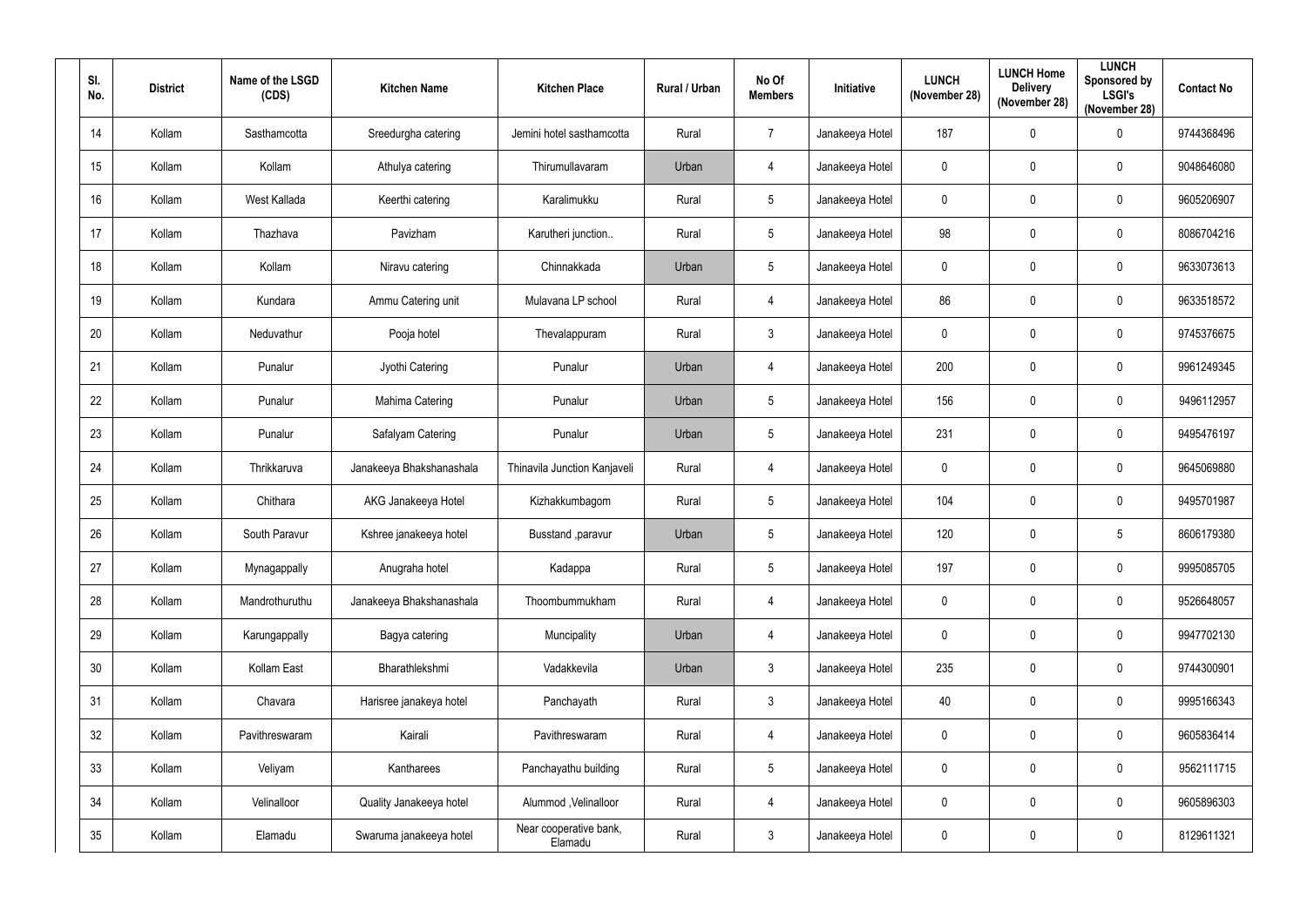|    | SI.<br>No. | <b>District</b> | Name of the LSGD<br>(CDS) | <b>Kitchen Name</b>          | <b>Kitchen Place</b>                                   | Rural / Urban | No Of<br><b>Members</b> | <b>Initiative</b> | <b>LUNCH</b><br>(November 28) | <b>LUNCH Home</b><br><b>Delivery</b><br>(November 28) | <b>LUNCH</b><br>Sponsored by<br><b>LSGI's</b><br>(November 28) | <b>Contact No</b> |
|----|------------|-----------------|---------------------------|------------------------------|--------------------------------------------------------|---------------|-------------------------|-------------------|-------------------------------|-------------------------------------------------------|----------------------------------------------------------------|-------------------|
|    | 36         | Kollam          | Kadakkal                  | Nanma janakeeya hotel        | Kadakkal                                               | Rural         | $\overline{4}$          | Janakeeya Hotel   | $\mathbf 0$                   | $\mathbf 0$                                           | 0                                                              | 9847936390        |
|    | 37         | Kollam          | Perayam                   | Janakeeya hotel              | Onambalam                                              | Rural         | $\overline{4}$          | Janakeeya Hotel   | $\pmb{0}$                     | $\mathbf 0$                                           | 0                                                              | 9446855866        |
|    | 38         | Kollam          | Ezhukone                  | Ezhukone janakeeya hotel     | Near panchayathu office                                | Rural         | $5\phantom{.0}$         | Janakeeya Hotel   | 160                           | $\mathbf 0$                                           | 0                                                              | 8086757275        |
| 80 | 39         | Kollam          | Adichanalloor             | Ruchikkoottu                 | Mylakkaadu                                             | Rural         | $\overline{4}$          | Janakeeya Hotel   | $\pmb{0}$                     | $\mathbf 0$                                           | 0                                                              | 8136954461        |
|    | 40         | Kollam          | Poruvazhi                 | Amma janakeeya hotel         | Poruvaxhy                                              | Rural         | $5\phantom{.0}$         | Janakeeya Hotel   | $\pmb{0}$                     | $\mathbf 0$                                           | 0                                                              | 9656421272        |
|    | 41         | Kollam          | Nilamel                   | Vanitha Janakeeya Hotel      | Nilamel                                                | Rural         | $\overline{4}$          | Janakeeya Hotel   | 57                            | $\mathbf 0$                                           | $\mathbf 0$                                                    | 9447407264        |
|    | 42         | Kollam          | Panmana                   | SV janakeeya hotel           | Kollaka CN junction                                    | Rural         | $\mathbf{3}$            | Janakeeya Hotel   | $\mathbf 0$                   | $\mathbf 0$                                           | $\mathbf 0$                                                    | 8113020216        |
|    | 43         | Kollam          | Ummannoor                 | Thanal                       | Nellikunnam                                            | Rural         | $\overline{4}$          | Janakeeya Hotel   | $\mathbf 0$                   | $\mathbf 0$                                           | 0                                                              | 9656194614        |
|    | 44         | Kollam          | Kulathupuzha              | Karunya Janakeeya Hotel      | Thinkal karikkam                                       | Rural         | $\overline{4}$          | Janakeeya Hotel   | $\mathbf 0$                   | $\mathbf 0$                                           | 0                                                              | 9048034267        |
|    | 45         | Kollam          | Kareepra                  | Kareepra janakeeya hotel     | Panchayathu office junction                            | Rural         | $5\phantom{.0}$         | Janakeeya Hotel   | 97                            | $\mathbf 0$                                           | $\mathbf 0$                                                    | 9656783244        |
|    | 46         | Kollam          | Piravanthur               | Thanima catering unit        | Piravanthoor                                           | Rural         | $5\phantom{.0}$         | Janakeeya Hotel   | $\mathbf 0$                   | $\mathbf 0$                                           | $\mathbf 0$                                                    | 9207907284        |
|    | 47         | Kollam          | Karavaloor                | Sreelekshmi Janakeeya Hotel  | Karavalur                                              | Rural         | $5\phantom{.0}$         | Janakeeya Hotel   | $\mathbf 0$                   | $\mathbf 0$                                           | 0                                                              | 9745719860        |
|    | 48         | Kollam          | Kunnathur                 | Sneha janakeeya hotel        | Bhoothakuzhi                                           | Rural         | $\mathbf{3}$            | Janakeeya Hotel   | 270                           | $\mathbf 0$                                           | $\mathbf 0$                                                    | 9061504141        |
|    | 49         | Kollam          | Alayaman                  | Sreelakam Janakeeya Hotel    | Karukone                                               | Rural         | $\overline{4}$          | Janakeeya Hotel   | $\pmb{0}$                     | $\mathbf 0$                                           | 0                                                              | 8592858448        |
|    | 50         | Kollam          | Kottarakkara              | Ruchi                        | Kottarakkara christuraj hospital  <br>hospital canteen | Urban         | $5\phantom{.0}$         | Janakeeya Hotel   | $\pmb{0}$                     | $\mathbf 0$                                           | $\pmb{0}$                                                      | 9447997809        |
|    | 51         | Kollam          | Chirakkara                | Bhoomika Jh                  | Bhajanamadam mukku                                     | Rural         | $5\phantom{.0}$         | Janakeeya Hotel   | $\pmb{0}$                     | $\mathbf 0$                                           | 0                                                              | 9567024263        |
|    | 52         | Kollam          | Kalluvathukkal            | Deepam Jh                    | Parippally                                             | Rural         | $\overline{4}$          | Janakeeya Hotel   | $\pmb{0}$                     | $\mathbf 0$                                           | $\pmb{0}$                                                      | 8593984144        |
|    | 53         | Kollam          | Chirakkara                | Niram Jh                     | Vadakkemukku ,chirakkara                               | Rural         | $\overline{4}$          | Janakeeya Hotel   | $\pmb{0}$                     | $\mathbf 0$                                           | 0                                                              | 9847286593        |
|    | 54         | Kollam          | Velinalloor               | Mathrika janakeeya hotel     | Govt PHC canteen                                       | Rural         | $\overline{4}$          | Janakeeya Hotel   | $\pmb{0}$                     | $\mathbf 0$                                           | 0                                                              | 7592859804        |
|    | 55         | Kollam          | East Kallada              | kudumbashree janakeeya hotel | marthandapuram                                         | Rural         | $5\phantom{.0}$         | Janakeeya Hotel   | $\pmb{0}$                     | $\mathbf 0$                                           | 0                                                              | 9746964557        |
|    | 56         | Kollam          | Anchal                    | Malu janakeeya hotel         | Anchal, Town ward                                      | Rural         | $\mathbf{3}$            | Janakeeya Hotel   | $\pmb{0}$                     | $\mathbf 0$                                           | $\pmb{0}$                                                      | 9656920091        |
|    | 57         | Kollam          | Kummil                    | Sreebhadra janakeeya hotel   | Thachonam                                              | Rural         | $\mathbf{3}$            | Janakeeya Hotel   | 60                            | $\pmb{0}$                                             | 0                                                              | 9846327312        |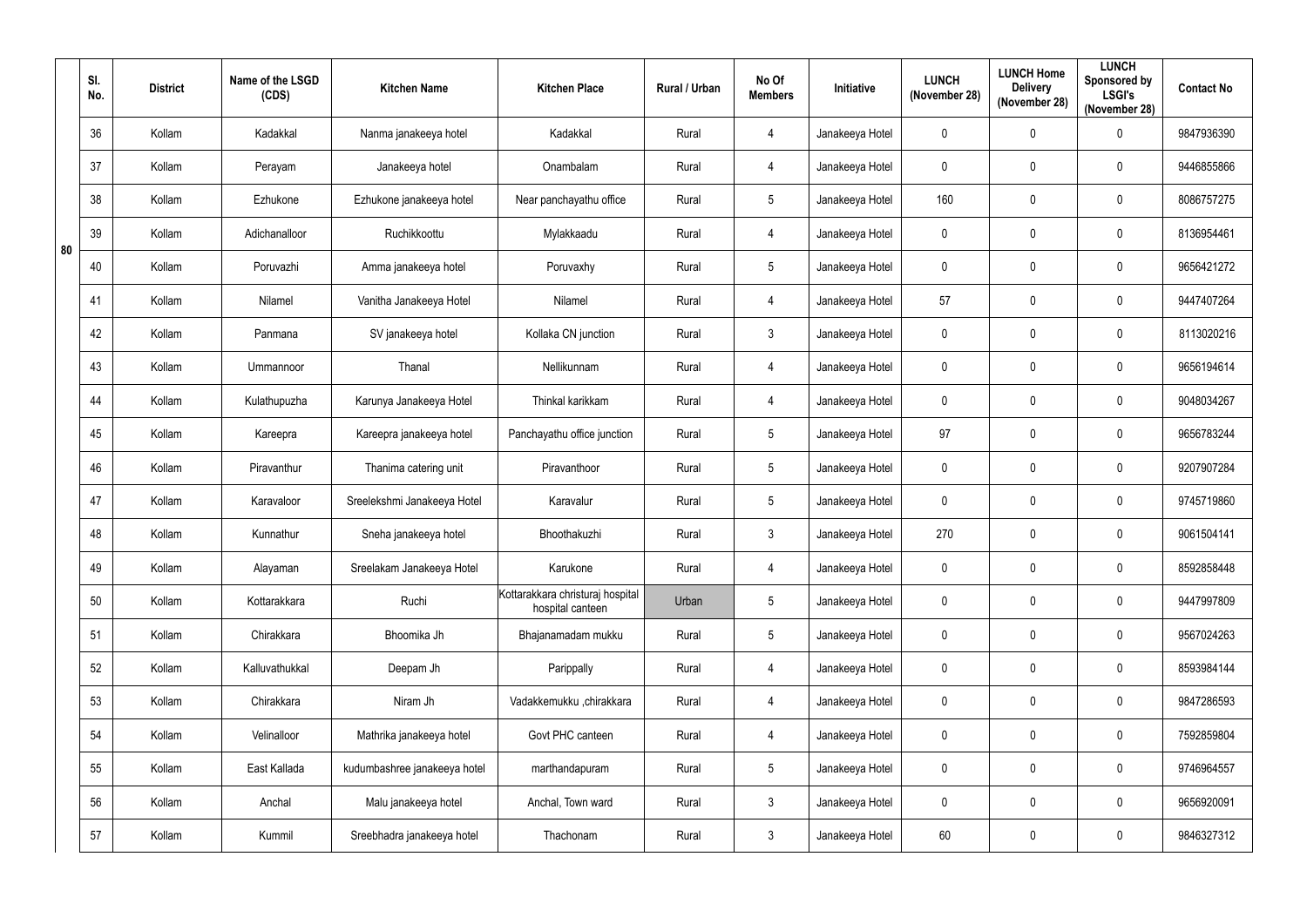| SI.<br>No. | <b>District</b> | Name of the LSGD<br>(CDS) | <b>Kitchen Name</b>                              | <b>Kitchen Place</b>                    | Rural / Urban | No Of<br><b>Members</b> | Initiative      | <b>LUNCH</b><br>(November 28) | <b>LUNCH Home</b><br><b>Delivery</b><br>(November 28) | <b>LUNCH</b><br>Sponsored by<br><b>LSGI's</b><br>(November 28) | <b>Contact No</b> |
|------------|-----------------|---------------------------|--------------------------------------------------|-----------------------------------------|---------------|-------------------------|-----------------|-------------------------------|-------------------------------------------------------|----------------------------------------------------------------|-------------------|
| 58         | Kollam          | Yeroor                    | Oottupura janakeeya hotel                        | yeroor                                  | Rural         | 6                       | Janakeeya Hotel | 136                           | 0                                                     | $\mathbf 0$                                                    | 9526031467        |
| 59         | Kollam          | Nedumpana                 | Samthripthy janakeeya hotel                      | Pallimon                                | Rural         | $\overline{4}$          | Janakeeya Hotel | 92                            | 0                                                     | $\mathbf 0$                                                    | 9539780119        |
| 60         | Kollam          | Kollam                    | Ishwarya janakeeya hotel                         | Near collectorate, Thevally<br>division | Urban         | $\mathfrak{Z}$          | Janakeeya Hotel | 193                           | $\mathbf 0$                                           | $\mathbf 0$                                                    | 8848893882        |
| 61         | Kollam          | Edamulakkal               | Sahya janakeeya hotel                            | Edamulackal                             | Rural         | $\overline{4}$          | Janakeeya Hotel | 122                           | 0                                                     | $\mathbf 0$                                                    | 7025532998        |
| 62         | Kollam          | Mylom                     | Amrutha                                          | Inchakkadu                              | Rural         | $5\phantom{.0}$         | Janakeeya Hotel | $\mathbf 0$                   | 0                                                     | $\mathbf 0$                                                    | 9539780965        |
| 63         | Kollam          | Thevalakkara              | Kerala Janakeeya Hotel                           | Thevalakkara                            | Rural         | $\mathbf{3}$            | Janakeeya Hotel | $\mathbf 0$                   | $\mathbf 0$                                           | $\mathbf 0$                                                    | 9847291089        |
| 64         | Kollam          | Thalavoor                 | Kudumbasheree Nadan<br>Bhakshanashala            | Pidavoor                                | Rural         | $\overline{4}$          | Janakeeya Hotel | $\mathbf 0$                   | $\mathbf 0$                                           | $\mathbf 0$                                                    | 9747324839        |
| 65         | Kollam          | Vilakkudy                 | vadhanam                                         | <b>KUNNICODU</b>                        | Rural         | $5\phantom{.0}$         | Janakeeya Hotel | $\mathbf 0$                   | $\mathbf 0$                                           | $\mathbf 0$                                                    | 9526354689        |
| 66         | Kollam          | Poothakkulam              | Avani catering                                   | Poothakkulam gp                         | Rural         | $\overline{4}$          | Janakeeya Hotel | $\mathbf 0$                   | 0                                                     | $\mathbf 0$                                                    | 9562782082        |
| 67         | Kollam          | Pathanapuram              | Pathanapuram Grama Panchayath<br>Janakeeya Hotel | Pathanapuram                            | Rural         | $\overline{4}$          | Janakeeya Hotel | $\mathbf 0$                   | $\mathbf 0$                                           | $\mathbf 0$                                                    | 9061291033        |
| 68         | Kollam          | Chadayamangalam           | Real janakeeya hotel                             | Chadayamangalam                         | Rural         | $\mathbf{3}$            | Janakeeya Hotel | $\mathbf 0$                   | 0                                                     | $\mathbf 0$                                                    | 9562123039        |
| 69         | Kollam          | Elampalloor               | Kalavara janakeeya hotel                         | Ashupathri mukku, Kundara               | Rural         | $5\phantom{.0}$         | Janakeeya Hotel | $\mathbf 0$                   | $\mathbf 0$                                           | $\mathbf 0$                                                    | 8943182967        |
| 70         | Kollam          | Kottamkara                | Ishwarya janakeeya hotel                         | Keralapuram                             | Rural         | 5                       | Janakeeya Hotel | $\mathbf 0$                   | $\mathbf 0$                                           | $\mathbf 0$                                                    | 9747765979        |
| 71         | Kollam          | Vettikavala               | Nanma                                            | Vettikkavala                            | Rural         | $\mathbf{3}$            | Janakeeya Hotel | $\mathbf 0$                   | $\mathbf 0$                                           | $\pmb{0}$                                                      | 9645070430        |
| 72         | Kollam          | Pooyappally               | Anaswara janakeeya hotel                         | Maruthamanpally                         | Rural         | $5\phantom{.0}$         | Janakeeya Hotel | $\mathbf 0$                   | $\pmb{0}$                                             | $\pmb{0}$                                                      | 9947289476        |
| 73         | Kollam          | Thenmala                  | Nanma janakeeya hotel                            | Thennala                                | Rural         | $\overline{4}$          | Janakeeya Hotel | $\mathbf 0$                   | $\mathbf 0$                                           | $\mathbf 0$                                                    | 9446274943        |
| 74         | Kollam          | Pattazhi                  | Suprabhatham Catering Unit                       | pattazhy                                | Rural         | $\overline{4}$          | Janakeeya Hotel | $\mathbf 0$                   | $\mathbf 0$                                           | $\pmb{0}$                                                      | 9495195796        |
| 75         | Kollam          | Neendakara                | Darshana Janakeeya Hotel                         | Puthenthura Junction                    | Rural         | $\mathbf{3}$            | Janakeeya Hotel | $\mathbf 0$                   | $\mathbf 0$                                           | $\pmb{0}$                                                      | 9633106463        |
| 76         | Kollam          | Panayam                   | snehadeepam activity group                       | Thanikkamukku                           | Rural         | $\overline{4}$          | Janakeeya Hotel | $\mathbf 0$                   | $\mathbf 0$                                           | $\mathbf 0$                                                    | 8606117577        |
| 77         | Kollam          | Clappana                  | Vijayasree                                       | Near alumpeedika junction               | Rural         | 5 <sup>5</sup>          | Janakeeya Hotel | $\mathbf 0$                   | $\mathbf 0$                                           | $\mathbf 0$                                                    | 9567797660        |
| 78         | Kollam          | Sooranad South            | Akshaya janakeeya hotel                          | Patharam                                | Rural         | $\overline{4}$          | Janakeeya Hotel | $\mathbf 0$                   | $\mathbf 0$                                           | $\pmb{0}$                                                      | 9746919825        |
| 79         | Kollam          | Edamulakkal               | Deepam janakeeya hotel                           | Edamulackal                             | Rural         | $\mathfrak{Z}$          | Janakeeya Hotel | 175                           | $\pmb{0}$                                             | $\pmb{0}$                                                      | 9400684494        |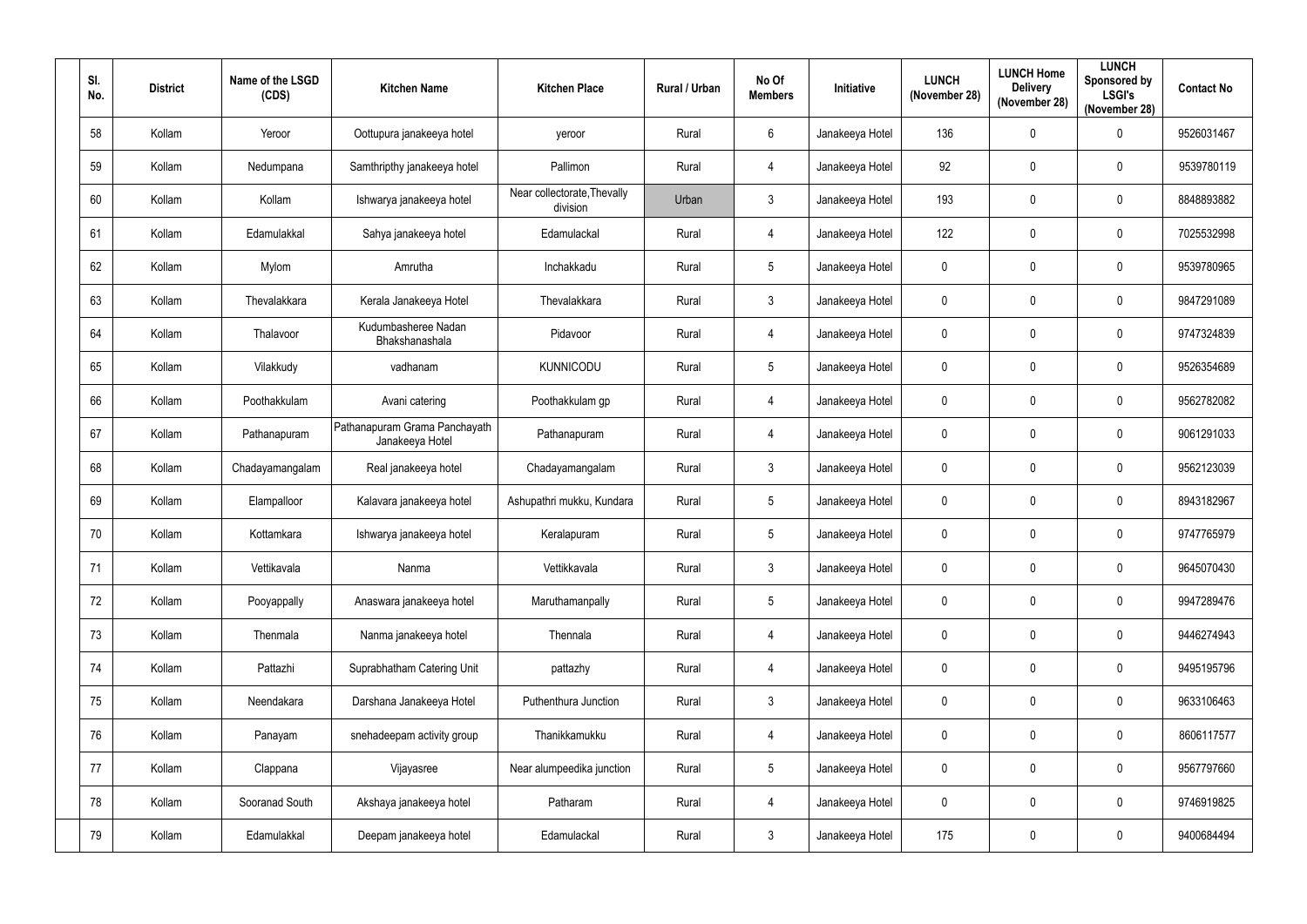|    | SI.<br>No.      | <b>District</b> | Name of the LSGD<br>(CDS) | <b>Kitchen Name</b>                | <b>Kitchen Place</b>                   | Rural / Urban | No Of<br><b>Members</b> | Initiative      | <b>LUNCH</b><br>(November 28) | <b>LUNCH Home</b><br><b>Delivery</b><br>(November 28) | <b>LUNCH</b><br>Sponsored by<br><b>LSGI's</b><br>(November 28) | <b>Contact No</b> |
|----|-----------------|-----------------|---------------------------|------------------------------------|----------------------------------------|---------------|-------------------------|-----------------|-------------------------------|-------------------------------------------------------|----------------------------------------------------------------|-------------------|
|    | 80              | Kollam          | Aryankavu                 | Sevana janakeeya hotel             | Kazhuthurutty                          | Rural         | $\mathbf{3}$            | Janakeeya Hotel | 120                           | $\mathbf 0$                                           | $\mathbf 0$                                                    | 8921381398        |
|    | 81              | Kollam          | Pattazhi Vadakkekara      | Annapoorna                         | Kaduvathode                            | Rural         | $\overline{4}$          | Janakeeya Hotel | $\mathbf 0$                   | $\mathbf 0$                                           | $\mathbf 0$                                                    | 7561013776        |
|    | 82              | Kollam          | Kulasekharapuram          | Vinayaka                           | Puthiykavu                             | Rural         | 4                       | Janakeeya Hotel | 168                           | $\mathbf 0$                                           | $\mathbf 0$                                                    | 9947499053        |
| 82 |                 |                 |                           |                                    |                                        |               | 354                     |                 | 3883                          | $\mathbf{0}$                                          | $5\phantom{a}$                                                 |                   |
|    | -1              | Kottayam        | Akalakkunnam              | Navaruchi                          | Chengalam                              | Rural         | $5\phantom{.0}$         | Janakeeya Hotel | $\mathbf 0$                   | 0                                                     | $\pmb{0}$                                                      | 9188362235        |
|    | $\overline{2}$  | Kottayam        | Arpookkara                | Niravu                             | <b>Medical College</b>                 | Rural         | 8                       | Janakeeya Hotel | 308                           | $\mathbf 0$                                           | $\mathbf 0$                                                    | 9744719092        |
|    | 3               | Kottayam        | Arpookkara                | Ruchi Janakeeya Hotel              | Kaippuzha mutt                         | Rural         | $\overline{4}$          | Janakeeya Hotel | 210                           | 0                                                     | $\mathbf 0$                                                    | 9847147156        |
|    | 4               | Kottayam        | Athirampuzha              | Hannas                             | Mannanam                               | Rural         | 4                       | Janakeeya Hotel | $\mathbf 0$                   | $\mathbf 0$                                           | $\mathbf 0$                                                    | 9496136682        |
|    | 5               | Kottayam        | Ayarkunnam                | Panchami Unit                      | Near PHC Ayarkunnam                    | Rural         | $5\phantom{.0}$         | Janakeeya Hotel | $\mathbf 0$                   | $\mathbf 0$                                           | $\mathbf 0$                                                    | 9744560994        |
|    | 6               | Kottayam        | Aymanam                   | Bisiya                             | Aymanam panchayath hall                | Rural         | $\mathbf{3}$            | Janakeeya Hotel | $\mathbf 0$                   | 0                                                     | $\mathbf 0$                                                    | 9544560606        |
|    |                 | Kottayam        | Bharananganam             | Kudumbshree nadan<br>bhakshanasala | Bharananganam                          | Rural         | $\mathbf{3}$            | Janakeeya Hotel | 92                            | 0                                                     | $\mathbf 0$                                                    | 8113827680        |
|    | 8               | Kottayam        | Changanassery             | Janakeeya Hotel                    | Near Railway station                   | Urban         | $\mathbf{3}$            | Janakeeya Hotel | $\mathbf 0$                   | $\boldsymbol{0}$                                      | $\mathbf 0$                                                    | 7560866821        |
|    | 9               | Kottayam        | Chemp                     | Thanima                            | Chemp                                  | Rural         | $\overline{4}$          | Janakeeya Hotel | $\mathbf 0$                   | $\mathbf 0$                                           | $\mathbf 0$                                                    | 9809940907        |
|    | 10 <sup>°</sup> | Kottayam        | Chirakkadav               | <b>Udaya Catering Unit</b>         | Mahatma Gandhi Town Hall,<br>Ponkunnam | Rural         | $5\phantom{.0}$         | Janakeeya Hotel | $\mathbf 0$                   | $\mathbf 0$                                           | $\pmb{0}$                                                      | 6282479410        |
|    | 11              | Kottayam        | Chirakkadav               | Sargam                             | Thekkethu Kavala                       | Rural         | $\mathbf{3}$            | Janakeeya Hotel | 32                            | $\pmb{0}$                                             | $\pmb{0}$                                                      | 9656087110        |
|    | 12              | Kottayam        | Elikulam                  | Janakeeya Hotel Elikkulam          | Manchakuzhy                            | Rural         | $\mathbf{3}$            | Janakeeya Hotel | $\mathbf 0$                   | $\mathbf 0$                                           | $\pmb{0}$                                                      | 9074768314        |
|    | 13              | Kottayam        | Ettumanoor                | Gramashree cafe kudumbasree        | Nandanam auditorium,<br>Ettumanoor     | Urban         | $5\overline{)}$         | Janakeeya Hotel | $\mathbf 0$                   | $\mathbf 0$                                           | $\pmb{0}$                                                      | 9847334071        |
|    | 14              | Kottayam        | Kadanad                   | Thanal catering                    | Kadanad                                | Rural         | $5\overline{)}$         | Janakeeya Hotel | $\mathbf 0$                   | $\mathbf 0$                                           | $\pmb{0}$                                                      | 9048099040        |
|    | 15              | Kottayam        | Kadaplamattam             | Salt &pepper                       | Near Kadaplamattom CDS                 | Rural         | $\overline{4}$          | Janakeeya Hotel | $\mathbf 0$                   | $\mathbf 0$                                           | $\pmb{0}$                                                      | 9645400860        |
|    | 16              | Kottayam        | Kadaplamattam             | Kadaplamattam Janakeeya Hotel      | Vayala                                 | Rural         | $\overline{4}$          | Janakeeya Hotel | $\mathbf 0$                   | $\mathbf 0$                                           | $\pmb{0}$                                                      | 9446804954        |
|    | 17              | Kottayam        | Kaduthuruthy              | Janakeeya Hotel                    | Panchayath premise                     | Rural         | $6\overline{6}$         | Janakeeya Hotel | $\mathbf 0$                   | $\mathbf 0$                                           | $\pmb{0}$                                                      | 9847166464        |
|    | 18              | Kottayam        | Kallara                   | Vasuki Janakeeya hotel             | Kallara                                | Rural         | $\mathbf{3}$            | Janakeeya Hotel | $\mathbf 0$                   | $\boldsymbol{0}$                                      | $\pmb{0}$                                                      | 9846103478        |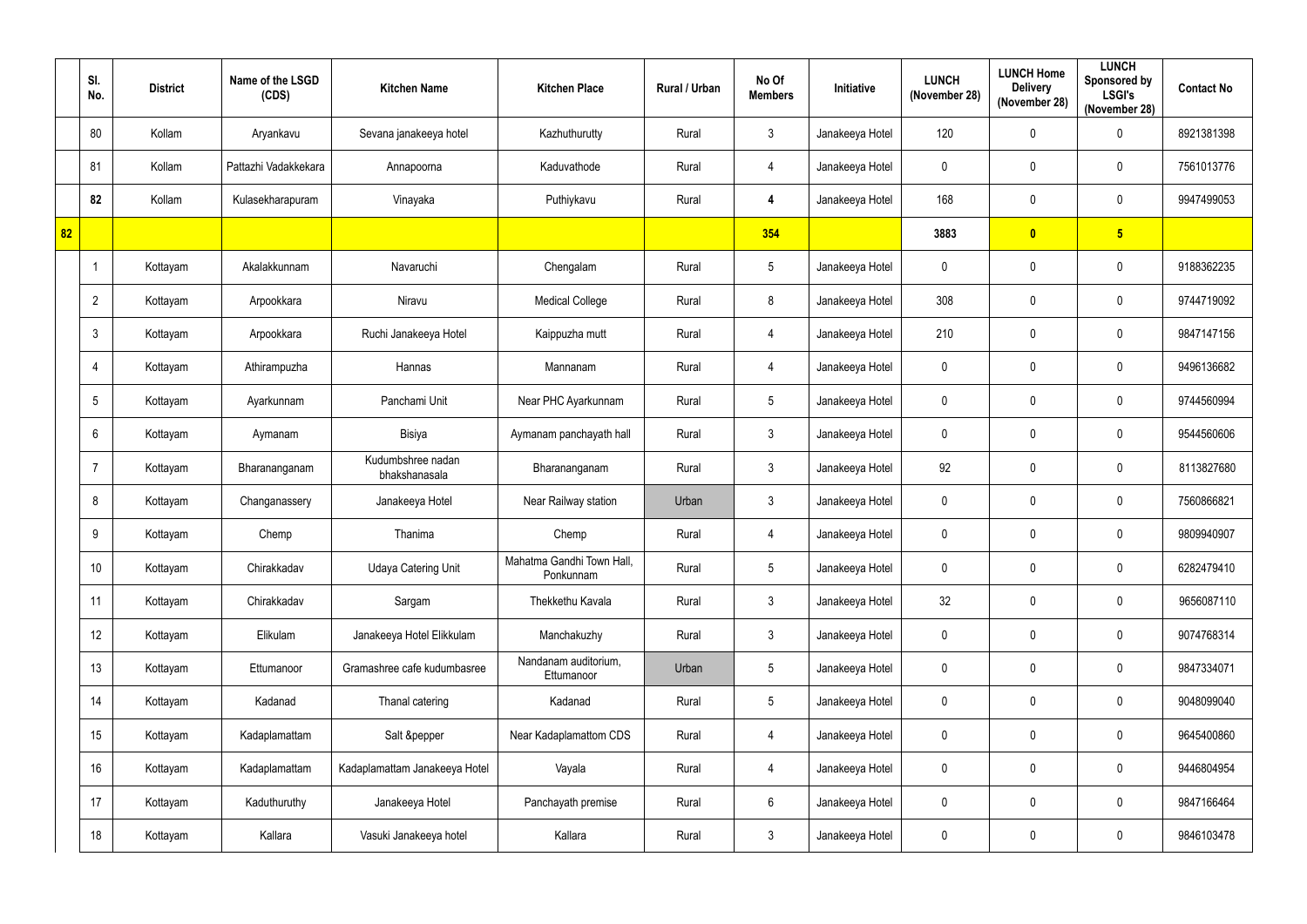|    | SI.<br>No. | <b>District</b> | Name of the LSGD<br>(CDS) | <b>Kitchen Name</b>             | <b>Kitchen Place</b>           | Rural / Urban | No Of<br><b>Members</b> | Initiative      | <b>LUNCH</b><br>(November 28) | <b>LUNCH Home</b><br><b>Delivery</b><br>(November 28) | <b>LUNCH</b><br><b>Sponsored by</b><br><b>LSGI's</b><br>(November 28) | <b>Contact No</b> |
|----|------------|-----------------|---------------------------|---------------------------------|--------------------------------|---------------|-------------------------|-----------------|-------------------------------|-------------------------------------------------------|-----------------------------------------------------------------------|-------------------|
|    | 19         | Kottayam        | Kanakkari                 | Jesus                           | Pattithanam                    | Rural         | $5\phantom{.0}$         | Janakeeya Hotel | $\mathbf 0$                   | $\mathbf 0$                                           | $\mathbf 0$                                                           | 9447192439        |
|    | 20         | Kottayam        | Kangazha                  | Sulabha                         | Pathanadu                      | Rural         | $5\phantom{.0}$         | Janakeeya Hotel | $\mathbf 0$                   | $\mathbf 0$                                           | $\mathbf 0$                                                           | 9847438293        |
|    | 21         | Kottayam        | Kanjirapally              | Vanitha canteen                 | Panchayath premise             | Rural         | $\mathfrak{Z}$          | Janakeeya Hotel | $\mathbf 0$                   | $\mathbf 0$                                           | $\pmb{0}$                                                             | 9605391868        |
|    | 22         | Kottayam        | Karoor                    | Unarvu janakeeya hotel          | Valavoor                       | Rural         | $5\phantom{.0}$         | Janakeeya Hotel | $\mathbf 0$                   | 0                                                     | $\mathbf 0$                                                           | 8304903250        |
|    | 23         | Kottayam        | Karukachal                | <b>Sukrutham Catering Unit</b>  | Karukachal                     | Rural         | $5\phantom{.0}$         | Janakeeya Hotel | $\mathbf 0$                   | $\mathbf 0$                                           | 0                                                                     | 9847766843        |
|    | 24         | Kottayam        | Kidangoor                 | Janakeeya hotel                 | Kidangoor Panchayath           | Rural         | $\mathbf{3}$            | Janakeeya Hotel | $\mathbf 0$                   | $\mathbf 0$                                           | $\mathbf 0$                                                           | 9048080292        |
|    | 25         | Kottayam        | Kooroppada                | Achus Janakeeya Hotel           | Panchayath                     | Rural         | $\mathbf{3}$            | Janakeeya Hotel | $\mathbf 0$                   | 0                                                     | $\mathbf 0$                                                           | 9778121989        |
|    | 26         | Kottayam        | Koottickal                | Janakeeya hotel                 | Koottickal                     | Rural         | $5\phantom{.0}$         | Janakeeya Hotel | $\mathbf 0$                   | $\mathbf 0$                                           | 0                                                                     | 9645219929        |
|    | 27         | Kottayam        | Koruthodu                 | Koruthodu Janakeeya Hotel       | Koruthodu                      | Rural         | $6\phantom{.}6$         | Janakeeya Hotel | $\mathbf 0$                   | $\mathbf 0$                                           | 0                                                                     | 7510770418        |
|    | 28         | Kottayam        | KottayamNorth             | Alfa Canteen                    | Municipality Kottayam          | Urban         | $\sqrt{5}$              | Janakeeya Hotel | $\mathbf 0$                   | 0                                                     | 0                                                                     | 9846571923        |
|    | 29         | Kottayam        | KottayamNorth             | Kerala cafe janakeeya hotel     | Choottuveli                    | Urban         | $\mathfrak{3}$          | Janakeeya Hotel | $\mathbf 0$                   | $\mathbf 0$                                           | $\mathbf 0$                                                           | 8129337294        |
|    | 30         | Kottayam        | KottayamNorth             | Maria Janakeeya Hotel           | Chungam                        | Urban         | $5\phantom{.0}$         | Janakeeya Hotel | $\mathbf 0$                   | $\mathbf 0$                                           | $\mathbf 0$                                                           | 9744843928        |
|    | 31         | Kottayam        | KottayamNorth             | Ambady Janakeeya Hotel          | Karapuzha                      | Urban         | $\overline{4}$          | Janakeeya Hotel | $\mathbf 0$                   | $\mathbf 0$                                           | $\mathbf 0$                                                           | 9496374594        |
|    | 32         | Kottayam        | Kozhuvanal                | Rohini Janakeeya Hotel          | Vakkappulam                    | Rural         | $\mathfrak{Z}$          | Janakeeya Hotel | $\pmb{0}$                     | $\mathbf 0$                                           | $\pmb{0}$                                                             | 9400216885        |
|    | 33         | Kottayam        | Kuravilangadu             | kudumbashree janakeeya hotel    | kuravilangady by pass junction | Rural         | $5\phantom{.0}$         | Janakeeya Hotel | $\pmb{0}$                     | $\mathbf 0$                                           | $\pmb{0}$                                                             | 7559022364        |
|    | 34         | Kottayam        | Kurichi                   | Swad Catering                   | Cheruvelippadi                 | Rural         | $\overline{4}$          | Janakeeya Hotel | $\mathbf 0$                   | $\mathbf 0$                                           | $\pmb{0}$                                                             | 9847891917        |
|    | 35         | Kottayam        | Madappally                | SR catering                     | Mammoodu                       | Rural         | $\mathfrak{Z}$          | Janakeeya Hotel | $\mathbf 0$                   | $\mathbf 0$                                           | 0                                                                     | 9747702203        |
|    | 36         | Kottayam        | Manimala                  | Vanitha canteen                 | Manimala                       | Rural         | $\mathfrak{Z}$          | Janakeeya Hotel | $\pmb{0}$                     | $\mathbf 0$                                           | $\pmb{0}$                                                             | 9946318069        |
|    | 37         | Kottayam        | Manjoor                   | Oruma catering unit             | Kuruppanthara                  | Rural         | $5\phantom{.0}$         | Janakeeya Hotel | $\mathbf 0$                   | $\mathbf 0$                                           | 0                                                                     | 9349189590        |
|    | 38         | Kottayam        | Manjoor                   | Deepam                          | Manjoor                        | Rural         | $5\phantom{.0}$         | Janakeeya Hotel | $\pmb{0}$                     | $\mathbf 0$                                           | $\pmb{0}$                                                             | 8547676135        |
|    | 39         | Kottayam        | Marangattupilly           | Marangattupilly Janakeeya Hotel | Marangattupilly                | Rural         | $\overline{4}$          | Janakeeya Hotel | $\pmb{0}$                     | $\mathbf 0$                                           | 0                                                                     | 9544416772        |
| R۷ | 40         | Kottayam        | Maravanthuruth            | Changathi                       | Maravanthuruth                 | Rural         | $\overline{4}$          | Janakeeya Hotel | $\pmb{0}$                     | 0                                                     | 0                                                                     | 9744598169        |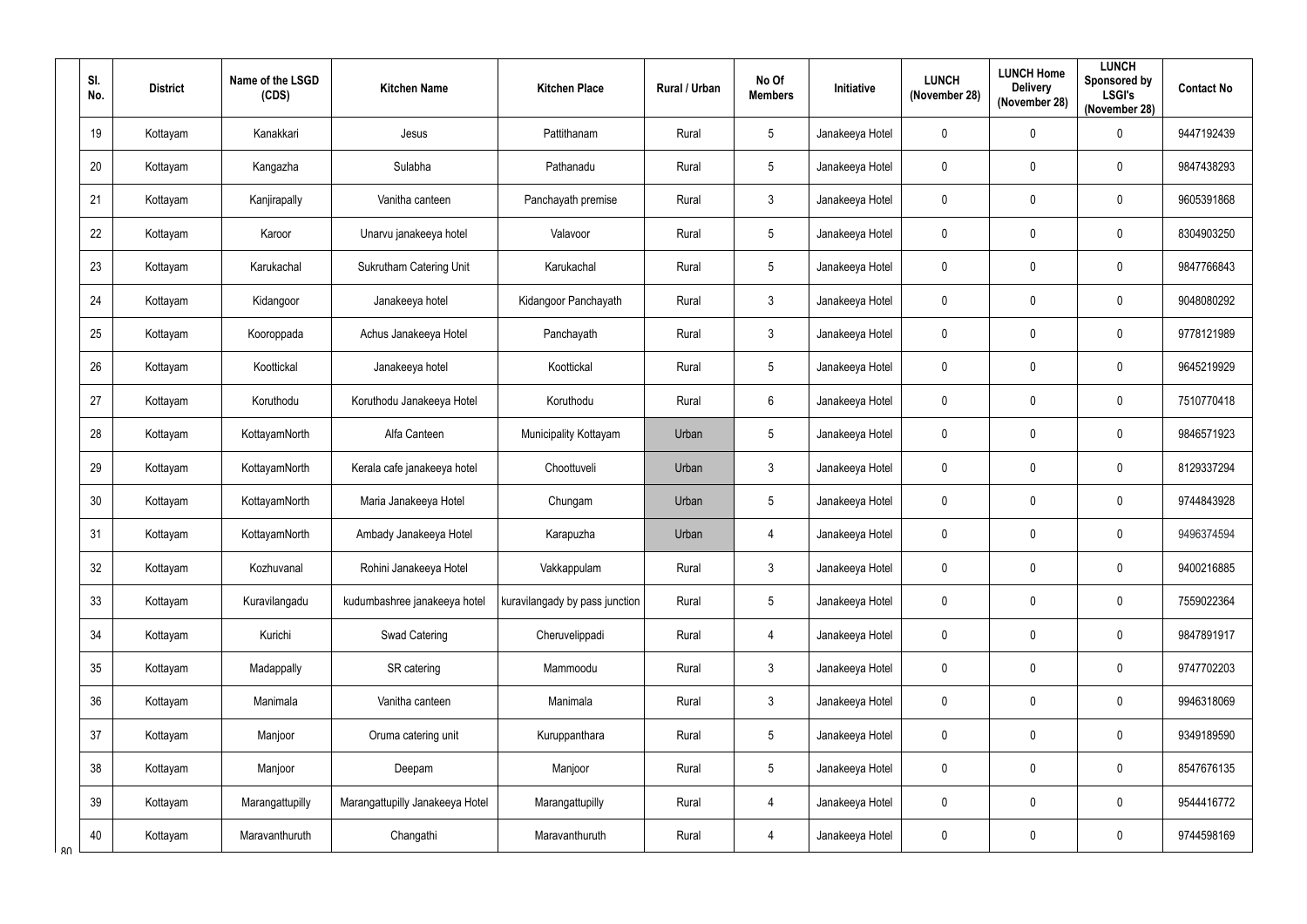| $\sigma$ | SI.<br>No. | <b>District</b> | Name of the LSGD<br>(CDS) | <b>Kitchen Name</b>          | <b>Kitchen Place</b>     | Rural / Urban | No Of<br><b>Members</b> | <b>Initiative</b> | <b>LUNCH</b><br>(November 28) | <b>LUNCH Home</b><br><b>Delivery</b><br>(November 28) | <b>LUNCH</b><br>Sponsored by<br><b>LSGI's</b><br>(November 28) | <b>Contact No</b> |
|----------|------------|-----------------|---------------------------|------------------------------|--------------------------|---------------|-------------------------|-------------------|-------------------------------|-------------------------------------------------------|----------------------------------------------------------------|-------------------|
|          | 41         | Kottayam        | Meenachil                 | Akshaya Janakeeya hotel      | Idamattam                | Rural         | $\overline{4}$          | Janakeeya Hotel   | $\mathbf 0$                   | $\mathbf 0$                                           | $\mathbf 0$                                                    | 9747190979        |
|          | 42         | Kottayam        | Meenachil                 | Archana janakeeya Hotel      | Paika                    | Rural         | $5\phantom{.0}$         | Janakeeya Hotel   | $\mathbf 0$                   | $\mathbf 0$                                           | $\pmb{0}$                                                      | 9048759539        |
|          | 43         | Kottayam        | Meenadom                  | Nainus                       | Meenadom                 | Rural         | $\mathbf{3}$            | Janakeeya Hotel   | $\pmb{0}$                     | $\mathbf 0$                                           | $\pmb{0}$                                                      | 9539752801        |
|          | 44         | Kottayam        | Melukavu                  | Seenayi Cafe centre          | Melukavumattam           | Rural         | $5\phantom{.0}$         | Janakeeya Hotel   | $\mathbf 0$                   | $\mathbf{0}$                                          | $\mathbf 0$                                                    | 9744546703        |
|          | 45         | Kottayam        | Moonnilav                 | Aiswarya                     | Moonnilav                | Rural         | $\mathbf{3}$            | Janakeeya Hotel   | $\pmb{0}$                     | $\mathbf{0}$                                          | $\pmb{0}$                                                      | 8281227689        |
|          | 46         | Kottayam        | Mulakkulam                | Janakeeya Hotel              | Moorkkattilpadi          | Rural         | $\overline{4}$          | Janakeeya Hotel   | $\pmb{0}$                     | $\mathbf 0$                                           | $\pmb{0}$                                                      | 9747856382        |
|          | 47         | Kottayam        | Mundakkayam               | Janakeeya Hotel Mundakkayam  | Mundakkayam              | Rural         | $6\overline{6}$         | Janakeeya Hotel   | $\mathbf 0$                   | $\mathbf 0$                                           | $\mathbf 0$                                                    | 9495314979        |
|          | 48         | Kottayam        | Nedumkunnam               | Nanma Kudumbashree Unit      | Nedumkunnam              | Rural         | $5\overline{)}$         | Janakeeya Hotel   | $\mathbf 0$                   | $\mathbf 0$                                           | 0                                                              | 7306791612        |
|          | 49         | Kottayam        | Neendoor                  | Gruhasree ME Unit            | Panchayath               | Rural         | $\mathbf{3}$            | Janakeeya Hotel   | $\pmb{0}$                     | $\mathbf 0$                                           | $\pmb{0}$                                                      | 9847756958        |
|          | 50         | Kottayam        | Njeezhoor                 | Annapoorna Janakeeya Hotel   | Panchayath               | Rural         | $\overline{4}$          | Janakeeya Hotel   | $\mathbf 0$                   | $\mathbf 0$                                           | $\pmb{0}$                                                      | 9745246839        |
|          | 51         | Kottayam        | Pala                      | Harithasree catering         | Chethimattam             | Urban         | $5\overline{)}$         | Janakeeya Hotel   | $\mathbf 0$                   | $\mathbf 0$                                           | $\mathbf 0$                                                    | 9895154240        |
|          | 52         | Kottayam        | Pampady                   | Thrupthi                     | Pampady Town             | Rural         | $5\phantom{.0}$         | Janakeeya Hotel   | $\mathbf 0$                   | $\mathbf 0$                                           | 0                                                              | 9633013622        |
|          | 53         | Kottayam        | Panachikkadu              | Ruchi Canteen                | Paruthumpara             | Rural         | $5\phantom{.0}$         | Janakeeya Hotel   | $\mathbf 0$                   | $\mathbf{0}$                                          | $\mathbf 0$                                                    | 9656411494        |
|          | 54         | Kottayam        | Parathodu                 | Janakeeya Hotel Parathodu    | Panchayath               | Rural         | $\overline{4}$          | Janakeeya Hotel   | $\pmb{0}$                     | $\pmb{0}$                                             | $\pmb{0}$                                                      | 7907455541        |
|          | 55         | Kottayam        | Paippadu                  | Thejus                       | Paippadu                 | Rural         | $5\phantom{.0}$         | Janakeeya Hotel   | $\pmb{0}$                     | $\pmb{0}$                                             | $\pmb{0}$                                                      | 7034621426        |
|          | 56         | Kottayam        | Poonjar                   | Haritham                     | Poonjar                  | Rural         | $5\phantom{.0}$         | Janakeeya Hotel   | $\pmb{0}$                     | $\mathbf 0$                                           | $\pmb{0}$                                                      | 9495235348        |
|          | 57         | Kottayam        | Ramapuram                 | Ruchi                        | Ramapuram                | Rural         | $\overline{4}$          | Janakeeya Hotel   | $\pmb{0}$                     | $\mathbf 0$                                           | $\pmb{0}$                                                      | 9495107277        |
|          | 58         | Kottayam        | T.V.Puram                 | Vijaya Janakeeya Hotel       | TV Puram                 | Rural         | $\mathbf{3}$            | Janakeeya Hotel   | $\pmb{0}$                     | $\mathbf 0$                                           | $\pmb{0}$                                                      | 9847614136        |
|          | 59         | Kottayam        | Teekkoy                   | Kairali                      | Vagamattom, Kallambhagam | Rural         | $\mathbf{3}$            | Janakeeya Hotel   | $\pmb{0}$                     | $\pmb{0}$                                             | $\pmb{0}$                                                      | 7025702768        |
|          | 60         | Kottayam        | Thalanad                  | Nanma                        | Muttambhagam Kavala      | Rural         | $\mathbf{3}$            | Janakeeya Hotel   | $\pmb{0}$                     | $\pmb{0}$                                             | $\mathbf 0$                                                    | 9961289547        |
|          | 61         | Kottayam        | Thalappalam               | Ameya                        | Thalappalam              | Rural         | $\overline{4}$          | Janakeeya Hotel   | $\pmb{0}$                     | $\pmb{0}$                                             | $\mathbf 0$                                                    | 7025932626        |
|          | 62         | Kottayam        | Thalayolaparambu          | kudumbashree janakeeya hotel | Thalayolaparambu         | Rural         | $\mathbf{3}$            | Janakeeya Hotel   | 13                            | $\pmb{0}$                                             | $\mathbf 0$                                                    | 7994830570        |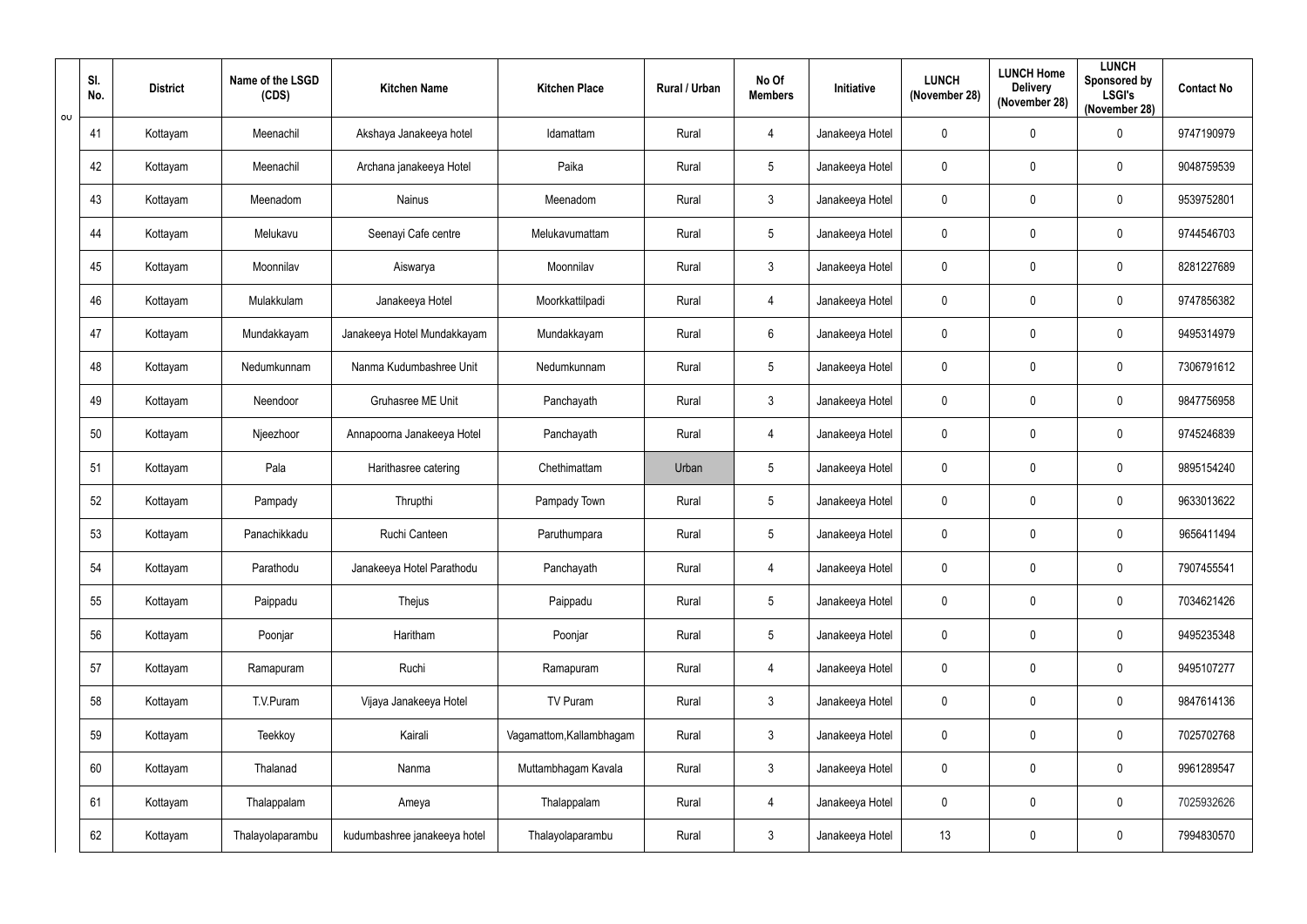|    | SI.<br>No.     | <b>District</b> | Name of the LSGD<br>(CDS) | <b>Kitchen Name</b>                                      | <b>Kitchen Place</b>                        | Rural / Urban | No Of<br><b>Members</b> | Initiative      | <b>LUNCH</b><br>(November 28) | <b>LUNCH Home</b><br><b>Delivery</b><br>(November 28) | <b>LUNCH</b><br>Sponsored by<br><b>LSGI's</b><br>(November 28) | <b>Contact No</b> |
|----|----------------|-----------------|---------------------------|----------------------------------------------------------|---------------------------------------------|---------------|-------------------------|-----------------|-------------------------------|-------------------------------------------------------|----------------------------------------------------------------|-------------------|
|    | 63             | Kottayam        | Thidanadu                 | Janani                                                   | Chemmlamattam                               | Rural         | 6                       | Janakeeya Hotel | 88                            | $\mathbf 0$                                           | 0\$                                                            | 9562695545        |
|    | 64             | Kottayam        | Thidanadu                 | Krishna                                                  | Near Panchayath                             | Rural         | $\overline{4}$          | Janakeeya Hotel | $\mathbf 0$                   | $\mathbf 0$                                           | $\mathbf 0$                                                    | 9605565960        |
|    | 65             | Kottayam        | Thiruvarppu               | Sreeparvathy food products                               | Illickal                                    | Rural         | $\mathbf{3}$            | Janakeeya Hotel | $\mathbf 0$                   | $\mathbf 0$                                           | $\mathbf 0$                                                    | 9747289846        |
|    | 66             | Kottayam        | Thrikkodithanam           | Swanthanam                                               | Thrikkodithanam                             | Rural         | $5\overline{)}$         | Janakeeya Hotel | $\mathbf 0$                   | 0                                                     | $\mathbf 0$                                                    | 7902729237        |
|    | 67             | Kottayam        | Udayanapuram              | Uppum Mulakum                                            | Nerekadavu                                  | Rural         | $\mathbf{3}$            | Janakeeya Hotel | $\mathbf 0$                   | 0                                                     | $\mathbf 0$                                                    | 8111850728        |
|    | 68             | Kottayam        | Udayanapuram              | Aiswarya Activity Group                                  | Vaikom Block Panchayath                     | Rural         | $5\overline{)}$         | Janakeeya Hotel | $\mathbf 0$                   | $\mathbf 0$                                           | $\mathbf 0$                                                    | 9847437286        |
|    | 69             | Kottayam        | Uzhavoor                  | Uzhavoor Janakeeya Hotel                                 | Uzhavoor Town                               | Rural         | 8                       | Janakeeya Hotel | 148                           | 82                                                    | $\mathbf 0$                                                    | 9746074266        |
|    | 70             | Kottayam        | Vaikom                    | <b>Chanees Eats</b>                                      | Chalapparambu                               | Urban         | $\overline{4}$          | Janakeeya Hotel | $\mathbf 0$                   | $\mathbf 0$                                           | $\mathbf 0$                                                    | 9446467389        |
|    | 71             | Kottayam        | Vakathanam                | Padheyam                                                 | Njaliakuzhi                                 | Rural         | 6                       | Janakeeya Hotel | $\mathbf 0$                   | $\mathbf 0$                                           | $\mathbf 0$                                                    | 9495010073        |
|    | 72             | Kottayam        | Vazhappally               | Udayam                                                   | Vazhappally                                 | Rural         | $\overline{4}$          | Janakeeya Hotel | $\mathbf 0$                   | $\mathbf 0$                                           | $\mathbf 0$                                                    | 9562267564        |
|    | 73             | Kottayam        | Vazhoor                   | Kudumbashree Canteen Unit At<br>Vazhoor Grama Panchayath | Vazhoor Grama Panchayath<br><b>Building</b> | Rural         | $5\phantom{.0}$         | Janakeeya Hotel | $\mathbf 0$                   | 0                                                     | $\mathbf 0$                                                    | 9544717796        |
|    | 74             | Kottayam        | Vazhoor                   | New India                                                | Nedumavu                                    | Rural         | $\mathbf{3}$            | Janakeeya Hotel | $\mathbf 0$                   | $\mathbf 0$                                           | $\mathbf 0$                                                    | 9744581242        |
|    | 75             | Kottayam        | Vechoor                   | <b>Treeland Annapoorna</b>                               | <b>Bund Road</b>                            | Rural         | $\mathfrak{Z}$          | Janakeeya Hotel | $\mathbf 0$                   | $\mathbf 0$                                           | $\mathbf 0$                                                    | 8606814487        |
|    | 76             | Kottayam        | Veliyannoor               | Thanima foods                                            | Veliyannoor                                 | Rural         | $\mathbf{3}$            | Janakeeya Hotel | $\mathbf 0$                   | $\mathbf 0$                                           | $\pmb{0}$                                                      | 9744392147        |
|    | 77             | Kottayam        | Vellavoor                 | Uppum Mulakum Janakeeya Hotel                            | Panchayath premise                          | Rural         | $5\phantom{.0}$         | Janakeeya Hotel | $\mathbf 0$                   | $\pmb{0}$                                             | $\pmb{0}$                                                      | 9188317288        |
|    | 78             | Kottayam        | Velloor                   | Puzhayoram catering                                      | Near Velloor cds office                     | Rural         | $\overline{4}$          | Janakeeya Hotel | 31                            | $\mathbf 0$                                           | $\mathbf 0$                                                    | 9895522286        |
|    | 79             | Kottayam        | Vijayapuram               | Niravu                                                   | Iranjal                                     | Rural         | $\mathbf{3}$            | Janakeeya Hotel | $\mathbf 0$                   | $\mathbf 0$                                           | $\pmb{0}$                                                      | 9495245895        |
|    | 80             | Kottayam        | Vijayapuram               | Renown Janakeeya Hotel                                   | Vadavathoor                                 | Rural         | 5 <sup>5</sup>          | Janakeeya Hotel | $\mathbf 0$                   | $\mathbf 0$                                           | $\pmb{0}$                                                      | 8606536302        |
| 80 |                |                 |                           |                                                          |                                             |               | 336                     |                 | 922                           | 82                                                    | $\bullet$                                                      |                   |
|    |                | Kozhikode       | Balussery                 | Unarvu Janakeeya Hotel                                   | Balussery                                   | Rural         | $5\phantom{.0}$         | Janakeeya Hotel | $\mathbf 0$                   | $\mathbf 0$                                           | $\pmb{0}$                                                      | 95440 03929       |
|    | $\overline{2}$ | Kozhikode       | Panangad                  | Kairali Janakeeya Hotel                                  | Balussery mukku at KK<br>hospital           | Rural         | $\mathbf{3}$            | Janakeeya Hotel | $\mathbf 0$                   | $\mathbf 0$                                           | $\mathbf 0$                                                    | 97450 85782       |
|    | $\mathbf{3}$   | Kozhikode       | Koorachundu               | Koorachundu Janakeeya hotel                              | Koorachundu                                 | Rural         | $\overline{4}$          | Janakeeya Hotel | $\mathbf 0$                   | $\pmb{0}$                                             | $\pmb{0}$                                                      | 94967 07886       |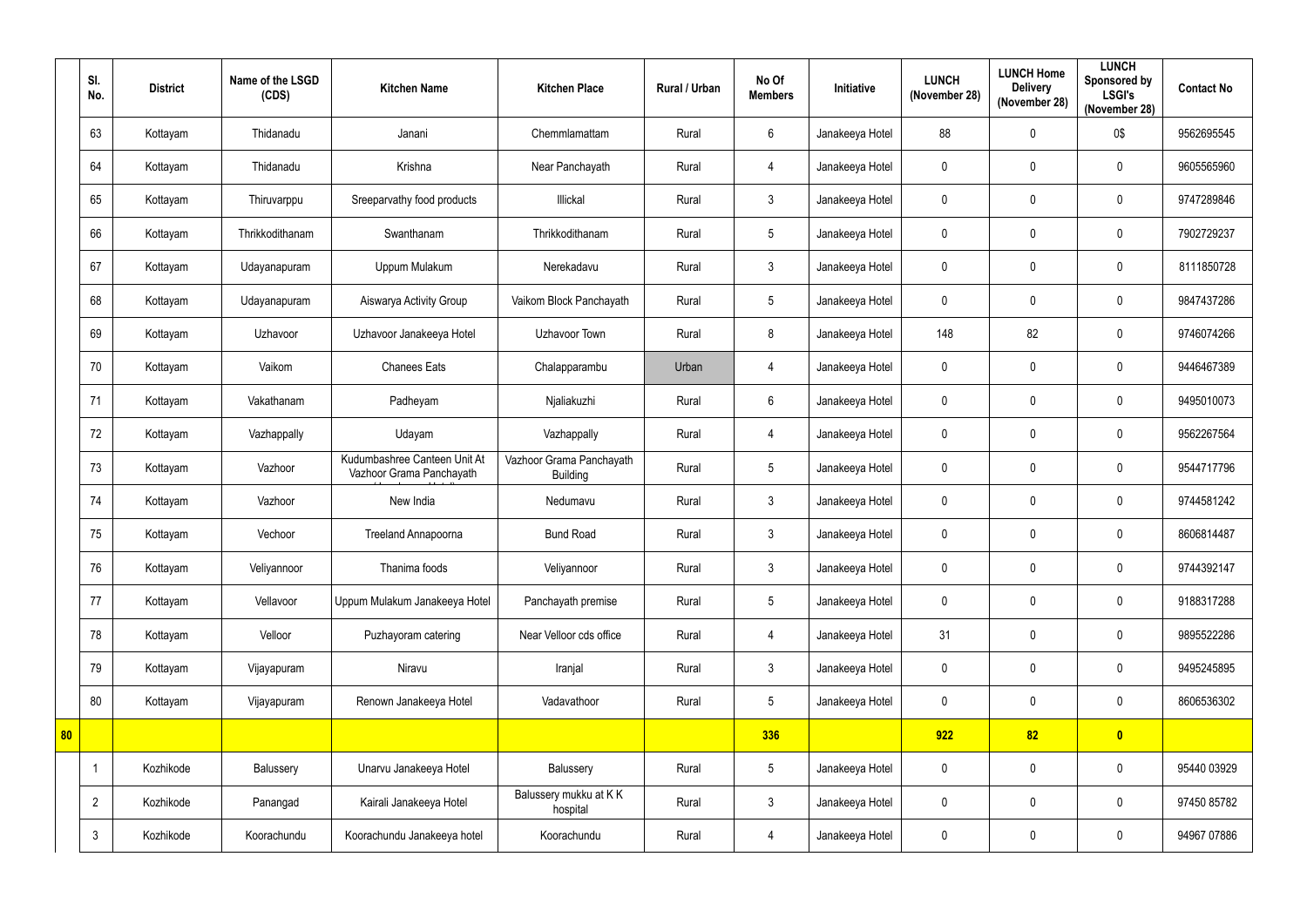| SI.<br>No.      | <b>District</b> | Name of the LSGD<br>(CDS) | <b>Kitchen Name</b>            | <b>Kitchen Place</b>                  | Rural / Urban | No Of<br><b>Members</b> | Initiative      | <b>LUNCH</b><br>(November 28) | <b>LUNCH Home</b><br><b>Delivery</b><br>(November 28) | <b>LUNCH</b><br>Sponsored by<br><b>LSGI's</b><br>(November 28) | <b>Contact No</b> |
|-----------------|-----------------|---------------------------|--------------------------------|---------------------------------------|---------------|-------------------------|-----------------|-------------------------------|-------------------------------------------------------|----------------------------------------------------------------|-------------------|
| $\overline{4}$  | Kozhikode       | Koorachundu               | Koottayma Janakeeya Hotel      | Kallanode                             | Rural         | $\sqrt{5}$              | Janakeeya Hotel | $\pmb{0}$                     | $\mathbf 0$                                           | $\mathbf 0$                                                    | 94967 26850       |
| 5               | Kozhikode       | Kottur                    | Sneha Janakeeya Hotel          | Kottur                                | Rural         | $5\phantom{.0}$         | Janakeeya Hotel | $\pmb{0}$                     | $\mathbf 0$                                           | $\mathbf 0$                                                    | 97456 72101       |
| $6\phantom{1}$  | Kozhikode       | Naduvannur                | Naduvannur Janakeeya Hotel     | Naduvannur                            | Rural         | $\overline{7}$          | Janakeeya Hotel | 150                           | $\mathbf 0$                                           | $\pmb{0}$                                                      | 8592-031802       |
| $\overline{7}$  | Kozhikode       | Naduvannur                | Kudumbashree Janakeeya Hotel   | Anjolimukku                           | Rural         | $\mathbf{3}$            | Janakeeya Hotel | $\pmb{0}$                     | $\mathbf 0$                                           | $\mathbf 0$                                                    | 9995947043        |
| 8               | Kozhikode       | Ulliyeri                  | Ulliyeri Janakeeya Hotel       | Ulliyeri                              | Rural         | $\overline{4}$          | Janakeeya Hotel | $\pmb{0}$                     | $\mathbf 0$                                           | $\mathbf 0$                                                    | 89434 06681       |
| 9               | Kozhikode       | Unnikulam                 | Swad Janakeeya Hotel           | Ekarool Kaappil Road                  | Rural         | $\mathbf{3}$            | Janakeeya Hotel | 490                           | $\mathbf 0$                                           | $\mathbf 0$                                                    | 85475 75474       |
| 10              | Kozhikode       | Unnikulam                 | Chaithanya Janakeeya Hotel     | Opposite unnikulam<br>gramapanchayath | Rural         | $\mathbf{3}$            | Janakeeya Hotel | 540                           | $\mathbf 0$                                           | $\mathbf 0$                                                    | 87141 31460       |
| 11              | Kozhikode       | Nanminda                  | Akshaya vanitha hotel          | Nanminda panchayath building          | Rural         | $\mathbf{3}$            | Janakeeya Hotel | $\pmb{0}$                     | $\mathbf 0$                                           | $\mathbf 0$                                                    | 9961184212        |
| 12 <sup>°</sup> | Kozhikode       | Thalakkulathur            | Thalakkulathur Janakeeya Hotel | Parambath                             | Rural         | $\overline{4}$          | Janakeeya Hotel | $\pmb{0}$                     | $\mathbf 0$                                           | $\mathbf 0$                                                    | 7593067511        |
| 13              | Kozhikode       | Kakkodi                   | Kakkodi Janakeeya Hotel        | Kakkodi Bazar                         | Rural         | $\overline{7}$          | Janakeeya Hotel | $\pmb{0}$                     | $\mathbf 0$                                           | $\boldsymbol{0}$                                               | 8943123615        |
| 14              | Kozhikode       | Chelannur                 | Oottupura Janakeeya Hotel      | Ambalathukulangara                    | Rural         | $\overline{7}$          | Janakeeya Hotel | $\mathbf 0$                   | $\mathbf 0$                                           | $\mathbf 0$                                                    | 9846010528        |
| 15              | Kozhikode       | Narikkuni                 | Amma Janakeeya Hotel           | Narikkuni                             | Rural         | $\mathbf{3}$            | Janakeeya Hotel | $\pmb{0}$                     | $\mathbf 0$                                           | $\mathbf 0$                                                    | 9645606562        |
| 16              | Kozhikode       | Kakkoor                   | Janakeeya Hotel Kakkoor        | Kakkoor                               | Rural         | $5\phantom{.0}$         | Janakeeya Hotel | $\mathbf 0$                   | $\mathbf 0$                                           | $\mathbf 0$                                                    | 8592050112        |
| 17              | Kozhikode       | Koduvally                 | Sadhya Janakeeya Hotel         | G M L P School, Koduvally             | Urban         | $5\phantom{.0}$         | Janakeeya Hotel | $\pmb{0}$                     | $\mathbf 0$                                           | $\mathbf 0$                                                    | 8593898831        |
| 18              | Kozhikode       | Koduvally                 | KKN Janakeeya Hotel Koduvally  | Nellamkandi                           | Urban         | $\mathbf{3}$            | Janakeeya Hotel | 82                            | $\mathbf 0$                                           | $\pmb{0}$                                                      | 9847650894        |
| 19              | Kozhikode       | Koduvally                 | Swad Janakeeya Hotel           | Manipuram                             | Urban         | $5\phantom{.0}$         | Janakeeya Hotel | $\pmb{0}$                     | $\mathbf 0$                                           | $\mathbf 0$                                                    | 9946991995        |
| 20              | Kozhikode       | Madavoor                  | Madavoor Janakeeya Hotel       | Near madavoor panchayath              | Rural         | $5\phantom{.0}$         | Janakeeya Hotel | $\pmb{0}$                     | $\mathbf 0$                                           | $\pmb{0}$                                                      | 8547590842        |
| 21              | Kozhikode       | Omasseri                  | Annapoornna Janakeeya Hotel    | Omasseri                              | Rural         | $\overline{4}$          | Janakeeya Hotel | $\pmb{0}$                     | $\mathbf 0$                                           | $\pmb{0}$                                                      | 9605102599        |
| 22              | Kozhikode       | Puthuppadi                | Ruchi Janakeeya Hotel          | Puthupadi                             | Rural         | $5\phantom{.0}$         | Janakeeya Hotel | $\pmb{0}$                     | $\mathbf 0$                                           | $\pmb{0}$                                                      | 7909113114        |
| 23              | Kozhikode       | Kizhakkoth                | Swad Janakeeya Hotel           | Mariveettilthazham                    | Rural         | $\overline{4}$          | Janakeeya Hotel | $\pmb{0}$                     | $\mathbf 0$                                           | $\pmb{0}$                                                      | 9847086665        |
| 24              | Kozhikode       | Thamarassery              | Pavithram Janakeeya hotel      | Thamarassery old stand                | Rural         | $6\,$                   | Janakeeya Hotel | $\pmb{0}$                     | $\mathbf 0$                                           | $\pmb{0}$                                                      | 9048389661        |
| 25              | Kozhikode       | Kodenchery                | Kairali Janakeeya Hotel        | Kodenchery                            | Rural         | $\overline{4}$          | Janakeeya Hotel | $\pmb{0}$                     | $\pmb{0}$                                             | $\pmb{0}$                                                      | 9446037829        |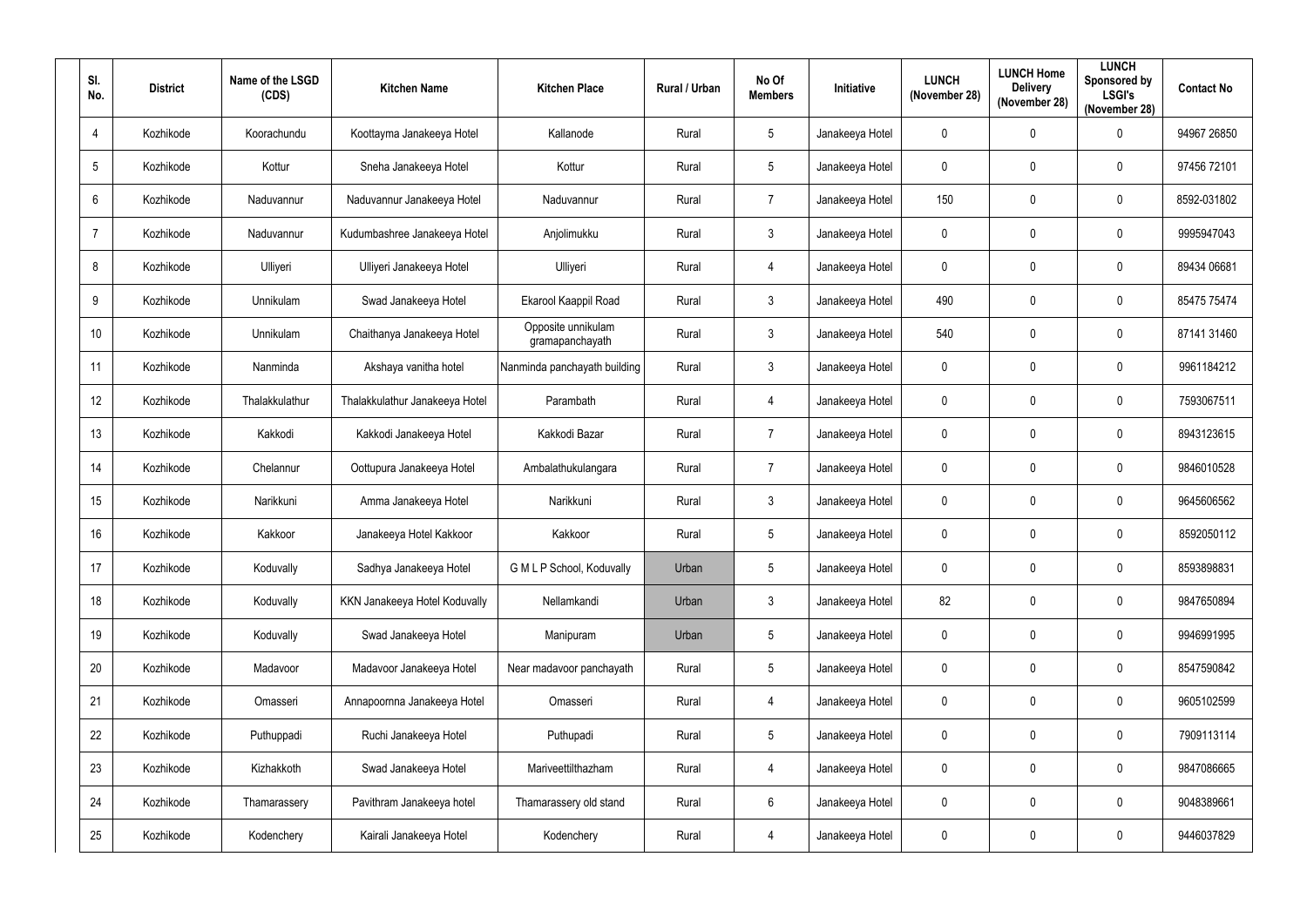| SI.<br>No. | <b>District</b> | Name of the LSGD<br>(CDS) | <b>Kitchen Name</b>                      | <b>Kitchen Place</b>                        | Rural / Urban | No Of<br><b>Members</b> | Initiative      | <b>LUNCH</b><br>(November 28) | <b>LUNCH Home</b><br><b>Delivery</b><br>(November 28) | <b>LUNCH</b><br>Sponsored by<br><b>LSGI's</b><br>(November 28) | <b>Contact No</b> |
|------------|-----------------|---------------------------|------------------------------------------|---------------------------------------------|---------------|-------------------------|-----------------|-------------------------------|-------------------------------------------------------|----------------------------------------------------------------|-------------------|
| 26         | Kozhikode       | Koodaranji                | Ruchikkoot Janakeeya Hotel               | Koodaranji                                  | Rural         | $6\,$                   | Janakeeya Hotel | $\mathbf 0$                   | 0                                                     | $\mathbf 0$                                                    | 9496439278        |
| 27         | Kozhikode       | Thiruvambadi              | Pulari Janakeeya Hotel                   | Thondimmal                                  | Rural         | $\overline{5}$          | Janakeeya Hotel | $\mathbf 0$                   | $\mathbf 0$                                           | $\mathbf 0$                                                    | 7034264232        |
| 28         | Kozhikode       | Kattippara                | Ruchi Janakeeya Hotel                    | Chamal                                      | Rural         | $\boldsymbol{6}$        | Janakeeya Hotel | $\mathbf 0$                   | $\mathbf 0$                                           | $\boldsymbol{0}$                                               | 7591974045        |
| 29         | Kozhikode       | <b>Koyilandy North</b>    | Naveena canteen                          | Near new bus stand                          | Urban         | $\overline{7}$          | Janakeeya Hotel | $\mathbf 0$                   | $\mathbf 0$                                           | $\mathbf 0$                                                    | 9544185262        |
| 30         | Kozhikode       | <b>Koyilandy North</b>    | Koyilandi Nagarasabha Janakeeya<br>Hotel | Near Kollamchira                            | Urban         | 10                      | Janakeeya Hotel | $\mathbf 0$                   | 0                                                     | $\mathbf 0$                                                    | 8943191728        |
| 31         | Kozhikode       | Koyilandi South           | Snehadeepam Janakeeya Hotel              | Muthambi                                    | Urban         | $6\phantom{.}6$         | Janakeeya Hotel | $\mathbf 0$                   | $\mathbf 0$                                           | $\mathbf 0$                                                    | 9188198658        |
| 32         | Kozhikode       | Chengottukavu             | Amma Janakeeya Hotel                     | Edakkulam                                   | Rural         | $\overline{5}$          | Janakeeya Hotel | $\mathbf 0$                   | $\mathbf 0$                                           | $\mathbf 0$                                                    | 9048235785        |
| 33         | Kozhikode       | Atholi                    | Atholi Janakeeya Hotel                   | Kodassery                                   | Rural         | $\overline{4}$          | Janakeeya Hotel | $\mathbf 0$                   | 0                                                     | $\pmb{0}$                                                      | 9072499251        |
| 34         | Kozhikode       | Moodadi                   | Ruchi Janakeeya Hotel                    | Moodadi                                     | Rural         | $\overline{5}$          | Janakeeya Hotel | $\mathbf 0$                   | $\mathbf 0$                                           | $\mathbf 0$                                                    | 8281226403        |
| 35         | Kozhikode       | Chemancheri               | Annapoornna Janakeeya Hotel              | Pookkad                                     | Rural         | $\overline{5}$          | Janakeeya Hotel | $\mathbf 0$                   | 0                                                     | $\mathbf 0$                                                    | 9048235785        |
| 36         | Kozhikode       | Arikkulam                 | Thanima Janakeeya Hotel                  | Kurudimukku                                 | Rural         | $\overline{4}$          | Janakeeya Hotel | $\mathbf 0$                   | $\mathbf 0$                                           | $\mathbf 0$                                                    | 9645137125        |
| 37         | Kozhikode       | Arikkulam                 | Ruchiyidam Janakeeya Hotel               | Arikkulam                                   | Rural         | 4                       | Janakeeya Hotel | $\mathbf 0$                   | 0                                                     | $\mathbf 0$                                                    | 9048410803        |
| 38         | Kozhikode       | Kozhikode Central.        | Ruchikkoott                              | <b>District Veterinary Hospital</b>         | Urban         | $\mathfrak{Z}$          | Janakeeya Hotel | $\mathbf 0$                   | $\mathbf 0$                                           | $\mathbf 0$                                                    | 7025774213        |
| 39         | Kozhikode       | Kozhikode Central         | Sneha Ruchikkoott                        | Mankavu                                     | Urban         | $\overline{4}$          | Janakeeya Hotel | $\mathbf 0$                   | $\mathbf 0$                                           | $\mathbf 0$                                                    | 8921995031        |
| 40         | Kozhikode       | Kozhikode Central         | Tripthi Janakeeya Hotel                  | Near AMLP School,<br>Moozhikkal             | Urban         | $\mathfrak{Z}$          | Janakeeya Hotel | $\pmb{0}$                     | $\mathbf 0$                                           | $\pmb{0}$                                                      | 8129200288        |
| 41         | Kozhikode       | Kozhikode Central         | New Ganesh                               | Kovoor, near library                        | Urban         | $5\phantom{.0}$         | Janakeeya Hotel | 840                           | 60                                                    | $\pmb{0}$                                                      | 9349123701        |
| 42         | Kozhikode       | Kozhikode Central         | Ruchippura Janakeeya Hotel               | Near Focus mall, New bus<br>stand Kozhikode | Urban         | $\mathfrak{Z}$          | Janakeeya Hotel | 682                           | $\mathbf 0$                                           | $\pmb{0}$                                                      | 9605602806        |
| 43         | Kozhikode       | Kozhikode Central         | Souparnika Janakeeya Hotel               | Medical college near chest<br>hospital      | Urban         | $6\,$                   | Janakeeya Hotel | 482                           | 0                                                     | $\pmb{0}$                                                      | 8281709784        |
| 44         | Kozhikode       | Kozhikode North           | Udayam kudumbasree canteen               | Thadambattuthazham                          | Urban         | $\sqrt{5}$              | Janakeeya Hotel | $\pmb{0}$                     | 0                                                     | $\pmb{0}$                                                      | 7736850096        |
| 45         | Kozhikode       | Kozhikode North           | Ruchi                                    | Elathoor, Chettikulam                       | Urban         | $\overline{4}$          | Janakeeya Hotel | $\pmb{0}$                     | 0                                                     | $\pmb{0}$                                                      | 9947743713        |
| 46         | Kozhikode       | Kozhikode North           | Tasty Janakeeya Hotel                    | <b>Butt road</b>                            | Urban         | $\overline{5}$          | Janakeeya Hotel | $\pmb{0}$                     | 0                                                     | $\pmb{0}$                                                      | 9074462795        |
| 47         | Kozhikode       | Kozhikode North           | Oruma                                    | Eranjikkal                                  | Urban         | $\overline{4}$          | Janakeeya Hotel | $\pmb{0}$                     | 0                                                     | $\pmb{0}$                                                      |                   |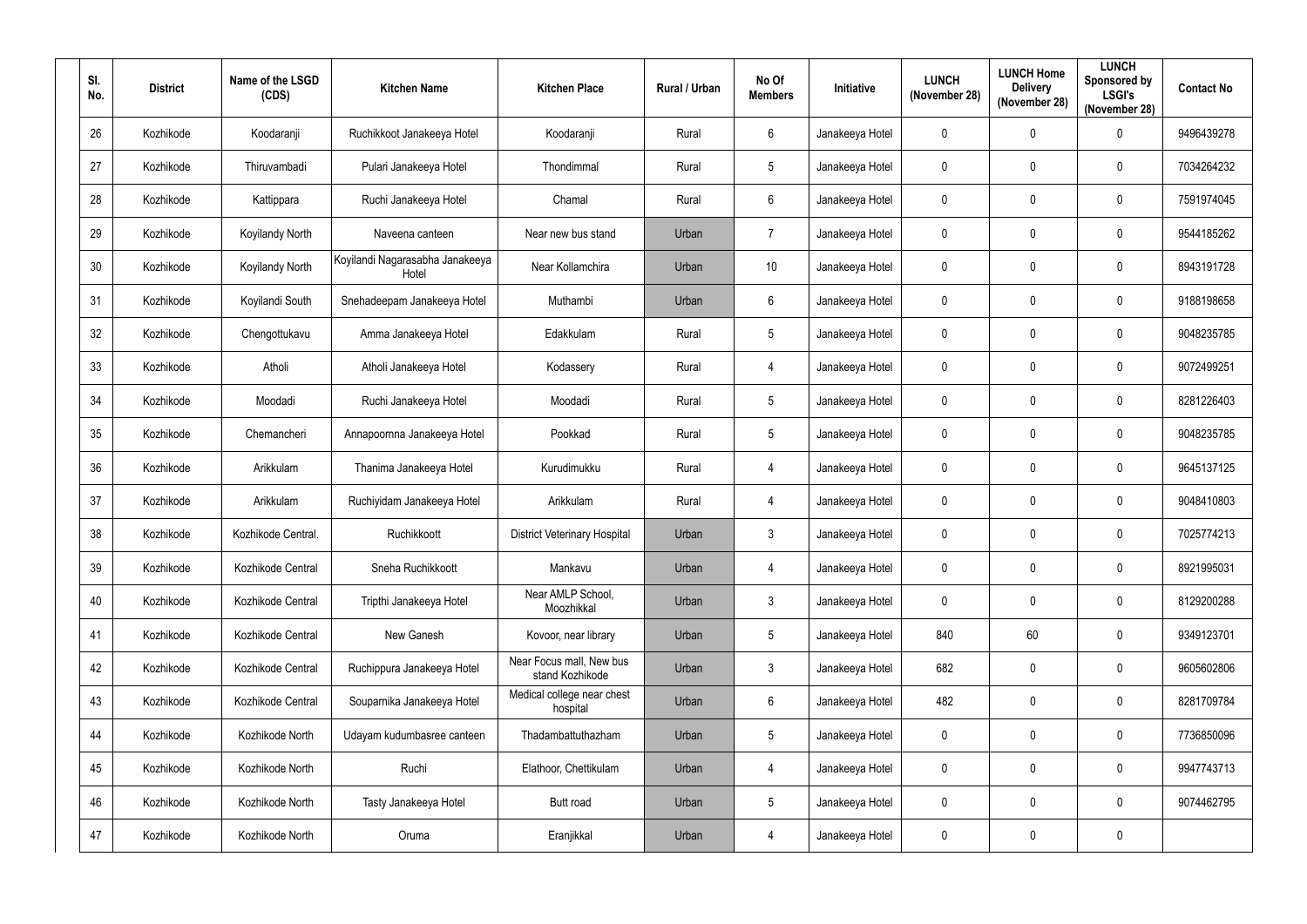|     | SI.<br>No. | <b>District</b> | Name of the LSGD<br>(CDS) | <b>Kitchen Name</b>                       | <b>Kitchen Place</b>               | Rural / Urban | No Of<br><b>Members</b> | Initiative      | <b>LUNCH</b><br>(November 28) | <b>LUNCH Home</b><br><b>Delivery</b><br>(November 28) | <b>LUNCH</b><br>Sponsored by<br><b>LSGI's</b><br>(November 28) | <b>Contact No</b> |
|-----|------------|-----------------|---------------------------|-------------------------------------------|------------------------------------|---------------|-------------------------|-----------------|-------------------------------|-------------------------------------------------------|----------------------------------------------------------------|-------------------|
|     | 48         | Kozhikode       | Feroke                    | Ruchi vanitha mess                        | <b>Feroke Muncipality</b>          | Urban         | $\overline{7}$          | Janakeeya Hotel | $\mathbf 0$                   | $\mathbf 0$                                           | $\mathbf 0$                                                    | 9544468026        |
|     | 49         | Kozhikode       | Feroke                    | Mithra Janakeeya Hotel                    | Ambalangadi                        | Urban         | $5\phantom{.0}$         | Janakeeya Hotel | $\mathbf 0$                   | $\mathbf 0$                                           | $\mathbf 0$                                                    | 9847657229        |
|     | 50         | Kozhikode       | Ramanattukara             | Tasty catering unit                       | Ramanattukara                      | Urban         | $6\phantom{.}6$         | Janakeeya Hotel | 295                           | $\mathbf 0$                                           | $\pmb{0}$                                                      | 9961004004        |
|     | 51         | Kozhikode       | KozhikodeSouth            | Ushass cattering                          | Meenchantha school                 | Urban         | $\overline{5}$          | Janakeeya Hotel | $\mathbf 0$                   | $\mathbf{0}$                                          | $\mathbf 0$                                                    | 9645629224        |
|     | 52         | Kozhikode       | Kozhikode South           | Oruma                                     | Naduvattam                         | Urban         | $\overline{4}$          | Janakeeya Hotel | $\pmb{0}$                     | $\mathbf{0}$                                          | $\pmb{0}$                                                      | 9747405960        |
| 104 | 53         | Kozhikode       | Kozhikode South           | Ruchi Janakeeya Hotel                     | Kundayithode                       | Urban         | $5\phantom{.0}$         | Janakeeya Hotel | $\mathbf 0$                   | $\mathbf{0}$                                          | $\pmb{0}$                                                      | 9526521036        |
|     | 54         | Kozhikode       | Kozhikode South           | Five star                                 | Palayam                            | Urban         | $\overline{4}$          | Janakeeya Hotel | $\mathbf 0$                   | $\mathbf{0}$                                          | $\mathbf 0$                                                    | 9744307041        |
|     | 55         | Kozhikode       | Olavanna                  | Kailamadam Janakeeya Hotel                | Pantheerankavu bypass              | Rural         | $6\phantom{.}6$         | Janakeeya Hotel | $\mathbf 0$                   | 100                                                   | $\mathbf 0$                                                    | 9526123535        |
|     | 56         | Kozhikode       | Olavanna                  | Snehitha Janakeeya Hotel                  | Kunnathupalam                      | Rural         | $6\phantom{.}6$         | Janakeeya Hotel | $\mathbf 0$                   | $\mathbf{0}$                                          | $\pmb{0}$                                                      | 9072771905        |
|     | 57         | Kozhikode       | Kadalundi                 | Kadambhari Janakeeya Hotel                | Mannoor valavil                    | Rural         | $6\phantom{.}6$         | Janakeeya Hotel | 126                           | $\mathbf 0$                                           | $\mathbf 0$                                                    | 9349923675        |
|     | 58         | Kozhikode       | Mukkam                    | Mukkam Friends Janakeeya hotel            | Mukkam                             | Urban         | $\overline{4}$          | Janakeeya Hotel | $\mathbf 0$                   | $\mathbf{0}$                                          | $\mathbf 0$                                                    | 9497215604        |
|     | 59         | Kozhikode       | Mukkam                    | Oottupura Janakeeya Hotel                 | Manassery                          | Urban         | 4                       | Janakeeya Hotel | $\mathbf 0$                   | $\mathbf 0$                                           | $\mathbf 0$                                                    | 9645563417        |
|     | 60         | Kozhikode       | Chathamangalam            | Prakruthi                                 | Chathamangalam vipanana<br>kendram | Rural         | $5\phantom{.0}$         | Janakeeya Hotel | 70                            | $\mathbf{0}$                                          | $\mathbf 0$                                                    | 9745828787        |
|     | 61         | Kozhikode       | Perumanna                 | Thushara Janakeeya Hotel                  | Vallikkunnu                        | Rural         | $5\phantom{.0}$         | Janakeeya Hotel | $\pmb{0}$                     | $\mathbf 0$                                           | $\pmb{0}$                                                      | 8113873612        |
|     | 62         | Kozhikode       | Kodiyathur                | Kanivu                                    | Eranjimavu                         | Rural         | $\overline{4}$          | Janakeeya Hotel | $\pmb{0}$                     | $\mathbf 0$                                           | $\pmb{0}$                                                      | 9048094053        |
|     | 63         | Kozhikode       | Karassery                 | Karassery CDS Janakeeya Hotel             | Near karassery panchayath          | Rural         | $\overline{4}$          | Janakeeya Hotel | $\pmb{0}$                     | $\mathbf 0$                                           | $\pmb{0}$                                                      | 9645120636        |
|     | 64         | Kozhikode       | Kuruvattoor               | Nanma Janakeeya Hotel                     | Payambra                           | Rural         | $\overline{4}$          | Janakeeya Hotel | $\pmb{0}$                     | $\mathbf 0$                                           | $\pmb{0}$                                                      | 8547413299        |
|     | 65         | Kozhikode       | Mavoor                    | Koottayma Janakeeya Hotel                 | Mavoor                             | Rural         | $\overline{4}$          | Janakeeya Hotel | $\pmb{0}$                     | $\mathbf 0$                                           | $\pmb{0}$                                                      | 9961856227        |
|     | 66         | Kozhikode       | Peruvayal                 | Tripthi Janakeeya Hotel                   | Velliparambu                       | Rural         | $5\phantom{.0}$         | Janakeeya Hotel | $\pmb{0}$                     | $\mathbf 0$                                           | $\pmb{0}$                                                      | 6238723687        |
|     | 67         | Kozhikode       | Kunnamangalam             | Snehapuram Janakeeya Hotel                | Karanthoor                         | Rural         | $\mathbf{3}$            | Janakeeya Hotel | $\pmb{0}$                     | $\mathbf 0$                                           | $\pmb{0}$                                                      | 9048545152        |
|     | 68         | Kozhikode       | Kuttiadi                  | Janakeeya Hotel                           | Kuttiadi Town                      | Rural         | 9                       | Janakeeya Hotel | $\pmb{0}$                     | $\mathbf 0$                                           | $\pmb{0}$                                                      | 8606099575        |
|     | 69         | Kozhikode       | Kavilumpara               | Kavilumpara panchayath<br>Janakeeya Hotel | Thottilpalam                       | Rural         | $\overline{4}$          | Janakeeya Hotel | $\pmb{0}$                     | $\mathbf 0$                                           | $\pmb{0}$                                                      | 8157900256        |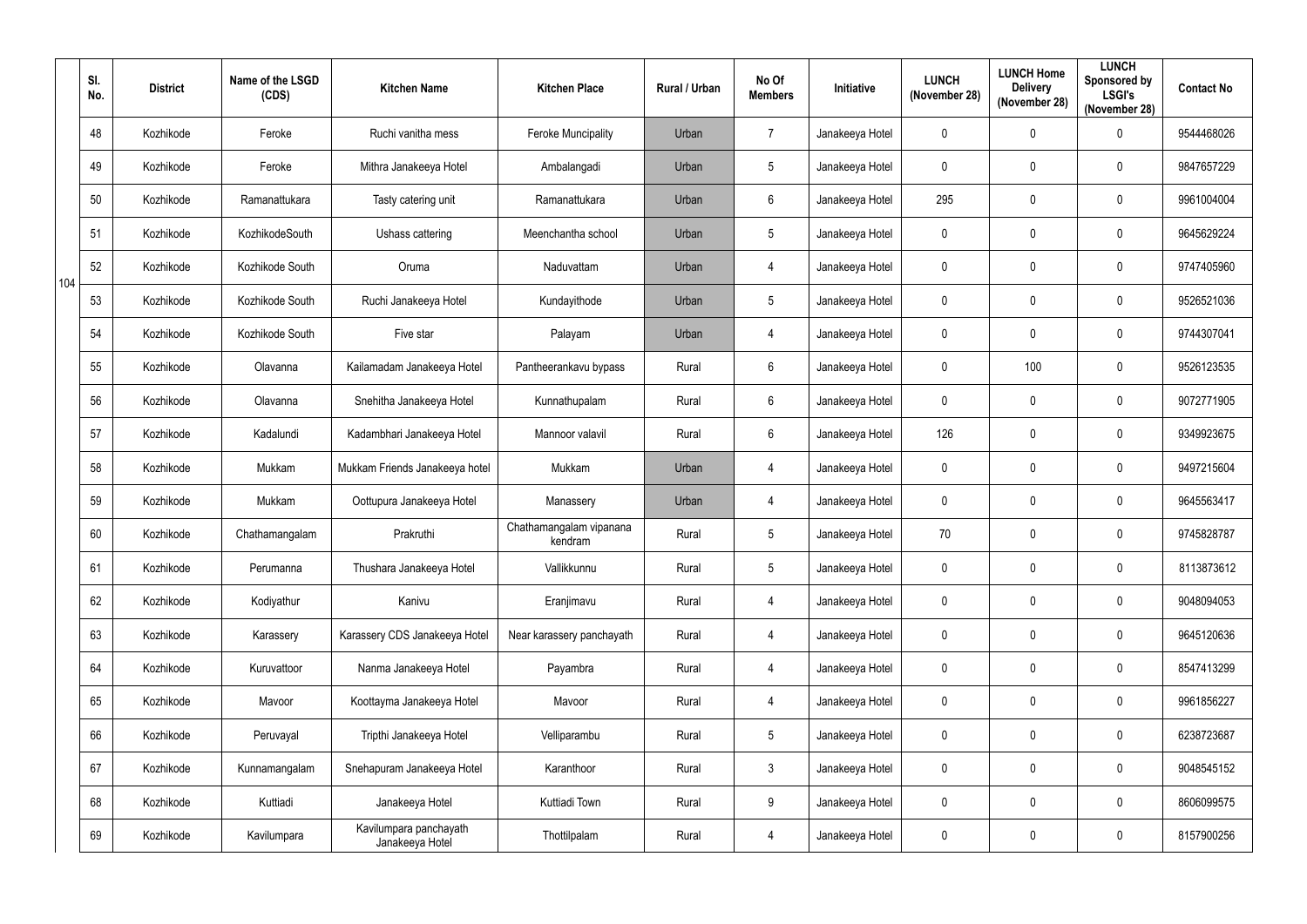| SI.<br>No. | <b>District</b> | Name of the LSGD<br>(CDS) | <b>Kitchen Name</b>                                  | <b>Kitchen Place</b>                               | Rural / Urban | No Of<br><b>Members</b> | Initiative      | <b>LUNCH</b><br>(November 28) | <b>LUNCH Home</b><br><b>Delivery</b><br>(November 28) | <b>LUNCH</b><br>Sponsored by<br><b>LSGI's</b><br>(November 28) | <b>Contact No</b> |
|------------|-----------------|---------------------------|------------------------------------------------------|----------------------------------------------------|---------------|-------------------------|-----------------|-------------------------------|-------------------------------------------------------|----------------------------------------------------------------|-------------------|
| 70         | Kozhikode       | Maruthonkara              | Thanima Janakeeya Hotel                              | Adukkath                                           | Rural         | $5\phantom{.0}$         | Janakeeya Hotel | $\mathbf 0$                   | 0                                                     | $\mathbf 0$                                                    | 9846974198        |
| 71         | Kozhikode       | Velom                     | Samridhi                                             | Kallumpuram - Theekkuni                            | Rural         | $\overline{5}$          | Janakeeya Hotel | $\mathbf 0$                   | 0                                                     | $\mathbf 0$                                                    | 9846813401        |
| 72         | Kozhikode       | Kunnummal                 | Ruchi Janakeeya Hotel                                | Kakkattil                                          | Rural         | $\overline{5}$          | Janakeeya Hotel | $\mathbf 0$                   | 0                                                     | $\pmb{0}$                                                      | 9605800608        |
| 73         | Kozhikode       | Naripatta                 | Sthree sakthi Janakeeya Hotel                        | Kaiveli                                            | Rural         | $\overline{5}$          | Janakeeya Hotel | $\mathbf 0$                   | $\mathbf 0$                                           | $\mathbf 0$                                                    | 9645339232        |
| 74         | Kozhikode       | Kayakkodi                 | Samridhi Janakeeya Hotel                             | Kayakkodi                                          | Rural         | $\overline{5}$          | Janakeeya Hotel | $\mathbf 0$                   | 0                                                     | $\mathbf 0$                                                    | 9495587551        |
| 75         | Kozhikode       | Thurayur                  | Cds coffee house                                     | Thurayur                                           | Rural         | $5\phantom{.0}$         | Janakeeya Hotel | $\mathbf 0$                   | 0                                                     | $\mathbf 0$                                                    | 9048028293        |
| 76         | Kozhikode       | Payyoli                   | Mithra                                               | Payyoli Municipality                               | Urban         | $\overline{5}$          | Janakeeya Hotel | $\mathbf 0$                   | 0                                                     | $\boldsymbol{0}$                                               | 8606505900        |
| 77         | Kozhikode       | Meppayur                  | Ruchi canteen                                        | Meppayur                                           | Rural         | $5\phantom{.0}$         | Janakeeya Hotel | $\mathbf 0$                   | 0                                                     | $\mathbf 0$                                                    | 9447469729        |
| 78         | Kozhikode       | Thikkodi                  | Kaippunnyam Janakeeya Hotel                          | Thikkodi                                           | Rural         | $\overline{5}$          | Janakeeya Hotel | $\mathbf 0$                   | 0                                                     | $\pmb{0}$                                                      | 9526071250        |
| 79         | Kozhikode       | Keezhariyur               | Tripthi Janakeeya Hotel                              | Arayanattu para                                    | Rural         | $8\,$                   | Janakeeya Hotel | $\mathbf 0$                   | $\mathbf 0$                                           | $\boldsymbol{0}$                                               | 8592834034        |
| 80         | Kozhikode       | Chakkittappara            | Chakkittapara cds Hotel                              | Chakkittapara CDS                                  | Rural         | $\mathfrak{Z}$          | Janakeeya Hotel | $\mathbf 0$                   | $\mathbf 0$                                           | $\mathbf 0$                                                    | 9526881089        |
| 81         | Kozhikode       | Cheruvannur               | Vanitha canteen                                      | near cheruvannur panchayath<br>office, Cheruvannur | Rural         | $5\phantom{.0}$         | Janakeeya Hotel | $\mathbf 0$                   | 0                                                     | $\boldsymbol{0}$                                               | 9400676505        |
| 82         | Kozhikode       | Koothali                  | Salkara stationary cum Coffee<br>house and photostat | Near Koothali panchayath<br>office                 | Rural         | $6\phantom{.}6$         | Janakeeya Hotel | $\mathbf 0$                   | $\mathbf 0$                                           | $\mathbf 0$                                                    | 9847642496        |
| 83         | Kozhikode       | Changaroth                | Changorath Janakeeya Hotel                           | Near Vadakkumbad HSS                               | Rural         | $\overline{5}$          | Janakeeya Hotel | $\mathbf 0$                   | $\mathbf 0$                                           | $\mathbf 0$                                                    | 9747353283        |
| 84         | Kozhikode       | Perambra                  | Perambra Janakeeya Hotel                             | Perambra                                           | Rural         | $\overline{4}$          | Janakeeya Hotel | $\pmb{0}$                     | $\mathbf 0$                                           | $\pmb{0}$                                                      | 6238677483        |
| 85         | Kozhikode       | Kayanna                   | Kudumbashree Janakeeya Hotel<br>Kayanna              | Kayanna Bazar                                      | Rural         | $\mathfrak{Z}$          | Janakeeya Hotel | $\mathbf 0$                   | $\mathbf 0$                                           | $\mathbf 0$                                                    | 9496130121        |
| 86         | Kozhikode       | Nochad                    | Kudumbashree Janakeeya Hotel                         | Muliyangal                                         | Rural         | $5\phantom{.0}$         | Janakeeya Hotel | $\mathbf 0$                   | $\mathbf 0$                                           | $\pmb{0}$                                                      | 7034944936        |
| 87         | Kozhikode       | Ayenchery                 | Janakeeya Hotel Ayanchery                            | Ayanchery                                          | Rural         | $\overline{4}$          | Janakeeya Hotel | $\mathbf 0$                   | 0                                                     | $\mathbf 0$                                                    | 8078369520        |
| 88         | Kozhikode       | Maniyur                   | Ruchikoott Vanitha Hotel                             | Near maniyur panchayath<br>office, Navodaya stop   | Rural         | $\overline{4}$          | Janakeeya Hotel | 70                            | $\mathbf 0$                                           | $\pmb{0}$                                                      | 9400097895        |
| 89         | Kozhikode       | Villiappally              | Janakeeya Hotel Villiappally                         | Keezhal Mukku                                      | Rural         | $\overline{4}$          | Janakeeya Hotel | $\pmb{0}$                     | 0                                                     | $\pmb{0}$                                                      | 8086472039        |
| $90\,$     | Kozhikode       | Thiruvallur               | Ruchi Janakeeya Hotel                                | Thiruvallur                                        | Rural         | $\overline{5}$          | Janakeeya Hotel | $\pmb{0}$                     | $\mathbf 0$                                           | $\pmb{0}$                                                      | 9400723619        |
| 91         | Kozhikode       | Edachery                  | Kudumbasree cafe and helpdesk                        | Edachery                                           | Rural         | $\overline{4}$          | Janakeeya Hotel | $\pmb{0}$                     | 0                                                     | $\pmb{0}$                                                      | 7736287974        |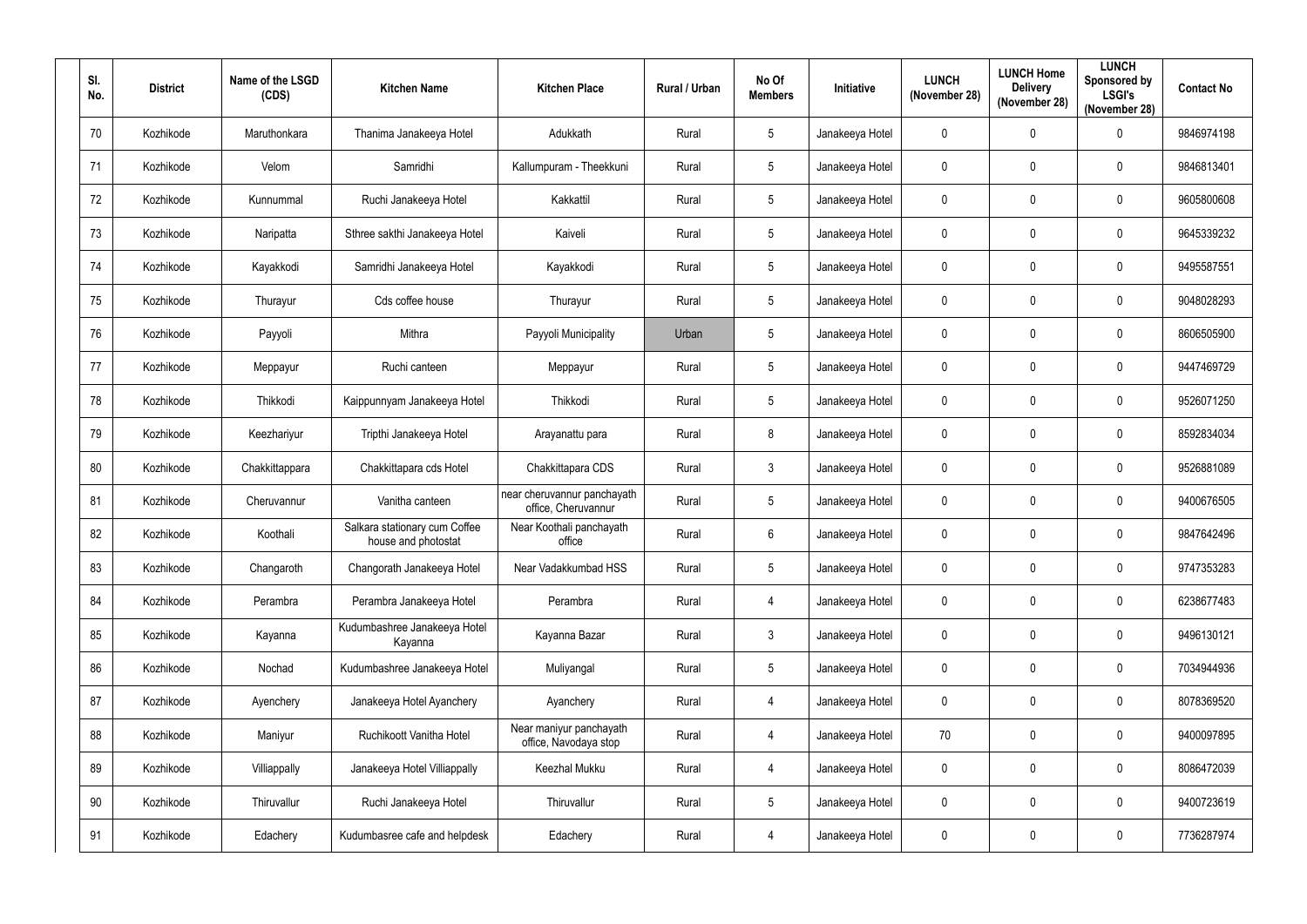|            | SI.<br>No.     | <b>District</b> | Name of the LSGD<br>(CDS) | <b>Kitchen Name</b>                      | <b>Kitchen Place</b>       | Rural / Urban | No Of<br><b>Members</b> | Initiative      | <b>LUNCH</b><br>(November 28) | <b>LUNCH Home</b><br><b>Delivery</b><br>(November 28) | <b>LUNCH</b><br>Sponsored by<br><b>LSGI's</b><br>(November 28) | <b>Contact No</b> |
|------------|----------------|-----------------|---------------------------|------------------------------------------|----------------------------|---------------|-------------------------|-----------------|-------------------------------|-------------------------------------------------------|----------------------------------------------------------------|-------------------|
|            | 92             | Kozhikode       | Nadapuram                 | Uttupura canteen and catering            | Kallachi                   | Rural         | 6                       | Janakeeya Hotel | $\mathbf 0$                   | $\mathbf 0$                                           | $\mathbf 0$                                                    | 9946448011        |
|            | 93             | Kozhikode       | Chekkyad                  | Ruchi vanitha hotel                      | Puliyav                    | Rural         | $\overline{4}$          | Janakeeya Hotel | $\mathbf 0$                   | $\mathbf 0$                                           | $\mathbf 0$                                                    | 9048541152        |
|            | 94             | Kozhikode       | Valayam                   | Nanma Janakeeya Hotel                    | Valayam                    | Rural         | $5\phantom{.0}$         | Janakeeya Hotel | $\mathbf 0$                   | $\mathbf 0$                                           | $\mathbf 0$                                                    | 9207821783        |
|            | 95             | Kozhikode       | Purameri                  | Nanma Janakeeya Hotel                    | Purameri                   | Rural         | 6                       | Janakeeya Hotel | $\mathbf 0$                   | 0                                                     | $\mathbf 0$                                                    | 9745393164        |
|            | 96             | Kozhikode       | Vanimel                   | Vanimel Janakeeya Hotel                  | Bhoomivathukkal            | Rural         | $5\phantom{.0}$         | Janakeeya Hotel | 70                            | 0                                                     | $\mathbf 0$                                                    | 9048163049        |
|            | 97             | Kozhikode       | Tuneri                    | Menma Oottupura Janakeeya Hotel          | Tuneri                     | Rural         | $\mathbf{3}$            | Janakeeya Hotel | $\mathbf 0$                   | 0                                                     | $\mathbf 0$                                                    | 9745251928        |
|            | 98             | Kozhikode       | Onchiyam                  | Adukkala                                 | Kannookkara                | Rural         | $\mathbf{3}$            | Janakeeya Hotel | $\mathbf 0$                   | 0                                                     | $\mathbf 0$                                                    | 8606115054        |
|            | 99             | Kozhikode       | Chorode                   | Janani Hotel and Catering Unit           | Chorode                    | Rural         | $\overline{4}$          | Janakeeya Hotel | $\mathbf 0$                   | $\mathbf 0$                                           | $\mathbf 0$                                                    | 9645426343        |
|            | 100            | Kozhikode       | Eramala                   | Janakeeya Hotel - Eramala                | Orkkatteri                 | Rural         | 8                       | Janakeeya Hotel | $\mathbf 0$                   | $\mathbf 0$                                           | $\mathbf 0$                                                    | 9645239675        |
|            | 101            | Kozhikode       | Vadakara West             | Janakeeya Hotel - Vadakara west          | Vadakara                   | Urban         | $\mathbf{3}$            | Janakeeya Hotel | $\mathbf 0$                   | 0                                                     | $\mathbf 0$                                                    | 8943703596        |
|            | 102            | Kozhikode       | Vadakara West             | Chithra Janakeeya Hotel                  | Vadakara New bus stand     | Urban         | $\mathbf{3}$            | Janakeeya Hotel | 356                           | 0                                                     | $\mathbf 0$                                                    | 9387762939        |
|            | 103            | Kozhikode       | Vadakara East             | Janakeeya Hotel Vadakara<br>Municipality | Edodi                      | Urban         | 6                       | Janakeeya Hotel | $\mathbf 0$                   | $\mathbf 0$                                           | $\mathbf 0$                                                    | 9207604876        |
|            | 104            | Kozhikode       | Azhiyoor                  | Janakeeya Hotel Azhiyoor                 | Chombala near Block Office | Rural         | $\mathfrak{Z}$          | Janakeeya Hotel | $\mathbf 0$                   | $\mathbf 0$                                           | $\mathbf 0$                                                    | 8086159250        |
| <b>104</b> |                |                 |                           |                                          |                            |               | 494                     |                 | 4253                          | 160                                                   | $\bullet$                                                      |                   |
|            | $\overline{1}$ | Malappuram      | Triprangode               | Vishista Vanitha Canteen                 | Ottumpuram                 | Rural         | $5\phantom{.0}$         | Janakeeya Hotel | $\mathbf 0$                   | $\pmb{0}$                                             | $\pmb{0}$                                                      | 9526951352        |
|            | $\overline{2}$ | Malappuram      | Kondotty-2                | Amrutham Janakeeya Hotel                 | Kondotty busstand          | Urban         | $\overline{4}$          | Janakeeya Hotel | $\mathbf 0$                   | $\mathbf 0$                                           | $\pmb{0}$                                                      | 7356582539        |
|            | $\mathfrak{Z}$ | Malappuram      | Ponmundam                 | Janakeeya hotel                          | Athanikkal                 | Rural         | $\overline{4}$          | Janakeeya Hotel | $\mathbf 0$                   | $\mathbf 0$                                           | $\mathbf 0$                                                    | 9746986753        |
|            | $\overline{4}$ | Malappuram      | Ponnani-1                 | Samridhi                                 | Ponnani                    | Urban         | $5\phantom{.0}$         | Janakeeya Hotel | $\mathbf 0$                   | $\mathbf 0$                                           | $\pmb{0}$                                                      | 9526810552        |
|            | 5              | Malappuram      | Parappanangadi            | Thathoos janakeeya hotel                 | Parappanangadi             | Urban         | $\mathbf{3}$            | Janakeeya Hotel | $\mathbf 0$                   | $\mathbf 0$                                           | $\mathbf 0$                                                    | 9048515158        |
|            | 6              | Malappuram      | Edayur                    | mathuraka vanita hotel                   | vattaparamb                | Rural         | 3 <sup>1</sup>          | Janakeeya Hotel | $\mathbf 0$                   | $\mathbf 0$                                           | $\mathbf 0$                                                    | 9995857550        |
|            | $\overline{7}$ | Malappuram      | Kaladi                    | Thripthi Janakeeya Hotel                 | Naripparamb                | Rural         | $\overline{4}$          | Janakeeya Hotel | $\mathbf 0$                   | $\mathbf 0$                                           | $\pmb{0}$                                                      | 9048111134        |
|            | 8              | Malappuram      | Tavanur                   | Snehitha                                 | Ayankalam                  | Rural         | 5 <sub>5</sub>          | Janakeeya Hotel | $\mathbf 0$                   | $\mathbf 0$                                           | $\pmb{0}$                                                      | 9995887155        |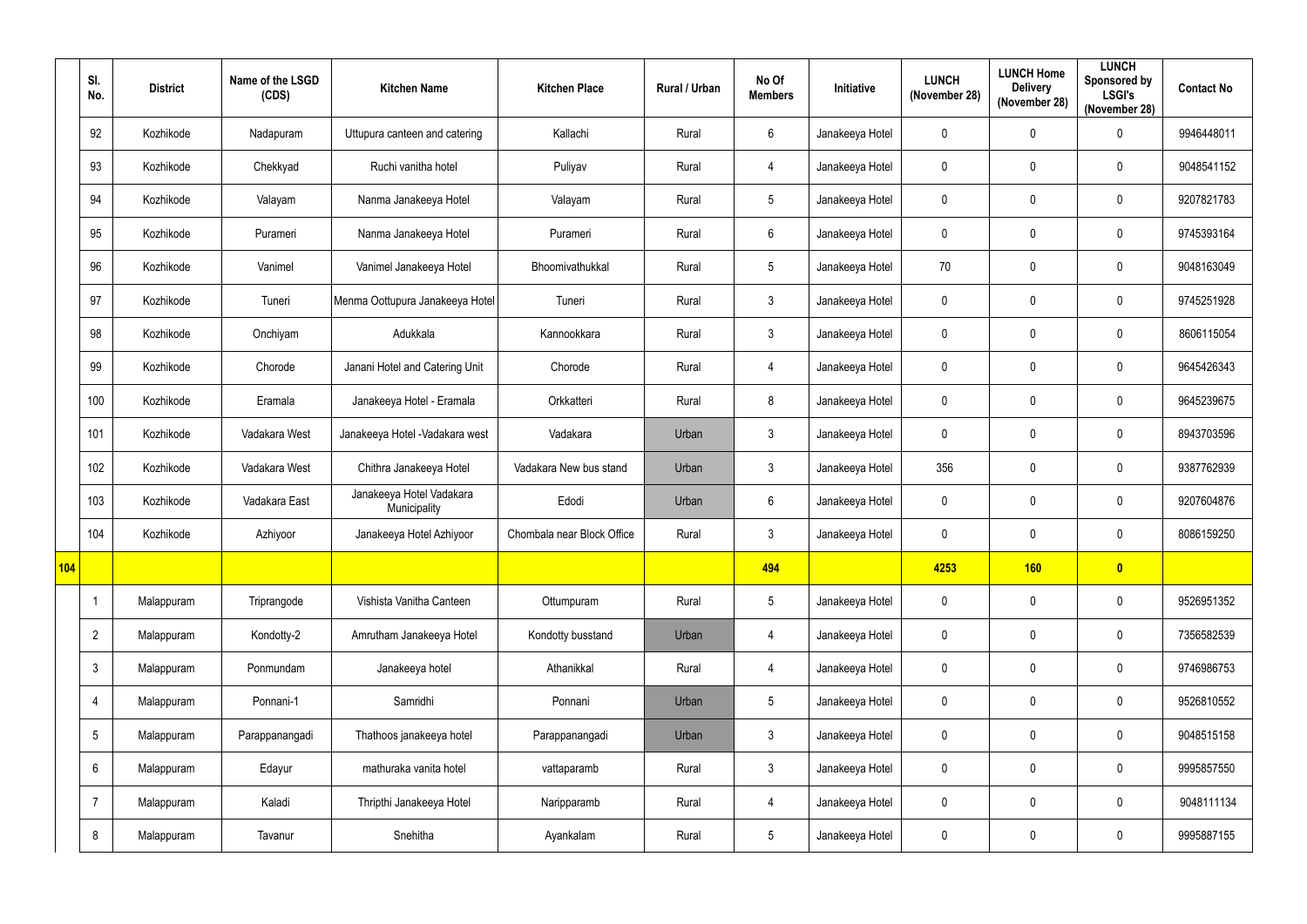| SI.<br>No. | <b>District</b> | Name of the LSGD<br>(CDS) | <b>Kitchen Name</b>         | <b>Kitchen Place</b>                     | Rural / Urban | No Of<br><b>Members</b> | Initiative      | <b>LUNCH</b><br>(November 28) | <b>LUNCH Home</b><br><b>Delivery</b><br>(November 28) | <b>LUNCH</b><br>Sponsored by<br><b>LSGI's</b><br>(November 28) | <b>Contact No</b> |
|------------|-----------------|---------------------------|-----------------------------|------------------------------------------|---------------|-------------------------|-----------------|-------------------------------|-------------------------------------------------------|----------------------------------------------------------------|-------------------|
| 9          | Malappuram      | Karulai                   | Janakeeya Hotel             | Karulayi Town                            | Rural         | 4                       | Janakeeya Hotel | $\mathbf 0$                   | $\mathbf 0$                                           | $\mathbf 0$                                                    | 9388070564        |
| 10         | Malappuram      | Melattur                  | Melattur Janakeeya Hotel    | Melattur                                 | Rural         | $\overline{5}$          | Janakeeya Hotel | $\mathbf 0$                   | 0                                                     | $\mathbf 0$                                                    | 9497644650        |
| 11         | Malappuram      | Vallikkunnu               | Ruchikootu                  | Anangadi                                 | Rural         | $\overline{4}$          | Janakeeya Hotel | 130                           | 72                                                    | $\pmb{0}$                                                      | 9846828029        |
| 12         | Malappuram      | Parappanangadi            | Sobhika Janakeeya hotel     | Parappanangadi                           | Urban         | $\overline{5}$          | Janakeeya Hotel | $\mathbf 0$                   | 0                                                     | $\mathbf 0$                                                    | 9048220552        |
| 13         | Malappuram      | Vazhakkad                 | Ruchi hotel vazhakkad       | Gup school vazhakkad                     | Rural         | $5\phantom{.0}$         | Janakeeya Hotel | $\mathbf 0$                   | $\mathbf 0$                                           | $\mathbf 0$                                                    | 9656316072        |
| 14         | Malappuram      | Amarambalam               | Janakeeya Hotel             | Opposite Federal Bank<br>Pookkottumpadam | Rural         | $\overline{4}$          | Janakeeya Hotel | $\mathbf 0$                   | 0                                                     | $\mathbf 0$                                                    | 8157060589        |
| 15         | Malappuram      | Marakkara                 | Famous Hotel                | marakkara                                | Rural         | $\mathfrak{Z}$          | Janakeeya Hotel | 63                            | 0                                                     | $\mathbf 0$                                                    | 6238909658        |
| 16         | Malappuram      | Ozhur                     | Archana Vanitha Canteen     | Pulparambu                               | Rural         | $\overline{2}$          | Janakeeya Hotel | $\mathbf 0$                   | 0                                                     | $\mathbf 0$                                                    | 9645906084        |
| 17         | Malappuram      | Keezhuparambu             | Sisiram hotel keezhuparambu | New bazar kuniyil                        | Rural         | $\overline{5}$          | Janakeeya Hotel | $\mathbf 0$                   | $\mathbf 0$                                           | $\pmb{0}$                                                      | 8086830582        |
| 18         | Malappuram      | Irimbiliyam               | nandanam vanita hotel       | kotappuram                               | Rural         | $\sqrt{5}$              | janakeeya Hotel | $\mathbf 0$                   | $\mathbf 0$                                           | $\boldsymbol{0}$                                               | 7306302029        |
| 19         | Malappuram      | Porur                     | Kudumbasree vanitha canteen | Cherukod                                 | Rural         | 4                       | Janakeeya Hotel | $\mathbf 0$                   | $\mathbf 0$                                           | $\mathbf 0$                                                    | 9745425647        |
| 20         | Malappuram      | Tirunavaya                | Vibhava Cafesree            | Karathoor                                | Rural         | $\overline{4}$          | Janakeeya Hotel | $\mathbf 0$                   | 0                                                     | $\mathbf 0$                                                    | 9645414837        |
| 21         | Malappuram      | Moothedam                 | Moothedam janakeeya hotel   | Karappuram                               | Rural         | $\mathfrak{Z}$          | Janakeeya Hotel | $\mathbf 0$                   | $\mathbf 0$                                           | $\mathbf 0$                                                    | 9447630154        |
| 22         | Malappuram      | Vazhayur                  | Three Star Janakeeya Hotel  | Karad                                    | Rural         | $\overline{4}$          | Janakeeya Hotel | $\pmb{0}$                     | $\mathbf 0$                                           | $\mathbf 0$                                                    | 9744305921        |
| 23         | Malappuram      | urngattiri                | Oottupura                   | Therattummal                             | Rural         | $5\phantom{.0}$         | Janakeeya Hotel | $\pmb{0}$                     | $\pmb{0}$                                             | $\pmb{0}$                                                      | 9562851125        |
| 24         | Malappuram      | Maranchery                | Janakeeya Hotel maranchey   | Panambad                                 | Rural         | $\overline{5}$          | Janakeeya Hotel | 38                            | 46                                                    | $\pmb{0}$                                                      | 9048081621        |
| 25         | Malappuram      | Athavanad                 | Janakeeya Bhakshanasala     | Vettichira                               | Rural         | $\overline{5}$          | Janakeeya Hotel | $\pmb{0}$                     | $\mathbf 0$                                           | $\pmb{0}$                                                      | 9495291580        |
| 26         | Malappuram      | Pothukal                  | Vanitha Canteen             | Nettikulam                               | Rural         | $\,6\,$                 | Janakeeya Hotel | $\mathbf 0$                   | $\mathbf 0$                                           | $\pmb{0}$                                                      | 9048501397        |
| 27         | Malappuram      | Mampad                    | <b>Bismi Cafe</b>           | Mampad                                   | Rural         | $\mathfrak{Z}$          | Janakeeya Hotel | $\mathbf 0$                   | $\mathbf 0$                                           | $\pmb{0}$                                                      | 9961170251        |
| 28         | Malappuram      | Marakkara                 | Ruchikoottu                 | <b>AC Nirappu</b>                        | Rural         | $5\phantom{.0}$         | Janakeeya Hotel | $\pmb{0}$                     | 0                                                     | $\pmb{0}$                                                      | 9745625415        |
| 29         | Malappuram      | Alipparambu               | Oottupura                   | Alipparambu                              | Rural         | $5\phantom{.0}$         | Janakeeya Hotel | 138                           | $\mathbf 0$                                           | $\pmb{0}$                                                      | 9847690941        |
| $30\,$     | Malappuram      | Valanchery                | Janakkeeya Hotel            | Valanchery                               | Urban         | $\sqrt{5}$              | Janakeeya Hotel | $\pmb{0}$                     | 0                                                     | $\pmb{0}$                                                      | 8593812408        |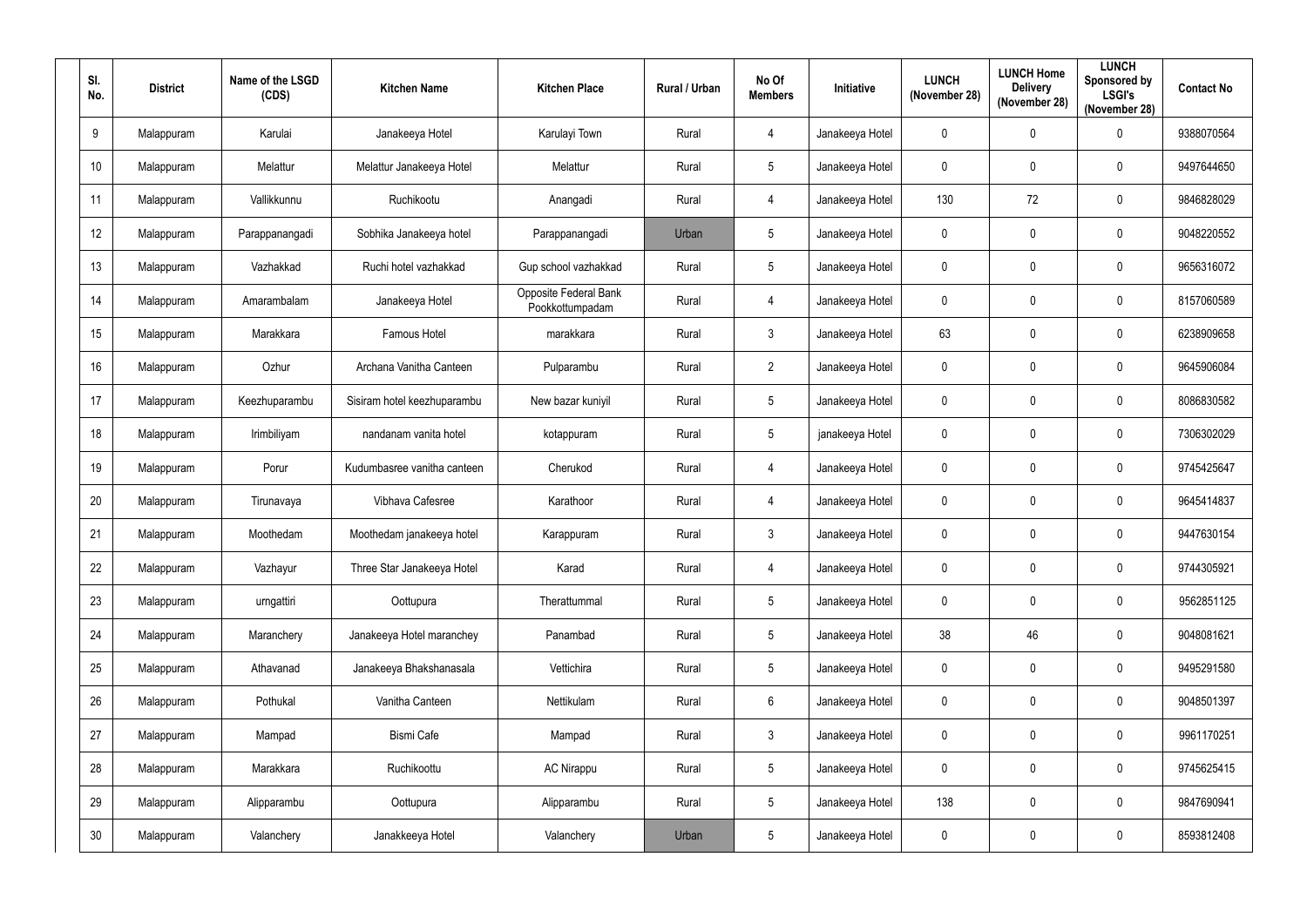| SI.<br>No. | <b>District</b> | Name of the LSGD<br>(CDS) | <b>Kitchen Name</b>                               | <b>Kitchen Place</b>   | <b>Rural / Urban</b> | No Of<br><b>Members</b> | <b>Initiative</b> | <b>LUNCH</b><br>(November 28) | <b>LUNCH Home</b><br><b>Delivery</b><br>(November 28) | <b>LUNCH</b><br>Sponsored by<br><b>LSGI's</b><br>(November 28) | <b>Contact No</b> |
|------------|-----------------|---------------------------|---------------------------------------------------|------------------------|----------------------|-------------------------|-------------------|-------------------------------|-------------------------------------------------------|----------------------------------------------------------------|-------------------|
| 31         | Malappuram      | Chaliyar                  | Chaliyar Janakeeya Hotel                          | Akambaadam             | Rural                | $\mathfrak{Z}$          | Janakeeya Hotel   | $\mathbf 0$                   | 0                                                     | $\mathbf 0$                                                    | 9605274841        |
| 32         | Malappuram      | Kalikavu                  | Friends Janakeeya Hotel                           | Kalikavu               | Rural                | 4                       | Janakeeya Hotel   | 0                             | 0                                                     | 0                                                              | 9745751684        |
| 33         | Malappuram      | Angadipuram               | Janakeeya Hotel                                   | Angadipuram            | Rural                | $\overline{4}$          | Janakeeya Hotel   | $\pmb{0}$                     | 0                                                     | 0                                                              | 7902314724        |
| 34         | Malappuram      | Puzhakkattri              | Jasmin                                            | Puzhakkattiri          | Rural                | $5\,$                   | Janakeeya Hotel   | 129                           | 104                                                   | 0                                                              | 9495497872        |
| 35         | Malappuram      | Nannamukku                | Tanima                                            | Nannamukku             | Rural                | $5\,$                   | Janakeeya Hotel   | $\mathbf 0$                   | 0                                                     | $\mathbf 0$                                                    | 8943417885        |
| 36         | Malappuram      | Moorkkanad                | Oruma Janakeeya Hotel                             | Moorkkanad             | Rural                | $5\phantom{.0}$         | Janakeeya Hotel   | $\mathbf 0$                   | 0                                                     | $\mathbf 0$                                                    | 9605728248        |
| 37         | Malappuram      | Edavanna                  | Souhrtham Janakeeya Hotel                         | Edavanna               | Rural                | $\sqrt{5}$              | Janakeeya Hotel   | $\mathbf 0$                   | 0                                                     | $\mathbf 0$                                                    | 9746986110        |
| 38         | Malappuram      | Tirur                     | Ruchi Janakeeya Hotel                             | Tirur                  | Urban                | 4                       | Janakeeya Hotel   | 180                           | 20                                                    | $\mathbf 0$                                                    | 9895409528        |
| 39         | Malappuram      | Tirur                     | Amrutham Janakeeya Hotel                          | Tirur                  | Urban                | 4                       | Janakeeya Hotel   | $\mathbf 0$                   | 0                                                     | 0                                                              | 9745074259        |
| 40         | Malappuram      | Edappal                   | Daya Cafesree                                     | Edappal                | Rural                | $\sqrt{5}$              | Janakeeya Hotel   | 0                             | 0                                                     | 0                                                              | 9895439056        |
| 41         | Malappuram      | Koottilangadi             | Janakeeya Hotel                                   | Koottilangadi          | Rural                |                         | Janakeeya Hotel   | $\mathbf 0$                   | 0                                                     | $\mathbf 0$                                                    | 9539471939        |
| 42         | Malappuram      | Vattamkulam               | Vibhava Janakeeya Hotel                           | Edappal                | Rural                | $\overline{4}$          | Janakeeya Hotel   | $\mathbf 0$                   | 0                                                     | $\mathbf 0$                                                    | 9744844512        |
| 43         | Malappuram      | Nilambur                  | Annapporna Janakeeya Hotel                        | Nilambur               | Urban                | 8                       | Janakeeya Hotel   | $\mathbf 0$                   | 0                                                     | $\mathbf 0$                                                    | 8547795364        |
| 44         | Malappuram      | Puzhakkattri              | PT Group                                          | Ramapuram              | Rural                | $\overline{4}$          | Janakeeya Hotel   | $\pmb{0}$                     | 0                                                     | $\pmb{0}$                                                      | 9745108676        |
| 45         | Malappuram      | Vazhikkadavu              | Vanitha Janakeeya Hotel                           | Manimooli              | Rural                | $\overline{4}$          | Janakeeya Hotel   | $\pmb{0}$                     | 0                                                     | $\pmb{0}$                                                      | 8943046755        |
| 46         | Malappuram      | Chungathara               | Chungathara Annapoorna Vanitha<br>Janakeeya Hotel | Chalikkulam            | Rural                | $\mathfrak{Z}$          | Janakeeya Hotel   | $\mathbf 0$                   | 0                                                     | $\pmb{0}$                                                      | 9745674102        |
| 47         | Malappuram      | Vallikunnu                | Punathil Janakeeya Hotel                          | Vallikunnu             | Rural                | $\overline{4}$          | Janakeeya Hotel   | $\pmb{0}$                     | 0                                                     | $\pmb{0}$                                                      | 9946051042        |
| 48         | Malappuram      | Tirurangadi               | Nirmalyam Janakeeya Hotel                         | Chanthappadi           | Urban                | $\sqrt{5}$              | Janakeeya Hotel   | $\mathbf 0$                   | 0                                                     | 0                                                              | 9895168511        |
| 49         | Malappuram      | Purathur                  | Purathur Janakeeya Hotel                          | Kavilakkad             | Rural                | $\mathfrak{Z}$          | Janakeeya Hotel   | $\mathbf 0$                   | 0                                                     | 0                                                              | 9645170119        |
| $50\,$     | Malappuram      | Kuruva                    | Swad                                              | Ambalaparamb           | Rural                | $\overline{4}$          | Janakeeya Hotel   | 36                            | 31                                                    | 0                                                              | 9495993543        |
| 51         | Malappuram      | Perumanna Klari           | Perumanna Klari Janakeeya Hotel                   | Near Panjayathu office | Rural                | $\mathfrak{Z}$          | Janakeeya Hotel   | $\pmb{0}$                     | 0                                                     | $\pmb{0}$                                                      | 7306197556        |
| 52         | Malappuram      | Kuttippuram               | Janakeeya Hotel Kuttippurram                      | Kuttipuram             | Rural                | $\sqrt{5}$              | Janakeeya Hotel   | 0                             | 0                                                     | 0                                                              | 8921459017        |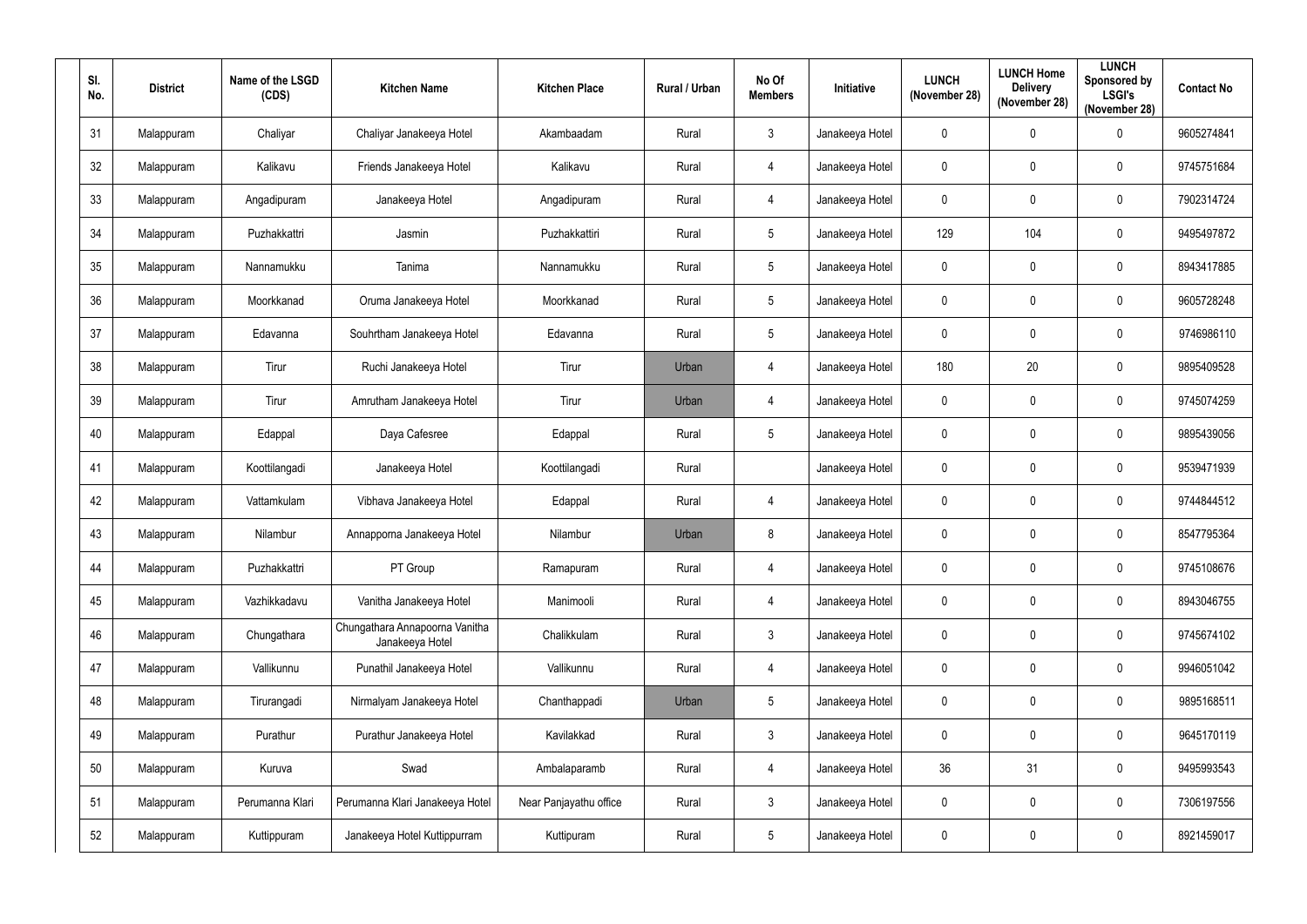|     | SI.<br>No. | <b>District</b> | Name of the LSGD<br>(CDS) | <b>Kitchen Name</b>          | <b>Kitchen Place</b> | Rural / Urban | No Of<br><b>Members</b> | <b>Initiative</b> | <b>LUNCH</b><br>(November 28) | <b>LUNCH Home</b><br><b>Delivery</b><br>(November 28) | <b>LUNCH</b><br>Sponsored by<br><b>LSGI's</b><br>(November 28) | <b>Contact No</b> |
|-----|------------|-----------------|---------------------------|------------------------------|----------------------|---------------|-------------------------|-------------------|-------------------------------|-------------------------------------------------------|----------------------------------------------------------------|-------------------|
|     | 53         | Malappuram      | Niramaruthur              | Annapporna Janakeeya Hotel   | Mangad               | Rural         | $\mathbf{3}$            | Janakeeya Hotel   | $\mathbf 0$                   | $\mathbf 0$                                           | $\mathbf 0$                                                    | 9746334349        |
|     | 54         | Malappuram      | Veliyancode               | Cafe Kudumbashree            | Eramangalam          | Rural         | $\mathbf{3}$            | Janakeeya Hotel   | $\mathbf 0$                   | $\mathbf 0$                                           | $\mathbf 0$                                                    | 9567575145        |
|     | 55         | Malappuram      | Pulilkal                  | Ruchi Koottu Janakeeya Hotel | Pulikkal             | Rural         | $\overline{4}$          | Janakeeya Hotel   | $\pmb{0}$                     | $\mathbf 0$                                           | $\pmb{0}$                                                      | 9947039208        |
|     | 56         | Malappuram      | Karuvarakund              | Janakeeya Hotel              | Karuvarakund         | Rural         | $\overline{4}$          | Janakeeya Hotel   | 78                            | 8                                                     | $\mathbf 0$                                                    | 9562233316        |
|     | 57         | Malappuram      | Thuvvur                   | Janakeeya Hotel              | Thuvvur              | Rural         | $5\phantom{.0}$         | Janakeeya Hotel   | $\pmb{0}$                     | $\mathbf{0}$                                          | $\mathbf 0$                                                    | 8075365565        |
|     | 58         | Malappuram      | Kottakkal                 | Kottakkal Janakeeya Hotel    | Kottakkal            | Urban         | $\mathbf{3}$            | Janakeeya Hotel   | 47                            | $\mathbf 0$                                           | $\mathbf 0$                                                    | 9946216609        |
|     | 59         | Malappuram      | Kuzhimanna                | Mythri Janakkeeya Hotel      | Cheruparamb          | Rural         | $\overline{4}$          | Janakeeya Hotel   | 127                           | 78                                                    | $\mathbf 0$                                                    | 9961738543        |
| 119 | 60         | Malappuram      | Talakkad                  | Talakkad Janakeeya Hotel     | <b>BP</b> Angadi     | Rural         | $\overline{4}$          | Janakeeya Hotel   | $\mathbf 0$                   | $\mathbf 0$                                           | $\mathbf 0$                                                    | 9447824517        |
|     | 61         | Malappuram      | Areecode                  | Haritha sree Janakeeya Hotel | Pookottuchola        | Rural         | $\overline{4}$          | Janakeeya Hotel   | $\pmb{0}$                     | $\mathbf 0$                                           | $\mathbf 0$                                                    | 7025072558        |
|     | 62         | Malappuram      | Cherukkavu                | Kitchen Hut Janakeeya Hotel  | Chevayoor            | Rural         | $\overline{4}$          | Janakeeya Hoel    | $\pmb{0}$                     | $80\,$                                                | $\boldsymbol{0}$                                               | 9895195887        |
|     | 63         | Malappuram      | Thiruvali                 | Janakeeya hotel              | Thiruvali            | Rural         | $5\overline{)}$         | Janakeeya Hotal   | $\mathbf 0$                   | $\mathbf 0$                                           | $\mathbf 0$                                                    | 9746385945        |
|     | 64         | Malappuram      | Alamcode                  | Janakeeya hotel              | Alamcode             | Rural         | $5\phantom{.0}$         | Janakeeya Hotal   | $\mathbf 0$                   | $\mathbf 0$                                           | $\boldsymbol{0}$                                               | 8129368109        |
|     | 65         | Malappuram      | Manjeri 1                 | Cafe Janakeeya hotel         | Manjeri              | Urban         | $6\phantom{.}6$         | Janakeeya Hotal   | $\mathbf 0$                   | $\mathbf 0$                                           | $\mathbf 0$                                                    | 7336671011        |
|     | 66         | Malappuram      | kalpakanchery             | Janakeeya HOTEL              | Kalpakanchery        | Rural         | $\overline{4}$          | Janakeeya Hotel   | $\pmb{0}$                     | $\mathbf 0$                                           | $\mathbf 0$                                                    | 9048929947        |
|     | 67         | Malappuram      | Kodur                     | Janakeeya hotel              | vadakkemanna         | Rural         | $\mathbf{3}$            | Janakeeya hotel   | $\pmb{0}$                     | $\mathbf 0$                                           | $\pmb{0}$                                                      | 9605430938        |
|     | 68         | Malappuram      | Anakayam                  | janakeeya hotel              | Anakayam             | Rural         | $5\phantom{.0}$         | Janakeeya hotel   | 86                            | $\mathbf 0$                                           | $\mathbf 0$                                                    | 7025840671        |
|     | 69         | Malappuram      | Malappuram                | Janakeeya Hotel              | Malappuram           | Urban         | $\mathbf{3}$            | Janakeeya Hotal   | $\pmb{0}$                     | $\mathbf 0$                                           | $\pmb{0}$                                                      | 8281125864        |
|     | 70         | Malappuram      | Tanur                     | Azhimukham Janakeeya hotel   | tanur                | Urban         | $\mathbf{3}$            | Janakeeya Hotel   | $\pmb{0}$                     | $\mathbf 0$                                           | $\pmb{0}$                                                      | 7594914843        |
|     | 71         | Malappuram      | Elamkulam                 | Janapriya                    | Kunnakav             | Rural         | $\boldsymbol{4}$        | Janakeeya Hotel   | 86                            | $\mathbf 0$                                           | $\mathbf 0$                                                    | 9496725446        |
|     | 72         | Malappuram      | Wandoor                   | Janakeeya Hotel              | wandoor              | Rural         | $\boldsymbol{4}$        | Janakeeya Hotel   | 110                           | $\mathbf 0$                                           | $\mathbf 0$                                                    | 8086064498        |
|     | 73         | Malappuram      | Perinthalmanna            | samrthi janakeeya hotei      | Perinthalmanna       | Urban         | $5\phantom{.0}$         | Janakeeya hotel   | $\pmb{0}$                     | $\mathbf 0$                                           | $\mathbf 0$                                                    | 7994259773        |
|     | 74         | Malappuram      | Munniyur                  | Oottupura                    | Munniyur             | Rural         | $5\phantom{.0}$         | Janakeeya Hotel   | $\pmb{0}$                     | $\mathbf 0$                                           | $\pmb{0}$                                                      |                   |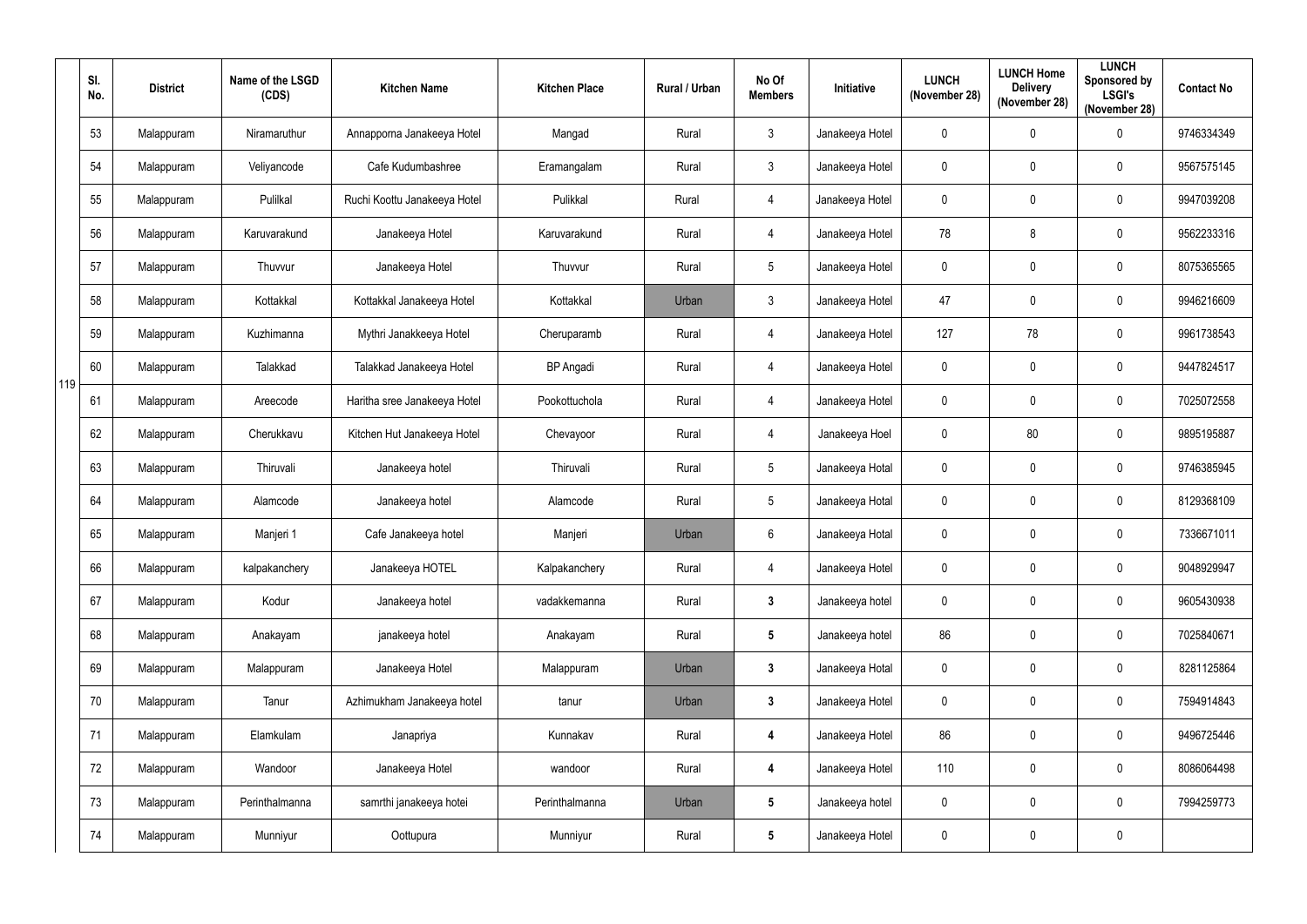| SI.<br>No. | <b>District</b> | Name of the LSGD<br>(CDS) | <b>Kitchen Name</b>        | <b>Kitchen Place</b> | Rural / Urban | No Of<br><b>Members</b> | Initiative      | <b>LUNCH</b><br>(November 28) | <b>LUNCH Home</b><br><b>Delivery</b><br>(November 28) | <b>LUNCH</b><br>Sponsored by<br><b>LSGI's</b><br>(November 28) | <b>Contact No</b> |
|------------|-----------------|---------------------------|----------------------------|----------------------|---------------|-------------------------|-----------------|-------------------------------|-------------------------------------------------------|----------------------------------------------------------------|-------------------|
| 75         | Malappuram      | AR Nagar                  | Aiswarya                   | AR Nagar             | Rural         | $\mathbf{3}$            | Janakeeya Hotel | $\mathbf 0$                   | $\mathbf 0$                                           | $\boldsymbol{0}$                                               |                   |
| 76         | Malappuram      | Thenjippalam              | Nanma                      | Thenjippalam         | Rural         |                         | Janakeeya Hotel | $\mathbf 0$                   | 0                                                     | $\pmb{0}$                                                      |                   |
| 77         | Malappuram      | Peruvallur                | Anugraha                   | Super bazar          | Rural         | $5\phantom{.0}$         | Jankeeya Hotel  | $\mathbf 0$                   | 0                                                     | $\overline{2}$                                                 | 9747037665        |
| 78         | Malappuram      | Muthuvallur               | Nanma janakeeya hotel      | Muthuparambu         | Rural         | $\mathbf{3}$            | Janakeeya hotel | 289                           | 0                                                     | $\mathbf 0$                                                    | 9744406501        |
| 79         | Malappuram      | mankada                   | janakeeya hatel            | Aryiranazhipadi      | Rural         | $\mathbf{3}$            | janakeeya hotel | 197                           | 189                                                   | $\pmb{0}$                                                      | 9539855520        |
| 80         | Malappuram      | Vengara                   | Ponnoos hotel              | Vengara              | Rural         | $\boldsymbol{4}$        | Janakeeya hotel | $\mathbf 0$                   | $\mathbf 0$                                           | $\mathbf 0$                                                    | 9947424618        |
| 81         | Malappuram      | Pulpatta                  | Santhwanam Janakeeya hotel | Padikkal parambil    | Rural         | $\sqrt{5}$              | Janakeeya hotel | 236                           | 365                                                   | $\mathbf 0$                                                    | 9526367569        |
| 82         | Malappuram      | Keezhattur                | Keezhattur Janakeeya hotel | Keezhattur           | Rural         | $\boldsymbol{4}$        | Janakeeya hotel | $\pmb{0}$                     | 0                                                     | $\pmb{0}$                                                      | 9539209640        |
| 83         | Malappuram      | Cherumundam               | Nanma janakeeya hotel      | Manchingapara        | Rural         | $\boldsymbol{4}$        | Janakeeya hotel | $\mathbf 0$                   | 0                                                     | $\mathbf 0$                                                    | 9496048689        |
| 84         | Malappuram      | Chelambre                 | Soorya Janakeeya hotel     | Pulluparamb          | Rural         | $\mathbf{3}$            | Janakeeya hotel | $\mathbf 0$                   | 0                                                     | $\mathbf 0$                                                    | 7994179285        |
| 85         | Malappuram      | Ponmala                   | Janakeeya hotel            | Chappangadi          | Rural         | $\boldsymbol{4}$        | Janakeeya hotel | 198                           | 0                                                     | $\mathbf 0$                                                    | 9605811748        |
| 86         | Malappuram      | Thennala                  | <b>Bismi Hotel</b>         | Pookkiparamb         | Rural         | $\boldsymbol{4}$        | Jankeeya Hotel  | 190                           | 0                                                     | $\mathbf 0$                                                    | 9995757092        |
| 87         | Malappuram      | Tanalur                   | Janakeeya Hotel            | Tanalur              | Rural         |                         | Jankeeya Hotel  | 100                           | 0                                                     | $\pmb{0}$                                                      |                   |
| 88         | Malappuram      | Parappur                  | Janakeeya Hotel            | chullipparambu       | Rural         | $5\phantom{.0}$         | Janakeeya Hotel | $\mathbf 0$                   | $\mathbf 0$                                           | $\mathbf 0$                                                    | 9961091317        |
| 89         | Malappuram      | Edarikkode                | Janakeeya Hotel            | Edarikkod            | Rural         | $\mathbf{3}$            | Janakeeya Hotel | $\pmb{0}$                     | $\mathbf 0$                                           | $\pmb{0}$                                                      | 8089003770        |
| $90\,$     | Malappuram      | Oorakam                   | Ammoos                     | Panchayath padi      | Rural         | $\mathbf{3}$            | Janakeeya Hotel | $\mathbf 0$                   | $\mathbf 0$                                           | $\pmb{0}$                                                      | 9526449294        |
| 91         | Malappuram      | Nannambra                 | Veeturuchi                 | Kundoor Athani       | Rural         | $\overline{\mathbf{4}}$ | Janakeeya Hotel | $\mathbf 0$                   | $\mathbf 0$                                           | $\pmb{0}$                                                      | 9400618659        |
| 92         | Malappuram      | Pandikkad                 | Janakeeya Hotel            | Pandikkad            | Rural         | $\overline{\mathbf{4}}$ | Janakeeya Hotel | $\pmb{0}$                     | $\mathbf 0$                                           | $\pmb{0}$                                                      |                   |
| 93         | Malappuram      | Chokkad                   | Natturuchi                 | Chokkad              | Rural         |                         | Janakeeya Hotel | $\pmb{0}$                     | $\mathbf 0$                                           | $\pmb{0}$                                                      |                   |
| 94         | Malappuram      | Cheekode                  | Cheekode Janakeeya Hotel   | Cheekode             | Rural         |                         | Janakeeya Hotel | 40                            | 34                                                    | $\pmb{0}$                                                      |                   |
| 95         | Malappuram      | Makkarapparamb            | Subiksha                   | Makkarapparamb       | Rural         | $\mathbf{3}$            | Janakeeya Hotel | $\pmb{0}$                     | 0                                                     | $\pmb{0}$                                                      | 8089003770        |
| 96         | Malappuram      | Ponnani-1                 | Devi Janakeeya Hotel       | Ponnani              | Urban         | $5\phantom{.0}$         | Janakeeya Hotel | $\pmb{0}$                     | 0                                                     | $\pmb{0}$                                                      | 9961919097        |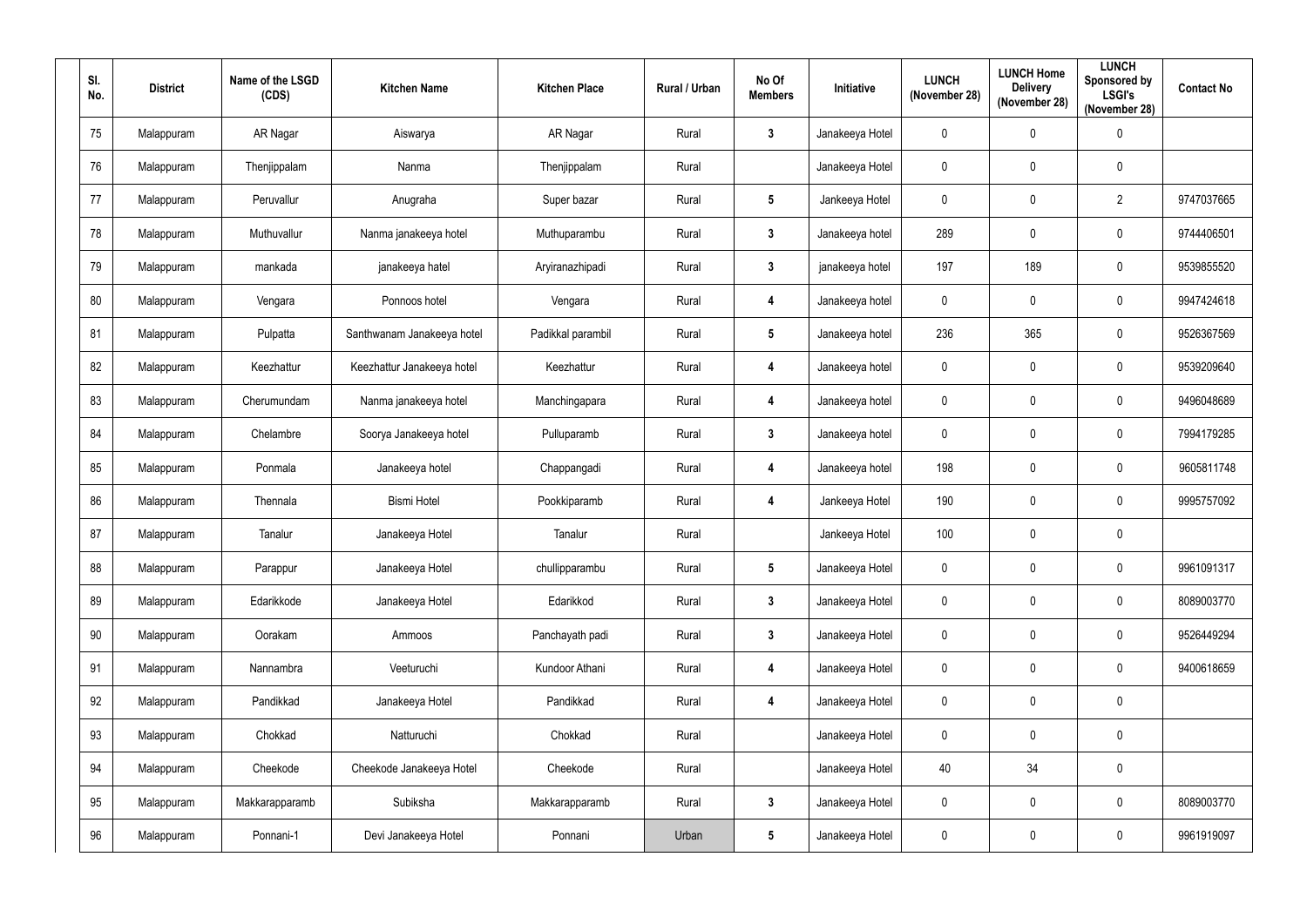| SI.<br>No. | <b>District</b> | Name of the LSGD<br>(CDS) | <b>Kitchen Name</b>      | <b>Kitchen Place</b> | Rural / Urban | No Of<br><b>Members</b> | Initiative      | <b>LUNCH</b><br>(November 28) | <b>LUNCH Home</b><br><b>Delivery</b><br>(November 28) | <b>LUNCH</b><br><b>Sponsored by</b><br><b>LSGI's</b><br>(November 28) | <b>Contact No</b> |
|------------|-----------------|---------------------------|--------------------------|----------------------|---------------|-------------------------|-----------------|-------------------------------|-------------------------------------------------------|-----------------------------------------------------------------------|-------------------|
| 97         | malappuram      | mangalam                  | Soubagya                 | mangalam             | Rural         | $5\phantom{.0}$         | janakeeya hotel | 0                             | $\mathbf 0$                                           | 0                                                                     |                   |
| 98         | Malappuram      | Trikkalangode             | janakeeya hotel          | karakkunnu           | Rural         | $6\phantom{1}$          | Janakeeya Hotel | 0                             | $\mathbf 0$                                           | 0                                                                     |                   |
| 99         | Malppuram       | Morayoor                  | Janakeeya hotel          | Valanchery           | Rural         | $\mathbf{3}$            | Janakeeya hotel | 86                            | $\mathbf 0$                                           | $\pmb{0}$                                                             |                   |
| 100        | Malappuram      | Perumbadapp               | Janakeeya hotel          | Perumbadapp          | Rural         | 4                       | Janakeeya hotel | 0                             | 0                                                     | 0                                                                     |                   |
| 101        | Malappuram      | Tirur                     | Samruthi Janakeeya Hotel | Vettom               | <b>RURAL</b>  |                         | Janakeeya hotel | 84                            | 135                                                   | 0                                                                     |                   |
| 102        | Malappuram      | Kondotty                  | Janakeeya hotel          | vazhakad             | <b>RURAL</b>  |                         | janakeeya hotel | 219                           | 269                                                   | $\mathbf 0$                                                           |                   |
| 103        | Malappuram      | Perinthalmanna            | Janakeeya hotel          | pulamanthole         | <b>RURAL</b>  | $\boldsymbol{4}$        | Janakeeya hotel | 0                             | 0                                                     | 0                                                                     |                   |
| 104        | Malappuram      | Tanur                     | Jankeeya hotel           | Valavannur           | <b>RURAL</b>  |                         | Janakeeya hotel | $\mathbf 0$                   | $\mathbf 0$                                           | 0                                                                     |                   |
| 105        | Malappuram      | kottakkal                 | Janakeeya hotel          | kotakkal             | <b>URBAN</b>  |                         | Janakeeya hotel | 0                             | 0                                                     | 0                                                                     |                   |
| 106        | Malappuram      | Vettom                    | Thripthi Janakeeya Hotel | vettom               | <b>RURAL</b>  |                         | Janakeeya hotel | 0                             | $\pmb{0}$                                             | 0                                                                     |                   |
| 107        | Malappuram      | Nilambur                  | Janakeeya hotel          | nilambur             | <b>URBAN</b>  |                         | Janakeeya hotel | $\mathbf 0$                   | 0                                                     | $\mathbf 0$                                                           |                   |
| 108        | Malappuram      | Nilambur                  | Janakeeya hotel          | nilambur             | <b>URBAN</b>  |                         | Janakeeya hotel | 0                             | 0                                                     | 0                                                                     |                   |
| 109        | Malappuram      | Vallikkunn                | Rasakkut                 |                      | Rural         |                         | janakeeyahotel  | 0                             | $\mathbf 0$                                           | $\mathbf 0$                                                           |                   |
| 110        | Malappuram      | kuruva                    | Ruchi                    |                      | Rural         | $5\phantom{.0}$         | Janakeeyahotel  | $\pmb{0}$                     | $\mathbf 0$                                           | $\mathbf 0$                                                           | 9745414800        |
| 111        | Malappuram      | Kannamangalam             |                          |                      | Rural         |                         | Janakeeya Hotel | $\pmb{0}$                     | $\mathbf 0$                                           | $\mathbf 0$                                                           |                   |
| 112        | Malappuram      | Othungal                  | janakeeya hotel          | Othukkungal          | Rural         | $5\phantom{.0}$         | Janakeeya Hotel | $\pmb{0}$                     | $\mathbf 0$                                           | $\pmb{0}$                                                             | 9656716066        |
| 113        | Malappuram      | Pookkottur                | janakeeya hotel          | valluvambram         | Rural         | $\overline{\mathbf{4}}$ | Janakeeya Hotel | $\pmb{0}$                     | 0                                                     | $\pmb{0}$                                                             | 9447334084        |
| 114        | Malappuram      | Edakkara                  | Edakkara janakeeya hotel |                      | Rural         |                         | janakeeya hotel | $\pmb{0}$                     | 0                                                     | $\pmb{0}$                                                             |                   |
| 115        | Malappuram      | porur                     | Thanima Janakeeya Hotel  |                      | Rural         |                         | janakeeya hotel | 75                            | $\mathbf 0$                                           | $\pmb{0}$                                                             |                   |
| 116        | Malappuram      | pulikkal                  | Janakeeya Hotel          | pulikkal             | Rural         |                         | Janakeeya Hotel | $\pmb{0}$                     | 50                                                    | $\pmb{0}$                                                             |                   |
| 117        | malappuram      | thanur                    | amma janakeeyahottel     |                      | Rural         | $5\phantom{.0}$         | janakeeyahottel | $\pmb{0}$                     | $\mathbf 0$                                           | $\pmb{0}$                                                             |                   |
| 118        | malappuram      | pallikkal                 | padheyam janakeeyahottel |                      | Rural         | $\sqrt{5}$              | janakeeyahotel  | $\boldsymbol{0}$              | 0                                                     | $\pmb{0}$                                                             |                   |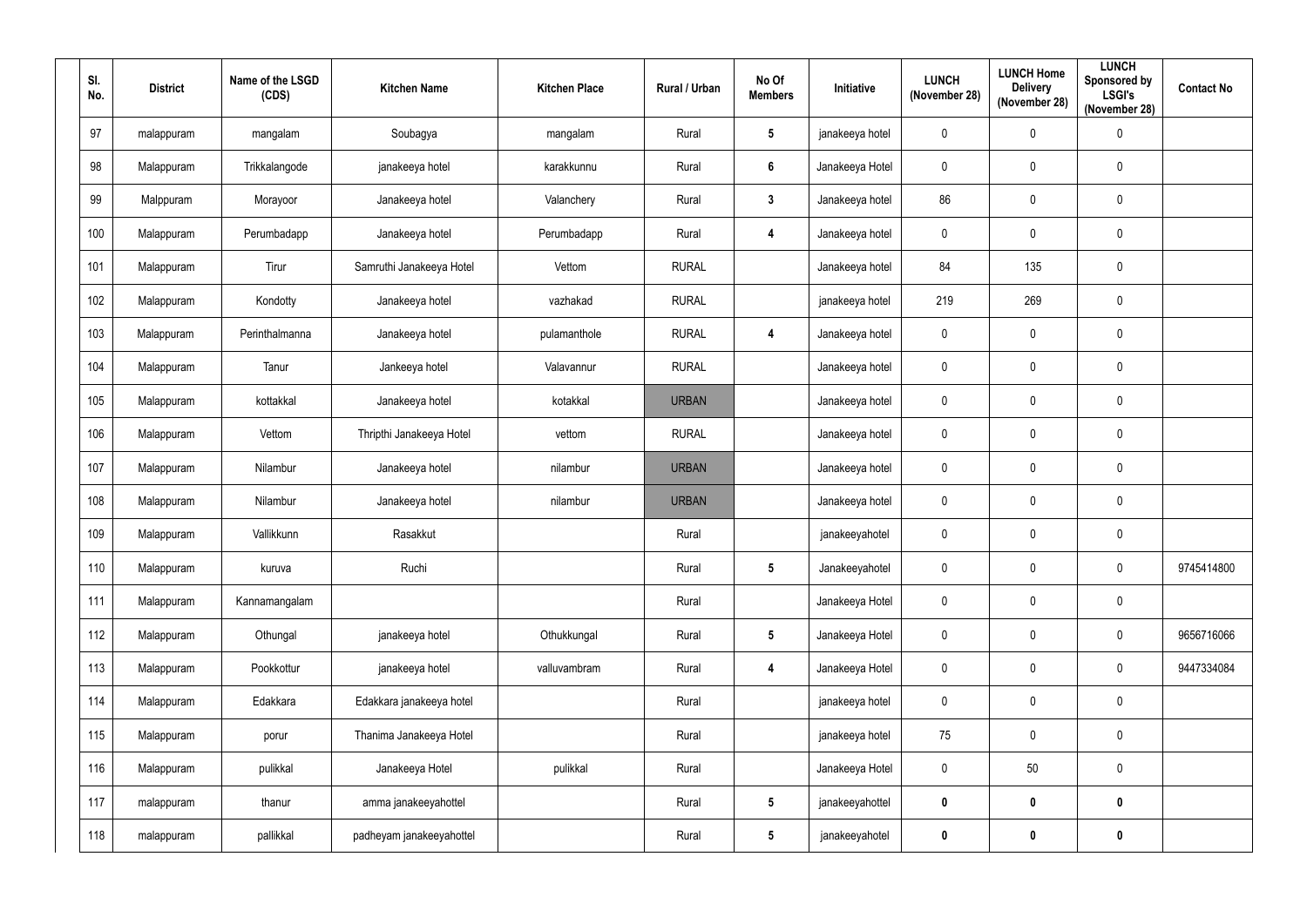|     | SI.<br>No.     | <b>District</b> | Name of the LSGD<br>(CDS) | <b>Kitchen Name</b>             | <b>Kitchen Place</b>                      | Rural / Urban | No Of<br><b>Members</b> | Initiative      | <b>LUNCH</b><br>(November 28) | <b>LUNCH Home</b><br><b>Delivery</b><br>(November 28) | <b>LUNCH</b><br>Sponsored by<br><b>LSGI's</b><br>(November 28) | <b>Contact No</b> |
|-----|----------------|-----------------|---------------------------|---------------------------------|-------------------------------------------|---------------|-------------------------|-----------------|-------------------------------|-------------------------------------------------------|----------------------------------------------------------------|-------------------|
|     | 119            | Malappuram      | chelembra                 | janakeeyahotel2                 |                                           | Rural         |                         | janakeeyahotel  | 120                           | 122                                                   | $\mathbf 0$                                                    |                   |
|     | 120            | Malappuram      | Purathur                  | Safa Janakeeya Hotel            | Paravanna                                 | Rural         | $5\phantom{.0}$         | Janakeeya Hotel | 81                            | 21                                                    | $\pmb{0}$                                                      |                   |
| 120 |                |                 |                           |                                 |                                           |               |                         |                 | 3163                          | 1624                                                  | $\overline{2}$                                                 |                   |
|     |                | Palakkad        | Elapully                  | Nakshathra Vanitha canteen      | Canteen                                   | Rural         | $\overline{4}$          | Janakeeya Hotel | $\mathbf 0$                   | 0                                                     | $\mathbf 0$                                                    | 8547384972        |
|     | $\overline{2}$ | Palakkad        | Nalleppilly               | Vanitha Canteen                 | Canteen                                   | Rural         | $\overline{4}$          | Janakeeya Hotel | $\mathbf 0$                   | 0                                                     | $\mathbf 0$                                                    | 9656232569        |
|     | $\mathfrak{Z}$ | Palakkad        | Chittur                   | Thanal vanitha Canteen          | Thathamangalam, Mettuvalavu               | Urban         | $\mathbf{3}$            | Janakeeya Hotel | 257                           | $\mathbf 0$                                           | $\mathbf 0$                                                    | 9447105400        |
|     | $\overline{4}$ | Palakkad        | chittur                   | urapp janakeeya hotel           | Anicode junction                          | urban         | $5\phantom{.0}$         | Janakeeya hotel | $\mathbf 0$                   | $\mathbf 0$                                           | $\mathbf 0$                                                    | 9349930549        |
|     | 5              | Palakkad        | polpully                  | subiksha janakeeya hotel        | kallootiyal                               | Rural         | $5\phantom{.0}$         | Janakeeya hotel | $\mathbf 0$                   | $\mathbf 0$                                           | $\mathbf 0$                                                    | 9495197498        |
|     | 6              | Palakkad        | Eruthenpathy              | Nila janakeeya hotel            | Mooniilmada muniyappan<br>kshethram near  | Rural         | $5\phantom{.0}$         | Janakeeya hotel | $\mathbf 0$                   | $\mathbf 0$                                           | $\mathbf 0$                                                    | 9037290925        |
|     |                | Palakkad        | Perumatty                 | Nanam Janakeeya hotel           | kannimari                                 | Rural         | $\mathbf{3}$            | Janakeeya hotel | $\mathbf 0$                   | $\mathbf 0$                                           | $\mathbf 0$                                                    | 9605529657        |
|     | 8              | Palakkad        | Vadakarapathy             | soubhagya janakeeya hotel       | vadakarapathy panchayath                  | Rural         | $5\phantom{.0}$         | Janakeeya hotel | $\mathbf 0$                   | $\mathbf 0$                                           | $\mathbf 0$                                                    | 9633578756        |
|     | 9              | Palakkad        | Kozhinjampara             | Sreesakthi Janakeeya hotel      | Kozhinjampara<br>gramapanchayth, near bus | Rural         | $5\phantom{.0}$         | Janakeeya hotel | $\mathbf 0$                   | 0                                                     | $\pmb{0}$                                                      | 9847121105        |
|     | 10             | Palakkad        | Vadakkenchery             | Oottupura Vanitha Canteen       | Panchayath building,<br>Vadakkenchery     | Rural         | $\overline{4}$          | Janakeeya Hotel | $\mathbf 0$                   | $\mathbf 0$                                           | $\mathbf 0$                                                    | 9656360141        |
|     | 11             | Palakkad        | PKD North                 | Cafesree                        | opp. ksrtc bus stand,<br>Manjakulam road  | Urban         | $5\overline{)}$         | Janakeeya Hotel | $\mathbf 0$                   | $\mathbf 0$                                           | $\mathbf 0$                                                    | 9037332005        |
|     | 12             | Palakkad        | Ongallur                  | Amma canteen                    | Ongallur vipanana kendram                 | Rural         | $\overline{4}$          | Janakeeya Hotel | $\mathbf 0$                   | $\mathbf 0$                                           | $\pmb{0}$                                                      | 7560924507        |
|     | 13             | Palakkad        | Muthuthala                | Sreelakshmi vanitha canteen     | Muthuthala panchayath                     | Rural         | $\overline{4}$          | Janakeeya Hotel | $\mathbf 0$                   | $\mathbf 0$                                           | $\pmb{0}$                                                      | 7558865485        |
|     | 14             | Palakkad        | Koppam                    | Natturuchi kudumbashree cafe    | Near koppam village                       | Rural         | $5\phantom{.0}$         | Janakeeya Hotel | $\mathbf 0$                   | $\mathbf 0$                                           | $\pmb{0}$                                                      | 8075779172        |
|     | 15             | Palakkad        | Paruthur                  | Mamatty vanitha canteen         | Near panchayath                           | Rural         | $5\phantom{.0}$         | Janakeeya Hotel | $\mathbf 0$                   | 0                                                     | $\pmb{0}$                                                      | 9544847874        |
|     | 16             | Palakkad        | Vilayur                   | Souhritha caffesree (Ruchipura) | Near Vilayur Panchayath                   | Rural         | $6\overline{6}$         | Janakeeya Hotel | $\mathbf 0$                   | $\mathbf 0$                                           | $\mathbf 0$                                                    | 9747342046        |
|     | 17             | palakkad        | Kulukkallur               | Snehitha Janakeeya hotel        | Kulukkallur panchayath                    | Rural         | $5\phantom{.0}$         | Janakeeya hotel | $\mathbf 0$                   | $\mathbf 0$                                           | $\pmb{0}$                                                      | 9746701454        |
|     | 18             | Palakkad        | Pattambi                  | Janakeeya hotel                 | near Govt samskritha college,<br>Pattambi | Urban         | $\overline{4}$          | Janakeeya hotel | $\mathbf 0$                   | $\mathbf 0$                                           | $\mathbf 0$                                                    | 9562043428        |
|     | 19             | Palakkad        | Erimayur                  | Thanima Vanitha Canteen         | Panchayath building, Erimayur             | Rural         | $5\phantom{.0}$         | Janakeeya Hotel | $\mathbf 0$                   | $\mathbf 0$                                           | $\pmb{0}$                                                      | 9746440633        |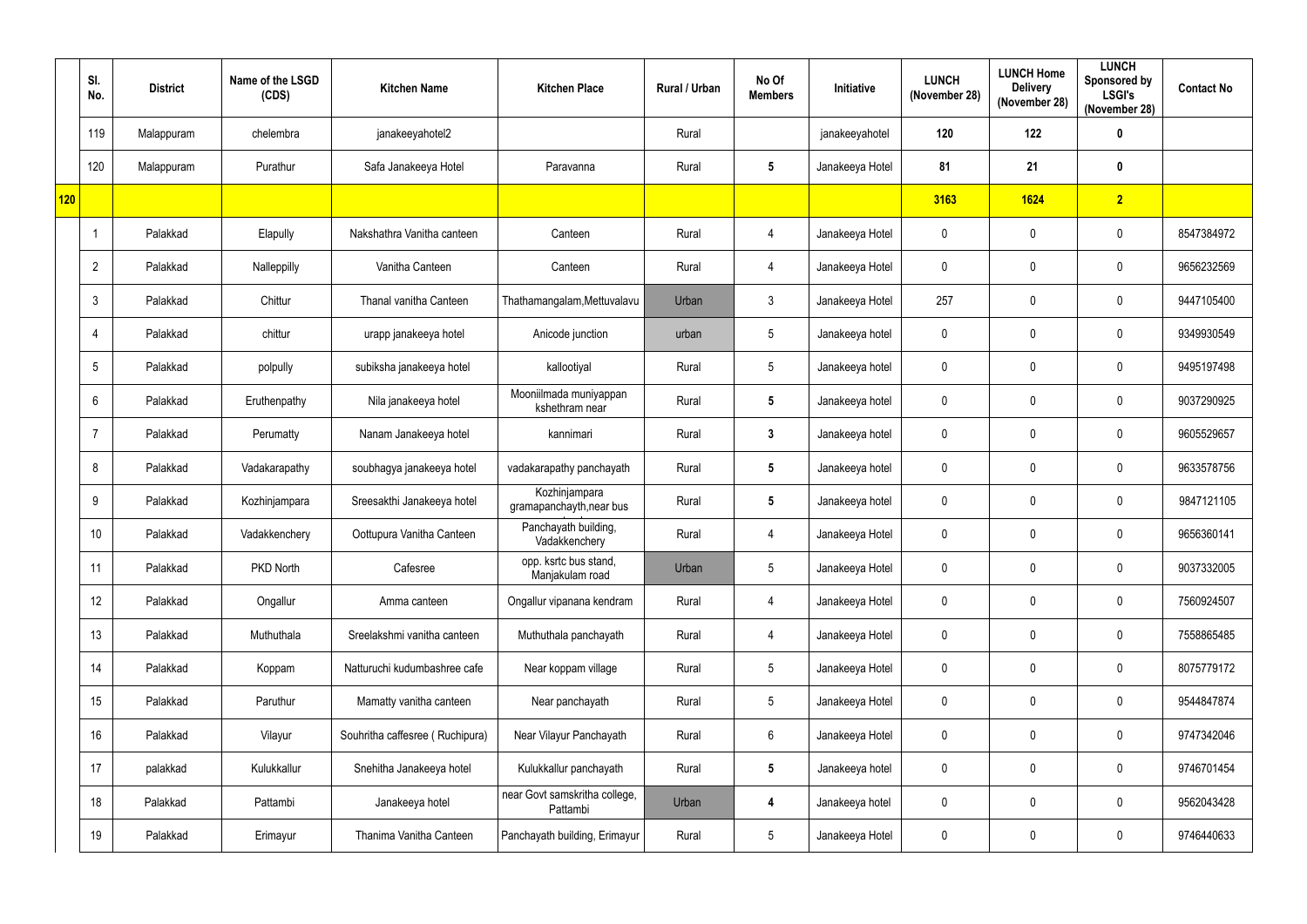| SI.<br>No. | <b>District</b> | Name of the LSGD<br>(CDS) | <b>Kitchen Name</b>                      | <b>Kitchen Place</b>                   | Rural / Urban | No Of<br><b>Members</b> | Initiative       | <b>LUNCH</b><br>(November 28) | <b>LUNCH Home</b><br><b>Delivery</b><br>(November 28) | <b>LUNCH</b><br>Sponsored by<br><b>LSGI's</b><br>(November 28) | <b>Contact No</b> |
|------------|-----------------|---------------------------|------------------------------------------|----------------------------------------|---------------|-------------------------|------------------|-------------------------------|-------------------------------------------------------|----------------------------------------------------------------|-------------------|
| 20         | Palakkad        | Kizhekkencheri            | Vanitha Canteen                          | Panchayath Building,<br>Kizhakkenchery | Rural         | 4                       | Janakeeya Hotel  | 0                             | $\mathbf 0$                                           | $\mathbf 0$                                                    | 9747923418        |
| 21         | Palakkad        | Peringottukkurrissi       | Aiswarya Vanitha canteen                 | Panchayth building                     | Rural         | $\mathfrak{Z}$          | Janakeeya Hotel  | 0                             | $\mathbf 0$                                           | 0                                                              | 9048665884        |
| 22         | Palakkad        | Mundoor                   | Bharath vanitha canteen                  | Panchayath building                    | Rural         | $\mathfrak{Z}$          | Janakeeya Hotel  | 0                             | 0                                                     | $\mathbf 0$                                                    | 8592830607        |
| 23         | Palakkad        | Kodumbu                   | kripa                                    | kodumb panchayath                      | Rural         | $\overline{4}$          | Janakeeya HoteL  | 0                             | 0                                                     | $\mathbf 0$                                                    | 9048682860        |
| 24         | Palakkad        | Thirumittakode            | Thirumuttam Janakeeya Hotel              | Karukaputhur                           | Rural         | $6\phantom{.}6$         | Janakeeya Hotel  | 40                            | $\mathbf 0$                                           | $\mathbf 0$                                                    | 9072841599        |
| 25         | Palakkad        | Akathethara               | Nanma canteen                            | kalyanamandapam                        | Rural         | $\mathfrak{Z}$          | Janakeeya Hotel  | $\mathbf 0$                   | 0                                                     | $\mathbf 0$                                                    | 7025563510        |
| 26         | Palakkad        | Marutharoad               | flavours cantteen                        | panchayath                             | Rural         | $5\phantom{.0}$         | Janakeeya Hotela | 0                             | 0                                                     | 0                                                              | 9746227966        |
| 27         | Palakkad        | Trithala                  | Kairali Vanitha Hotel                    | Thirthala                              | Rural         | $5\phantom{.0}$         | Janakeeya Hotel  | 0                             | $\mathbf 0$                                           | $\mathbf 0$                                                    | 9048710155        |
| 28         | Palakkad        | Kongad                    | Annapoorna vanitha canteen               | Near Kongad village office             | Rural         | $5\phantom{.0}$         | Janakeeya Hotel  | 0                             | 0                                                     | $\mathbf 0$                                                    | 9645425774        |
| 29         | Palakkad        | Sreekrishnapuram          | Subiksha canteen                         | Near panchayath office                 | Rural         | $\mathfrak{Z}$          | Janakeeya Hotel  | 0                             | $\mathbf 0$                                           | $\mathbf 0$                                                    | 8086697226        |
| 30         | Palakkad        | Pallassana                | dhanalakshmi vanitha canteen             | pallassana panchayath<br>building      | Rural         | $5\phantom{.0}$         | Janakeeya Hotel  | 130                           | 0                                                     | $\mathbf 0$                                                    | 8943225892        |
| 31         | Palakkad        | Nenmmara                  | Nemmara Janakeeya hotel                  | Nemmara junction                       | Rural         | 4                       | Janakeeya hotel  | 0                             | 0                                                     | $\mathbf 0$                                                    | 8157850935        |
| 32         | Palakkad        | Ayilur                    | Janakeeya hotel                          | Thalavettanpara, Ayilur                | Rural         | $\mathfrak{Z}$          | Janakeeya hotel  | 0                             | 0                                                     | 0                                                              | 9539517856        |
| 33         | Palakkad        | Melarkode                 | Janakeeya Hotel                          | near Melarkode panchayath              | Rural         | $\overline{4}$          | Janakeeya hotel  | $\mathbf 0$                   | $\mathbf 0$                                           | $\mathbf 0$                                                    | 8606193918        |
| 34         | Palakkad        | Vandazhi                  | janakeeya hotel                          | Kaniyamangalam                         | Rural         | $\mathfrak{Z}$          | Janakeeya hotel  | $\pmb{0}$                     | $\boldsymbol{0}$                                      | $\pmb{0}$                                                      | 9645919937        |
| 35         | Palakkad        | Nelliayampathy            | Janakeeya hotel                          | near Panchayat, kaikaty                | Rural         | $\overline{4}$          | Janakeeya hotel  | 0                             | $\mathbf 0$                                           | 0                                                              | 9497123529        |
| 36         | Palakkad        | Elavanchery               | Snehatheeram                             | Near GUPS, Vattekkad                   | Rural         | $5\phantom{.0}$         | Janakeeya Hotel  | $\pmb{0}$                     | 0                                                     | $\pmb{0}$                                                      | 9744195274        |
| 37         | Palakkad        | Kollemkode                | Priya Vanitha Canteen                    | Block Panchayath Office,<br>Kollengode | Rural         | $\overline{4}$          | Janakeeya Hotel  | 95                            | $\mathbf 0$                                           | 0                                                              | 9745456764        |
| 38         | Palakkad        | Koduvayur                 | Samridhi Kudumbashree Vanitha<br>Canteen | Panchayath Building                    | Rural         | $5\phantom{.0}$         | Janakeeya Hotel  | $\mathbf 0$                   | $\mathbf 0$                                           | $\pmb{0}$                                                      | 8086263595        |
| 39         | Palakkad        | Pattanchery               | Sreelakshmi vanitha canteen              | Panchayath Building                    | Rural         | $\overline{4}$          | Janakeeya Hotel  | 85                            | 0                                                     | $\pmb{0}$                                                      | 8086916932        |
| 40         | Palakkad        | Pudunagaram               | Janakeeya Hotel                          | Near KSEB, Pudunagaram                 | Rural         | $\boldsymbol{4}$        | Janakeeya hotel  | $\pmb{0}$                     | 0                                                     | $\pmb{0}$                                                      | 9497241598        |
| 41         | Palakkad        | Vadavanoor                | Sree Muruka Janakeeya Hotel              | Vydhyasala, Vadavanoor                 | Rural         | $5\phantom{.0}$         | Janakeeya hotel  | 0                             | $\boldsymbol{0}$                                      | 0                                                              | 9567011729        |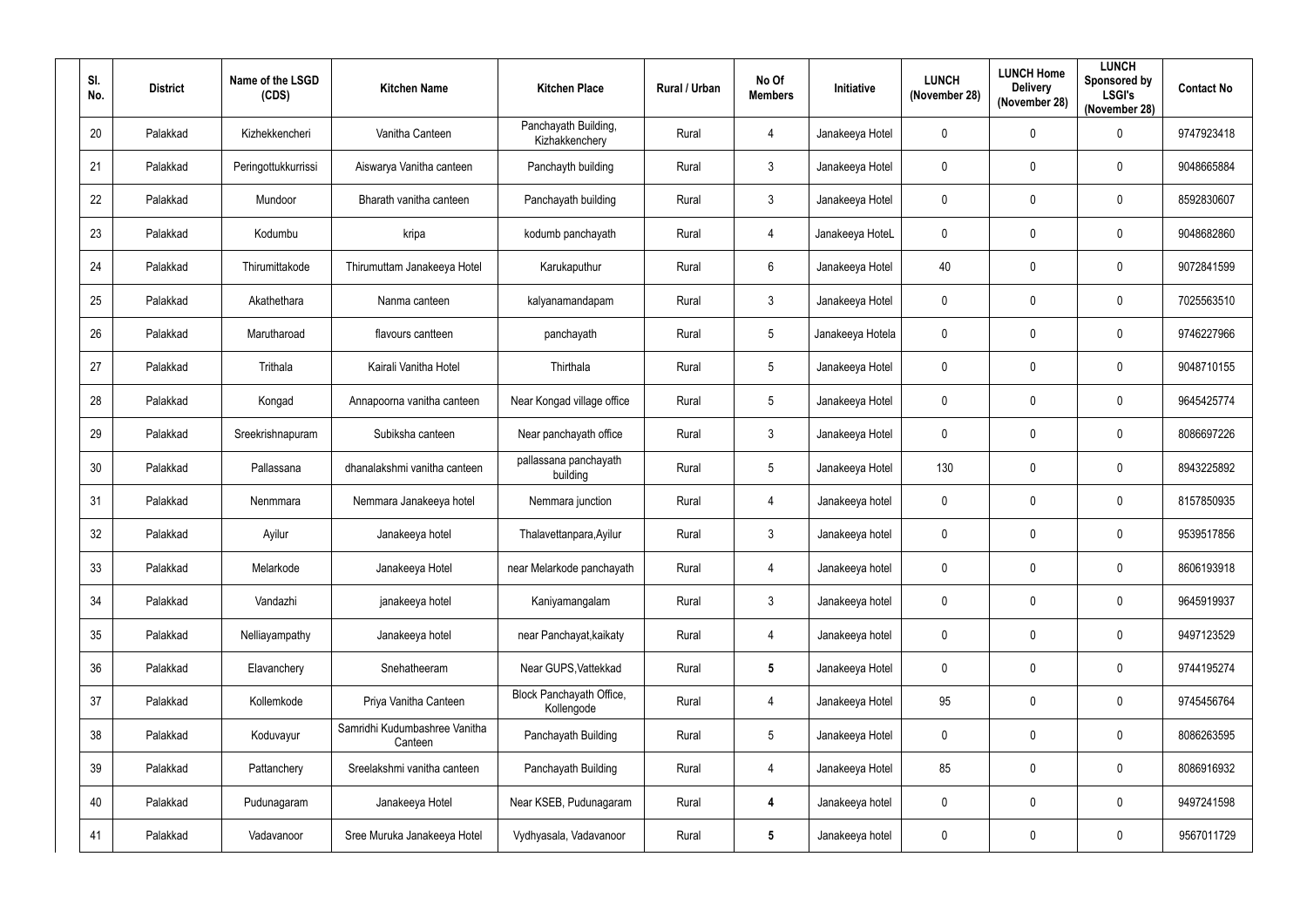|    | SI.<br>No. | <b>District</b> | Name of the LSGD<br>(CDS) | <b>Kitchen Name</b>                     | <b>Kitchen Place</b>                            | Rural / Urban | No Of<br><b>Members</b> | Initiative       | <b>LUNCH</b><br>(November 28) | <b>LUNCH Home</b><br><b>Delivery</b><br>(November 28) | <b>LUNCH</b><br>Sponsored by<br><b>LSGI's</b><br>(November 28) | <b>Contact No</b> |
|----|------------|-----------------|---------------------------|-----------------------------------------|-------------------------------------------------|---------------|-------------------------|------------------|-------------------------------|-------------------------------------------------------|----------------------------------------------------------------|-------------------|
|    | 42         | Palakkad        | Peruvemba                 | Samridi Janakeeya Hotel                 | Peruvemba Junction                              | Rural         | $\overline{4}$          | Jankeeya hotel   | $\mathbf 0$                   | $\mathbf 0$                                           | $\mathbf 0$                                                    | 918089611261      |
|    | 43         | Palakkad        | Muthalamada               | Janakeeya Hotel                         | Chulliyarmedu                                   | Rural         | $\overline{\mathbf{4}}$ | Jankeeya hotel   | $\mathbf 0$                   | $\mathbf{0}$                                          | $\pmb{0}$                                                      | 9633730067        |
|    | 44         | Palakkad        | Cherppalasseri            | Swad Janakiyahotel, CPY                 | Scheduled caste coperative<br>society hall, cpy | Urban         | $\sqrt{5}$              | Janakeeya Hotel  | $\pmb{0}$                     | $\mathbf{0}$                                          | $\mathbf 0$                                                    | 9447746082        |
|    | 45         | Palakkad        | Vellinezhi                | Aiswarya kudumbashree                   | Adakkaputhur                                    | Rural         | $\mathbf{3}$            | Janakeeya Hotel  | $\mathbf 0$                   | $\mathbf{0}$                                          | $\mathbf 0$                                                    | 9747730588        |
|    | 46         | Palakkad        | Keralasseri               | Bhagyasree janakeeya hotel              | Near village office                             | Rural         | $\mathbf{3}$            | Janakeeya Hotel  | $\mathbf 0$                   | $\mathbf{0}$                                          | $\pmb{0}$                                                      | 8606125128        |
|    | 47         | Palakkad        | Kottayi                   | Kudumbashree Vanitha canteen            | Near Kottayi Panchayath                         | Rural         | $\overline{4}$          | Jankeeya hotel   | $\mathbf 0$                   | $\mathbf{0}$                                          | $\mathbf 0$                                                    | 9605699847        |
|    | 48         | Palakkad        | anakkara                  | udayasurya vanitha canteen              | kumbidi                                         | rural         | $5\phantom{.0}$         | Janakeeya Hotel  | $\mathbf 0$                   | $\mathbf{0}$                                          | $\mathbf 0$                                                    | 9895947614        |
|    | 49         | Palakkad        | kappur                    | jeevanam hotel                          | kumaranellur                                    | rural         | $6\phantom{.}6$         | Janakeeya Hotel  | $\pmb{0}$                     | $\mathbf 0$                                           | $\pmb{0}$                                                      | 9605308385        |
| 96 | 50         | Palakkad        | Malampauzha               | Nandhanam canteen                       | near fantasy park                               | Rural         | $5\phantom{.0}$         | Janakeeya HotelT | $\mathbf 0$                   | $\mathbf{0}$                                          | $\mathbf 0$                                                    | 807587062         |
|    | 51         | Palakkad        | Puduppariyaram            | Anaswara Canteen                        | Panchayath                                      | Rural         | $\overline{4}$          | Janakeeya Hotel  | $\mathbf 0$                   | $\mathbf 0$                                           | $\mathbf 0$                                                    | 9526677781        |
|    | 52         | Palakkad        | kadambazhipuram           | Reshmi janakeeya hotel                  | 16 mail                                         | Rural         | $5\phantom{.0}$         | Janakeeya Hotel  | $\mathbf 0$                   | $\mathbf{0}$                                          | $\mathbf 0$                                                    | 9048375891        |
|    | 53         | Palakkad        | Kadambazhipuram           | Ardhram Janakeeya hotel                 | Pulapatta                                       | Rural         | $\mathbf{3}$            | Janakeeya Hotel  | $\mathbf 0$                   | $\mathbf 0$                                           | $\mathbf 0$                                                    | 9495775246        |
|    | 54         | Palakkad        | Kannambra                 | Sree kurumba canteen                    | kannambra                                       | Rural         | $\overline{4}$          | Janakeeya Hotel  | $\mathbf 0$                   | $\mathbf 0$                                           | $\mathbf 0$                                                    | 8157815819        |
|    | 55         | Palakkad        | karakkurissi              | Janakiya hotel                          | Near ammus auditorium,<br>Ayappankavu           | Rural         | $\mathbf{3}$            | Janakeeya Hotel  | $\pmb{0}$                     | $\mathbf 0$                                           | $\pmb{0}$                                                      | 6238788932        |
|    | 56         | Palakkad        | Thenkara                  | Subiksham janakeeya hotel               | Ayurveda hospital compound<br>Then kara         | Rural         | $5\phantom{.0}$         | Janakeeya Hotel  | $\pmb{0}$                     | $\mathbf 0$                                           | $\pmb{0}$                                                      | 9747557333        |
|    | 57         | Palakkad        | Alanallur                 | Keerthi vanitha canteen and<br>catering | Near panchayath Alanallur                       | Rural         | $5\phantom{.0}$         | Janakeeya hotel  | $\pmb{0}$                     | $\mathbf 0$                                           | $\pmb{0}$                                                      | 9495447569        |
|    | 58         | Palakkad        | Pudur                     | Asil canteen                            | Pudur panchayath                                | Rural         | $\overline{4}$          | Janakeeya hotel  | $\pmb{0}$                     | $\mathbf 0$                                           | $\pmb{0}$                                                      | 8086968050        |
|    | 59         | Palakkad        | Parali                    | Annasree Janakeeya hotel                | Near parali panchayath                          | Rural         | $\overline{4}$          | Janakeeya hotel  | $\pmb{0}$                     | $\mathbf 0$                                           | $\pmb{0}$                                                      | 8281829238        |
|    | 60         | Palakkad        | Mannur                    | Kudumbasree janakeeya hotel             | Mannur panchayath                               | Rural         | $5\phantom{.0}$         | Janakeeya hotel  | $\pmb{0}$                     | $\mathbf 0$                                           | $\mathbf 0$                                                    | 9495771095        |
|    | 61         | Palakkad        | Kuzhalmannam              | Janasree jankeeya hotel                 | Kuzhalmannam block<br>panchayth                 | Rural         | $\mathbf{3}$            | Jankeeya hotel   | $\pmb{0}$                     | $\mathbf 0$                                           | $\pmb{0}$                                                      | 9847364980        |
|    | 62         | Palakkad        | Kavassery                 | samridhi Janakeeya Hotel                | Alathur road, kavasheery                        | Rural         | $6\phantom{.}6$         | Janakeeya hotel  | $\pmb{0}$                     | $\mathbf 0$                                           | $\pmb{0}$                                                      | 9747570761        |
|    | 63         | palakkad        | chalissery                | Thanal janakeeya hotel                  | chalissery panchayath building                  | Rural         | $\mathbf{3}$            | Janakeeya hotel  | $\pmb{0}$                     | $\pmb{0}$                                             | $\pmb{0}$                                                      | 9562702284        |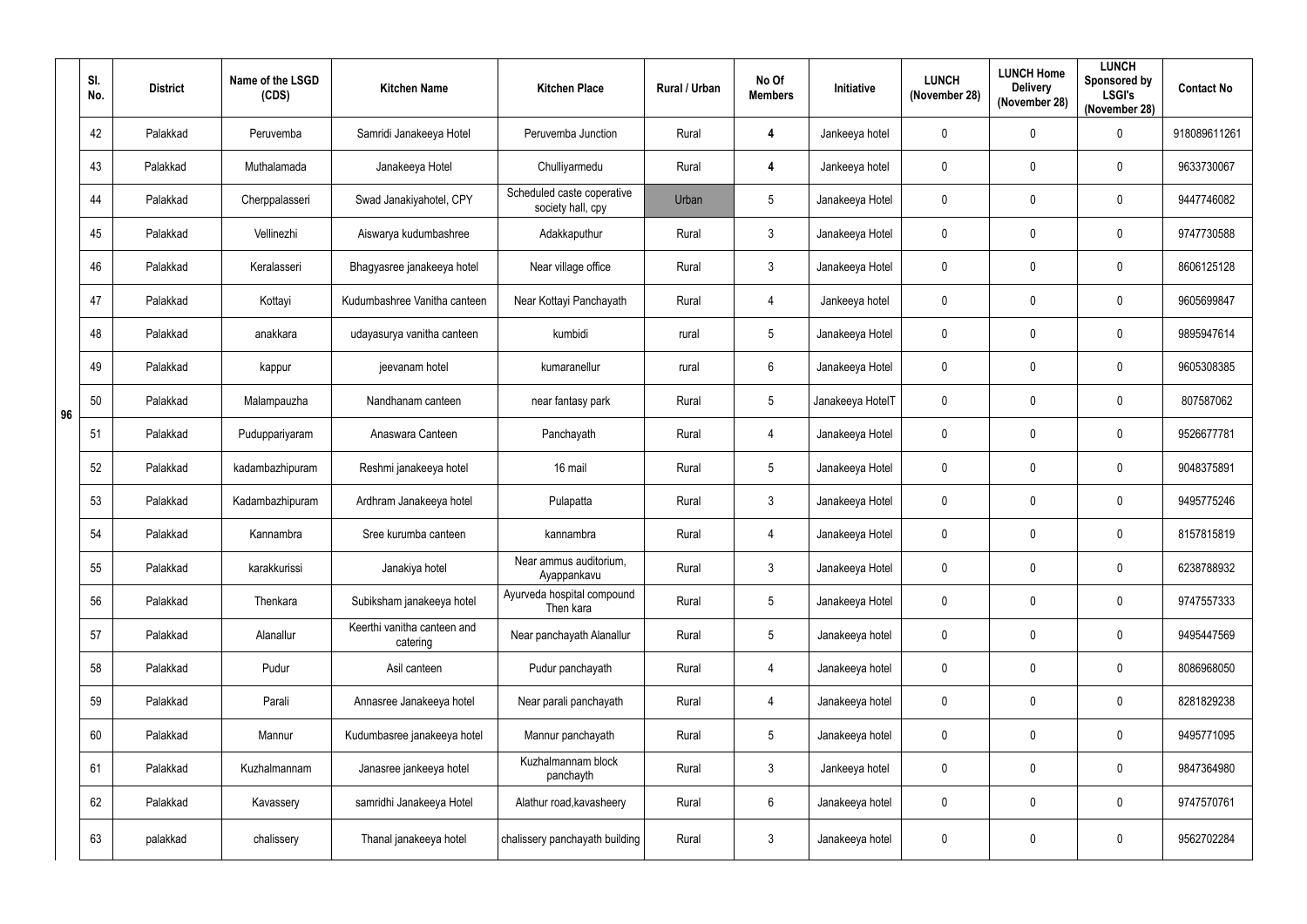| SI.<br>No. | <b>District</b> | Name of the LSGD<br>(CDS) | <b>Kitchen Name</b>                         | <b>Kitchen Place</b>                       | Rural / Urban | No Of<br><b>Members</b> | Initiative       | <b>LUNCH</b><br>(November 28) | <b>LUNCH Home</b><br><b>Delivery</b><br>(November 28) | <b>LUNCH</b><br>Sponsored by<br><b>LSGI's</b><br>(November 28) | <b>Contact No</b> |
|------------|-----------------|---------------------------|---------------------------------------------|--------------------------------------------|---------------|-------------------------|------------------|-------------------------------|-------------------------------------------------------|----------------------------------------------------------------|-------------------|
| 64         | palakkad        | Kottopadam                | Iva canteen and catering janakeeya<br>hotel | Block building, Near<br>aryambavu junction | Rural         | 4                       | Janakeeya hotel  | $\mathbf 0$                   | 0                                                     | $\mathbf 0$                                                    | 9074818126        |
| 65         | palakkad        | kumaramputhur             | Ruchi cafe janakeeya hotel                  | Panchayath kumaramputhur                   | Rural         | $\mathbf{3}$            | Janakeeya hotel  | 0                             | $\mathbf 0$                                           | $\mathbf 0$                                                    | 8589968705        |
| 66         | palakkad        | Malampuzha                | Amma janakeeya hotel                        | kadukkamkunnu, Malampuzha                  | Rural         | $\mathbf{3}$            | Janakeeya hotel. | $\mathbf 0$                   | $\mathbf 0$                                           | $\pmb{0}$                                                      | 9446521664        |
| 67         | palakkad        | Alathur                   | Rich Janakeeya hotel                        | Near bus stand, Alathur                    | Rural         | $\overline{\mathbf{4}}$ | Janakeeya hotel  | $\mathbf 0$                   | 0                                                     | $\mathbf 0$                                                    | 9947030779        |
| 68         | palakkad        | Karimpuzha                | Janakeeya hotel                             | Karimpuzha panchayath                      | Rural         | $\mathbf{3}$            | Janakeeya hotel  | 0                             | $\mathbf 0$                                           | $\mathbf 0$                                                    | 9961502739        |
| 69         | Palakkad        | Thenkurissi               | Eyeshee janakeeya hotel                     | Panchayth building,<br>Thenkurissi         | Rural         | $\overline{\mathbf{4}}$ | Jankeeya hotel   | 110                           | 0                                                     | $\mathbf 0$                                                    | 9995662723        |
| 70         | Palakkad        | Agali                     | Janakeeya Hotel                             | Block Panchayath building,<br>Agali        | Rural         | $5\phantom{.0}$         | Jankeeya hotel   | 0                             | 0                                                     | $\mathbf 0$                                                    | 9037878897        |
| 71         | Palakkad        | Sholayur                  | Powrnami janakeeya hotel                    | anakkatty bus stand                        | Rural         | 4                       | Jankeeya hotel   | 0                             | 0                                                     | 0                                                              | 9159556404        |
| 72         | Palakkad        | Puthushery                | Janakeeya hotel                             | Puthushery panchayath                      | Rural         | $5\phantom{.0}$         | Janakeeya hotel. | 0                             | $\mathbf 0$                                           | $\mathbf 0$                                                    | 9562772723        |
| 73         | Palakkad        | Karimba                   | Janakeeya hotel                             | Panchayath premise                         | Rural         | $\mathbf{3}$            | Janakeeya Hotel  | 0                             | 0                                                     | 0                                                              | 9562163979        |
| 74         | Palakkad        | Nagalasseri               | Janakeeya hotel                             | near koottanad bus stand                   | Rural         | $5\phantom{.0}$         | Janakeeya hotel  | $\mathbf 0$                   | 0                                                     | $\mathbf 0$                                                    | 8921928291        |
| 75         | Palakkad        | Mathur                    | Nila janakeeya Hotel                        | Near Panchayth, Mathur                     | Rural         | $\boldsymbol{4}$        | Jankeeya hotel   | 0                             | 0                                                     | $\mathbf 0$                                                    | 9562356483        |
| 76         | Palakkad        | Chalavara                 | Janakeeya hotel                             | Chalavara panchayath                       | Rural         | $5\phantom{.0}$         | Janakeeya hotel  | $\mathbf 0$                   | 0                                                     | $\mathbf 0$                                                    | 9544659942        |
| 77         | Palakkad        | Ananganadi                | vanitha cateen                              | near Ananganadi panchayath                 | Rural         | $\mathbf{3}$            | Janakeeya Hotel  | 0                             | $\mathbf 0$                                           | $\pmb{0}$                                                      | 8921410495        |
| 78         | Palakkad        | Lakkidiperur              | Janakeeya hotel                             | Lekkidi perur panchayath                   | Rural         | $5\phantom{.0}$         | Jankeeya hotel   | $\pmb{0}$                     | $\mathbf 0$                                           | $\pmb{0}$                                                      | 6238921903        |
| 79         | Palakkad        | Nellaya                   | Janakeeya hotel                             | Nellaya panchayath                         | Rural         | $\boldsymbol{4}$        | Janakeeya hotel  | 0                             | $\mathbf 0$                                           | $\pmb{0}$                                                      | 9562432883        |
| 80         | Palakkad        | Shornur                   | Oottupura Janakeeya hotel                   | near bus stand, Shoranur                   | Urban         | $5\phantom{.0}$         | Janakeeya hotel  | $\mathbf 0$                   | $\mathbf 0$                                           | 0                                                              | 9747102377        |
| 81         | Palakkad        | Shornur                   | Snehadeepam Janakeeya hotel                 | Shoranur municipality                      | Urban         | $\boldsymbol{4}$        | Janakeeya hotel  | $\mathbf 0$                   | $\mathbf 0$                                           | 0                                                              | 6238755729        |
| 82         | Palakkad        | Thrikkadiri               | Janakeeya hotel                             | Samskarika nilayam                         | Rural         | $\boldsymbol{4}$        | Janakeeya hotel  | 0                             | 0                                                     | 0                                                              | 9544806032        |
| 83         | palakkad        | Vaniyamkulam              | Janakeeya hotel                             | near PK DAS hospital                       | Rural         | $\mathbf{3}$            | Janakeeya hotel  | 180                           | $\mathbf 0$                                           | $\mathfrak{Z}$                                                 | 9947408415        |
| 84         | Palakkad        | Ambalappara               | Janakiya hotel                              | ambalappara<br>kalyanamandapam             | Rural         | $\overline{5}$          | Janakeeya Hotel  | 0                             | $\boldsymbol{0}$                                      | 0                                                              | 8129562289        |
| 85         | Palakkad        | Vallappuzha               | Janakeeya hotel                             | Hayath Complex, Vallappuzha                | Rural         | $\sqrt{5}$              | Janakeeya Hotel  | 0                             | 0                                                     | 0                                                              | 8086406897        |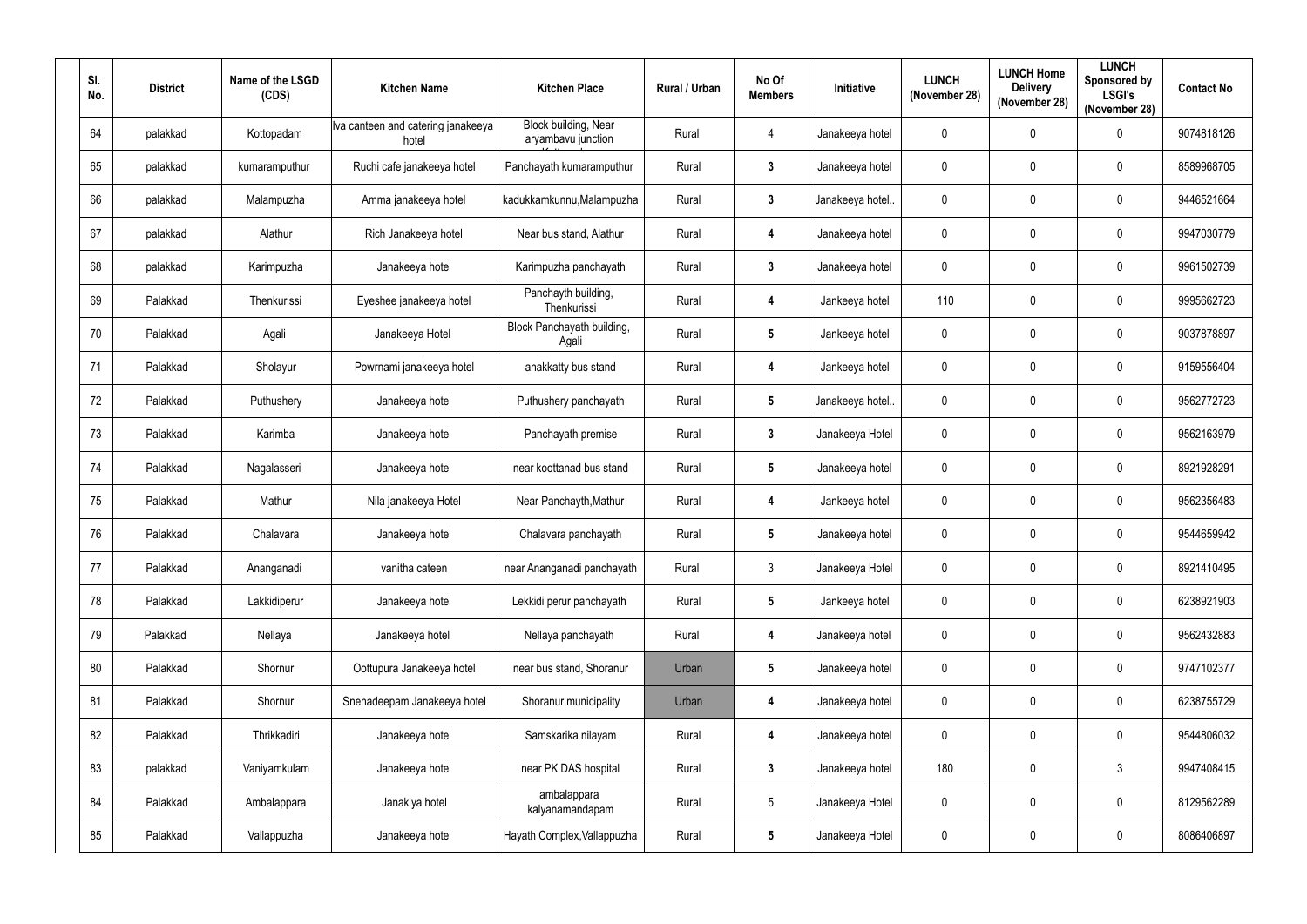|    | SI.<br>No.     | <b>District</b> | Name of the LSGD<br>(CDS) | <b>Kitchen Name</b>             | <b>Kitchen Place</b>                       | Rural / Urban | No Of<br><b>Members</b> | Initiative      | <b>LUNCH</b><br>(November 28) | <b>LUNCH Home</b><br><b>Delivery</b><br>(November 28) | <b>LUNCH</b><br>Sponsored by<br><b>LSGI's</b><br>(November 28) | <b>Contact No</b> |
|----|----------------|-----------------|---------------------------|---------------------------------|--------------------------------------------|---------------|-------------------------|-----------------|-------------------------------|-------------------------------------------------------|----------------------------------------------------------------|-------------------|
|    | 86             | Palakkad        | Shoranur                  | Ela janakeeya hotel             | Vpc market, kulappully                     | Urban         | $\mathbf{3}$            | Janakeeya hotel | $\mathbf 0$                   | $\mathbf 0$                                           | $\mathbf 0$                                                    | 8129769113        |
|    | 87             | Palakkad        | Mankara                   | Subiksha Janakeeya hotel        | Near Mankara Panchayath                    | Rural         | $5\phantom{.0}$         | Janakeeya hotel | $\mathbf{0}$                  | $\mathbf 0$                                           | $\mathbf 0$                                                    | 8549045637        |
|    | 88             | Palakkad        | Kanjirapuzha              | Surya Janakeeya hotel           | Kanjirapuzha, panchayath                   | Rural         | $5\phantom{.0}$         | Janakeeya hotel | $\mathbf 0$                   | $\mathbf 0$                                           | $\mathbf 0$                                                    | 9048698194        |
|    | 89             | Palakkad        | Thachanattukara           | Haritham janakeeya hotel        | 53 mile, Thachanattukara                   | Rural         | $\mathbf{3}$            | Janakeeya hotel | $\mathbf{0}$                  | $\mathbf 0$                                           | 0                                                              | 9605097810        |
|    | 90             | Palakkad        | Puthukode                 | Puthuma jankeeya hotel          | Thachanadi junction                        | Rural         | 6                       | Janakeeya hotel | $\mathbf 0$                   | $\Omega$                                              | 0                                                              | 9744459080        |
|    | 91             | Palakkad        | Tarur                     | Jankeeya Hotel                  | Infront of vilage office, Tarurk           | Rural         | 4                       | Janakeeya hotel | $\mathbf{0}$                  | $\mathbf 0$                                           | $\mathbf 0$                                                    | 8606780959        |
|    | 92             | Palakkad        | Pirayiri                  | Janakeeya hotel                 | Near Panchayath office                     | Rural         | $5\phantom{.0}$         | Janakeeya hotel | $\mathbf 0$                   | $\mathbf 0$                                           | 0                                                              | 9037495586        |
|    | 93             | Palakkad        | Palakkad ulb              | Ruchi                           | Near Balaji hospital, Fort<br>Maidan       | Urban         | 4                       | Janakeeya hotel | $\mathbf{0}$                  | $\mathbf{0}$                                          | $\mathbf 0$                                                    | 7994185687        |
|    | 94             | Palakkad        | Pookkottukavu             | Punya                           | Pookkottukavu Centre                       | Rural         | 4                       | Janakeeya Hotel | 97                            | 0                                                     | 0                                                              | 9745511432        |
|    | 95             | Palakkad        | Kuthanoor                 | Suryodayam jankeeya hotel       | Kalapara, kuthanoor                        | Rural         | 5 <sup>5</sup>          | Jankeeya hotel  | $\mathbf{0}$                  | 0                                                     | $\mathbf 0$                                                    | 9995159738        |
|    | 96             | Palakkad        | Thiruvegappura            | Janakeeya Hotel                 | Kaippuram                                  | Rural         | $5\phantom{.0}$         | Jankeeya hotel  | 127                           | $\boldsymbol{0}$                                      | $\mathbf 0$                                                    | 8921882903        |
|    | 97             | Palakkad        | Thachampara               | Vanitha canteen Janakeeya Hotel | Thachampara town                           | Rural         | 4                       | Jankeeya hotel  | $\mathbf 0$                   | $\mathbf 0$                                           | $\mathbf 0$                                                    | 9497826216        |
|    | 98             | Palakkad        | Kannadi                   | Sweet jankeeya hotel            | Yakkara junction                           | Rural         | $\mathbf{3}$            | Jankeeya hotel  | $\mathbf 0$                   | $\mathbf 0$                                           | $\pmb{0}$                                                      | 9846918028        |
|    | 99             | Palakkad        | Pattithara                | Bavana janakeeya hotel          | kottappadam                                | Rural         | $5\phantom{.0}$         | Janakeeya hotel | $\mathbf 0$                   | $\mathbf 0$                                           | $\pmb{0}$                                                      | 9074163402        |
|    | 100            | Palakkad        | Mannarkkad                | Janakeeya Hotel                 | muncipal building, busstand,<br>mannarkkad | Urban         | 4                       | Janakeeya hotel | $\mathbf 0$                   | $\mathbf 0$                                           | $\pmb{0}$                                                      |                   |
|    | 101            | Palakkad        | Pirayiri                  | Kudumbashree janakeeya hotel    | Kallekkad Block Panchayath                 | Rural         | $5\overline{)}$         | janakeeya hotel | $\mathbf 0$                   | $\mathbf 0$                                           | $\pmb{0}$                                                      | 8137940343        |
|    | 102            | Palakkad        | Marutharoad               | Sreelakshmi janakeeya hotel     | Pirivusala                                 | Rural         | 4                       | janakeeya hotel | $\mathbf 0$                   | $\mathbf 0$                                           | $\pmb{0}$                                                      | 9048636162        |
| 99 |                |                 |                           |                                 |                                            |               | 434                     |                 | 1121                          | $\overline{0}$                                        | 3                                                              |                   |
|    | $\mathbf 1$    | Pathanamthitta  | Anicadu                   | Janatha janakeeya hotel         | Nooromave                                  | Rural         | $\mathbf{3}$            | Janakeeya Hotel | $\mathbf 0$                   | $\pmb{0}$                                             | $\pmb{0}$                                                      | 6282875679        |
|    | $\overline{2}$ | Pathanamthitta  | Kaviyoor                  | Janakeeya Hotel                 | Manakkachira                               | Rural         | $\overline{4}$          | Janakeeya Hotel | $\mathbf 0$                   | 325                                                   | $\pmb{0}$                                                      | 9747886172        |
|    | $\mathfrak{Z}$ | Pathanamthitta  | Kottanadu                 | Janakeeya Hotel                 | Kottanadu                                  | Rural         | $\overline{4}$          | Janakeeya Hotel | $\pmb{0}$                     | 37                                                    | $\pmb{0}$                                                      | 6282382608        |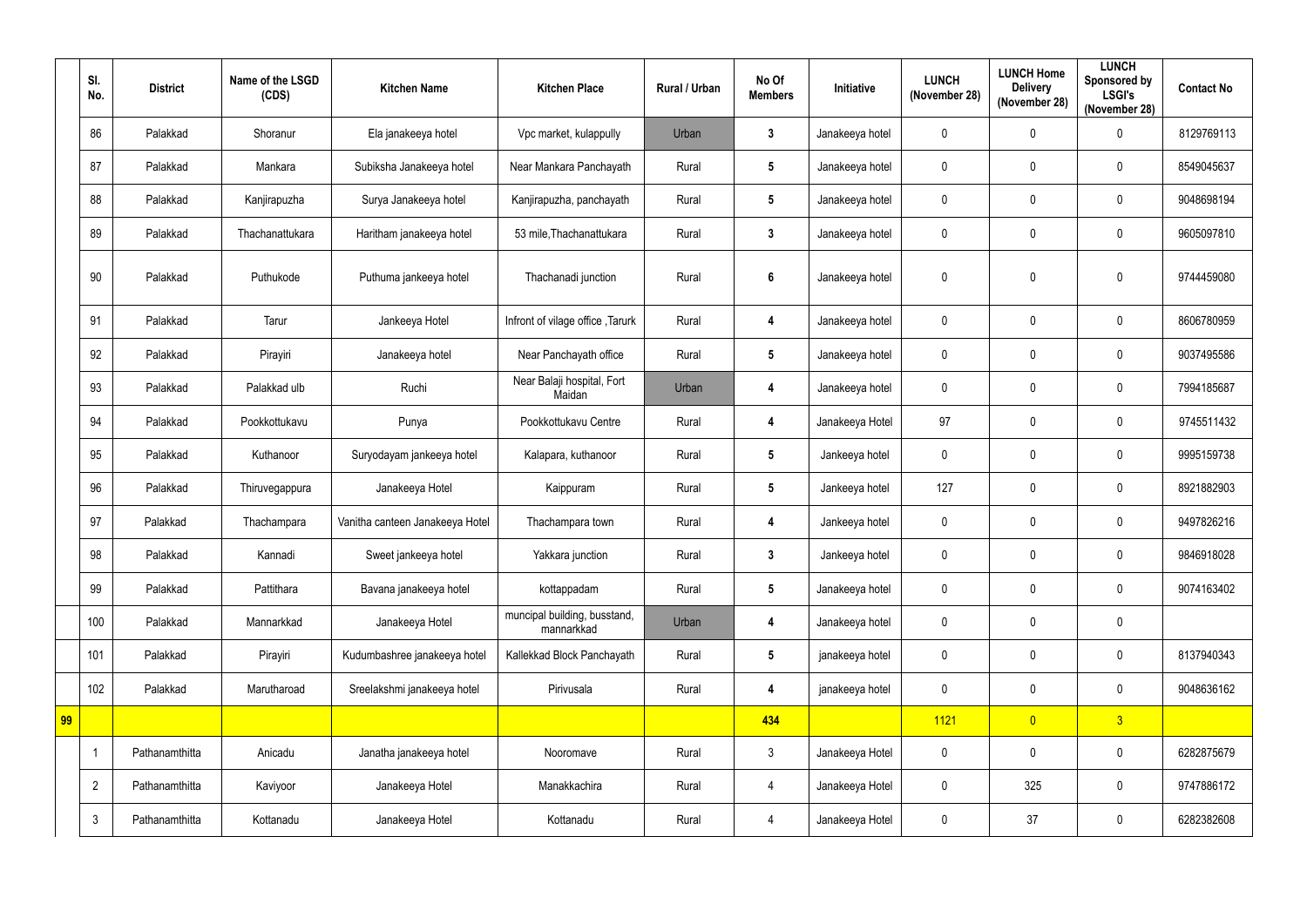| SI.<br>No.      |    | <b>District</b> | Name of the LSGD<br>(CDS) | <b>Kitchen Name</b>             | <b>Kitchen Place</b>        | Rural / Urban | No Of<br><b>Members</b> | Initiative      | <b>LUNCH</b><br>(November 28) | <b>LUNCH Home</b><br><b>Delivery</b><br>(November 28) | <b>LUNCH</b><br>Sponsored by<br><b>LSGI's</b><br>(November 28) | <b>Contact No</b> |
|-----------------|----|-----------------|---------------------------|---------------------------------|-----------------------------|---------------|-------------------------|-----------------|-------------------------------|-------------------------------------------------------|----------------------------------------------------------------|-------------------|
| $\overline{4}$  |    | Pathanamthitta  | Kalloopara                | Janakeeya Hotel                 | Kalloopara                  | Rural         | $\sqrt{5}$              | Janakeeya Hotel | $\mathbf 0$                   | 49                                                    | $\mathbf 0$                                                    | 9947471024        |
| $5\phantom{.0}$ |    | Pathanamthitta  | Kunnamthanam              | Thripthi Hotel                  | Kunnamthanam                | Rural         | $\mathfrak{Z}$          | Janakeeya Hotel | $\mathbf 0$                   | $\mathbf 0$                                           | $\pmb{0}$                                                      | 6235908328        |
| $6\phantom{.}6$ |    | pathanamthitta  | mallappally               | janakeeya hotel                 | mallappally                 | Rural         | $\mathfrak{Z}$          | janakeeya hotel | $\mathbf 0$                   | 0                                                     | $\boldsymbol{0}$                                               | 9744194830        |
| $\overline{7}$  |    | Pathanamthitta  | kottangal                 | janakeeya hotel                 | kottangal                   | Rural         | $\mathfrak{Z}$          | Janakeeya Hotel | $\mathbf 0$                   | $\mathbf 0$                                           | $\mathbf 0$                                                    | 9526690541        |
| 8               |    | Pathanamthitta  | Nedumpuram                | Nedumpram Janakeeya Hotel       | Podiyadi                    | Rural         | $\sqrt{5}$              | Janakeeya Hotel | $\mathbf 0$                   | $\mathbf 0$                                           | $\pmb{0}$                                                      | 919188291409      |
| 9               |    | Pathanamthitta  | Niranam                   | Sakhi cafe                      | Niranam                     | Rural         | $\mathfrak{Z}$          | Janakeeya Hotel | $\mathbf 0$                   | $\mathbf 0$                                           | $\mathbf 0$                                                    | 919526423710      |
| 10              |    | Pathanamthitta  | Peringara                 | Haritha samrudhi Catering       | <b>PMVHS Pringara</b>       | Rural         | 4                       | Janakeeya Hotel | $\mathbf 0$                   | $\mathbf 0$                                           | $\mathbf 0$                                                    | 919961219550      |
| 11              |    | Pathanamthitta  | Peringara                 | Pulari janakeeya Hotel          | swamipalam                  | Rural         | 4                       | Janakeeya hotel | $\pmb{0}$                     | $\mathbf 0$                                           | $\pmb{0}$                                                      | 919656132036      |
| 12              |    | Pathanamthitta  | Kuttor                    | Nanma Catering                  | <b>GHS Kuttoor</b>          | Rural         | $\mathfrak{Z}$          | Janakeeya Hotel | $\mathbf 0$                   | $\mathbf 0$                                           | $\mathbf 0$                                                    | 919526323212      |
| 13              |    | Pathanamthitta  | Kadapra                   | Niradeepam janakeeya hotel      | Kadapra                     | Rural         | $\overline{4}$          | Janakeeya Hotel | $\mathbf 0$                   | $\mathbf 0$                                           | $\mathbf 0$                                                    | 9656512066        |
| 14              |    | Pathanamthitta  | Eraviperoor               | Avi cafe                        | Avi cafe                    | Rural         | $\mathfrak{Z}$          | Janakeeya Hotel | $\mathbf 0$                   | 0                                                     | $\mathbf 0$                                                    | 6238013293        |
| 15              |    | Pathanamthitta  | Koipuram                  | Ammas kudumbashree cafe         | Muttamon                    | Rural         | $\sqrt{5}$              | Janakeeya Hotel | $\mathbf 0$                   | 0                                                     | $\mathbf 0$                                                    | 9961485931        |
|                 | 16 | Pathanamthitta  | Thottappuzhassery         | Thottapuzhassery Jankeeya Hotel | Thottapuzhassery            | Rural         | 4                       | Janakeeya Hotel | $\mathbf 0$                   | 0                                                     | $\mathbf 0$                                                    | 9656403054        |
| 17              |    | Pathanamthitta  | Puramattom                | Top N Taste                     | Puramattom                  | Rural         | $\mathfrak{Z}$          | Janakeeya Hotel | $\mathbf 0$                   | $\mathbf 0$                                           | $\mathbf 0$                                                    | 9526728230        |
| 18              |    | Pathanamthitta  | Ayroor                    | Janakeeya Hotel                 | Ayroor                      | Rural         | $\,6\,$                 | Janakeeya Hotel | $\pmb{0}$                     | 33                                                    | $\pmb{0}$                                                      | 8086653951        |
| 19              |    | Pathanamthitta  | Ezhumattor                | Swad Hotel                      | Thadiyoor                   | Rural         | $\mathfrak{Z}$          | Janakeeya Hotel | $\pmb{0}$                     | 0                                                     | $\pmb{0}$                                                      | 9526857335        |
| 20              |    | Pathanamthitta  | Kozhencherry              | Ruchi Janakeeya hotel           | Community hall, kozhenchery | Rural         | $\overline{4}$          | Janakeeya Hotel | $\mathbf 0$                   | 68                                                    | $\pmb{0}$                                                      | 9947387912        |
| 21              |    | Pathanamthitta  | Mallappuzhassery          | Snehadeepam                     | Paramootil                  | Rural         | $6\phantom{.}$          | Janakeeya Hotel | $\pmb{0}$                     | 0                                                     | $\pmb{0}$                                                      | 9847170052        |
| 22              |    | Pathanamthitta  | Chennerkara               | Thanal Kudumbasree Cafe         | Nallanikunnu                | Rural         | $5\phantom{.0}$         | Janakeeya Hotel | $\pmb{0}$                     | 0                                                     | $\pmb{0}$                                                      | 9747469562        |
| 23              |    | Pathanamthitta  | Cherukole                 | Janakeeya Hotel                 | Cherukole                   | Rural         | $\mathfrak{Z}$          | Janakeeya Hotel | $\pmb{0}$                     | 45                                                    | $\pmb{0}$                                                      | 7907811728        |
| 24              |    | Pathanamthitta  | Elanthoor                 | Janakeeya Hotel                 | Vary                        | Rural         | $\overline{4}$          | Janakeeya Hotel | $\pmb{0}$                     | 0                                                     | $\pmb{0}$                                                      | 9946047385        |
| 25              |    | Pathanamthitta  | naranganam                | janakeeya hotel                 | kadammanitta                | Rural         | $\mathbf{3}$            | janakeeya hotel | $\pmb{0}$                     | 0                                                     | $\pmb{0}$                                                      | 9744478962        |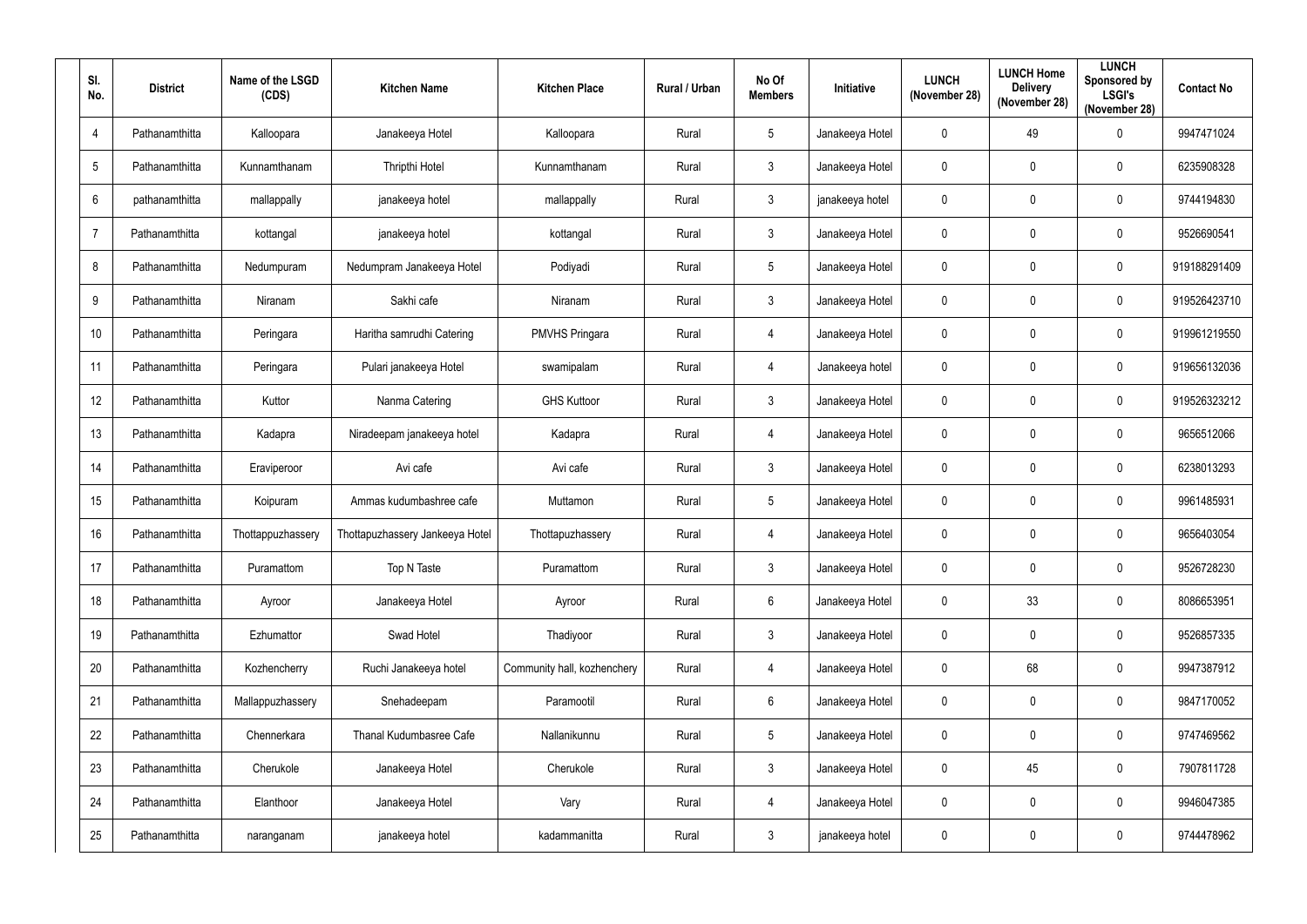|    | SI.<br>No. | <b>District</b> | Name of the LSGD<br>(CDS) | <b>Kitchen Name</b>        | <b>Kitchen Place</b>   | Rural / Urban | No Of<br><b>Members</b> | <b>Initiative</b> | <b>LUNCH</b><br>(November 28) | <b>LUNCH Home</b><br><b>Delivery</b><br>(November 28) | <b>LUNCH</b><br>Sponsored by<br><b>LSGI's</b><br>(November 28) | <b>Contact No</b> |
|----|------------|-----------------|---------------------------|----------------------------|------------------------|---------------|-------------------------|-------------------|-------------------------------|-------------------------------------------------------|----------------------------------------------------------------|-------------------|
|    | 26         | Pathanamthitta  | Omalloor                  | Janakeeya Hotel            | Omalloor               | Rural         |                         | Janakeeya Hotel   | $\mathbf 0$                   | $\mathbf 0$                                           | $\boldsymbol{0}$                                               |                   |
|    | 27         | Pathanamthitta  | Chittar                   | Chittar janakiya hotel     | Koothattukulam         | Rural         | $\mathbf{3}$            | Janakeeya Hotel   | $\mathbf 0$                   | $\mathbf 0$                                           | $\mathbf 0$                                                    | 9072374618        |
|    | 28         | Pathanamthitta  | Naranammoozhi             | Thanima                    | Arakkamon              | Rural         | $\mathfrak{Z}$          | Janakeeya Hotel   | $\pmb{0}$                     | $\mathbf 0$                                           | $\pmb{0}$                                                      | 9605021278        |
|    | 29         | Pathanamthitta  | Perunadu                  | Perunadu Janakeeya Hotel   | Perunadu               | Rural         | $5\phantom{.0}$         | Janakeeya Hotel   | $\mathbf 0$                   | $\mathbf{0}$                                          | $\mathbf 0$                                                    |                   |
| 58 | 30         | Pathanamthitta  | Ranni-Angadi              | Angadi Janakeeya Hotel     | Thoodathil church hall | Rural         | $5\phantom{.0}$         | Janakeeya Hotel   | $\pmb{0}$                     | $\mathbf{0}$                                          | $\mathbf 0$                                                    | 9961190622        |
|    | 31         | Pathanamthitta  | Ranni-Pazhavangadi        | Navami Hotel               | Makkappuzha            | Rural         | $\overline{4}$          | Janakeeya Hotel   | $\mathbf 0$                   | $\mathbf 0$                                           | $\mathbf 0$                                                    | 9562135824        |
|    | 32         | Pathanamthitta  | Seethathodu               | Thanima catering unit      | Seethathodu            | Rural         | $5\phantom{.0}$         | Janakeeya Hotel   | $\mathbf 0$                   | $\mathbf 0$                                           | $\mathbf 0$                                                    | 9747622310        |
|    | 33         | Pathanamthitta  | Ranni                     | Janakeeya Hotel            | Ranni                  | Rural         | $\overline{4}$          | Janakeeya Hotel   | $\mathbf 0$                   | $\mathbf 0$                                           | $\boldsymbol{0}$                                               | 99462338752       |
|    | 34         | Pathanamthitta  | Vechhoochira              | Annapoorneswary hotel      | Venkurinji             | Rural         | $\overline{4}$          | Janakeeya Hotel   | $\pmb{0}$                     | $\mathbf 0$                                           | $\mathbf 0$                                                    | 8547264134        |
|    | 35         | Pathanamthitta  | Vadasserikara             | Thannal Janakeeya Hotel    | Vadasserikara          | Rural         | $5\phantom{.0}$         | Janakeeya Hotel   | $\mathbf 0$                   | $\mathbf 0$                                           | $\boldsymbol{0}$                                               | 8590107684        |
|    | 36         | Pathanamthitta  | Vallickodu                | Janakeeya Hotel            | Vallicodu              | Rural         | $5\phantom{.0}$         | Janakeeya Hotel   | $\mathbf 0$                   | $\mathbf 0$                                           | $\mathbf 0$                                                    | 8547121591        |
|    | 37         | Pathanamthitta  | Pramadom                  | Aishwarya Janakeeya Hotel  | Pramadom               | Rural         | $\mathbf{3}$            | Janakeeya Hotel   | $\mathbf 0$                   | $\mathbf 0$                                           | $\boldsymbol{0}$                                               | 9495312020        |
|    | 38         | Pathanamthitta  | Aruvappulam               | Janakeeya Hotel            | Kallely                | Rural         | $\mathbf{3}$            | Janakeeya Hotel   | $\mathbf 0$                   | $\mathbf 0$                                           | $\mathbf 0$                                                    | 9656700499        |
|    | 39         | Pathanamthitta  | mylapra                   | Manna janakeeya hotel      | mylapra                | Rural         | $\mathfrak{Z}$          | janakeeya hotel   | $\pmb{0}$                     | $\mathbf 0$                                           | $\mathbf 0$                                                    | 9961750470        |
|    | 40         | Pathanamthitta  | Thannithodu               | Flowers janakeeya hotel    | Thannithodu            | Rural         | $\mathbf{3}$            | Janakeeya hotel   | $\pmb{0}$                     | $\mathbf 0$                                           | $\pmb{0}$                                                      | 9061295035        |
|    | 40         | Pathanamthitta  | Malayappuzha              | Janakeeya Hotel            | Malayappuzha           | Rural         | $\mathfrak{Z}$          | Janakeeya Hotel   | $\pmb{0}$                     | 182                                                   | $\mathbf 0$                                                    |                   |
|    | 41         | Pathanamthitta  | Konni                     | Janakeeya Hotel            | Konni                  | Rural         | $\mathbf{3}$            | Janakeeya Hotel   | $\pmb{0}$                     | $\mathbf 0$                                           | $\pmb{0}$                                                      |                   |
|    | 43         | Pathanamthitta  | Kalanjoor                 | Kalanjoor janakeeya Hotel  | Kalanjoor              | Rural         | $\overline{4}$          | Janakeeya Hotel   | $\pmb{0}$                     | $\mathbf 0$                                           | $\pmb{0}$                                                      | 6238045066        |
|    | 44         | Pathanamthitta  | Ezhamkulam                | Swad Catering Unit         | Enathu                 | Rural         | $5\phantom{.0}$         | Janakeeya Hotel   | $\pmb{0}$                     | $\mathbf 0$                                           | $\mathbf 0$                                                    | 9747243317        |
|    | 45         | Pathanamthitta  | Kodumon                   | Ruchiyidam Janakeeya Hotel | Kodumon                | Rural         | $\overline{7}$          | Janakeeya Hotel   | $\pmb{0}$                     | $\mathbf 0$                                           | $\pmb{0}$                                                      | 75611017112       |
|    | 46         | Pathanamthitta  | Erathu                    | Janakeeya Hotel            | Erathu                 | Rural         | 4                       | Janakeeya Hotel   | $\pmb{0}$                     | $\mathbf 0$                                           | $\mathbf 0$                                                    | 9645102262        |
|    | 47         | Pathanamthitta  | Enadimangalam             | Janakeeya Hotel            | Elamannoor             | Rural         | 4                       | Janakeeya Hotel   | $\pmb{0}$                     | $\mathbf 0$                                           | $\pmb{0}$                                                      |                   |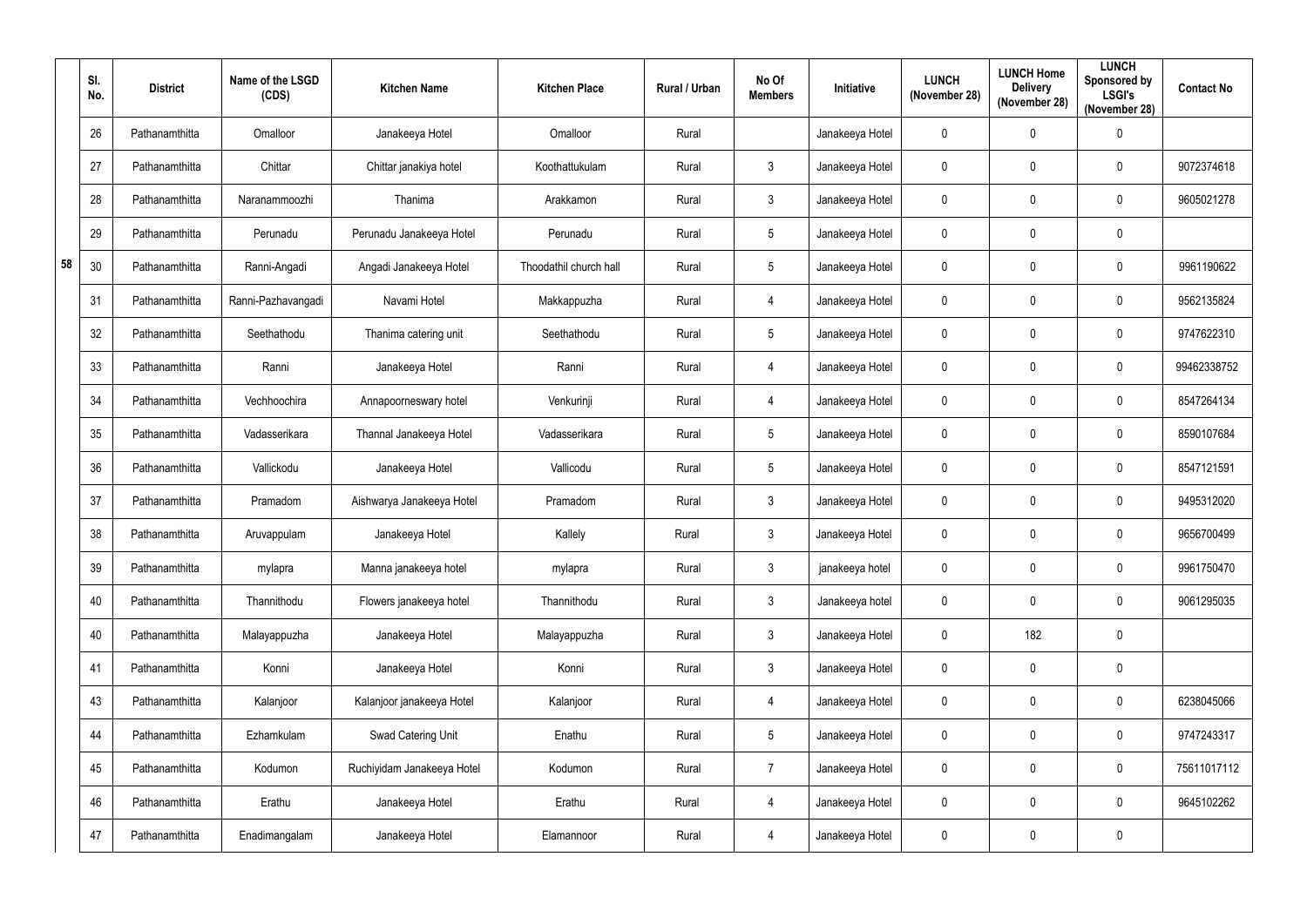|    | SI.<br>No.     | <b>District</b>    | Name of the LSGD<br>(CDS) | <b>Kitchen Name</b>           | <b>Kitchen Place</b>                 | Rural / Urban | No Of<br><b>Members</b> | Initiative      | <b>LUNCH</b><br>(November 28) | <b>LUNCH Home</b><br><b>Delivery</b><br>(November 28) | <b>LUNCH</b><br>Sponsored by<br><b>LSGI's</b><br>(November 28) | <b>Contact No</b> |
|----|----------------|--------------------|---------------------------|-------------------------------|--------------------------------------|---------------|-------------------------|-----------------|-------------------------------|-------------------------------------------------------|----------------------------------------------------------------|-------------------|
|    | 48             | Pathanamthitta     | Kadampanadu               | Janakeeya Hotel               | Mannady                              | Rural         | $\mathbf{3}$            | Janakeeya Hotel | $\mathbf 0$                   | $\mathbf 0$                                           | $\pmb{0}$                                                      |                   |
|    | 49             | Pathanamthitta     | Pallickal                 |                               |                                      | Rural         |                         | Janakeeya Hotel | $\pmb{0}$                     | $\mathbf 0$                                           | $\mathbf 0$                                                    |                   |
|    | 50             | Pathanamthitta     | Thumpamon                 | Ruchi Cafe                    | Mampilali                            | Rural         | $5\phantom{.0}$         | Janakeeya Hotel | $\pmb{0}$                     | $\mathbf 0$                                           | $\pmb{0}$                                                      | 9188300026        |
|    | 51             | Pathanamthitta     | Kulanada                  | Bhagyalekshmi cafe unit       | Kaipuzha                             | Rural         | $\mathbf{3}$            | Janakeeya Hotel | $\mathbf 0$                   | $\mathbf 0$                                           | $\mathbf 0$                                                    |                   |
|    | 52             | Pathanamthitta     | Pandalam Thekkekara       | Pandalam Thekkekara           | Thatta                               | Rural         | $\mathbf{3}$            | Janakeeya Hotel | $\pmb{0}$                     | $\mathbf 0$                                           | $\mathbf 0$                                                    | 9526224922        |
|    | 53             | Pathanamthitta     | Aranmula                  | Janakeeya Hotel               | Aranmula                             | Rural         | $5\overline{)}$         | Janakeeya Hotel | $\mathbf 0$                   | $\mathbf 0$                                           | $\mathbf 0$                                                    | 9656296503        |
|    | 54             | Pathanamthitta     | Mezhuveli                 | Thripthi Janakeeya Hotel      | Mezhuveli                            | Rural         | $\mathbf{3}$            | Janakeeya Hotel | $\pmb{0}$                     | $\mathbf 0$                                           | $\pmb{0}$                                                      | 9495265971        |
|    | 55             | Pathanamthitta     | Adoor                     | Amma Catering Unit            | Adoor                                | Urban         | $5\phantom{.0}$         | Janakeeya Hotel | $\mathbf 0$                   | $\mathbf 0$                                           | $\mathbf 0$                                                    | 8606887490        |
|    | 56             | Pathanamthitta     | Pandalam                  | Ruchi catering                | Sivarenjini Auditorium               | Urban         | $5\overline{)}$         | Janakeeya Hotel | $\pmb{0}$                     | $\mathbf 0$                                           | $\mathbf 0$                                                    | 9846212739        |
|    | 57             | Pathanamthitta     | <b>Thiruvalla East</b>    | janakeeya hotel               | near private bus stand<br>thiruvalla | Urban         | $5\overline{)}$         | Janakeeya Hotel | $\mathbf 0$                   | $\mathbf 0$                                           | $\mathbf 0$                                                    | 919847729416      |
|    | 58             | Pathanamthitta     | Thiruvalla West           | janakeeya hotel               | kizhakkan muthoor                    | Urban         | $5\overline{)}$         | Janakeeya Hotel | $\mathbf 0$                   | 110                                                   | $\boldsymbol{0}$                                               | 919656132036      |
|    | 59             | Pathanamthitta     | Pathanamthitta            | Janakeeya Hotel               | Near Municipality Office             | Urban         | $5\phantom{.0}$         | Janakeeya Hotel | $\pmb{0}$                     | $\mathbf 0$                                           | $\mathbf 0$                                                    |                   |
| 58 |                |                    |                           |                               |                                      |               | 229                     |                 | $\mathbf{0}$                  | 849                                                   | $\bullet$                                                      |                   |
|    |                | Thiruvananthapuram | Parassala                 | Bhagyalekshmi janakeeya hotel | Mundaplavila                         | Rural         | $\sqrt{5}$              | Janakeeya Hotel | 164                           | $\mathbf 0$                                           | $\pmb{0}$                                                      | 9895463718        |
|    | $\overline{2}$ | Thiruvananthapuram | Karode                    | Karode janakeeya hotel        | Paavaara,<br>pazhaya uchakkada       | Rural         | $5\phantom{.0}$         | Janakeeya Hotel | 138                           | $\mathbf 0$                                           | $\pmb{0}$                                                      | 9605122139        |
|    | $\mathbf{3}$   | Thiruvananthapuram | Thirupuram                | Thirupuram janakeeya hotel    | Pazhayakada                          | Rural         | $5\phantom{.0}$         | Janakeeya Hotel | 120                           | $\mathbf 0$                                           | $\pmb{0}$                                                      | 7034723987        |
|    | $\overline{4}$ | Thiruvananthapuram | Chenkal                   | Karuna janakeeya hotel        | Udiyankulangara                      | Rural         | $5\phantom{.0}$         | Janakeeya Hotel | 150                           | $\mathbf 0$                                           | $\pmb{0}$                                                      | 9746726109        |
|    | $\overline{5}$ | Thiruvananthapuram | Kulathoor                 | Nakshatra janakeeya hotel     | Attapuram                            | Rural         | $5\phantom{.0}$         | Janakeeya Hotel | 386                           | $\mathbf 0$                                           | $\pmb{0}$                                                      | 8301924221        |
|    | 6              | Thiruvananthapuram | Neyyattinkara 1           | Oottupura                     | Neyyattinkara                        | Urban         | $5\phantom{.0}$         | Janakeeya Hotel | $\pmb{0}$                     | $\mathbf 0$                                           | $\boldsymbol{0}$                                               | 8129192485        |
|    | -7             | Thiruvananthapuram | Neyyattinkara 1           | Cafesree Janakeeya Hotel      | Vazhimukku                           | Urban         | $5\phantom{.0}$         | Janakeeya Hotel | 345                           | $\mathbf 0$                                           | $\pmb{0}$                                                      | 9995604997        |
|    | 8              | Thiruvananthapuram | Neyyattinkara 1           | Thripthi janakeeya Hotel      | perumpazhuthoor                      | urban         | $\overline{4}$          | janakeeya Hotel | 180                           | $\pmb{0}$                                             | $\pmb{0}$                                                      | 6282944199        |
|    | 9              | Thiruvananthapuram | Neyyattinkara 2           | Harsha catering unit          | Neyyattinkara                        | Urban         | $5\phantom{.0}$         | Janakeeya Hotel | $\pmb{0}$                     | $\pmb{0}$                                             | $\pmb{0}$                                                      | 9048822770        |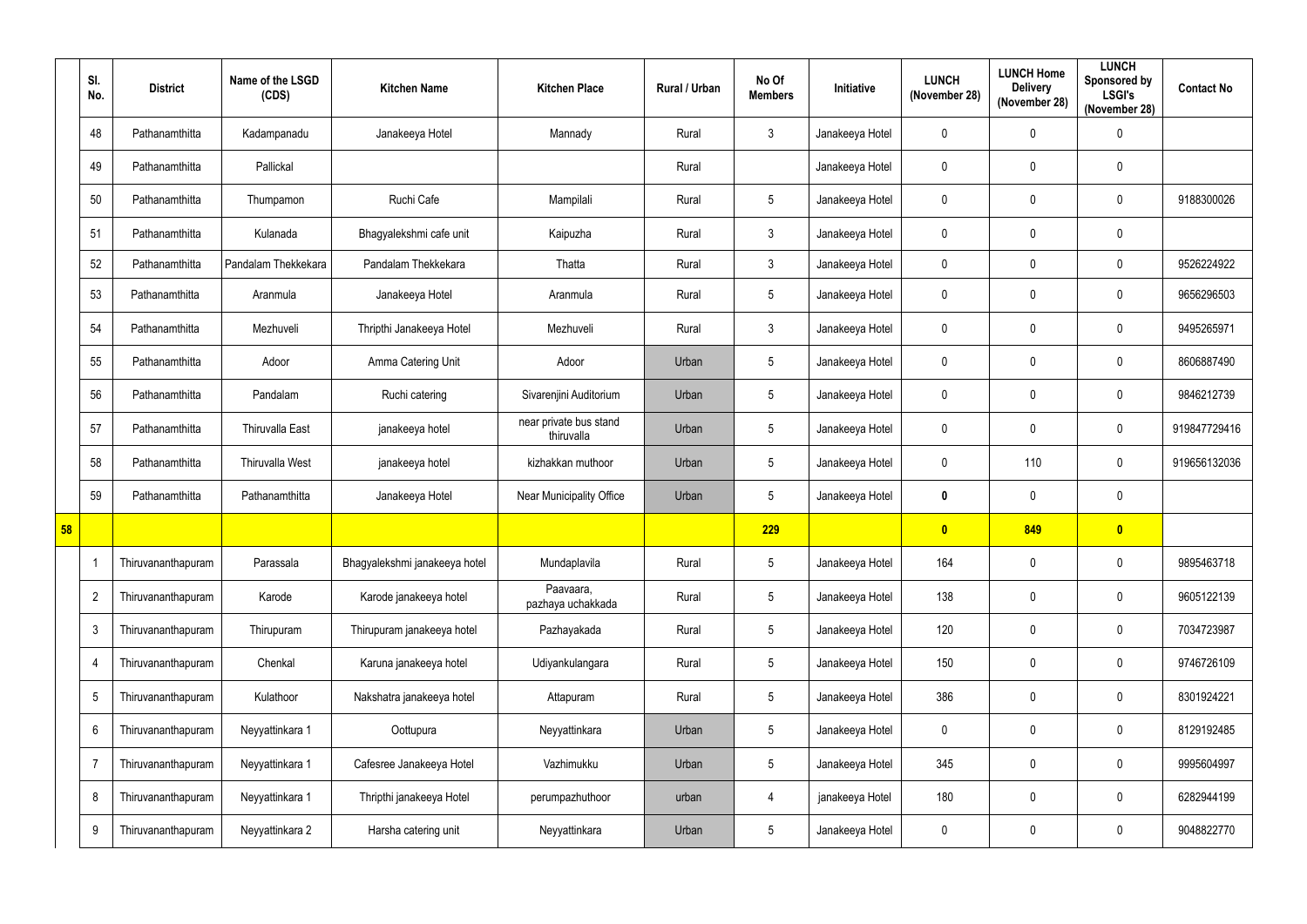| SI.<br>No. | <b>District</b>    | Name of the LSGD<br>(CDS) | <b>Kitchen Name</b>                       | <b>Kitchen Place</b>                       | Rural / Urban | No Of<br><b>Members</b> | <b>Initiative</b> | <b>LUNCH</b><br>(November 28) | <b>LUNCH Home</b><br><b>Delivery</b><br>(November 28) | <b>LUNCH</b><br>Sponsored by<br><b>LSGI's</b><br>(November 28) | <b>Contact No</b> |
|------------|--------------------|---------------------------|-------------------------------------------|--------------------------------------------|---------------|-------------------------|-------------------|-------------------------------|-------------------------------------------------------|----------------------------------------------------------------|-------------------|
| 10         | Thiruvananthapuram | Neyyattinkara 2           | Devarose Janakeeya Hotel                  | Amaravila                                  | Urban         | $\overline{5}$          | Janakeeya Hotel   | 0                             | $\mathbf 0$                                           | $\mathbf 0$                                                    | 9995028659        |
| 11         | Thiruvananthapuram | Kollayil                  | Kaveri janakeeya hotel                    | Kavuvila, kottamam,<br>Dhanuvachapuram     | Rural         | $\overline{5}$          | Janakeeya Hotel   | 0                             | $\mathbf 0$                                           | 0                                                              | 9656815322        |
| 12         | Thiruvananthapuram | Kunnathukal               | Aiswarya Janakeeya Hotel -<br>Kunnathukal | Kuruwad, paliyodu                          | Rural         | $\mathfrak{Z}$          | Janakeeya Hotel   | 0                             | 0                                                     | 0                                                              | 9539549507        |
| 13         | Thiruvananthapuram | Vellarada                 | Eden Janakeeya Hotel                      | Panachamoodu, Vellarada                    | Rural         | $\overline{5}$          | Janakeeya Hotel   | 310                           | 0                                                     | 0                                                              | 8547973305        |
| 14         | Thiruvananthapuram | Vellarada                 | Chandrika Janakeeya Hotel -<br>Vellarada  | Vellarada                                  | Rural         | $6\phantom{.}6$         | Janakeeya Hotel   | 77                            | $\mathbf 0$                                           | $\mathbf 0$                                                    | 9539366295        |
| 15         | Thiruvananthapuram | Arvankode                 | Aryan Janakeeya Hotel -<br>Aryankode      | Aryankode                                  | Rural         | $\overline{5}$          | Janakeeya Hotel   | 78                            | 0                                                     | 0                                                              | 9746905408        |
| 16         | Thiruvananthapuram | Aryankode                 | stree souhritha jh                        | chemboor                                   | Rural         | $\overline{5}$          | Janakeeya Hotel   | 126                           | 0                                                     | 0                                                              |                   |
| 17         | Thiruvananthapuram | Ottashekharamangala<br>m  | Minnaram Janakeeya Hotel                  | Kuravara, Near<br>Ottashekharamangalam UPS | Rural         | 4                       | Janakeeya Hotel   | 0                             | 0                                                     | 0                                                              | 9567553161        |
| 18         | Thiruvananthapuram | Kollayil                  | Janakeeya Hotel                           | Mylakkara                                  | Rural         | $5\phantom{.0}$         | Janakeeya Hotel   | 0                             | 0                                                     | 0                                                              | 9605076268        |
| 19         | Thiruvananthapuram | perunkadavila             | shankholi janakeeya hotel                 | perunkadavila                              | rural         | $\mathfrak{Z}$          | Janakeeya Hotel   | 0                             | $\mathbf 0$                                           | $\mathbf 0$                                                    |                   |
| 20         | Thiruvananthapuram | Amboori                   | Janakeeya Hotel                           | Amboori                                    | Rural         | $\overline{5}$          | Janakeeya Hotel   | $\mathbf 0$                   | 0                                                     | $\mathbf 0$                                                    | 9747169098        |
| 21         | Thiruvananthapuram | Athiyanoor                | Kudumbashree janakeeya hotel              | Venpakal                                   | Rural         | 4                       | Janakeeya Hotel   | 0                             | 0                                                     | $\mathbf 0$                                                    | 919562752580      |
| 22         | Thiruvananthapuram | Kottukal                  | Vismaya janakeeya hotel                   | Uchakkada                                  | Rural         | $5\phantom{.0}$         | Janakeeya Hotel   | 150                           | 0                                                     | $\mathbf 0$                                                    | 6282447041        |
| 23         | Thiruvananthapuram | Kanjiramkulam             | Padaswaram unit                           | Kanjiramkulam                              | Rural         | $\overline{4}$          | Janakeeya Hotel   | 0                             | $\mathbf 0$                                           | 0                                                              | 919072899432      |
| 24         | Thiruvananthapuram | Karumkulam                | Alil Janakeeya Hotel                      | Pallam                                     | Rural         | $\sqrt{5}$              | Janakeeya Hotel   | $\pmb{0}$                     | $\mathbf 0$                                           | $\pmb{0}$                                                      | 917736513673      |
| 25         | Thiruvananthapuram | Venganoor                 | Venganoor Ruchi janakeeya hotel           | Peringamala                                | Rural         | 10 <sup>°</sup>         | Janakeeya Hotel   | 263                           | $\mathbf 0$                                           | $\boldsymbol{0}$                                               | 9656309710        |
| 26         | Thiruvananthapuram | Vilavoorkkal              | Priyam Janakeeya Hotel                    | Chanthamukku, Peyadu Jn                    | Rural         | $\sqrt{5}$              | Janakeeya Hotel   | 215                           | $\mathbf 0$                                           | 0                                                              | 7902504494        |
| 27         | Thiruvananthapuram | Vilavoorkal               | Vilavoorkal janakeeya hotel               | Pottayil                                   | Rural         | $\sqrt{5}$              | Janakeeya Hotel   | 210                           | $\mathbf 0$                                           | 0                                                              | 9497883130        |
| 28         | Thiruvananthapuram | Kalliyoor                 | Stree Shakthi Janakeeya Hotel             | Kalliyoor                                  | Rural         | $\sqrt{5}$              | Janakeeya Hotel   | 0                             | 0                                                     | 0                                                              | 9074998782        |
| 29         | Thiruvananthapuram | Maranalloor               | Mayooram Janakeeya Hotel                  | Mannadikkonam                              | Rural         | $\overline{4}$          | Janakeeya Hotel   | 0                             | 0                                                     | 0                                                              | 9847371025        |
| 30         | Thiruvananthapuram | Pallichal                 | Vandhanam Janakeeya hotel                 | Naruvamoodu                                | Rural         | $\overline{4}$          | Janakeeya Hotel   | 0                             | 0                                                     | 0                                                              | 9562636222        |
| 31         | Thiruvananthapuram | Vilappil                  | Sreebhadra janakeey a hotel               | peyad                                      | Rural         | $\sqrt{5}$              | Janakeeya Hotel   | 0                             | 0                                                     | 0                                                              | 919496194745      |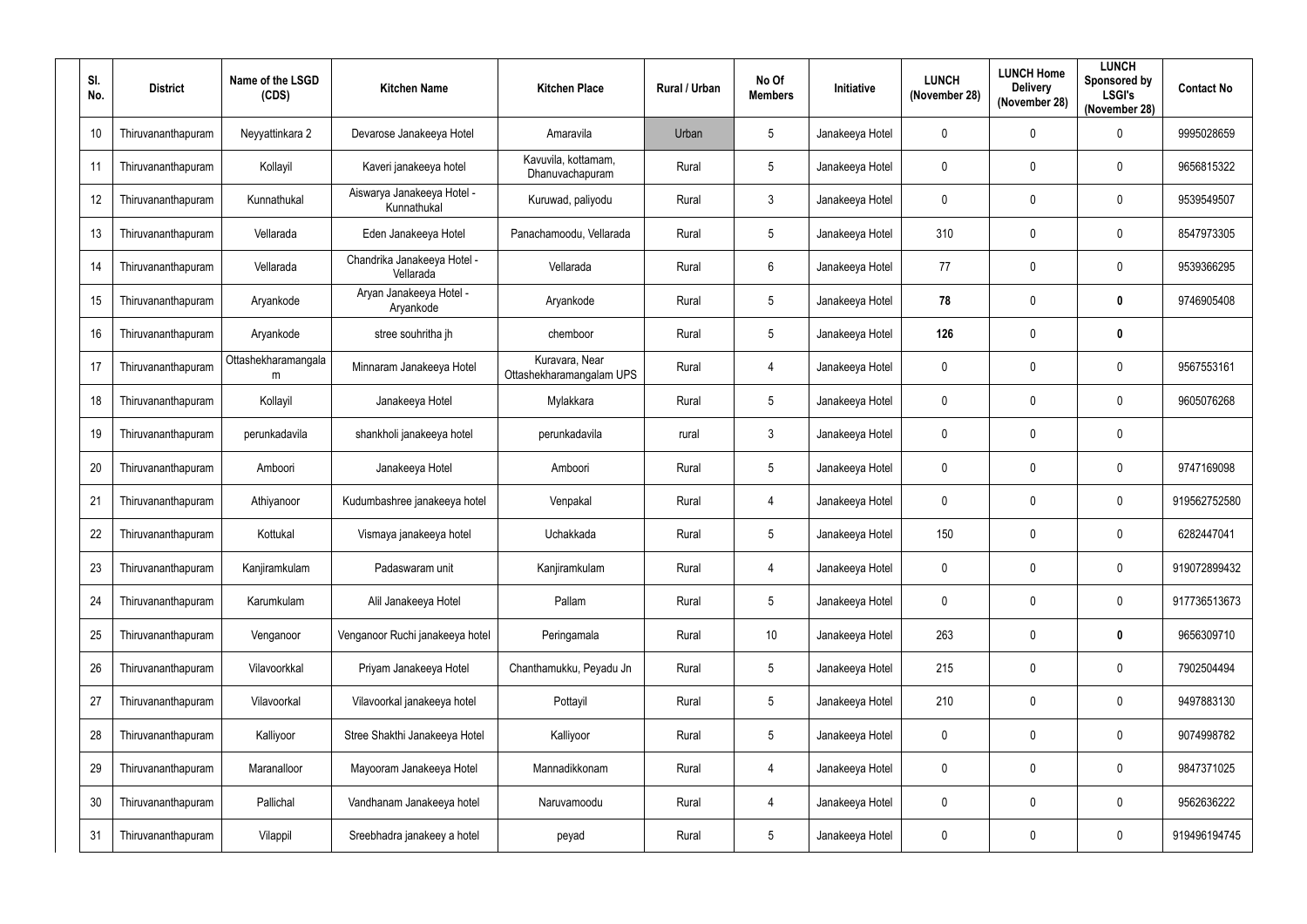| SI.<br>No. | <b>District</b>    | Name of the LSGD<br>(CDS)  | <b>Kitchen Name</b>                           | <b>Kitchen Place</b>                              | Rural / Urban | No Of<br><b>Members</b> | <b>Initiative</b> | <b>LUNCH</b><br>(November 28) | <b>LUNCH Home</b><br><b>Delivery</b><br>(November 28) | <b>LUNCH</b><br>Sponsored by<br><b>LSGI's</b><br>(November 28) | <b>Contact No</b> |
|------------|--------------------|----------------------------|-----------------------------------------------|---------------------------------------------------|---------------|-------------------------|-------------------|-------------------------------|-------------------------------------------------------|----------------------------------------------------------------|-------------------|
| 32         | Thiruvananthapuram | Malayinkeezhu              | Thapasya janakeeya hotel                      | Aruvacode                                         | Rural         | $5\phantom{.0}$         | Janakeeya Hotel   | $\mathbf 0$                   | 0                                                     | 0                                                              | 9074329707        |
| 3,3        | Thiruvananthapuram | Andoorkonam                | Thiruvathira janakeeya hotel                  | Kaniyapuram                                       | Rural         | $\mathbf{3}$            | Janakeeya Hotel   | 0                             | 0                                                     | $\mathbf 0$                                                    | 8921698989        |
| 34         | Thiruvananthapuram | Kadinamkulam               | Sabarmathi janakeeya hotel                    | Chitattumukku                                     | Rural         | $\overline{4}$          | Janakeeya Hotel   | 110                           | $\mathbf 0$                                           | 0                                                              |                   |
| 35         | Thiruvananthapuram | Azhoor                     | Kudumbadsree janakeeya hotel                  | Azhoor                                            | Rural         | $\overline{4}$          | Janakeeya Hotel   | 90                            | 0                                                     | 0                                                              | 8129060294        |
| 36         | Thiruvanathapuram  | Pothencode                 | Pothencode Kudumbashree<br>Janakeeya hotel    | Pothencode ayiroorppara<br>Farmers centre         | Rural         | $5\phantom{.0}$         | Janakeeya Hotel   | 80                            | 0                                                     | 0                                                              | 9037832338        |
| 37         | Thiruvananthapuram | Mangalapuram               | Mangalapuram Kudumbashree<br>Janakeeya Hotel  | Managalapuram Junction,<br>Near Panchayath Office | Rural         | 5                       | Janakeeya Hotel   | 120                           | 0                                                     | $\mathbf 0$                                                    | 9995459534        |
| 38         | Thiruvananthapuram | Mangalapuram               | Swad Kudumbashree Janakeeya<br>hotel          | Murukkumpuzha                                     | Rural         | $\mathfrak{Z}$          | Janakeeya Hotel   | 110                           | 0                                                     | 0                                                              | 8281624670        |
| 39         | Thiruvananthapuram | Mangalapuram               | Ruchisagaram Kudumbashree<br>Janakeeya Hotel  | Chembakamangalam                                  | Rural         | $5\phantom{.0}$         | Janakeeya Hotel   | 120                           | 0                                                     | $\mathbf 0$                                                    | 8139079929        |
| 40         | Thiruvanathapuram  | <b>TVM Corporation CDS</b> | Krishnakripa Janakeeya hotel                  | Anayara                                           | Urban         | $5\phantom{.0}$         | Janakeeya Hotel   | 90                            | 0                                                     | 0                                                              | 9745823832        |
| 41         | Thiruvanathapuram  | <b>TVM Corporation CDS</b> | Vanitha Janakeeya Hotel                       | Manvila                                           | Urban         | 4                       | Janakeeya Hotel   | 450                           | 0                                                     | $\mathbf 0$                                                    | 8129412369        |
| 42         | Thiruvanathapuram  | <b>TVM Corporation CDS</b> | Bhagyalekshmi Kudumbashree<br>Janakeeya Hotel | EK Nayanar Trust, Medical<br>College              | Urban         | $6\phantom{1}$          | Janakeeya Hotel   | 220                           | $\mathbf{0}$                                          | 0                                                              |                   |
| 43         | Thiruvanathapuram  | <b>TVM Corporation CDS</b> | Tripthi Janakeeya Hotel                       | Pallithura                                        | Urban         | $\mathbf{3}$            | Janakeeya Hotel   | 210                           | 0                                                     | $\mathbf 0$                                                    | 9387738568        |
| 44         | Thiruvanathapuram  | <b>TVM Corporation CDS</b> | soubhagya janakeeya Hotel                     | kazhakoottam                                      | Urban         | 3                       | janakeeya Hotel   | 220                           | $\mathbf{0}$                                          | 0                                                              | 8921555192        |
| 45         | Thiruvanathapuram  | <b>TVM Corporation CDS</b> | Uthradam Janakeeya Hotel                      | Pattom                                            | Urban         | $\mathfrak{Z}$          | janakeeya Hotel   | 110                           | $\mathbf 0$                                           | 0                                                              | 8281062575        |
| 46         | Thiruvananthapuram | <b>TVM Corporation CDS</b> | Janakeeya hotel                               | Mannarakonam                                      | Urban         | $\mathbf{3}$            | Janakeeya Hotel   | 0                             | $\mathbf 0$                                           | 0                                                              | 8281088923        |
| 47         | Thiruvananthapuram | <b>TVM Corporation CDS</b> | Kismath Janakeeya Hotel                       | Pottakuzhi                                        | Urban         | $\mathfrak{Z}$          | Janakeeya Hotel   | 400                           | $\mathbf 0$                                           | 0                                                              | 8129179622        |
| 48         | Thiruvananthapuram | <b>TVM Corporation CDS</b> | Salt and Pepper                               | Poomalliyoorkkonam                                | Urban         | $\mathfrak{Z}$          | Janakeeya Hotel   | 0                             | $\mathbf 0$                                           | 0                                                              | 8593986935        |
| 49         | Thiruvananthapuram | <b>TVM Corporation CDS</b> | Sreebhadra Janakeeya Hotel                    | Pettah                                            | Urban         | $\overline{4}$          | Janakeeya Hotel   | 0                             | $\mathbf 0$                                           | 0                                                              | 9847227647        |
| 50         | Thiruvananthapuram | <b>TVM Corporation CDS</b> | kalavara Janakeeya Hotel                      | vattiyoorkavu                                     | Urban         | $\mathfrak{Z}$          | Janakeeya Hotel   | 305                           | $\mathbf 0$                                           | 0                                                              | 9847655426        |
| 51         | Thiruvananthapuram | <b>TVM Corporation CDS</b> | punartham kudumbashree                        | kudappanakunnu                                    | Urban         | $\mathfrak{Z}$          | Janakeeya Hotel   | 0                             | 0                                                     | 0                                                              | 9747115789        |
| 52         | Thiruvananthapuram | <b>TVM Corporation CDS</b> | peroor JH                                     | Palayam                                           | Urban         | $\mathfrak{Z}$          | Janakeeya Hotel   | $\pmb{0}$                     | $\mathbf 0$                                           | 0                                                              | 8086119633        |
| 53         | Thiruvananthapuram | Aryanadu                   | Aryanad Janakeeya Hotel                       | Aryanad                                           | Rural         | $\boldsymbol{6}$        | Janakeeya Hotel   | $\pmb{0}$                     | 0                                                     | 0                                                              | 9207447839        |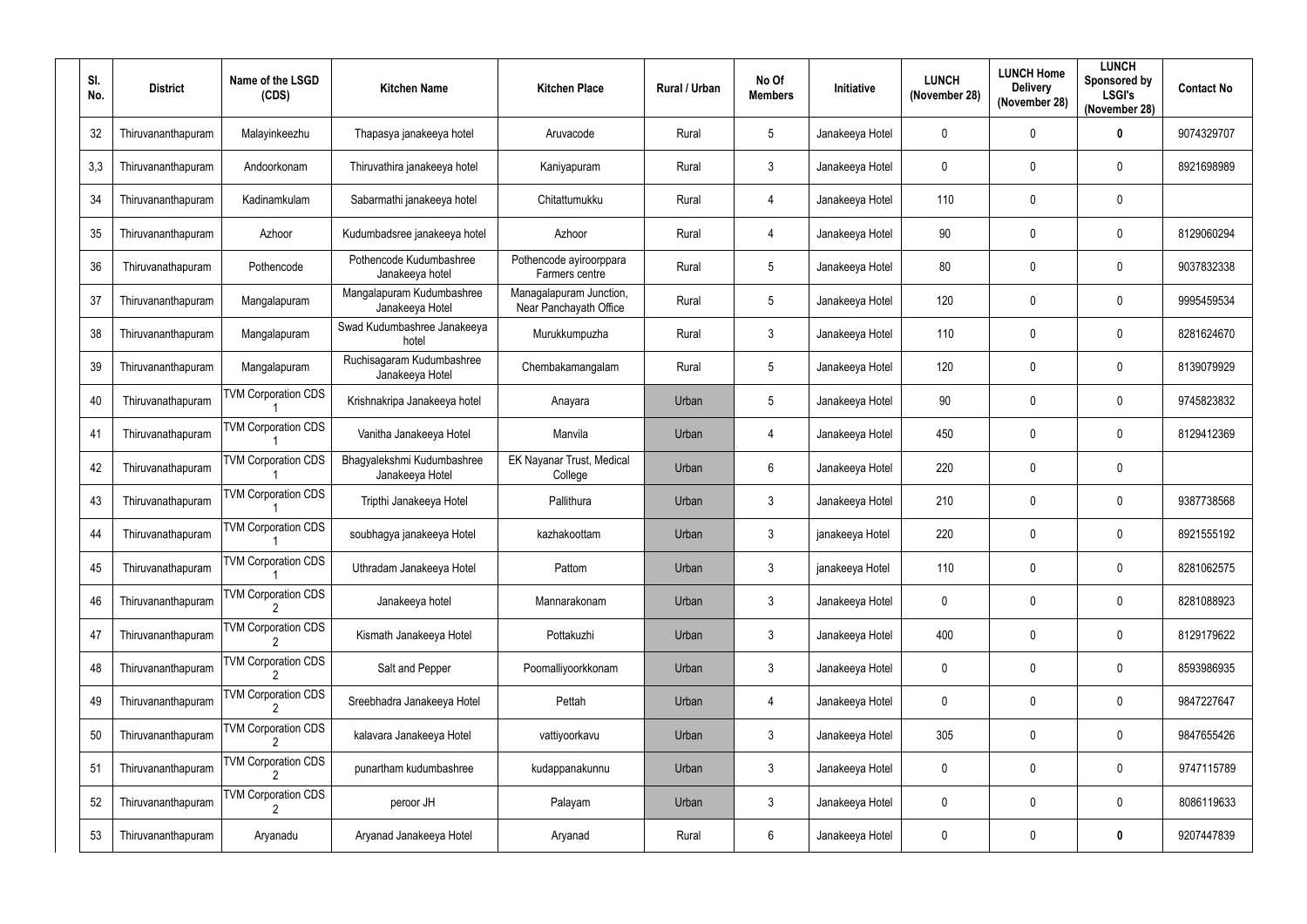|     | SI.<br>No. | <b>District</b>    | Name of the LSGD<br>(CDS) | <b>Kitchen Name</b>                     | <b>Kitchen Place</b>                              | Rural / Urban | No Of<br><b>Members</b> | <b>Initiative</b> | <b>LUNCH</b><br>(November 28) | <b>LUNCH Home</b><br><b>Delivery</b><br>(November 28) | <b>LUNCH</b><br>Sponsored by<br><b>LSGI's</b><br>(November 28) | <b>Contact No</b> |
|-----|------------|--------------------|---------------------------|-----------------------------------------|---------------------------------------------------|---------------|-------------------------|-------------------|-------------------------------|-------------------------------------------------------|----------------------------------------------------------------|-------------------|
| 108 | 54         | Thiruvananthapuram | Kuttichal                 | Kutichal Janakeeya Hotel                | Kuttichal                                         | Rural         | $5\phantom{.0}$         | Janakeeya Hotel   | $\mathbf 0$                   | $\mathbf 0$                                           | $\mathbf 0$                                                    | 9446331479        |
|     | 55         | Thiruvananthapuram | Poovachal                 | Poovachal Janakeeya Hotel               | Poovachal Panchayath                              | Rural         | $\sqrt{5}$              | Janakeeya Hotel   | $\mathbf 0$                   | $\mathbf{0}$                                          | $\mathbf 0$                                                    | 9495225046        |
|     | 56         | Thiruvananthapuram | Vithura                   | Navodaya Janakeeya hotel                | Koppam, Vithura                                   | Rural         | $\overline{4}$          | Janakeeya Hotel   | $\mathbf 0$                   | $\mathbf{0}$                                          | $\mathbf 0$                                                    | 9946837014        |
|     | 57         | Thiruvananthapuram | Tholicode                 | Tholicode Janakeeya Hotel               | Pulimoodu, Near Bharath<br>Petrol Pump, Tholicode | Rural         | $\overline{4}$          | Janakeeya Hotel   | $\mathbf 0$                   | $\mathbf{0}$                                          | $\mathbf 0$                                                    | 9539995862        |
|     | 58         | Thiruvananthapuram | Vellanad                  | vellanad JH                             | kulacode vellanad                                 | Rural         | $\mathbf{3}$            | Janakeeya Hotel   | $\mathbf 0$                   | $\mathbf{0}$                                          | $\pmb{0}$                                                      | 9048295005        |
|     | 59         | Thiruvananthapuram | uzhamalackal              | mazhavil jh                             | Puthukulangara                                    | Rural         | $5\phantom{.0}$         | Janakeeya Hotel   | $\mathbf 0$                   | $\mathbf{0}$                                          | $\mathbf 0$                                                    | 96457 54988       |
|     | 60         | Thiruvananthapuram | <b>TVPM Corpn CDS 4</b>   | Maithri Janakeeya Hotel                 | Poozhyakkunnu, Nemom, TVM                         | Urban         | $5\phantom{.0}$         | Janakeeya Hotel   | $\mathbf 0$                   | $\mathbf{0}$                                          | $\mathbf 0$                                                    | 9846905594        |
|     | 61         | Thiruvananthapuram | TVPM. Corpn. CDS III      | Janatha hotel                           | Over bridge                                       | Urban         | 9                       | Janakeeya Hotel   | $\pmb{0}$                     | $\mathbf{0}$                                          | $\pmb{0}$                                                      | 919746149160      |
|     | 62         | Thiruvananthapuram | TVPM. Corpn. CDS III      | Asraya Janakeeya Hotel                  | <b>DPI</b>                                        | Urban         | $\overline{4}$          | Janakeeya Hotel   | $\mathbf 0$                   | $\mathbf{0}$                                          | $\mathbf 0$                                                    | 918113008306      |
|     | 63         | Thiruvananthapuram | TVPM. Corpn. CDS III      | Ruchikkoott                             | Mudavanmukal                                      | Urban         | $\overline{4}$          | Janakeeya Hotel   | $\mathbf 0$                   | $\mathbf{0}$                                          | $\mathbf 0$                                                    | 917907579424      |
|     | 64         | Thiruvananthapuram | TVPM. Corpn. CDS IV       | Janakeeya hotel tvm corporation<br>cds4 | Vallakkadavu                                      | Urban         | $5\phantom{.0}$         | Janakeeya Hotel   | $\mathbf 0$                   | $\mathbf{0}$                                          | $\mathbf 0$                                                    | 8129795072        |
|     | 65         | Thiruvananthapuram | TVPM. Corpn. CDS IV       | Karuna Janakeeya Hotel                  | Avaduthura                                        | Urban         | $5\phantom{.0}$         | Janakeeya Hotel   | 830                           | $\mathbf 0$                                           | $\mathbf 0$                                                    | 9567523799        |
|     | 66         | Thiruvananthapuram | Anadu                     | Nanma anad                              | Govt LPS Anad                                     | Rural         | $\overline{4}$          | Janakeeya Hotel   | 304                           | $\mathbf 0$                                           | $\mathbf 0$                                                    | 9645709754        |
|     | 67         | Thiruvananthapuram | Vembayam                  | Liya canteen                            | Perumboor near panchayath<br>office               | Rural         | $5\phantom{.0}$         | Janakeeya Hotel   | $\pmb{0}$                     | $\mathbf 0$                                           | $\pmb{0}$                                                      | 9544337362        |
|     | 68         | Thiruvananthapuram | Vembayam                  | Four's Janakeeya Hotel                  | Naduveli Konchira                                 | Rural         | $\overline{4}$          | Janakeeya Hotel   | 147                           | $\mathbf 0$                                           | $\pmb{0}$                                                      | 9526253578        |
|     | 69         | Thiruvananthapuram | Nedumangad 1              | Subhiksham                              | Irinjayam                                         | Urban         | $\overline{4}$          | Janakeeya Hotel   | 273                           | $\mathbf{0}$                                          | $\pmb{0}$                                                      | 9745606588        |
|     | 70         | Thiruvananthapuram | Nedumangad 1              | Ootupura                                | Pazhakutty                                        | Urban         | $6\phantom{.}6$         | Janakeeya Hotel   | $\pmb{0}$                     | $\mathbf 0$                                           | $\pmb{0}$                                                      | 7510910614        |
|     | 71         | Thiruvananthapuram | Nedumangad 2              | Niravu                                  | Near ksrtc bus stand                              | Urban         | $\overline{4}$          | Janakeeya Hotel   | $\pmb{0}$                     | $\mathbf 0$                                           | $\pmb{0}$                                                      | 9645958207        |
|     | 72         | Thiruvananthapuram | Nedumangad 2              | Ruchiyidam                              | <b>Near Municipality</b>                          | Urban         | $\mathbf 0$             | Janakeeya Hotel   | 280                           | $\mathbf 0$                                           | $\pmb{0}$                                                      | 9846371353        |
|     | 73         | Thiruvananthapuram | Karakulam                 | Karakulam Vanitha hotel                 | Karakulam Junction                                | Rural         | $\overline{4}$          | Janakeeya Hotel   | $\pmb{0}$                     | $\mathbf 0$                                           | $\pmb{0}$                                                      | 9747176668        |
|     | 74         | Thiruvananthapuram | Panavoor                  | Kudumbashree vanitha hotel              | HI auditorium near panavoor<br>panchayath         | Rural         | $6\phantom{.}6$         | Janakeeya Hotel   | $\mathbf 0$                   | $\mathbf 0$                                           | $\pmb{0}$                                                      | 9526740817        |
|     | 75         | Thiruvananthapuram | Aruvikara                 | Nanma                                   | Aruvikara junction                                | Rural         | $\mathbf{3}$            | Janakeeya hotel   | $\boldsymbol{0}$              | $\pmb{0}$                                             |                                                                | 8606524464        |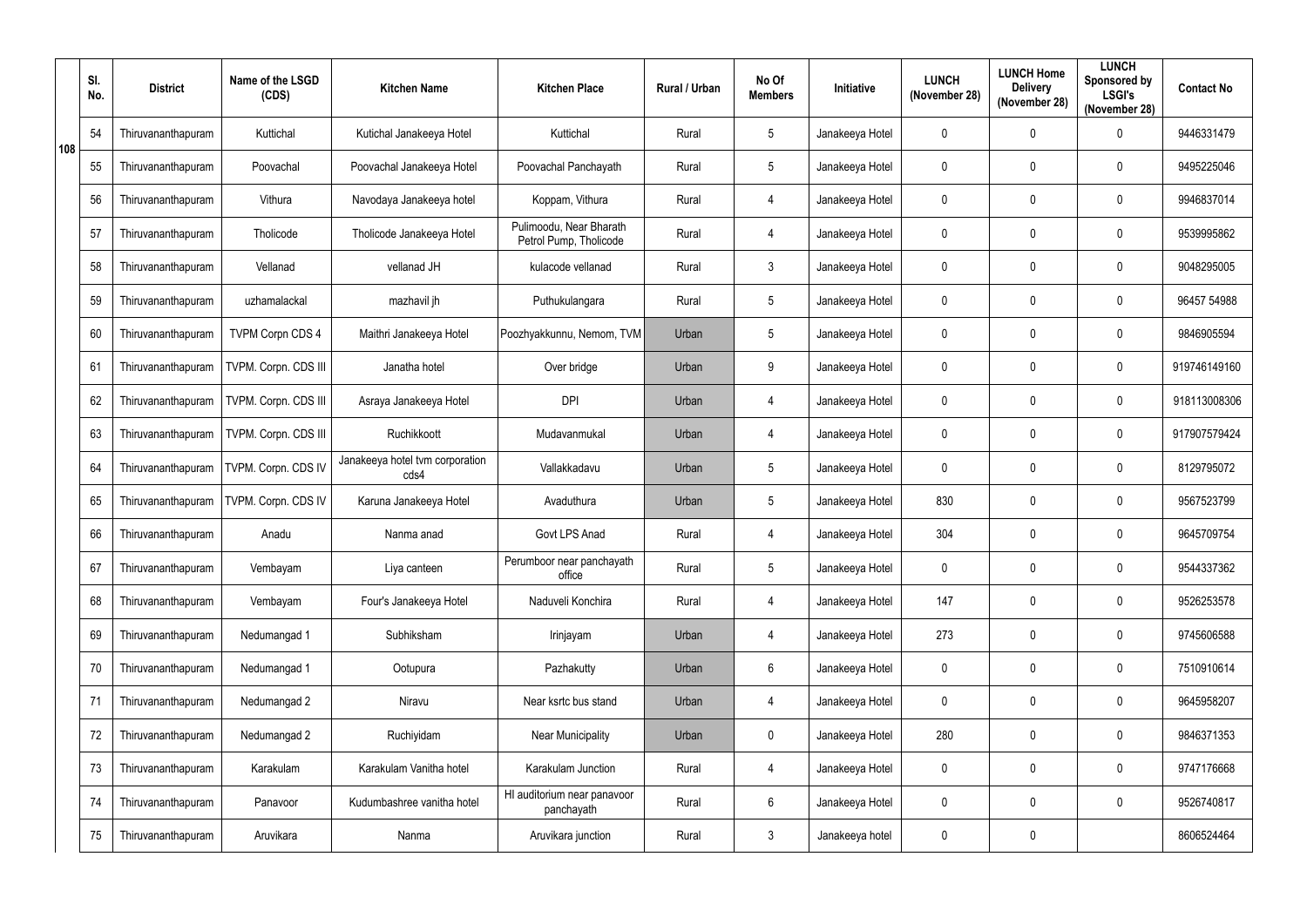| SI.<br>No. | <b>District</b>    | Name of the LSGD<br>(CDS) | <b>Kitchen Name</b>                    | <b>Kitchen Place</b>     | <b>Rural / Urban</b> | No Of<br><b>Members</b> | <b>Initiative</b> | <b>LUNCH</b><br>(November 28) | <b>LUNCH Home</b><br><b>Delivery</b><br>(November 28) | <b>LUNCH</b><br>Sponsored by<br><b>LSGI's</b><br>(November 28) | <b>Contact No</b> |
|------------|--------------------|---------------------------|----------------------------------------|--------------------------|----------------------|-------------------------|-------------------|-------------------------------|-------------------------------------------------------|----------------------------------------------------------------|-------------------|
| 76         | Thiruvananthapuram | Pullampara                | Janakeeya Hotel                        | Kalumkinmukham           | Rural                | $\sqrt{5}$              | Janakeeya Hotel   | $\mathbf 0$                   | 0                                                     | 0                                                              |                   |
| 77         | Thiruvananthapuram | Pangode                   | Bhagyalekshmi janakeeya hotel          | Pangodu Panchayath Hall  | Rural                | $5\phantom{.0}$         | Janakeeya Hotel   | 0                             | 0                                                     | 0                                                              |                   |
| 78         | Thiruvananthapuram | Manickal                  | Janakeeya hotel                        | Pirappancode             | Rural                | $6\phantom{.}6$         | Janakeeya Hotel   | 119                           | $\mathbf 0$                                           | 0                                                              | 9745874522        |
| 79         | Thiruvananthapuram | Vamanapuram               | Pournami Kalamachal                    | Kalamachal               | Rural                | $5\phantom{.0}$         | Janakeeya Hotel   | $\mathbf 0$                   | 0                                                     | 0                                                              | 9846825964        |
| 80         | Thiruvananthapuram | kallara                   | Amma janakeeya hotel                   | kallara                  | rural                | $\overline{4}$          | Janakeeya Hotel   | 0                             | 0                                                     | 0                                                              | 8111891405        |
| 81         | Thiruvananthapuram | nellanad                  | Nellanad janakeeya hotel               | keezhayikkonam           | rural                | $6\phantom{.}6$         | Janakeeya Hotel   | $\mathbf 0$                   | 0                                                     | $\mathbf 0$                                                    | 9946994811        |
| 82         | Thiruvananthapuram | Pazhayakunnummel          | Chaitanya janakeeya hotel              | Pazhayakunnumel          | Rural                | $\sqrt{5}$              | Janakeeya Hotel   | $\mathbf 0$                   | 0                                                     | $\mathbf 0$                                                    | 9496997201        |
| 83         | Thiruvananthapuram | Karavaram                 | Takkolam, Karavaram janakeeya<br>hotel | Pullurmukk, kallambalam  | Rural                | $5\phantom{.0}$         | Janakeeya Hotel   | 0                             | 0                                                     | $\mathbf 0$                                                    | 9539723288        |
| 84         | Thiruvananthapuram | Kilimanoor                | Tanima vanitha canteen                 | Kilimanoor               | Rural                | 4                       | Janakeeya Hotel   | 0                             | 0                                                     | 0                                                              | 9846657166        |
| 85         | Thiruvananthapuram | Pulimath                  | Iswarya catering unit                  | Pulimath, Karet          | Rural                | 4                       | Janakeeya Hotel   | $\mathbf 0$                   | 0                                                     | 0                                                              | 9645514593        |
| 86         | Thiruvananthapuram | Navaikkulam               | Kudumbashree janakeeya hotel           | Kadambaattukonam         | Rural                | 5                       | Janakeeya Hotel   | $\mathbf 0$                   | 0                                                     | $\mathbf 0$                                                    | 9400619476        |
| 87         | Thiruvananthapuram | Nagaroor                  | Janakeeya Hotel                        | Altharamoodu             | Rural                | $\sqrt{5}$              | Janakeeya Hotel   | $\mathbf 0$                   | 0                                                     | $\mathbf 0$                                                    | 7034964806        |
| 88         | Thiruvananthapuram | Pallikal                  | pallikkal janakeeya hotel              | pakalkkuri               | rural                | 4                       | Janakeeya Hotel   | $\mathbf 0$                   | $\mathbf{0}$                                          | $\mathbf 0$                                                    | 9447886364        |
| 89         | Thiruvananthapuram | Madavoor                  | Madavoor janakeeya hotel               | madavoor                 | rural                | $\sqrt{5}$              | Janakeeya Hotel   | 0                             | $\mathbf 0$                                           | 0                                                              | 9526206002        |
| 90         | Thiruvananthapuram | Chirayinkeezh             | Sevenstar Janakeeya Hotel              | Sarkkara                 | Rural                | $\sqrt{5}$              | Janakeeya Hotel   | $\pmb{0}$                     | $\mathbf 0$                                           | 0                                                              | 8921556636        |
| 91         | Thiruvananthapuram | Kadaykkavoor              | Karmalamatha Janakeeya Hotel           | Kadakkavoor              | Rural                | $\sqrt{5}$              | Janakeeya Hotel   | 0                             | $\mathbf 0$                                           | 0                                                              | 9645405591        |
| 92         | Thiruvananthapuram | Mudakkal                  | Sarovaram Janakeeya Hotel              | Valakkadu                | Rural                | $\mathfrak{Z}$          | Janakeeya Hotel   | $70\,$                        | $\mathbf 0$                                           | 0                                                              | 8086240900        |
| 93         | Thiruvananthapuram | Vakkom                    | Jananai Janakeeya Hotel                | SN Junction, Jeeva Dhara | Rural                | $\sqrt{5}$              | Janakeeya Hotel   | $\mathbf 0$                   | $\mathbf 0$                                           | 0                                                              | 8137014724        |
| 94         | Thiruvananthapuram | Vakkom                    | Diya Janakeeya Hotel                   | Panayile Kadavu          | Rural                | $\sqrt{5}$              | Janakeeya Hotel   | 497                           | $\mathbf 0$                                           | 0                                                              | 8590439391        |
| 95         | Thiruvananthapuram | Kizhuvilam                | Kudumbashree vanitha canteen           | Kizhuvillam              | Rural                | $\overline{4}$          | Janakeeya Hotel   | 0                             | 0                                                     | 0                                                              | 9747361312        |
| 96         | Thiruvananthapuram | Anchuthengu               | Swad Janakeeya Hotel                   | Anchuthengu              | Rural                | $\sqrt{5}$              | Janakeeya Hotel   | $\pmb{0}$                     | $\mathbf 0$                                           | $\pmb{0}$                                                      |                   |
| 97         | Thiruvananthapuram | Attingal                  | Bhagyashree janakeeya hotel            | Attingal                 | Urban                | $\sqrt{5}$              | Janakeeya Hotel   | 0                             | $\boldsymbol{0}$                                      | 0                                                              | 9539968503        |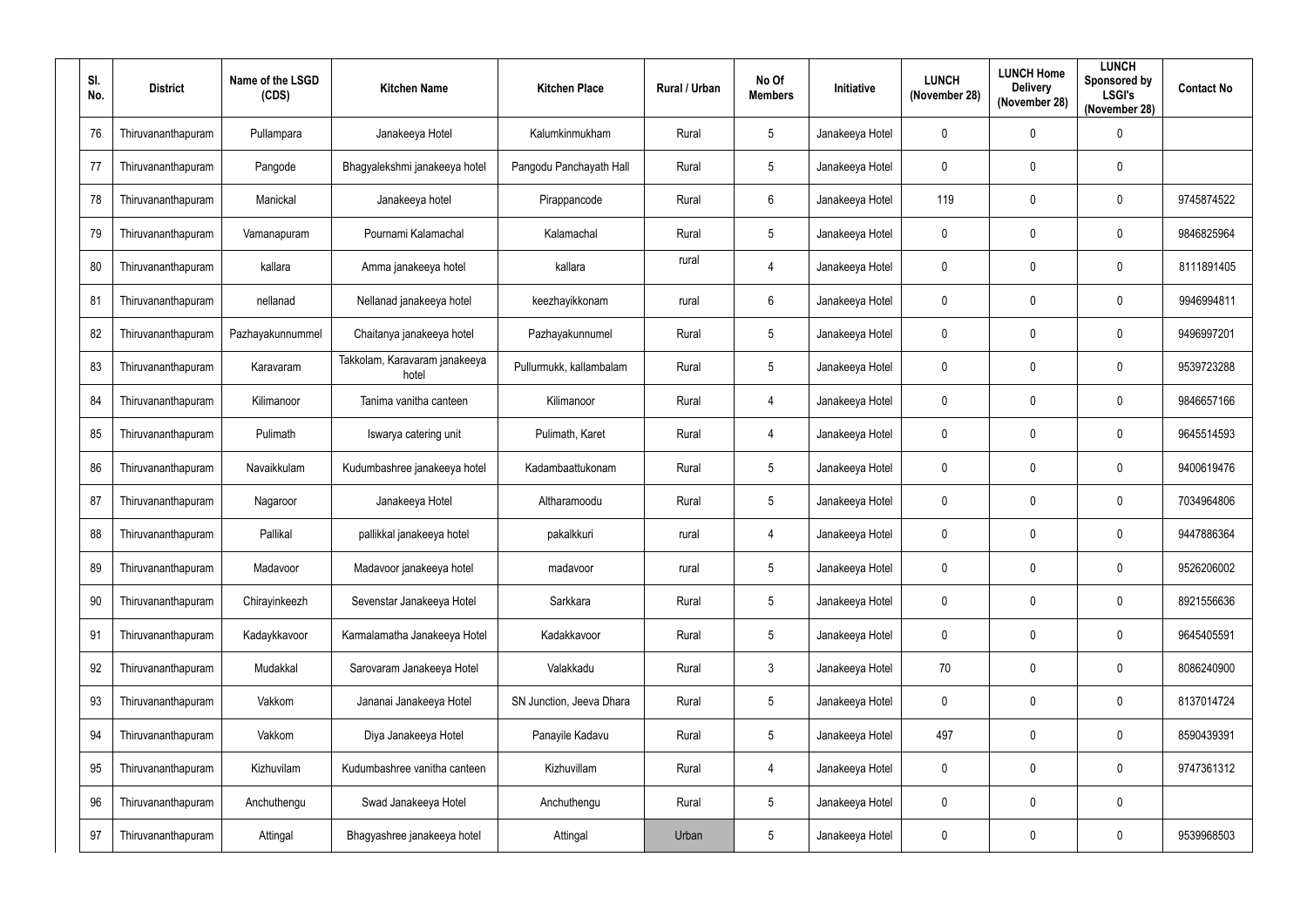|     | SI.<br>No.      | <b>District</b>    | Name of the LSGD<br>(CDS) | <b>Kitchen Name</b>                        | <b>Kitchen Place</b>                             | Rural / Urban | No Of<br><b>Members</b> | Initiative      | <b>LUNCH</b><br>(November 28) | <b>LUNCH Home</b><br><b>Delivery</b><br>(November 28) | <b>LUNCH</b><br>Sponsored by<br><b>LSGI's</b><br>(November 28) | <b>Contact No</b> |
|-----|-----------------|--------------------|---------------------------|--------------------------------------------|--------------------------------------------------|---------------|-------------------------|-----------------|-------------------------------|-------------------------------------------------------|----------------------------------------------------------------|-------------------|
|     | 98              | Thiruvananthapuram | Cherunniyoor              | Lekshmi janakeeya hotel                    | Dhalavapuram                                     | Rural         | $\mathbf{3}$            | Janakeeya Hotel | $\mathbf 0$                   | $\Omega$                                              | $\mathbf 0$                                                    | 9995391999        |
|     | 99              | Thiruvananthapuram | Chemmaruthi               | Dreams janakeeya hotel                     | Mavinmoodu, muthana                              | Rural         | 5                       | Janakeeya Hotel | 98                            | 0                                                     | $\overline{2}$                                                 | 8129240185        |
|     | 100             | Thiruvananthapuram | Chemmaruthi               | Natturuchi janakeeya hotel                 | Panayara&sivapuram                               | Rural         | $5\phantom{.0}$         | Janakeeya Hotel | 265                           | $\mathbf 0$                                           | $\mathbf 0$                                                    | 8129240185        |
|     | 10 <sup>1</sup> | Thiruvananthapuram | Chemmaruthi               | Bhanusree                                  | Chavadimukku                                     | Rural         | $\overline{4}$          | Janakeeya Hotel | 188                           | 0                                                     | $\mathbf 0$                                                    | 8129240185        |
|     | 102             | Thiruvananthapuram | Manamboor                 | Manamboor janakeeya hotel                  | Kavalayoor                                       | Rural         | $\overline{4}$          | Janakeeya Hotel | 165                           | 0                                                     | 0\$                                                            | 9074388684        |
|     | 103             | Thiruvananthapuram | Edava                     | Sreenandha janakeeyahotel                  | Kaappil                                          | Rural         | $5\phantom{.0}$         | Janakeeya Hotel | 125                           | 10 <sup>°</sup>                                       | $\overline{2}$                                                 | 9895337334        |
|     | 104             | Thiruvananthapuram | Elakamon                  | Sreenarayana janakeeya hotel               | Elakamon                                         | Rural         | -7                      | Janakeeya Hotel | 25                            | 0                                                     | $\mathbf 0$                                                    | 8086637798        |
|     | 105             | Thiruvananthapuram | Elakamon                  | kudumbashree janakeeya hotel               | Elakamon                                         | Rural         | $5\phantom{.0}$         | janakeeya hotel | $\mathbf 0$                   | $\mathbf 0$                                           | $\pmb{0}$                                                      | 8590725126        |
|     | 106             | Thiruvananthapuram | Vettoor                   | Kashi janakeeya hotel                      | Vettoor                                          | Rural         | $\overline{4}$          | Janakeeya Hotel | 68                            | $\mathbf 0$                                           | $\mathbf 0$                                                    | 9061547396        |
|     | 107             | Thiruvananthapuram | Ottoor                    | Kudumbashree Janakeeya hotel               | ottoor                                           | rural         | $\mathfrak{Z}$          | Janakeeya Hotel | 35                            | 0                                                     | $\pmb{0}$                                                      | 8590570561        |
|     | 108             | Thiruvanathapuram  | Varkala                   | Janakeeya hotel                            | Varkala municipality                             | Urban         | $5\overline{)}$         | Janakeeya Hotel | 15                            | 0                                                     | $\mathbf 0$                                                    | 8943261611        |
| 107 |                 |                    |                           |                                            |                                                  |               | 490                     |                 | $\mathbf 0$                   | $\mathbf 0$                                           | $\pmb{0}$                                                      |                   |
|     |                 | Thrissur           | Kadangodu                 | Janakeeya Hotel Kadangod                   | Kadangod                                         | Rural         | $\overline{4}$          | Janakeeya Hotel | $\mathbf 0$                   | $\mathbf 0$                                           | $\mathbf 0$                                                    |                   |
|     | $\overline{2}$  | Thrissur           | Chalakudy                 | Thripthy Janakeeya Hotel<br>Chalakudy      | North Busstand Chalakudy                         | Urban         | $\overline{4}$          | Janakeeya Hotel | $\mathbf 0$                   | $\mathbf 0$                                           | $\mathbf 0$                                                    | 9544048190        |
|     | $\mathbf{3}$    | Thrissur           | Pananchery                | Pananchery Janakeeya Hotel                 | Pattikkad                                        | Rural         | 5 <sup>5</sup>          | Janakeeya Hotel | $\mathbf 0$                   | $\mathbf 0$                                           | $\mathbf 0$                                                    | 9746354118        |
|     | $\overline{4}$  | Thrissur           | Kadavallur                | Janakeeya Hotel Kadavalloor                | Panjayath Compound                               | Rural         | $\overline{4}$          | Janakeeya Hotel | $\mathbf 0$                   | $\mathbf 0$                                           | $\pmb{0}$                                                      |                   |
|     | $5\phantom{.0}$ | Thrissur           | Kattoor                   | Janakeeya Hotel Kattoor                    | Kudumbashree Vipanana<br>Kendram, Katoor Bazzar, | Rural         | 5 <sup>5</sup>          | Janakeeya Hotel | $\mathbf 0$                   | $\pmb{0}$                                             | $\pmb{0}$                                                      | 8606248967        |
|     | 6               | Thrissur           | Elavally                  | Janakeeya Hotel Elavally                   | Elavally Panchayath<br>Compound                  | Rural         | $\overline{4}$          | Janakeeya Hotel | $\mathbf 0$                   | $\mathbf 0$                                           | $\pmb{0}$                                                      | 9744738247        |
|     | $\overline{7}$  | Thrissur           | Paralam                   | Paralam Janakeeya Hotel                    | Nanma Kudumbashree<br>canteen                    | Rural         | $\mathbf{3}$            | Janakeeya Hotel | $\mathbf 0$                   | $\pmb{0}$                                             | $\pmb{0}$                                                      | 9744441594        |
|     | 8               | Thrissur           | Kadukutty                 | Uppum Mulakum Janakeeya Hotel<br>Kadukutty | Kottamuri Junction                               | Rural         | $5\phantom{.0}$         | Janakeeya Hotel | $\mathbf 0$                   | 68                                                    | $\pmb{0}$                                                      | 9846634710        |
|     | 9               | Thrissur           | Thrissur 2                | Kuttanellur Janakeeya Hotel                | Kuttanellur                                      | Urban         | $5\phantom{.0}$         | Janakeeya Hotel | $\mathbf 0$                   | $\pmb{0}$                                             | $\pmb{0}$                                                      | 8330800498        |
|     | 10              | Thrissur           | Pazhayannur               | Janakeeya Hotel, Pazhayanoor               | Pazhayannur Panchayath                           | Rural         | $\overline{4}$          | Janakeeya Hotel | $\pmb{0}$                     | $\mathbf 0$                                           | $\pmb{0}$                                                      | 9400257329        |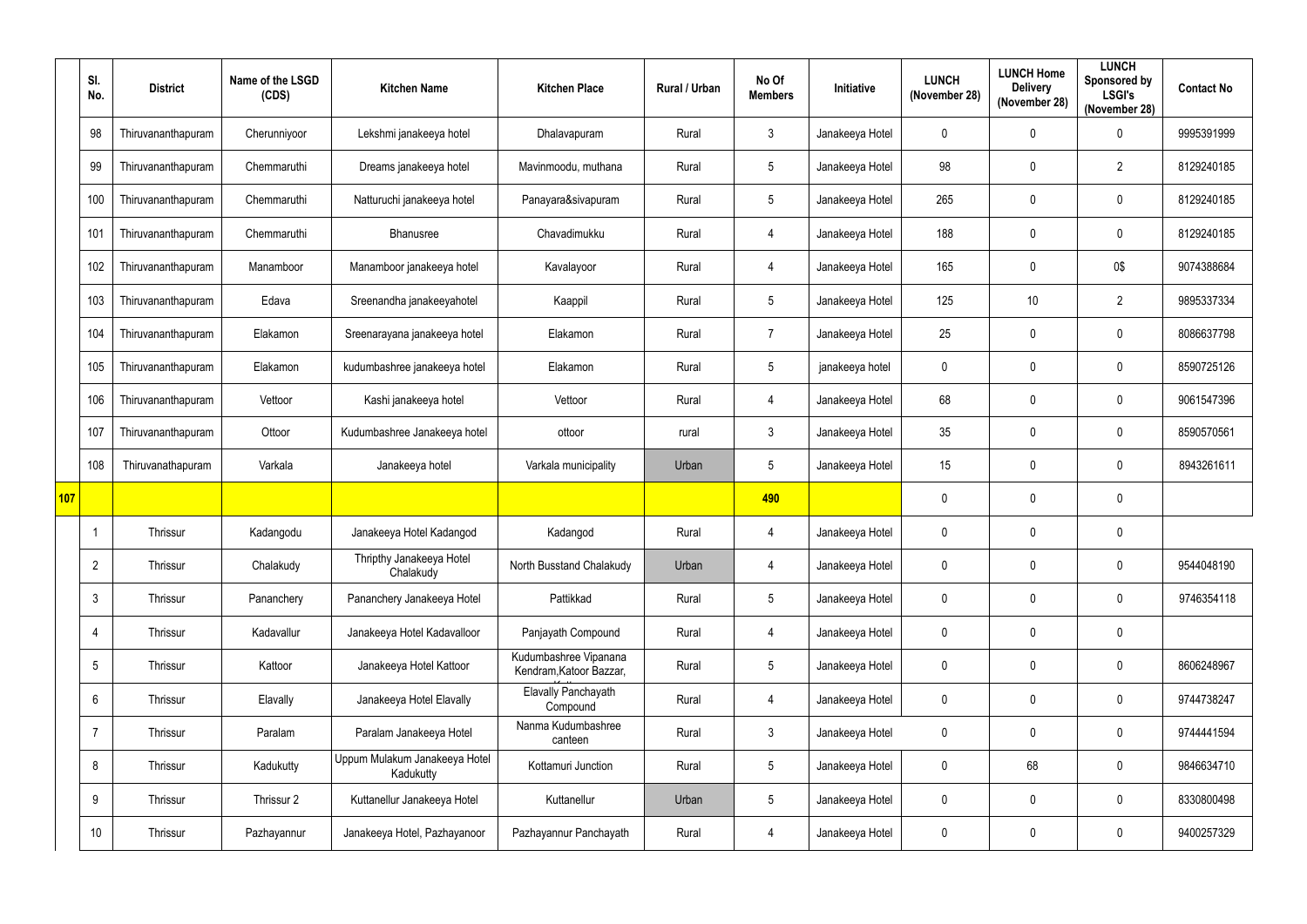| SI.<br>No.      | <b>District</b> | Name of the LSGD<br>(CDS) | <b>Kitchen Name</b>                             | <b>Kitchen Place</b>                         | Rural / Urban | No Of<br><b>Members</b> | Initiative      | <b>LUNCH</b><br>(November 28) | <b>LUNCH Home</b><br><b>Delivery</b><br>(November 28) | <b>LUNCH</b><br>Sponsored by<br><b>LSGI's</b><br>(November 28) | <b>Contact No</b> |
|-----------------|-----------------|---------------------------|-------------------------------------------------|----------------------------------------------|---------------|-------------------------|-----------------|-------------------------------|-------------------------------------------------------|----------------------------------------------------------------|-------------------|
| 11              | Thrissur        | Aloor                     | Aloor Janakeeya Hotel                           | Aloor                                        | Rural         | $5\phantom{.0}$         | Janakeeya Hotel | $\mathbf 0$                   | 0                                                     | $\mathbf 0$                                                    | 9946922936        |
| 12              | Thrissur        | Muriyad                   | Jankeeya Hotel, Muriyad                         | Karuna Canteen, Muriyad                      | Rural         | $\overline{5}$          | Janakeeya Hotel | $\mathbf 0$                   | $\bf{0}$                                              | $\mathbf 0$                                                    | 9961920358        |
| 13              | Thrissur        | Valapad                   | Janakeeya Hotel Valapad                         | Valapad Chanthapadi                          | Rural         | $6\,$                   | Janakeeya Hotel | 123                           | $\boldsymbol{0}$                                      | $\pmb{0}$                                                      |                   |
| 14              | Thrissur        | Kaipamangalam             | Kaipamngalam Janakeeya Hotel                    | Kaipamangalam Panchayath                     | Rural         | $\mathbf{3}$            | Janakeeya Hotel | $\mathbf 0$                   | $\mathbf 0$                                           | $\mathbf 0$                                                    |                   |
| 15              | Thrissur        | Annamanada                | Snehitha Catering                               | Annamanada                                   | Rural         | $5\phantom{.0}$         | Janakeeya Hotel | $\mathbf 0$                   | 0                                                     | $\mathbf 0$                                                    | 9747712615        |
| 16              | Thrissur        | Vellangallur              | Janakeeya Hotel Vellangallur                    | Panchayath Community Hall                    | Rural         | $6\phantom{.}6$         | Janakeeya Hotel | $\mathbf 0$                   | 0                                                     | $\mathbf 0$                                                    | 9947462258        |
| 17              | Thrissur        | Pavaratty                 | Janakeeya Hotel Pavaratty                       | Akashaya Vanitha Canteen                     | Rural         | $\mathfrak{Z}$          | Janakeeya Hotel | $\mathbf 0$                   | 0                                                     | $\boldsymbol{0}$                                               |                   |
| 18              | Thrissur        | Edathiruthy               | Janakeeya Hotel Edathuruthi<br>(Nalinam Stores) | Opposite of GLPS,<br>Chenthrappinni Centre   | Rural         | $\overline{4}$          | Janakeeya Hotel | $\mathbf 0$                   | 0                                                     | $\mathbf 0$                                                    |                   |
| 19              | Thrissur        | Adatt                     | Janakeeya Hotel Adat                            | Muthuvara                                    | Rural         | $\overline{7}$          | Janakeeya Hotel | $\mathbf 0$                   | 0                                                     | $\pmb{0}$                                                      | 6235203703        |
| 20              | Thrissur        | Irinjalakuda 1            | Janakeeya Hotel Irinjalakuda Cds1               | Irinjalakuda Muncipality                     | Urban         | $\overline{4}$          | Janakeeya Hotel | $\mathbf 0$                   | $\mathbf 0$                                           | $\boldsymbol{0}$                                               | 9526912506        |
| 21              | Thrissur        | Parapookkara              | Janakeeya Hotel , Parapookkara                  | Panchayath Canteen                           | Rural         | $5\phantom{.0}$         | Janakeeya Hotel | $\mathbf 0$                   | 0                                                     | $\mathbf 0$                                                    | 9605428611        |
| 22              | Thrissur        | Puthanchira               | Annapoorna Janakeeya Hotel<br>Puthenchira       | Panchayath Community Hall                    | Rural         | $5\phantom{.0}$         | Janakeeya Hotel | $\mathbf 0$                   | 0                                                     | $\mathbf 0$                                                    | 9383421350        |
| 23              | Thrissur        | SreeNarayanapuram         | Sree Narayana Puram Janakeeya<br>Hotel          | Sreenarayanapuram<br>Panchavath              | Rural         | $5\phantom{.0}$         | Janakeeya Hotel | $\mathbf 0$                   | $\mathbf 0$                                           | 0\$                                                            |                   |
| 24              | Thrissur        | Nadathara                 | Nadathara Janakeeya Hotel                       | Moorkanikkara                                | Rural         | $\overline{5}$          | Janakeeya Hotel | $\pmb{0}$                     | $\mathbf 0$                                           | $\mathbf 0$                                                    | 9744611176        |
| 25              | Thrissur        | Vallachira                | Vallachira Janakeeya Hotel                      | Vallachira Gramapanchayath                   | Rural         | $\overline{4}$          | Janakeeya Hotel | $\pmb{0}$                     | 0                                                     | $\pmb{0}$                                                      | 9744804256        |
| 26              | Thrissur        | Poyya                     | Janakeeya Hotel , Poyya                         | Poyya Junction                               | Rural         | $\overline{5}$          | Janakeeya Hotel | $\mathbf 0$                   | $\mathbf 0$                                           | $\mathbf 0$                                                    | 7902318250        |
| 27              | Thrissur        | Wadakanchery 1            | Vrindavan Janakeeya Hotel                       | Ottupara                                     | Urban         | $5\phantom{.0}$         | Janakeeya Hotel | $\mathbf 0$                   | $\mathbf 0$                                           | $\pmb{0}$                                                      |                   |
| 28              | Thrissur        | Varandarappilly           | Janakeeya Hotel                                 | Varandarappilly Panchayath                   | Rural         | $\overline{5}$          | Janakeeya Hotel | $\mathbf 0$                   | 0                                                     | $\mathbf 0$                                                    | 9048283463        |
| 29              | Thrissur        | Nenmanikkara              | Vanitha Janakeeya Hotel                         | Paliyekkara, Nenmanikkara<br>Gramapanchayath | Rural         | $\overline{5}$          | Janakeeya Hotel | $\mathbf 0$                   | $\mathbf 0$                                           | $\pmb{0}$                                                      | 9747494386        |
| 30 <sup>°</sup> | Thrissur        | Kodakara                  | Nanma Janakeeya Hotel                           | Kodakara Bus Stand                           | Rural         | $\sqrt{5}$              | Janakeeya Hotel | $\pmb{0}$                     | 0                                                     | $\pmb{0}$                                                      | 9946283762        |
| 31              | Thrissur        | Thekkumkkara              | Janakeeya Hotel Thekkumkara                     | Vanitha Canteen, Thekkumkara                 | Rural         | $\overline{4}$          | Janakeeya Hotel | $\pmb{0}$                     | $\mathbf 0$                                           | $\pmb{0}$                                                      |                   |
| 32              | Thrissur        | Alagappa Ngar             | Janakeeya Hotel                                 | Amballur                                     | Rural         | $\sqrt{5}$              | Janakeeya Hotel | $\pmb{0}$                     | 0                                                     | $\pmb{0}$                                                      | 8606553521        |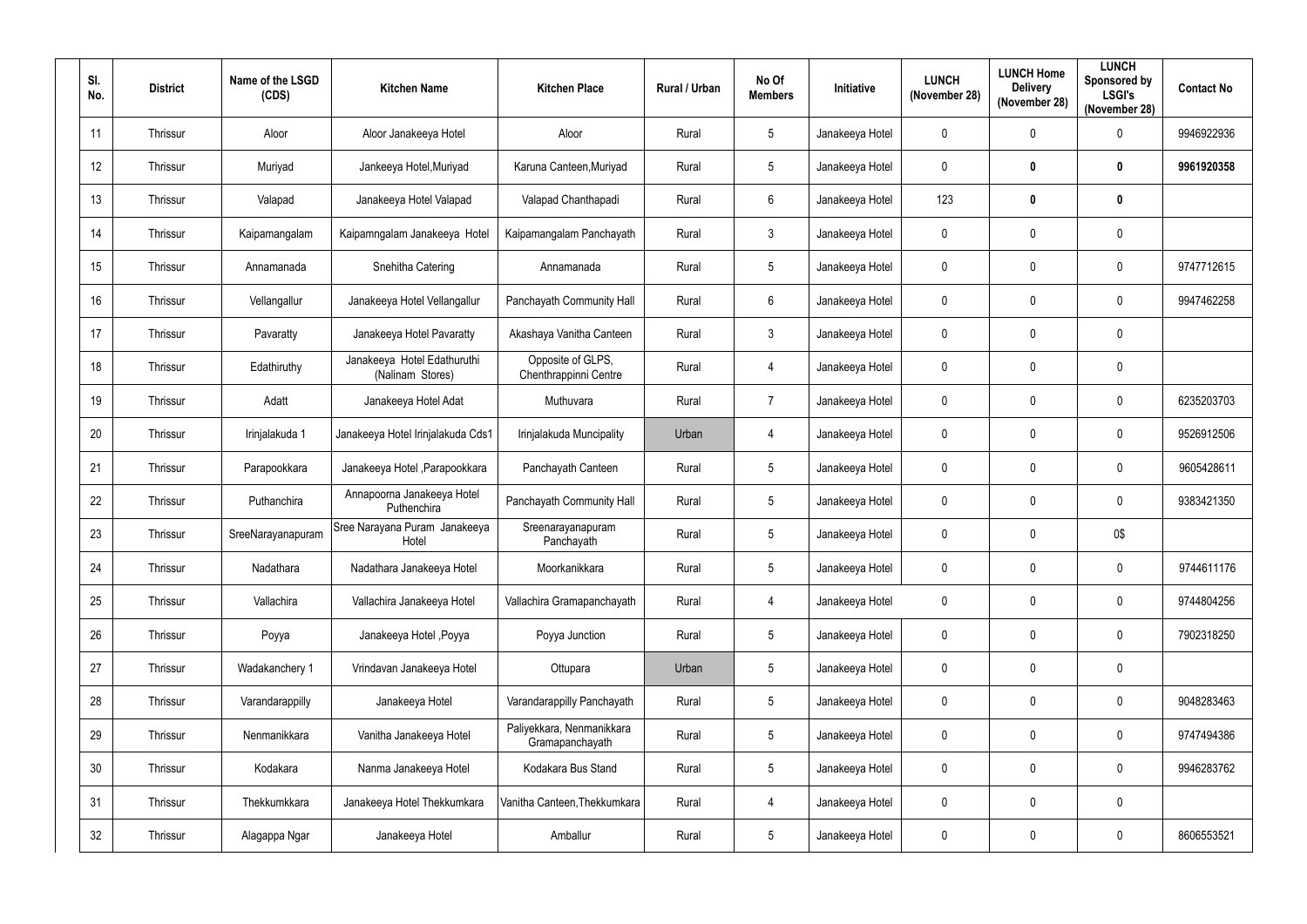|    | SI.<br>No. | <b>District</b> | Name of the LSGD<br>(CDS) | <b>Kitchen Place</b><br><b>Kitchen Name</b> |                                           | Rural / Urban | No Of<br><b>Members</b> | <b>Initiative</b> | <b>LUNCH</b><br>(November 28) | <b>LUNCH Home</b><br><b>Delivery</b><br>(November 28) | <b>LUNCH</b><br>Sponsored by<br><b>LSGI's</b><br>(November 28) | <b>Contact No</b> |
|----|------------|-----------------|---------------------------|---------------------------------------------|-------------------------------------------|---------------|-------------------------|-------------------|-------------------------------|-------------------------------------------------------|----------------------------------------------------------------|-------------------|
|    | 33         | Thrissur        | Kolazhy                   | Janakeeya Hotel Kolazhy                     | <b>ZMLP School</b>                        | Rural         | $\overline{4}$          | Janakeeya Hotel   | $\mathbf 0$                   | 198                                                   | $\mathbf 0$                                                    | 9645535725        |
|    | 34         | Thrissur        | Manalur                   | Janakeeya Hotel Manalur                     | Govt High School, Manaloor                | Rural         | 6                       | Janakeeya Hotel   | $\pmb{0}$                     | $\mathbf 0$                                           | $\mathbf 0$                                                    | 9446619441        |
|    | 35         | Thrissur        | Arimpur                   | Janakeeya Hotel Arimbur                     | Kudumbashree Vanitha<br>Canteen , Arimbur | Rural         | $5\phantom{.0}$         | Janakeeya Hotel   | $\mathbf 0$                   | $\mathbf{0}$                                          | $\mathbf 0$                                                    | 9946789338        |
|    | 36         | Thrissur        | Thanniyam                 | Thannyam Janakeeya Hotel                    | Peringottukara                            | Rural         | $\overline{4}$          | Janakeeya Hotel   | $\mathbf 0$                   | $\mathbf{0}$                                          | $\mathbf 0$                                                    | 9048570194        |
|    | 37         | Thrissur        | Madakkathara              | Madakkathara Annapoorna<br>Janakeeya Hotel  | Madakkathara                              | Rural         | 6                       | Janakeeya Hotel   | $\mathbf 0$                   | $\mathbf{0}$                                          | $\mathbf 0$                                                    | 9388431507        |
|    | 38         | Thrissur        | Athirappilly              | Panchayath Kudumbashree<br>Canteen          | Athirappilly                              | Rural         | $\mathbf{3}$            | Janakeeya Hotel   | $\mathbf 0$                   | $\mathbf 0$                                           | $\mathbf 0$                                                    | 9496151187        |
|    | 39         | Thrissur        | Kodassery                 | Five Star Janakeeya Hotel                   | Kodassery                                 | Rural         | $\overline{4}$          | Janakeeya Hotel   | $\mathbf 0$                   | $\mathbf 0$                                           | $\mathbf 0$                                                    | 9846464927        |
|    | 40         | Thrissur        | Mattathur                 | Karunya<br>kudumbShree                      | Vellikkulangara                           | Rural         | $\overline{4}$          | Janakeeya Hotel   | $\mathbf 0$                   | $\mathbf 0$                                           | $\mathbf 0$                                                    | 8086449102        |
|    | 41         | Thrissur        | Koratty                   | Ruchi Janakeeya Hotel                       | Koratty                                   | Rural         | $\overline{4}$          | Janakeeya Hotel   | 80                            | 80                                                    | $\mathbf 0$                                                    | 9496527583        |
|    | 42         | Thrissur        | Thrikkoor                 | Susthira Janakeeya Hotel                    | Alengaad                                  | Rural         | $\mathbf{3}$            | Janakeeya Hotel   | $\mathbf 0$                   | $\mathbf 0$                                           | $\mathbf 0$                                                    | 8111847055        |
|    | 43         | Thrissur        | Venkitangu                | Ottupura<br>Janakeeya Hotel Vengidangu      | Vengidangu Panchayath                     | Rural         | $\mathbf{3}$            | Janakeeya Hotel   | $\mathbf 0$                   | $\mathbf{0}$                                          | $\mathbf 0$                                                    | 8156981840        |
|    | 44         | Thrissur        | Padiyoor                  | Padiyoor<br>Janakeya Hotel                  | HDC School, Kakkathuruthy                 | Rural         | $\mathbf{3}$            | Janakeeya Hotel   | $\mathbf 0$                   | $\mathbf 0$                                           | $\mathbf 0$                                                    | 9048817359        |
|    | 45         | Thrissur        | Pariyaram                 | Samridhi Janakeeya Hotel                    | Pariyaram                                 | Rural         | $5\phantom{.0}$         | Janakeeya Hotel   | $\mathbf 0$                   | $\mathbf 0$                                           | $\mathbf 0$                                                    | 7025950795        |
|    | 46         | Thrissur        | Wadakanchery cds2         | Janakeeya Hotel, Wadakanchery<br>cds2       | Minaloor                                  | Urban         | $\mathbf{3}$            | Janakeeya Hotel   | $\pmb{0}$                     | $\mathbf 0$                                           | $\mathbf 0$                                                    |                   |
|    | 47         | Thrissur        | Kodungaloor cds2          | Jathikka Janakeeya Hotel                    | Arakkulam                                 | Urban         | $\overline{4}$          | Janakeeya Hotel   | $\pmb{0}$                     | $\mathbf 0$                                           | $\pmb{0}$                                                      | 9745397171        |
| 95 | 48         | Thrissur        | Punnayur                  | Kaipunnyam Janakeeya Hotel                  | Edakazhiyur                               | Rural         | $5\phantom{.0}$         | Janakeeya Hotel   | $\pmb{0}$                     | $\mathbf 0$                                           | $\pmb{0}$                                                      | 9744680885        |
|    | 49         | Thrissur        | Velookkara                | Velookkara Janakeeya Hotel                  | Panchayath shopping complex               | Rural         | $\mathfrak{Z}$          | Janakeeya Hotel   | $\pmb{0}$                     | $\mathbf 0$                                           | $\pmb{0}$                                                      | 9048756685        |
|    | 50         | Thrissur        | Meloor                    | Thanima Janakeeya Hotel Meloor              | Meloor centre                             | Rural         | $\overline{4}$          | Janakeeya Hotel   | $\pmb{0}$                     | $\mathbf 0$                                           | $\pmb{0}$                                                      | 7902354039        |
|    | 51         | Thrissur        | Vallathol Nagar           | Janakeeya Hotel, Vallathol Nagar            | near youth welfare center                 | rural         | $5\phantom{.0}$         | Janakeeya Hotel   | $\pmb{0}$                     | $\mathbf 0$                                           | $\mathbf 0$                                                    | 9961296574        |
|    | 52         | Thrissur        | Eriyad                    | janakeeya Hotel, eriyad                     | community hall                            | Rural         | $\overline{4}$          | Janakeeya Hotel   | $\pmb{0}$                     | $\mathbf 0$                                           | $\pmb{0}$                                                      |                   |
|    | 53         | Thrissur        | Edavilangu                | Janakeeya Hotel, Edavilangu                 | Edavilangu Center                         | Rural         | $\overline{4}$          | Janakeeya Hotel   | $\pmb{0}$                     | $\mathbf 0$                                           | $\pmb{0}$                                                      |                   |
|    | 54         | Thrissur        | Avanoor                   | Janakeeya Hotel, Avanoor                    | near panchayath office,<br>Avanoor        | Rural         | $5\,$                   | Janakeeya Hotel   | $\pmb{0}$                     | $\pmb{0}$                                             | $\pmb{0}$                                                      | 9447343516        |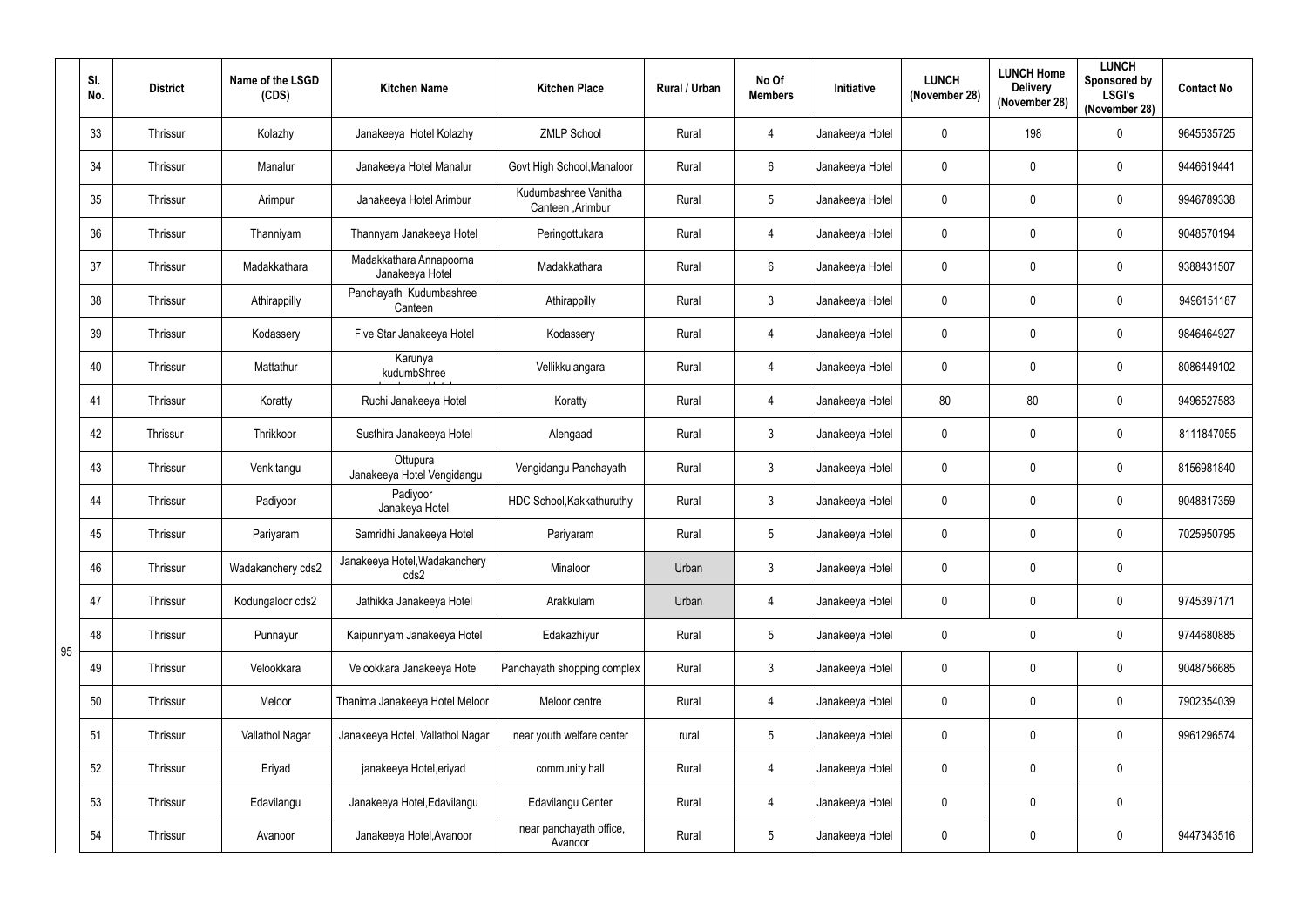| SI.<br>No. | <b>District</b> | Name of the LSGD<br>(CDS) | <b>Kitchen Name</b>               | <b>Kitchen Place</b>              | Rural / Urban | No Of<br><b>Members</b> | Initiative      | <b>LUNCH</b><br>(November 28) | <b>LUNCH Home</b><br><b>Delivery</b><br>(November 28) | <b>LUNCH</b><br>Sponsored by<br><b>LSGI's</b><br>(November 28) | <b>Contact No</b> |
|------------|-----------------|---------------------------|-----------------------------------|-----------------------------------|---------------|-------------------------|-----------------|-------------------------------|-------------------------------------------------------|----------------------------------------------------------------|-------------------|
| 55         | Thrissur        | Mala                      | Janakeeya hotel Mala              | Near panchayath office, Mala      | Rural         | 4                       | Janakeeya Hotel | $\mathbf 0$                   | 0                                                     | $\mathbf 0$                                                    | 9946442260        |
| 56         | Thrissur        | Guruvayur1                | Guruvayur Janakeeya Hotel         | Guruvayur                         | Urban         | $\mathbf{3}$            | Janakeeya Hotel | 369                           | 329                                                   | $\mathbf 0$                                                    | 9961227858        |
| 57         | Thrissur        | Vadakkekad                | Kudumbasree janakeeya hotel       | Nalam kallu                       | Rural         | $\overline{4}$          | Janakeeya Hotel | $\mathbf 0$                   | $\mathbf 0$                                           | $\pmb{0}$                                                      | 9645190166        |
| 58         | Thrissur        | Kadappuram                | Kadappuram janakeeya hotel        | Kadappuram panchayath<br>building | Rural         | $\overline{4}$          | Janakeeya Hotel | $\mathbf 0$                   | 0                                                     | $\mathbf 0$                                                    | 8156984319        |
| 59         | Thrissur        | Chavakkad                 | Chavakkad Janakeeya hotel         | Chavakkad, near bus stand         | Urban         | $5\phantom{.0}$         | Janakeeya Hotel | 82                            | 73                                                    | $\mathbf 0$                                                    | 7560874804        |
| 60         | Thrissur        | Engadiyoor                | pavithra janikeeya hotel          | Pokulangara                       | Rural         | $5\phantom{.0}$         | Janakeeya Hotel | $\mathbf 0$                   | 0                                                     | $\mathbf 0$                                                    | 9562239618        |
| 61         | Thrissur        | Varavoor                  | Friends janakeeya hotel, Varavoor | Thichur                           | Rural         | $\mathfrak{Z}$          | Janakeeya Hotel | $\mathbf 0$                   | 0                                                     | $\mathbf 0$                                                    |                   |
| 62         | Thrisssur       | Punnayurkulam             | Punnayurkkulam janakeeya hotel    | Althara centre                    | Rural         | $5\phantom{.0}$         | Janakeeya Hotel | $\pmb{0}$                     | 0                                                     | 0                                                              | 8086093454        |
| 63         | Thrissur        | Thiruwilamala             | Villuadry Janakeeya hotel         | Thiruwilamala                     | Rural         | $5\phantom{.0}$         | Janakeeya Hotel | $\mathbf 0$                   | $\mathbf 0$                                           | $\mathbf 0$                                                    | 9846174729        |
| 64         | Thrissur        | Kattakampal               | Janakeeya Hotel Kattakampal       | Chirakkal                         | Rural         | $\overline{4}$          | Janakeeya Hotel | $\mathbf 0$                   | $\mathbf 0$                                           | 0                                                              |                   |
| 65         | Thrissur        | Kandanassery              | kandanassery janakeeya hotel      | kandanassery                      | Rural         | $5\phantom{.0}$         | Janakeeya Hotel | $\mathbf 0$                   | 0                                                     | $\mathbf 0$                                                    |                   |
| 66         | Thrissur        | Kaiparambu                | Janakeeya Hotel Kaiparambu        | Near mundoor health center        | Rural         | $\overline{5}$          | janakeeya hotel | 60                            | $\mathbf 0$                                           | $\mathbf 0$                                                    | 9645828069        |
| 67         | Thrissur        | Thrissur 2(new)           | kitchen girls janakeeya hotel     | Olari                             | urban         | $\overline{4}$          | janakeeya hotel | $\mathbf 0$                   | 0                                                     | $\mathbf 0$                                                    | 9388828112        |
| 68         | Thrissur        | Kuzhur                    |                                   | kuzhur                            | Rural         | $\overline{4}$          | janakeeya hotel | $\pmb{0}$                     | $\mathbf 0$                                           | $\pmb{0}$                                                      | 9526566073        |
| 69         | Thrissur        | Chazhur                   | Chazur Janakeeya Hotel            | Pazhuvil Center                   | Rural         | $\overline{4}$          | janakeeya hotel | $\pmb{0}$                     | $\mathbf 0$                                           | $\pmb{0}$                                                      | 9061946216        |
| 70         | Thrissur        | Nattika                   | uttupura                          | Thriprayar                        | Rural         | $\overline{5}$          | janakeeya hotel | 278                           | $\mathbf 0$                                           | $\pmb{0}$                                                      | 9544055637        |
| 71         | Thrissur        | Thalikulam                | Nidhi janakeeya hotel             | Puthenthodu                       | Rural         | $\overline{5}$          |                 | $\pmb{0}$                     | $\mathbf 0$                                           | $\pmb{0}$                                                      | 8606213960        |
| 72         | Thrissur        | Vadanapilly               | vadanappilly janakeeya hotel      | vadanapilly                       | Rural         | $\overline{5}$          | janakeeya hotel | $\pmb{0}$                     | $\mathbf 0$                                           | $\pmb{0}$                                                      | 9947728948        |
| 73         | Thrissur        | orumanayur                | orumanayur janakeeya hotel        | orumanayur                        | rural         | $\sqrt{5}$              | janakeeya hotel | $\pmb{0}$                     | $\mathbf 0$                                           | 0                                                              | 9995588758        |
| 74         | Thrissur        | Panjal                    | Five-star Janakeeya hotel         | Panjal                            | Rural         | $\overline{5}$          | janakeeya hotel | $\pmb{0}$                     | $\mathbf 0$                                           | $\mathbf 0$                                                    | 9746847353        |
| 75         | Thrissur        | veloor                    | Veloor Janakeeya hotel            | veloor                            | Rural         | $\sqrt{5}$              | janakeeya hotel | $\pmb{0}$                     | 0                                                     | $\pmb{0}$                                                      | 9447724685        |
| 76         | Thrissur        | Chowanoor                 | Chowanoor Janakeeya hotel         | Chowanoor                         | Rural         | $\mathfrak{Z}$          | janakeeya hotel | $\pmb{0}$                     | 0                                                     | 0                                                              | 9,526,340,307     |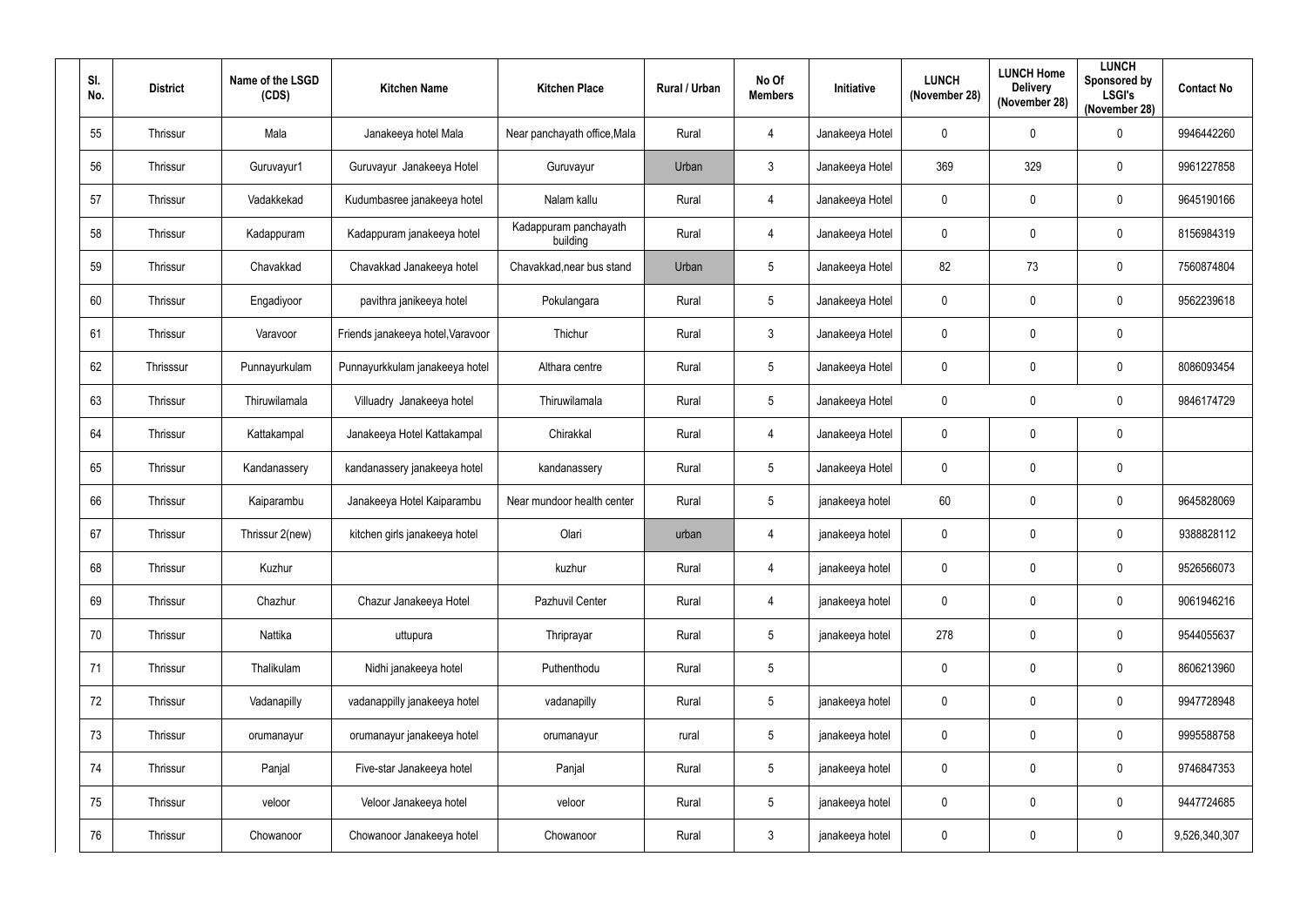| SI.<br>No.     | <b>District</b> | Name of the LSGD<br>(CDS) | <b>Kitchen Name</b>         | <b>Kitchen Place</b>                   | Rural / Urban | No Of<br><b>Members</b> | Initiative      | <b>LUNCH</b><br>(November 28) | <b>LUNCH Home</b><br><b>Delivery</b><br>(November 28) | <b>LUNCH</b><br>Sponsored by<br><b>LSGI's</b><br>(November 28) | <b>Contact No</b> |
|----------------|-----------------|---------------------------|-----------------------------|----------------------------------------|---------------|-------------------------|-----------------|-------------------------------|-------------------------------------------------------|----------------------------------------------------------------|-------------------|
| 77             | Thrissur        | Puthur                    | Puthur janakeeyahotel       | puthur                                 | Rural         | $5\phantom{.0}$         | janakeeya hotel | $\mathbf 0$                   | $\mathbf 0$                                           | $\mathbf 0$                                                    | 6238101595        |
| 78             | Thrissur        | Erumapetty                | subhiksha janakeeya hotel   | Erumapetty                             | Rural         | $\sqrt{5}$              | janakeeya hotel | $\pmb{0}$                     | $\mathbf 0$                                           | $\pmb{0}$                                                      | 9207201880        |
| 79             | Thrissur        | Kondazhy                  | Santhwanam Janakeeya Hotel  | Kondazhy                               | Rural         | $\overline{4}$          | janakeeya hotel | $\pmb{0}$                     | $\mathbf 0$                                           | $\pmb{0}$                                                      | 9526401759        |
| 80             | Thrissur        | Mullurkkara               | Kaniv Janakeeya Hotel       | Atoor                                  | Rural         | $\overline{4}$          | janakeeya hotel | $\mathbf 0$                   | $\mathbf 0$                                           | $\pmb{0}$                                                      |                   |
| 81             | Thrissur        | Porkkulam                 | Porkulam janakeeya hotel    | Parempadam                             | Rural         | $5\phantom{.0}$         | Janakeeya hotel | $\mathbf 0$                   | $\mathbf 0$                                           | $\pmb{0}$                                                      | 8129017841        |
| 82             | Thrissur        | Puthukkad                 | Puthukkad Janakeeya Hotel   | Puthukkad                              | Rural         | $5\phantom{.0}$         | Janakeeya hotel | $\mathbf 0$                   | $\mathbf{0}$                                          | $\mathbf 0$                                                    |                   |
| 83             | Thrissur        | Choondal                  | Choondal Janakeeya Hotel    | <b>Kechery Centre</b>                  | Rural         | 8                       | Janakeeya Hotel | $\mathbf 0$                   | $\mathbf 0$                                           | $\pmb{0}$                                                      |                   |
| 84             | Thrissur        | Cherpu                    | Cherpu Janakeeya Hotel      | Cherpu                                 | Rural         | $\mathbf{3}$            | Janakeeya Hotel | $\pmb{0}$                     | $\mathbf 0$                                           | $\pmb{0}$                                                      | 9605375648        |
| 85             | Thrissur        | Mathilakam                | Mathilakam Janakeeya hotel  | Mathilakam gramapanchayath<br>compound | Rural         | $\mathbf{3}$            | Janakeeya hotel | $\mathbf 0$                   | $\mathbf{0}$                                          | $\mathbf 0$                                                    | 9995986808        |
| 86             | Thrissur        | Anthikad                  | Anthikad Janakeeya hotel    | Anthikad                               | Rural         | $\overline{4}$          | Janakeeya hotel | $\mathbf 0$                   | $\mathbf 0$                                           | $\pmb{0}$                                                      |                   |
| 87             | Thrissur        | Mullassery                | Mullassery Janakeeya Hotel  | Mullassery centre                      | Rural         | $5\phantom{.0}$         | Janakeeya hotel | $\mathbf 0$                   | $\mathbf 0$                                           | $\pmb{0}$                                                      |                   |
| 88             | Thrissur        | Karalam                   | Karalam Janakeeya Hotel     |                                        | Rural         | $\overline{4}$          | Janakeeya hotel | $\pmb{0}$                     | $\mathbf 0$                                           | $\pmb{0}$                                                      | 6282924636        |
| 89             | Thrissur        | Poomangalam               | Poomangalam Janakeeya Hotel | Edakkulam                              | Rural         | $\mathbf{3}$            | Janakeeya hotel | 52                            | $\mathbf 0$                                           | $\pmb{0}$                                                      |                   |
| 90             | Thrissur        | <b>MG Kavu</b>            | Annapoorna Janakeeya Hotel  | MG Kavu                                | Rural         | $\overline{4}$          | Janakeeya hotel | $\mathbf 0$                   | $\mathbf 0$                                           | $\pmb{0}$                                                      |                   |
| 91             | Thrissur        | chelakkara                | Nila janakeeya hotel        | chelakkara                             | rural         | $5\phantom{.0}$         | janakeeya hotel | $\pmb{0}$                     | $\pmb{0}$                                             | $\pmb{0}$                                                      |                   |
| 92             | Thrissur        | Avinissery                | Avinissery Janakeeya Hotel  | Palakkal                               | Rural         | $\overline{4}$          | janakeeya hotel | $\pmb{0}$                     | $\mathbf 0$                                           | $\pmb{0}$                                                      |                   |
| 93             | Thrissur        | Nadathara 2               | Grandmaas Janakeeya hotel   | Nadathara                              | Rural         | $5\phantom{.0}$         | Janakeeya Hotel | $\pmb{0}$                     | $\mathbf 0$                                           | $\pmb{0}$                                                      |                   |
| 94             | Thrissur        | Chavakkad                 | Janakeeya hotel             | Chavakkad                              | Urban         | $5\phantom{.0}$         | Janakeeya hotel | $\pmb{0}$                     | $\mathbf 0$                                           | $\mathbf 0$                                                    | 7034752180        |
| 95             | Thrissur        | Mala 2                    | Janakeeya hotel             |                                        | Rural         | $5\phantom{.0}$         | janakeeya hotel | $\mathbf 0$                   | $\pmb{0}$                                             | $\mathbf 0$                                                    |                   |
| 95             |                 |                           |                             |                                        |               | 423                     |                 | 1044                          | 748                                                   | $\bullet$                                                      |                   |
| -1             | Wayanad         | Vellamunda                | Thanima mess                | 8/4 vellamuda                          | Rural         | $\overline{4}$          | janakeeya Hotel | $\pmb{0}$                     | $\pmb{0}$                                             | $\mathbf 0$                                                    | 7025659685        |
| $\overline{2}$ | Wayanad         | Thavinjal                 | Sobhagya Vanitha mess       | Thalappuzha<br>chungam                 | Rural         | $\overline{4}$          | janakeeya Hotel | $\pmb{0}$                     | $\pmb{0}$                                             | $\pmb{0}$                                                      | 9497247541        |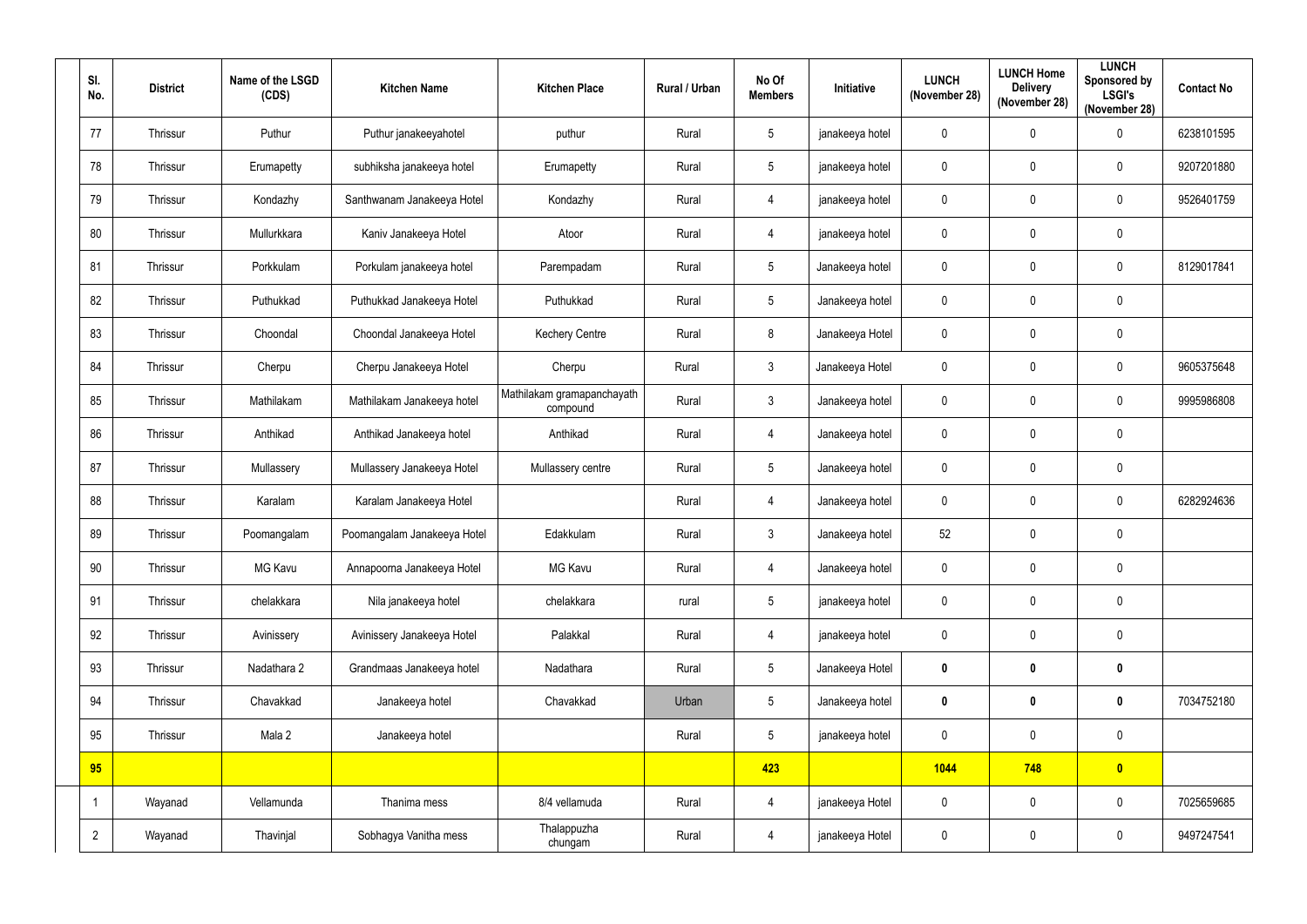|    | SI.<br>No.      | <b>District</b> | Name of the LSGD<br>(CDS) | <b>Kitchen Name</b>                 | <b>Kitchen Place</b>                   | Rural / Urban | No Of<br><b>Members</b> | Initiative      | <b>LUNCH</b><br>(November 28) | <b>LUNCH Home</b><br><b>Delivery</b><br>(November 28) | <b>LUNCH</b><br>Sponsored by<br><b>LSGI's</b><br>(November 28) | <b>Contact No</b>                                                                                                                                                                                                                                                                   |
|----|-----------------|-----------------|---------------------------|-------------------------------------|----------------------------------------|---------------|-------------------------|-----------------|-------------------------------|-------------------------------------------------------|----------------------------------------------------------------|-------------------------------------------------------------------------------------------------------------------------------------------------------------------------------------------------------------------------------------------------------------------------------------|
|    | $\mathbf{3}$    | Wayanad         | Vythiri                   | Dharshana catering                  | Vythiri                                | Rural         | 4                       | janakeeya Hotel | 0                             | $\mathbf 0$                                           | 0                                                              | 9074598184<br>9526706627<br>9526376970<br>9207935764<br>8111838165<br>8943476943<br>9526895975<br>8086835886<br>9207406211<br>9496997382<br>9495084437<br>9061486938<br>9947319307<br>7558019388<br>9605814620<br>974596708<br>9847842390<br>6282822890<br>9961088393<br>9074461322 |
|    | $\overline{4}$  | Wayanad         | Mullankolly               | Kairali catering group              | Mullankolli                            | Rural         | $\mathbf{3}$            | janakeeya Hotel | 0                             | $\mathbf 0$                                           | 0                                                              |                                                                                                                                                                                                                                                                                     |
|    | $5\phantom{.0}$ | Wayanad         | Poothadi                  | Mary matha mess                     | Kenichira                              | Rural         | $\overline{5}$          | janakeeya Hotel | 0                             | 0                                                     | 0                                                              |                                                                                                                                                                                                                                                                                     |
|    | $6\phantom{.}$  | Wayanad         | Meppadi                   | Cafe Kudumbashree                   | Meppadi                                | Rural         | $5\phantom{.0}$         | janakeeya Hotel | 112                           | 0                                                     | $\mathbf 0$                                                    |                                                                                                                                                                                                                                                                                     |
|    | $\overline{7}$  | Wayanad         | Pozhuthana                | Dhanya mess                         | Pozhuthana                             | Rural         | $\mathfrak{Z}$          | janakeeya Hotel | 0                             | $\mathbf 0$                                           | $\mathbf 0$                                                    |                                                                                                                                                                                                                                                                                     |
|    | 8               | Wayanad         | Thondernad                | Thanima canteen                     | Korom                                  | Rural         | $\mathbf{3}$            | janakeeya Hotel | $\mathbf 0$                   | 0                                                     | $\mathbf 0$                                                    |                                                                                                                                                                                                                                                                                     |
|    | 9               | Wayanad         | Meenangady                | Haritham Janakeeya Hotel            | Opposite police station,<br>Meenangadi | Rural         | $6\,$                   | janakeeya Hotel | 0                             | 0                                                     | 0                                                              |                                                                                                                                                                                                                                                                                     |
|    | 10              | Wayanad         | Nenmeni                   | Minnaram Mess and Chappathi<br>Unit | Cheeral                                | Rural         | $\overline{5}$          | janakeeya Hotel | 0                             | $\mathbf 0$                                           | 0                                                              |                                                                                                                                                                                                                                                                                     |
|    | 11              | Wayanad         | Thirunelli                | Adigamanai Mess and Catering        | Kartikulam                             | Rural         | $\overline{5}$          | janakeeya Hotel | 0                             | 0                                                     | $\mathbf 0$                                                    |                                                                                                                                                                                                                                                                                     |
|    | 12              | Wayanad         | Mananthavady              | Dhanasree canteen                   | Mananthavadi                           | Urban         | $\overline{5}$          | janakeeya Hotel | 84                            | $\mathbf 0$                                           | $\mathbf 0$                                                    |                                                                                                                                                                                                                                                                                     |
|    | 13              | Wayanad         | Ambalavayal               | Ruchi Catering                      | kalathuvayal                           | Rural         | $\overline{5}$          | janakeeya Hotel | $\mathbf 0$                   | 0                                                     | $\mathbf 0$                                                    |                                                                                                                                                                                                                                                                                     |
| 28 | 14              | Wayanad         | Kaniyambetta              | sree Vinayaka                       | millumukk                              | rural         | $5\phantom{.0}$         | janakeeya Hotel | 0                             | 0                                                     | $\mathbf 0$                                                    |                                                                                                                                                                                                                                                                                     |
|    | 15              | Wayanad         | Pulpally                  | Vinayaka catering                   | Pulpally                               | Rural         | $\overline{5}$          | janakeeya Hotel | 0                             | 0                                                     | 0                                                              |                                                                                                                                                                                                                                                                                     |
|    | 16              | Wayanad         | Noolpuzha                 | Friends catering                    | Naikketty                              | Rural         | $\overline{5}$          | janakeeya Hotel | $\mathbf 0$                   | $\mathbf 0$                                           | $\mathbf 0$                                                    |                                                                                                                                                                                                                                                                                     |
|    | 17              | Wayanad         | Panamaram                 | Testy mess                          | Panamaram                              | Rural         | $\overline{4}$          | janakeeya Hotel | $\pmb{0}$                     | 0                                                     | $\pmb{0}$                                                      |                                                                                                                                                                                                                                                                                     |
|    | 18              | wayanad         | Moopainad                 | vanitha mess                        | vaduvanchal                            | Rural         | $\overline{5}$          | janakeeya Hotel | 0                             | $\mathbf 0$                                           | 0                                                              |                                                                                                                                                                                                                                                                                     |
|    | 19              | wayanad         | Edavaka                   | <b>Teasty Mess</b>                  | Irumbupalam                            | Rural         | $\overline{4}$          | janakeeya Hotel | 125                           | 0                                                     | $\pmb{0}$                                                      |                                                                                                                                                                                                                                                                                     |
|    | 20              | wayanad         | kalpetta                  | shiya catering                      | pallithazhe, kalpetta town             | urban         | $\mathbf{3}$            | janakeeya Hotel | $\pmb{0}$                     | $\mathbf 0$                                           | 0                                                              |                                                                                                                                                                                                                                                                                     |
|    | 21              | wayanad         | sulthan bathery           | preethis                            | near telephone exchange                | urban         | $5\,$                   | janakeeya Hotel | 0                             | $\mathbf 0$                                           | $\mathbf 0$                                                    |                                                                                                                                                                                                                                                                                     |
|    | 22              | wayanad         | Muttil                    | swad cattering                      | Muttil bus stand                       | Rural         | $5\phantom{.0}$         | janakeeya Hotel | 0                             | $\mathbf 0$                                           | $\mathbf 0$                                                    |                                                                                                                                                                                                                                                                                     |
|    | 23              | wayanad         | padinjarathara            | oruma                               | padinjarathara town                    | Rural         | $5\phantom{.0}$         | janakeeya Hotel | 255                           | $\mathbf 0$                                           | $\mathbf 0$                                                    | 9495814542                                                                                                                                                                                                                                                                          |
|    | 24              | wayanad         | kalpetta                  | Anjuse cattering                    | kalpetta town                          | Urban         | $\overline{5}$          | janakeeya Hotel | 0                             | $\mathbf 0$                                           | 0                                                              | 9745883809                                                                                                                                                                                                                                                                          |
|    | 25              | wayanad         | Thariyode                 | Haritham                            | kavumadham town                        | Rural         | $\mathbf{3}$            | janakeeya Hotel | 0                             | $\boldsymbol{0}$                                      | 0                                                              | 9074095457                                                                                                                                                                                                                                                                          |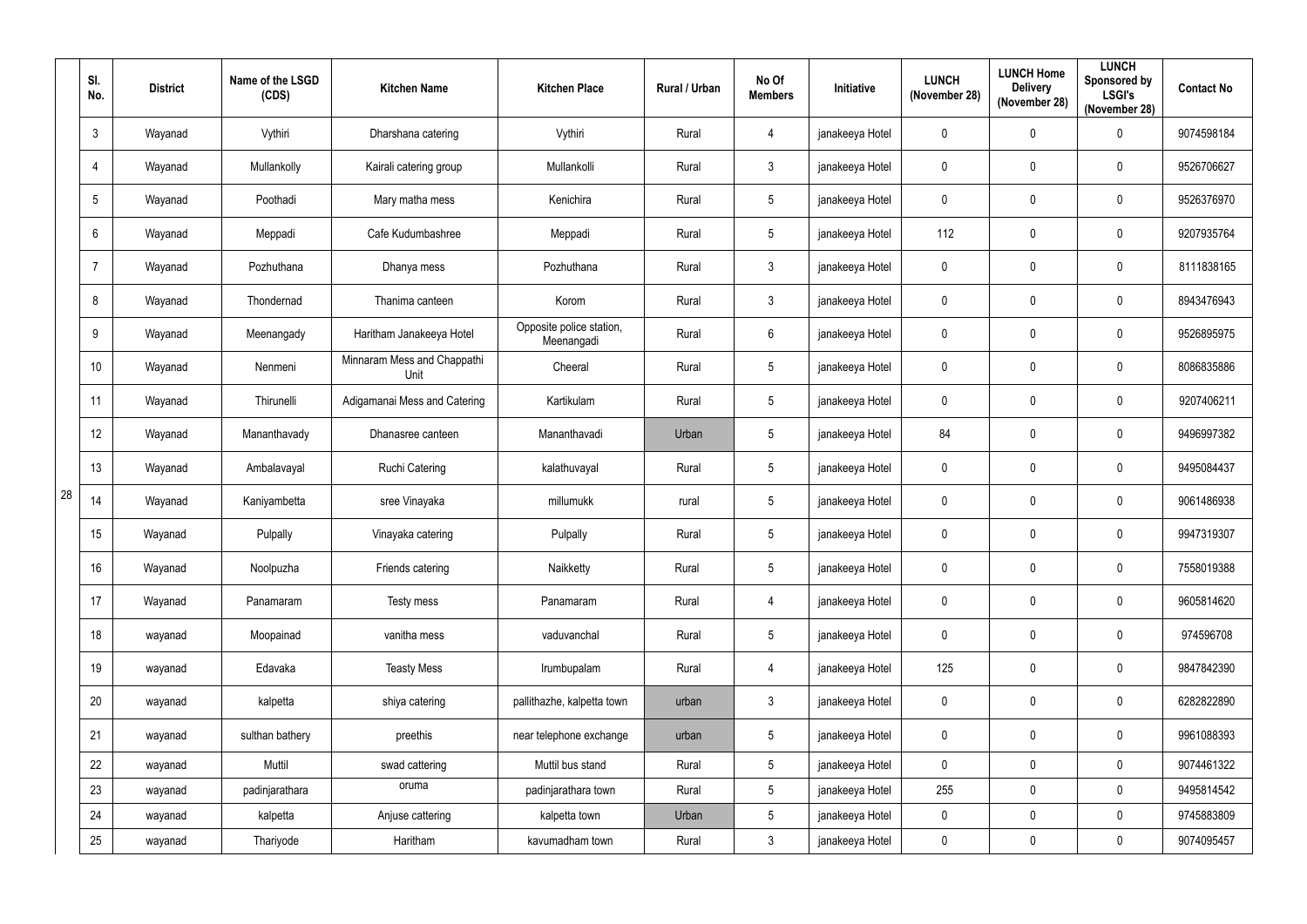|    | SI.<br>No. | <b>District</b> | Name of the LSGD<br>(CDS) | <b>Kitchen Name</b> | <b>Kitchen Place</b>            | <b>Rural / Urban</b> | No Of<br><b>Members</b> | Initiative      | <b>LUNCH</b><br>(November 28) | <b>LUNCH Home</b><br><b>Delivery</b><br>(November 28) | <b>LUNCH</b><br><b>Sponsored by</b><br><b>LSGI's</b><br>(November 28) | <b>Contact No</b> |
|----|------------|-----------------|---------------------------|---------------------|---------------------------------|----------------------|-------------------------|-----------------|-------------------------------|-------------------------------------------------------|-----------------------------------------------------------------------|-------------------|
|    | 26         | wayanad         | Mananthavady              | chothis mess        | Kozhikode road,<br>Mananthavady | Urban                | $\mathbf{r}$            | janakeeya Hotel | $\Omega$                      |                                                       |                                                                       | 9947376596        |
|    | 27         | wayanad         | vengapalli                | Annapoorna          | vengapalli town                 | Rural                |                         | janakeeya Hotel | $\Omega$                      |                                                       |                                                                       | 7592831851        |
|    | 28         | Wayanad         | Kottathara                | Jyothi vanitha mess | Venniyod                        | Rural                |                         | janakeeya Hotel | $\Omega$                      |                                                       |                                                                       | 9961844026        |
| 28 |            |                 |                           | 830                 |                                 |                      | 122                     |                 | 576                           |                                                       |                                                                       |                   |
|    |            |                 |                           |                     |                                 | <b>TOTAL</b>         | 4638                    |                 |                               | 3782                                                  |                                                                       |                   |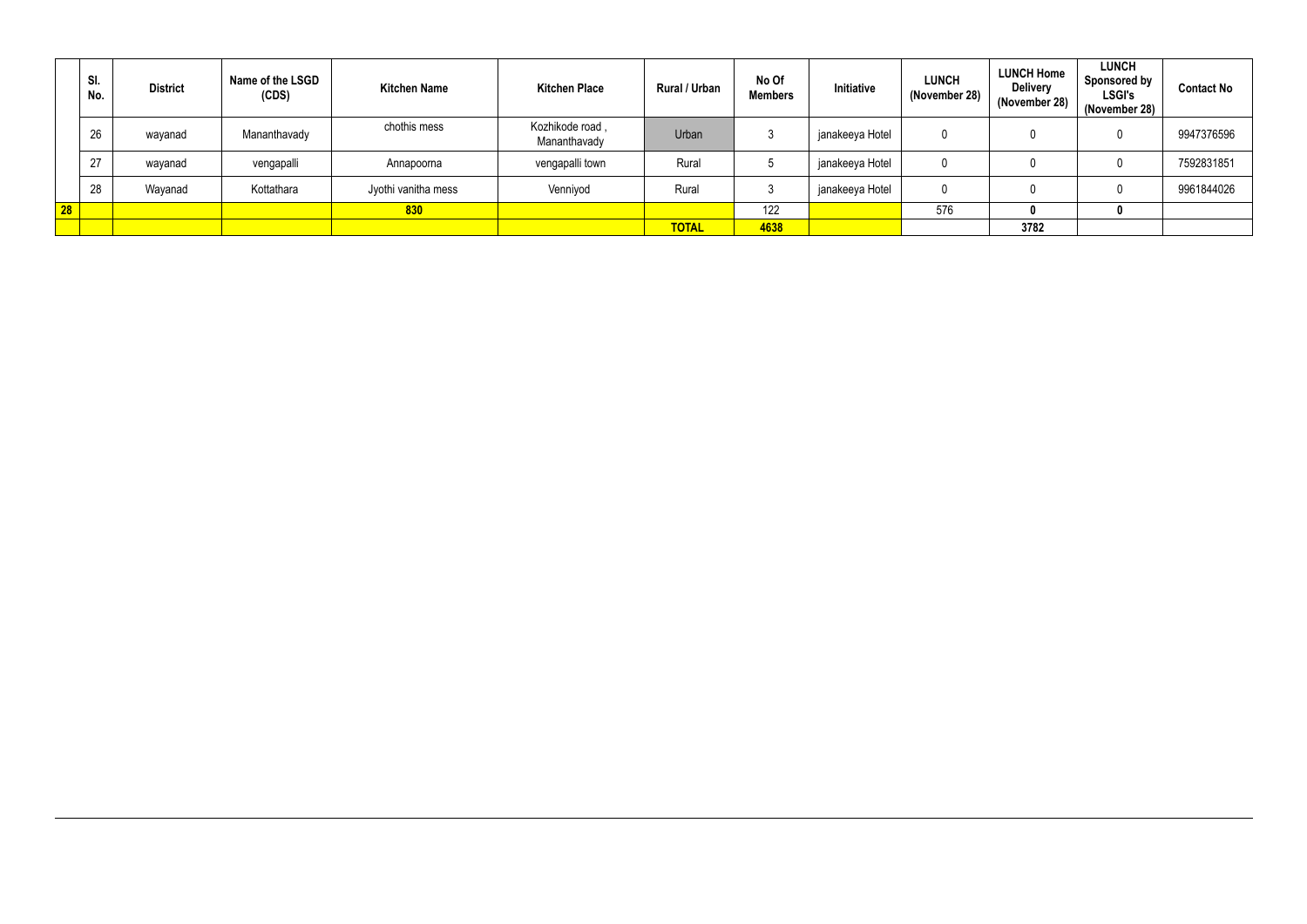| SI.<br>No. | <b>District</b> | Name of the LSGD<br>(CDS)                                                                        | <b>Kitchen Name</b>                                | <b>Kitchen Place</b>  | Rural / Urban                   | No Of<br><b>Members</b> | Initiative                                                           | <b>LUNCH</b><br>(November 28) | <b>LUNCH Home</b><br><b>Delivery</b><br>(November 28) | <b>LUNCH</b><br><b>Sponsored by</b><br><b>LSGI's</b><br>(November 28) | <b>Contact No</b> |
|------------|-----------------|--------------------------------------------------------------------------------------------------|----------------------------------------------------|-----------------------|---------------------------------|-------------------------|----------------------------------------------------------------------|-------------------------------|-------------------------------------------------------|-----------------------------------------------------------------------|-------------------|
|            |                 |                                                                                                  | STATUS OF JANAKEEYA HOTELS FUNCTIONING IN DISTRICT |                       |                                 |                         | STATUS OF FOOD DISTRIBUTED THROUGH JANAKEEYA HOTELS AS ON 28.11.2021 |                               |                                                       |                                                                       |                   |
|            | <b>District</b> | <b>Total</b><br>Janakeeya Hotels                                                                 | <b>Rural Units</b>                                 | <b>Urban</b><br>units | <b>STATUS OF</b><br><b>FOOD</b> | Home<br><b>Delviery</b> | <b>Food Sponsored</b><br>by LSGIs                                    |                               | <b>TOTAL Meals</b><br><b>Distributed</b>              |                                                                       |                   |
|            | <b>TVM</b>      | 108                                                                                              | 78                                                 | 30 <sup>°</sup>       | $\overline{0}$                  | $\overline{0}$          | $\overline{0}$                                                       |                               | $\mathbf 0$                                           |                                                                       |                   |
|            | <b>KLM</b>      | 82                                                                                               | 72                                                 | 10                    | 3883                            | $\overline{0}$          | $\overline{5}$                                                       |                               | 3,888                                                 |                                                                       |                   |
|            | <b>PTA</b>      | 59                                                                                               | 54                                                 | $5\phantom{.0}$       | $\overline{0}$                  | 849                     | $\overline{0}$                                                       |                               | 849                                                   |                                                                       |                   |
|            | <b>ALP</b>      | 85                                                                                               | 76                                                 | 9                     | 1,294                           | 1067                    | 23                                                                   | 2,384                         |                                                       |                                                                       |                   |
|            | <b>KTM</b>      | 80                                                                                               | 72                                                 | 8 <sup>°</sup>        | 922                             | 82                      | $\overline{0}$                                                       | 1,004                         |                                                       |                                                                       |                   |
|            | <b>IDK</b>      | 49                                                                                               | 48                                                 |                       | 1778                            | $\overline{0}$          | $\overline{0}$                                                       |                               | 1,778                                                 |                                                                       |                   |
|            | <b>EKM</b>      | 113                                                                                              | 81                                                 | 32                    | 2476                            | $\overline{0}$          | $\overline{0}$                                                       |                               | 2,476                                                 |                                                                       |                   |
|            | <b>TSR</b>      | 95                                                                                               | 85                                                 | 10                    | 1,044                           | 748                     | $\overline{0}$                                                       |                               | 1,792                                                 |                                                                       |                   |
|            | PGT             | 102                                                                                              | 92                                                 | 10                    | 1,121                           | $\overline{0}$          | 3 <sup>1</sup>                                                       |                               | 1,124                                                 |                                                                       |                   |
|            | <b>MLP</b>      | 120                                                                                              | 101                                                | 19                    | 3,163                           | 1624                    | $\overline{2}$                                                       |                               | 4,789                                                 |                                                                       |                   |
|            | <b>WYD</b>      | 28                                                                                               | 23                                                 | $5\phantom{.0}$       | 576                             | $\overline{0}$          | $\overline{\mathbf{0}}$                                              |                               | 576                                                   |                                                                       |                   |
|            | <b>KKD</b>      | 104                                                                                              | 75                                                 | 29                    | 4,253                           | 160                     | $\pmb{0}^-$                                                          |                               | 4,413                                                 |                                                                       |                   |
|            | <b>KNR</b>      | 88                                                                                               | 74                                                 | 14                    | 881                             | $\overline{0}$          | $\mathbf{0}^-$                                                       | 881                           |                                                       |                                                                       |                   |
|            | <b>KSG</b>      | 41                                                                                               | 35                                                 | $6\phantom{.}$        | 290                             | $\overline{0}$          | $\pmb{0}^-$                                                          |                               | 290                                                   |                                                                       |                   |
|            | <b>Total</b>    | 1154                                                                                             | 966                                                | 188                   | 21,681                          | 4,530                   | 33                                                                   |                               | 26,244                                                |                                                                       |                   |
|            |                 |                                                                                                  | 2200                                               |                       |                                 | 26,244                  |                                                                      |                               |                                                       |                                                                       |                   |
|            | <b>Date</b>     | <b>Grand Total of meals</b><br><b>Distributed through</b><br>Janakeeya hotel as<br>on 28.11.2021 | Urban<br>units                                     | <b>Total</b><br>units | Rs. 20 /Lunch<br><b>Parcel</b>  | Home<br><b>Delivery</b> | <b>LUNCH</b><br>sponsored by<br><b>LSGIs</b>                         | <b>Total Meals</b>            |                                                       |                                                                       |                   |
|            | 28.11.2021      | 966                                                                                              | 188                                                | 1154                  | 21,681                          | 4,530                   | 33                                                                   | 26,244                        |                                                       |                                                                       |                   |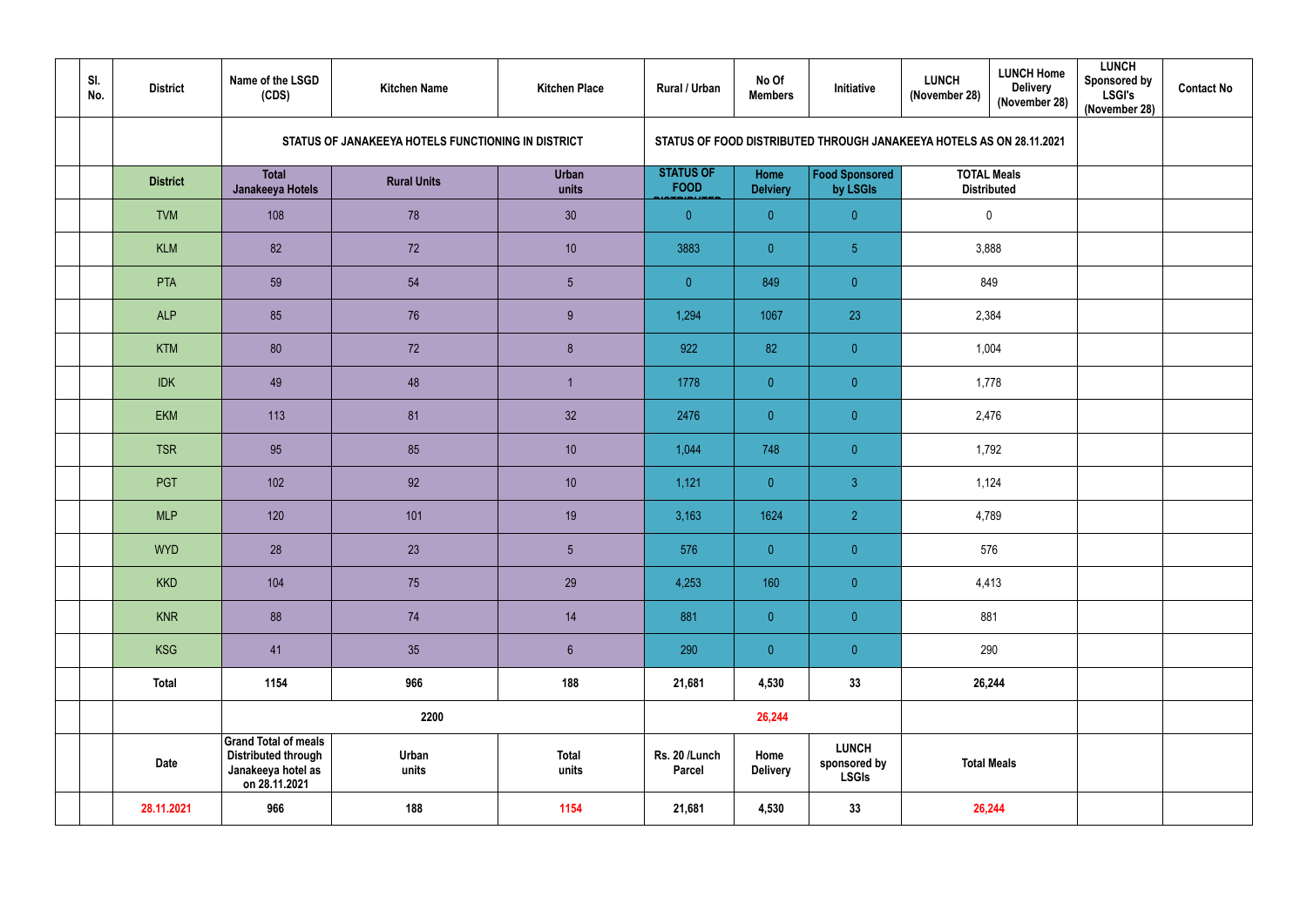| <b>CI</b><br>וט.<br>No. | <b>District</b> | Name of the LSGD<br>(CDS) | <b>Kitchen Name</b> | <b>Kitchen Place</b> | Rural / Urban | No Of<br><b>Members</b> | Initiative | <b>LUNCH</b><br>(November 28) |
|-------------------------|-----------------|---------------------------|---------------------|----------------------|---------------|-------------------------|------------|-------------------------------|
|-------------------------|-----------------|---------------------------|---------------------|----------------------|---------------|-------------------------|------------|-------------------------------|

| Malappuram                                                                                                                                                                                                                                                                                                        |  |  |  |  |  |  |  |  |  |  |  |  |
|-------------------------------------------------------------------------------------------------------------------------------------------------------------------------------------------------------------------------------------------------------------------------------------------------------------------|--|--|--|--|--|--|--|--|--|--|--|--|
| Kollam                                                                                                                                                                                                                                                                                                            |  |  |  |  |  |  |  |  |  |  |  |  |
|                                                                                                                                                                                                                                                                                                                   |  |  |  |  |  |  |  |  |  |  |  |  |
|                                                                                                                                                                                                                                                                                                                   |  |  |  |  |  |  |  |  |  |  |  |  |
| Kannur- (83)                                                                                                                                                                                                                                                                                                      |  |  |  |  |  |  |  |  |  |  |  |  |
| Kollam(54)                                                                                                                                                                                                                                                                                                        |  |  |  |  |  |  |  |  |  |  |  |  |
|                                                                                                                                                                                                                                                                                                                   |  |  |  |  |  |  |  |  |  |  |  |  |
|                                                                                                                                                                                                                                                                                                                   |  |  |  |  |  |  |  |  |  |  |  |  |
| zhuvilam"Pullampara, Manickal, Vamanapuram, Kallara                                                                                                                                                                                                                                                               |  |  |  |  |  |  |  |  |  |  |  |  |
| ikk, kallambalamjanatha asraya ruchikkoottKilimanoor<br>konam                                                                                                                                                                                                                                                     |  |  |  |  |  |  |  |  |  |  |  |  |
| 'nт,<br>mattam, Kaduthuruthy, Kallara, Kanakkari, Kangazha,<br>pilly,Maravanthuruth,Meenachil,Meenachil,Meenadom,<br>apuram, T.V.Puram, Teekkoy, Thalappulam,, Thidanadu,                                                                                                                                         |  |  |  |  |  |  |  |  |  |  |  |  |
| Ilavoor, Vijayapuram, Vijayapuram<br>zha Arookutty Aroor Aryad Bharanikavu Budhanoor<br>angara Edathua Ezhupunna Harippad Kadakkarappally<br>nnar Mavelikara Municipality Mavelikkara Thamarakulam<br>ora North Punnapra South Purakad Purakad Ramankary<br>yalar Veeyapuram Veliyanad                            |  |  |  |  |  |  |  |  |  |  |  |  |
| heranalloor,Cheranalloor,Chittattukara,Choornikkara,<br>loorkkad, Kanjoor, Karukutty, Karumalloor Kavalangad,<br>Kumbalangy, Kunnathunad, Kunnukara, Kuttampuzha,<br>bassery, Nellikuzhy, Njarakkal, Okkal, Paingottoor, Paipra,<br>mangalam, Thirumarady, Thiruvaniyoor, Thrikkakkara East,<br>zhakulam, Vengola |  |  |  |  |  |  |  |  |  |  |  |  |

| Districts with same number of hotels<br>Each district use seperate cell for filling the<br>details) | tvm                                                                                                                                                                                                                                                                                                                                                                                                                                                                                                                                                                                                                                                                                                                                                                                                                                                                                                                                                                                                                                                         | Wayanad                                                                                                                                                                                                                                                                                                                                                                                                                                                                                                         | Alappuzha                 | Kannur         | Kozhikode                                                                                                                                                                                                         | Thrissur       | Malappuram   |  |  |  |
|-----------------------------------------------------------------------------------------------------|-------------------------------------------------------------------------------------------------------------------------------------------------------------------------------------------------------------------------------------------------------------------------------------------------------------------------------------------------------------------------------------------------------------------------------------------------------------------------------------------------------------------------------------------------------------------------------------------------------------------------------------------------------------------------------------------------------------------------------------------------------------------------------------------------------------------------------------------------------------------------------------------------------------------------------------------------------------------------------------------------------------------------------------------------------------|-----------------------------------------------------------------------------------------------------------------------------------------------------------------------------------------------------------------------------------------------------------------------------------------------------------------------------------------------------------------------------------------------------------------------------------------------------------------------------------------------------------------|---------------------------|----------------|-------------------------------------------------------------------------------------------------------------------------------------------------------------------------------------------------------------------|----------------|--------------|--|--|--|
|                                                                                                     | Idukki                                                                                                                                                                                                                                                                                                                                                                                                                                                                                                                                                                                                                                                                                                                                                                                                                                                                                                                                                                                                                                                      | Kasaragod                                                                                                                                                                                                                                                                                                                                                                                                                                                                                                       | Kottayam                  | Palakkad       | Pathanamthitta                                                                                                                                                                                                    | Ernakulam      | Kollam       |  |  |  |
| Districts with number of hotels increased                                                           |                                                                                                                                                                                                                                                                                                                                                                                                                                                                                                                                                                                                                                                                                                                                                                                                                                                                                                                                                                                                                                                             |                                                                                                                                                                                                                                                                                                                                                                                                                                                                                                                 |                           |                |                                                                                                                                                                                                                   |                |              |  |  |  |
| (Each district use seperate cell for filling the<br>details)                                        |                                                                                                                                                                                                                                                                                                                                                                                                                                                                                                                                                                                                                                                                                                                                                                                                                                                                                                                                                                                                                                                             |                                                                                                                                                                                                                                                                                                                                                                                                                                                                                                                 |                           |                |                                                                                                                                                                                                                   |                |              |  |  |  |
| Districts with number of hotels with zero entry of<br>meals                                         | Thrissur(86)                                                                                                                                                                                                                                                                                                                                                                                                                                                                                                                                                                                                                                                                                                                                                                                                                                                                                                                                                                                                                                                | Kasargod (39)                                                                                                                                                                                                                                                                                                                                                                                                                                                                                                   | Kottayam(72)              | Alappuzha (68) | Malappuram(92)                                                                                                                                                                                                    | Kozhikode (90) | Kannur- (83) |  |  |  |
| <b>Each district use seperate cell for filling the</b><br>details)                                  | pathanamthitta(50)                                                                                                                                                                                                                                                                                                                                                                                                                                                                                                                                                                                                                                                                                                                                                                                                                                                                                                                                                                                                                                          | Trivandrum(62)                                                                                                                                                                                                                                                                                                                                                                                                                                                                                                  | <b>ERNAKULAM</b><br>(101) | Palakkad(84)   | Wayanad (26)                                                                                                                                                                                                      | Idukki(36)     | Kollam(54)   |  |  |  |
| New hotels started (numbers)                                                                        |                                                                                                                                                                                                                                                                                                                                                                                                                                                                                                                                                                                                                                                                                                                                                                                                                                                                                                                                                                                                                                                             |                                                                                                                                                                                                                                                                                                                                                                                                                                                                                                                 |                           |                |                                                                                                                                                                                                                   |                |              |  |  |  |
| New hotels started at (location)                                                                    |                                                                                                                                                                                                                                                                                                                                                                                                                                                                                                                                                                                                                                                                                                                                                                                                                                                                                                                                                                                                                                                             |                                                                                                                                                                                                                                                                                                                                                                                                                                                                                                                 |                           |                |                                                                                                                                                                                                                   |                |              |  |  |  |
|                                                                                                     | TVM- pallichal maranalloor malayinkeezhu vilappil balaramapuramtvm cds 2Chirayinkeezhu, Vakkom Diya, Mudakkal, Anchuthengu, Attingal, kizhuvilam"Pullampara, Manickal, Vamanapuram, Kallara                                                                                                                                                                                                                                                                                                                                                                                                                                                                                                                                                                                                                                                                                                                                                                                                                                                                 | Neyyattinkara Oottupura, Devarose, Harsha Poovachal, Kuttichal, Aryanad, Tholicode, Vellanad, Vithura, Uzhamalakkal, Tvm cds 4IIPullurmukk, kallambalamjanatha asraya ruchikkoottKilimanoor                                                                                                                                                                                                                                                                                                                     |                           |                | Amma, Nellanad "Pazhayakunnumelathiyannoor karumkulam kanjiramkulam<br>uthradam Pulimath, KaretAnad, nedumangad, Aruvikkara, Karakulam, panavoorKadambaattukonam<br>kalliyoorAltharamooduvarkalapakalkurimadavoor |                |              |  |  |  |
|                                                                                                     | Kanjirapally,Karoor,Karukachal,Kidangoor,Kooroppada,Koottickal,Koruthodu,Kuravilangadu,Kurichi,Madappally,Manimala,Manjoor,Marangattupilly,Maravanthuruth,Meenachil,Meenachil,Meenadom,                                                                                                                                                                                                                                                                                                                                                                                                                                                                                                                                                                                                                                                                                                                                                                                                                                                                     | Akalakkunnam,Athirampuzha,Ayarkunnam,Aymanam,Changanassery,Chirakkadav,Elikulam,Ettumanoor,Kadanad,Kadaplamattam,Kadaplamattam,Kaduthuruthy,Kallara,Kanakkari,Kangazha,<br>Moonnilav,Mulakkulam,Mundakkayam,Nedumkunnam,Neendoor,Njeezhoor,Pala,Pampady,Panachikkadu,Parathodu,Paippadu,Poonjar,Ramapuram,T.V.Puram,Teekkoy,Thalappulam,,Thidanadu,<br>Thiruvarppu, Thrikkodithanam, Udayanapuram, Vaikom, Vakathanam, Vazhappally, Vazhoor, Vazhoor, Vechoor, Veliyannoor, Vellavoor, Vijayapuram, Vijayapuram |                           |                | Kottayam- Chembu, Kottyam North(4), Kozhuvanal, Manjoor, Melukavu, Thalanad, udayanapuram,                                                                                                                        |                |              |  |  |  |
|                                                                                                     | Alappuzha - Ala Alappuzha South Alappuzha South Ambalappuzha North Ambalappuzha North Ambalappuzha South Arattupuzha Arattupuzha Arookutty Aroor Aryad Bharanikavu Budhanoor<br>Chambakulam Chennam Pallippuram Chennithala Cheppad Cherthala Municipality Cherthala South Cheruthana Chingoli Chunakkara Devikulangara Edathua Ezhupunna Harippad Kadakkarappally<br>Kainakary Kandalloor Kanjikuzhy Karthikappally Karuvatta Kavalam Kodamthurath Krishnapuram Kumarapuram Kutharapuram Kuthiyathode Mannar Mavelikara Municipality Mavelikkara Thamarakulam<br>Mavelikkara Thekkekara Muttar Nedumudy Neelamperoor Palamel Pallippad Panavally Pandanad Pattanakkad Perumbalam Pulincunnu Punnapra North Punnapra South Purakad Purakad Ramankary<br>Thaicattussery Thakazhy Thalavady Thannermukkom Thiruvanvandoor Thrikkunnappuzha Thuravoor Vallikunnam Vayalar Veeyapuram Veliyanad                                                                                                                                                                 |                                                                                                                                                                                                                                                                                                                                                                                                                                                                                                                 |                           |                |                                                                                                                                                                                                                   |                |              |  |  |  |
|                                                                                                     | Ernakulam:Alengade,Aluva,Amballoor,Angamaly,Arakuzha,Assamannoor,Avoly,Ayavana,Ayyampuzha,Chendamangalam,Chengamanade,Cheranalloor,Cheranalloor,Chittattukara,Choornikkara,<br>Chottanikkara,Edakkattuvayal,Edathala,Edavanakkad,Elanji,Eloor,Ezhikkara,Kadungalloor,Kalady,Kalamassery East,Kalamassery West,Kalloorkkad,Kanjoor,Karukutty,KarumalloorKavalangad,<br>Keerampara,Keezhmad,Kochi East,Kochi South,Kochi West,Koothattukulam,Koovappady,Kothamangalam,Kottapady,Kottuvally,Kumbalam,Kumbalangy,Kunnathunad,Kunnukara,Kuttampuzha,<br>Kuzhippilly,Malayattoor,Maneed,Manjalloor,Manjapra,Maradu,Mazhuvannoor,Mookkannoor,Mudakkuzha,Muvattupuzha,Nayarambalam,Nedumbassery,Nellikuzhy,Njarakkal,Okkal,Paingottoor,Paipra,<br>Pallipuram,Pambakkuda,Parakkadave,Paravoor,Perumbavoor,Pindimana,Piravam,Pootrikka,Pothanikkad,Puthanvelikkara,Ramamangalam,Rayamangalam,Thirumarady,Thiruvaniyoor,Thrikkakkara East,<br>Thrikkakkara west, Thuravoor, Tripunithura, Vadakkekkara, Vadavukode Puthancruz, Valakom, Varapuzha, Vazhakulam, Vengola |                                                                                                                                                                                                                                                                                                                                                                                                                                                                                                                 |                           |                |                                                                                                                                                                                                                   |                |              |  |  |  |